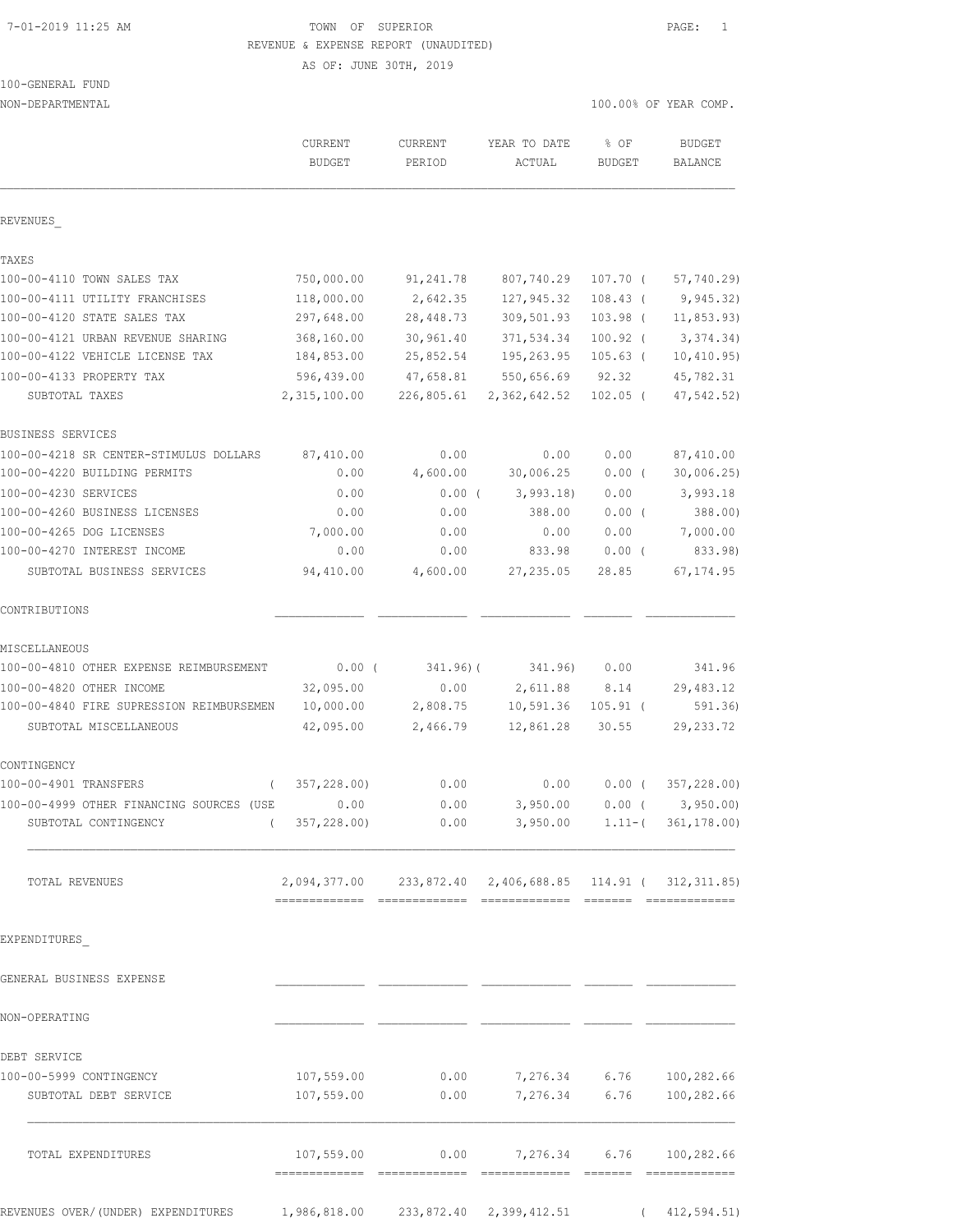| 7-01-2019 11:25 AM |  |  |
|--------------------|--|--|
|--------------------|--|--|

100-GENERAL FUND

## TOWN OF SUPERIOR **11:25 AM TOWN OF SUPERIOR**  REVENUE & EXPENSE REPORT (UNAUDITED) AS OF: JUNE 30TH, 2019

| MAYOR AND COUNCIL                                                 |                          |                   |                        | 100.00% OF YEAR COMP.   |  |                                |
|-------------------------------------------------------------------|--------------------------|-------------------|------------------------|-------------------------|--|--------------------------------|
|                                                                   | CURRENT<br><b>BUDGET</b> | CURRENT<br>PERIOD | YEAR TO DATE<br>ACTUAL | $8$ OF<br><b>BUDGET</b> |  | BUDGET<br>BALANCE              |
|                                                                   |                          |                   |                        |                         |  |                                |
| EXPENDITURES                                                      |                          |                   |                        |                         |  |                                |
| PERSONEL                                                          |                          |                   |                        |                         |  |                                |
| SUPPLIES                                                          |                          |                   |                        |                         |  |                                |
| 100-01-5299 OPERATING SUPPLIES                                    | 0.00                     | 0.00              | 85.56                  | $0.00$ (                |  | 85.56)                         |
| SUBTOTAL SUPPLIES                                                 | 0.00                     | 0.00              | 85.56                  | $0.00$ (                |  | 85.56)                         |
| UTILITIES                                                         |                          |                   |                        |                         |  |                                |
| 100-01-5350 TELEPHONE                                             | 4,500.00                 |                   | 288.84 3,903.74 86.75  |                         |  | 596.26                         |
| SUBTOTAL UTILITIES                                                | 4,500.00                 | 288.84            | 3,903.74 86.75         |                         |  | 596.26                         |
| GENERAL BUSINESS EXPENSE                                          |                          |                   |                        |                         |  |                                |
| 100-01-5410 ADVERTISING                                           | 10,000.00                | 0.00              | 8,749.17 87.49         |                         |  | 1,250.83                       |
| 100-01-5420 DUES & SUBSCRIPTIONS                                  | 6,500.00                 | 0.00              | 6,802.27               | $104.65$ (              |  | 302.27                         |
| 100-01-5425 CONFERENCES & TRAINING                                | 7,000.00                 | 0.00              | 12,247.88              | 174.97 (                |  | 5,247.88)                      |
| 100-01-5430 PRINTING                                              | 0.00                     | 34.61             | 92.29                  | $0.00$ (                |  | 92.29)                         |
| 100-01-5470 TRAVEL                                                | 0.00                     | 0.00              | 1,529.59 0.00 (        |                         |  | 1, 529.59)                     |
| SUBTOTAL GENERAL BUSINESS EXPENSE                                 | 23,500.00                | 34.61             | 29,421.20              | $125.20$ (              |  | 5, 921.20                      |
| PROFESSIONAL SERVICES                                             |                          |                   |                        |                         |  |                                |
| 100-01-5550 OTHER PROFESSIONAL SERVICES                           | 0.00                     | 0.00              |                        |                         |  | $3,700.15$ 0.00 ( $3,700.15$ ) |
| SUBTOTAL PROFESSIONAL SERVICES                                    | 0.00                     | 0.00              |                        |                         |  | 3,700.15 0.00 (3,700.15)       |
| TOTAL EXPENDITURES                                                | 28,000.00                | 323.45            | 37,110.65 132.54 (     |                         |  | 9,110.65)                      |
| REVENUES OVER/(UNDER) EXPENDITURES (28,000.00)(323.45)(37,110.65) |                          |                   |                        |                         |  | 9,110.65                       |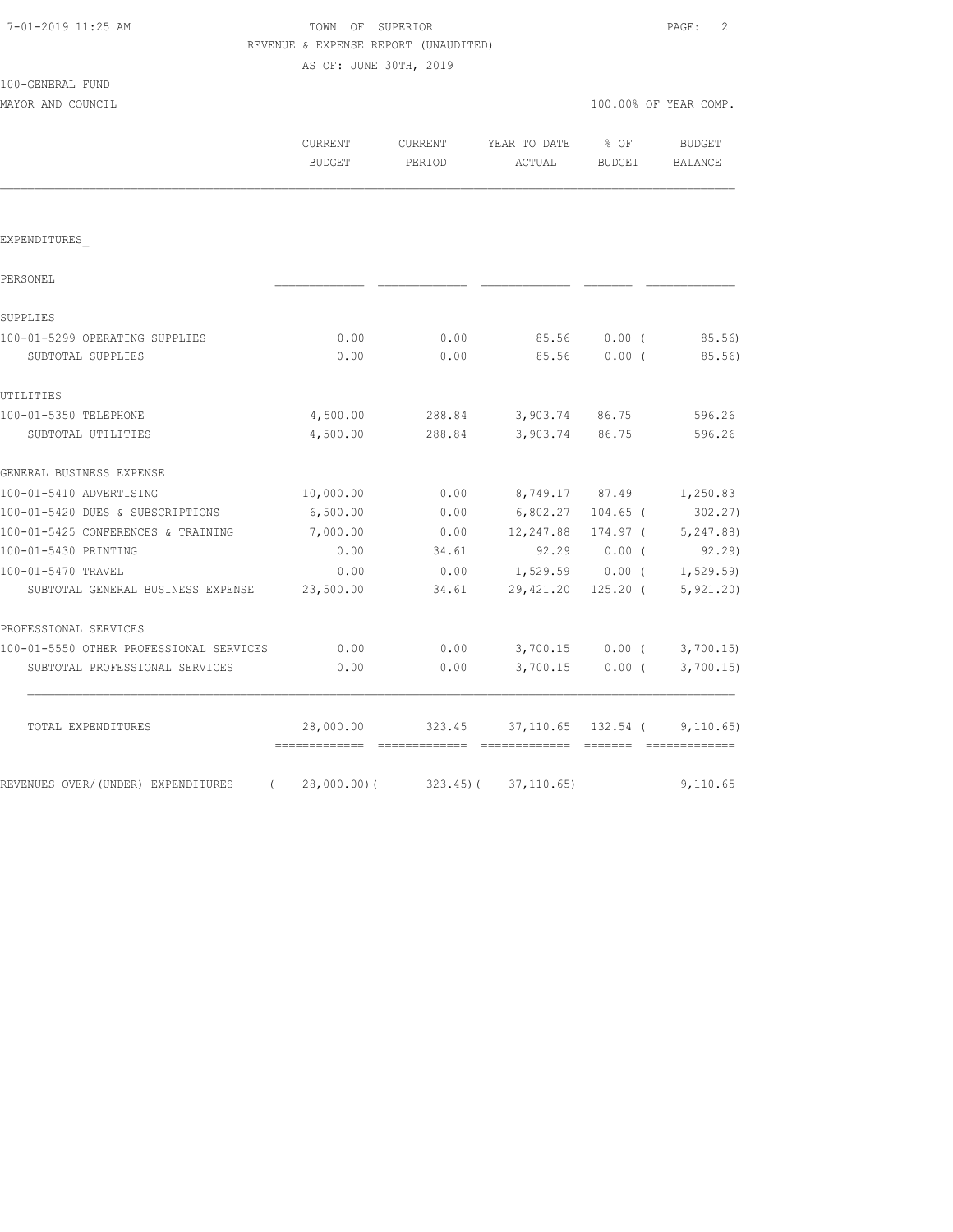# 7-01-2019 11:25 AM TOWN OF SUPERIOR PAGE: 3 REVENUE & EXPENSE REPORT (UNAUDITED)

AS OF: JUNE 30TH, 2019

| TOWN MANAGER                                      |                          |                   |                                 | 100.00% OF YEAR COMP. |                          |  |
|---------------------------------------------------|--------------------------|-------------------|---------------------------------|-----------------------|--------------------------|--|
|                                                   | CURRENT<br><b>BUDGET</b> | CURRENT<br>PERIOD | YEAR TO DATE<br>ACTUAL          | % OF<br><b>BUDGET</b> | <b>BUDGET</b><br>BALANCE |  |
|                                                   |                          |                   |                                 |                       |                          |  |
| EXPENDITURES                                      |                          |                   |                                 |                       |                          |  |
| PERSONEL                                          |                          |                   |                                 |                       |                          |  |
| 100-02-5100 SALARIES                              | 71,482.00                | 0.00              | 59,158.80                       | 82.76                 | 12,323.20                |  |
| 100-02-5151 FICA                                  | 4,432.00                 | 0.00              | 3,667.92                        | 82.76                 | 764.08                   |  |
| 100-02-5152 MEDICARE                              | 1,036.00                 | 0.00              | 857.76                          | 82.80                 | 178.24                   |  |
| 100-02-5153 STATE UNEMPLOYMENT                    | 119.00                   | 0.00              | 50.19                           | 42.18                 | 68.81                    |  |
| 100-02-5154 WORKERS COMP INSURANCE                | 205.00                   | 0.00              | 0.00                            | 0.00                  | 205.00                   |  |
| 100-02-5161 ARIZONA STATE RETIREMENT              | 8,435.00                 | 0.00              | 6,980.64                        | 82.76                 | 1,454.36                 |  |
| 100-02-5162 LIFE INSURANCE                        | 64.00                    | 0.00              | 80.40                           | $125.63$ (            | 16.40)                   |  |
| 100-02-5163 HEALTH INSURANCE                      | 13,032.00                | 0.00              | 14,807.65                       | 113.63 (              | 1,775.65                 |  |
| 100-02-5164 DENTAL INSURANCE                      | 296.00                   | 0.00              | 369.72                          | $124.91$ (            | 73.72)                   |  |
| SUBTOTAL PERSONEL                                 | 99,101.00                | 0.00              | 85, 973.08                      | 86.75                 | 13, 127.92               |  |
| SUPPLIES                                          |                          |                   |                                 |                       |                          |  |
| 100-02-5299 OPERATING SUPPLIES                    | 0.00                     | 0.00              | 289.81                          | $0.00$ (              | 289.81)                  |  |
| SUBTOTAL SUPPLIES                                 | 0.00                     | 0.00              | 289.81                          | $0.00$ (              | 289.81)                  |  |
| UTILITIES                                         |                          |                   |                                 |                       |                          |  |
| 100-02-5350 TELEPHONE                             | 0.00                     | 55.72             | 693.72                          | $0.00$ (              | 693.72)                  |  |
| SUBTOTAL UTILITIES                                | 0.00                     | 55.72             | 693.72                          | 0.00(                 | 693.72)                  |  |
| GENERAL BUSINESS EXPENSE                          |                          |                   |                                 |                       |                          |  |
| 100-02-5420 DUES & SUBSCRIPTIONS                  | 0.00                     | 0.00              | 225.00                          | $0.00$ (              | 225.00)                  |  |
| 100-02-5425 CONFERENCE & TRAINING                 | 2,000.00                 | 0.00              | 1,183.09                        | 59.15                 | 816.91                   |  |
| 100-02-5430 PRINTING                              | 0.00                     | 0.00              | 45.10                           | $0.00$ (              | 45.10)                   |  |
| 100-02-5470 TRAVEL                                | 1,000.00                 | 0.00              | 0.00                            | 0.00                  | 1,000.00                 |  |
| SUBTOTAL GENERAL BUSINESS EXPENSE                 | 3,000.00                 | 0.00              | 1,453.19                        | 48.44                 | 1,546.81                 |  |
| REPAIR/MAINTENANCE                                |                          |                   |                                 |                       |                          |  |
| 100-02-5641 VEHICLE FUEL                          | 0.00                     | 0.00              | 112.86                          | $0.00$ (              | 112.86)                  |  |
| SUBTOTAL REPAIR/MAINTENANCE                       | 0.00                     | 0.00              | 112.86                          | $0.00$ (              | 112.86)                  |  |
| DEBT SERVICE                                      |                          |                   |                                 |                       |                          |  |
| 100-02-5999 CONTINGENCY FUND                      | 0.00                     | 0.00              | 158.88                          |                       | $0.00$ ( $158.88$ )      |  |
| SUBTOTAL DEBT SERVICE                             | 0.00                     | 0.00              | 158.88                          | $0.00$ (              | 158.88)                  |  |
| TOTAL EXPENDITURES                                | 102,101.00               |                   | 55.72 88,681.54 86.86 13,419.46 |                       |                          |  |
|                                                   |                          |                   |                                 |                       |                          |  |
| REVENUES OVER/(UNDER) EXPENDITURES ( 102,101.00)( |                          |                   | 55.72) ( 88,681.54)             |                       | (13, 419.46)             |  |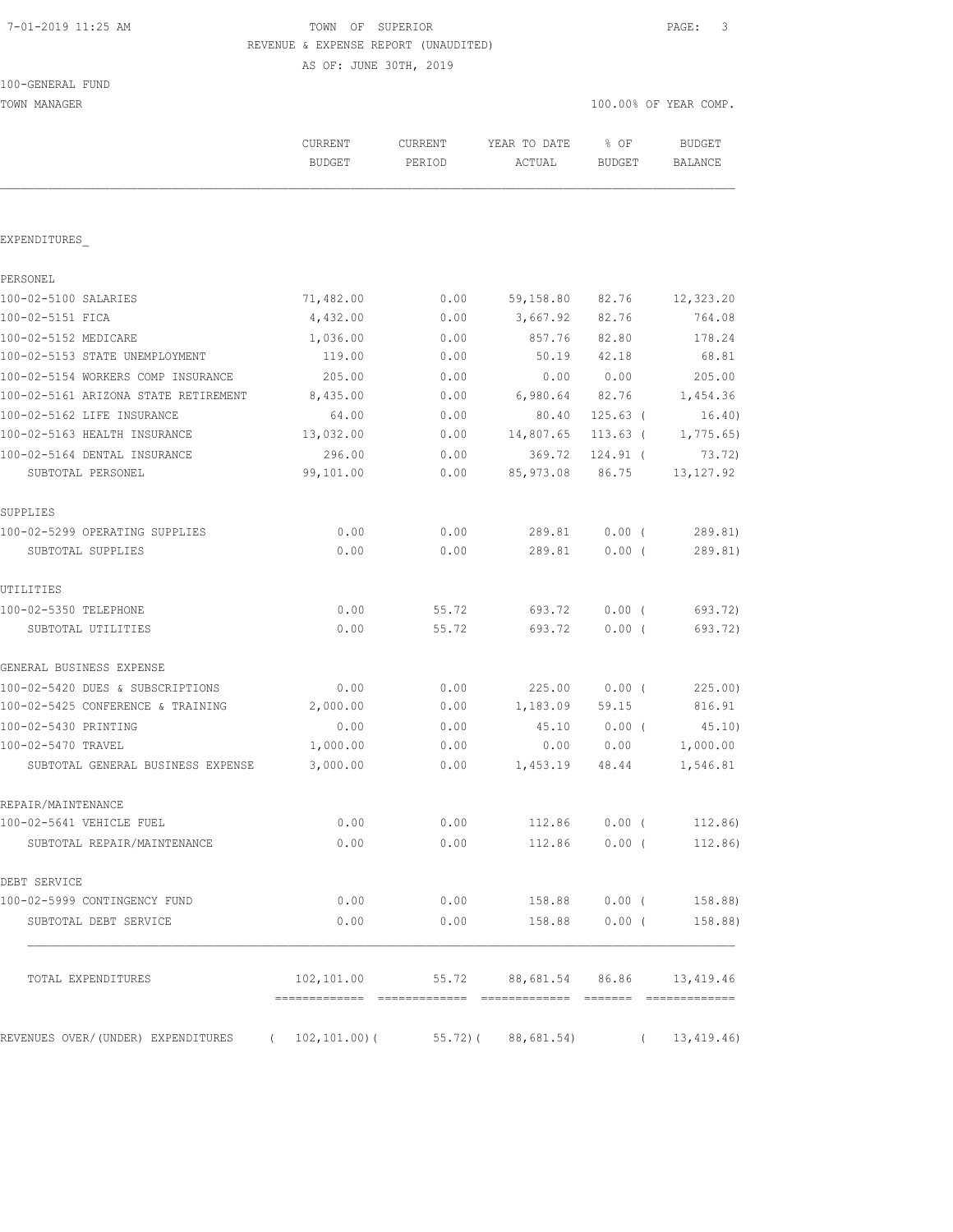| 7-01-2019 11:25 AM |  |
|--------------------|--|
|                    |  |

## TOWN OF SUPERIOR **11:25 AM TOWN OF SUPERIOR**  REVENUE & EXPENSE REPORT (UNAUDITED) AS OF: JUNE 30TH, 2019

### 100-GENERAL FUND

TOWN ATTORNEY

|  | 100.00% OF YEAR COMP. |  |
|--|-----------------------|--|
|  |                       |  |

| CURRENT | CURRENT | YEAR TO DATE | % OF   | BUDGET  |
|---------|---------|--------------|--------|---------|
| BUDGET  | PERIOD  | ACTUAL       | BUDGET | BALANCE |

## EXPENDITURES\_

| PERSONEL                           |            |          |                    |  |         |
|------------------------------------|------------|----------|--------------------|--|---------|
| SUPPLIES                           |            |          |                    |  |         |
| PROFESSIONAL SERVICES              |            |          |                    |  |         |
| 100-03-5540 LEGAL SERVICES         | 63,000.00  | 0.00     | 63,657.92 101.04 ( |  | 657.92) |
| SUBTOTAL PROFESSIONAL SERVICES     | 63,000.00  | 0.00     | 63,657.92 101.04 ( |  | 657.92) |
| TOTAL EXPENDITURES                 | 63,000.00  | 0.00     | 63,657.92 101.04 ( |  | 657.92) |
|                                    |            |          |                    |  |         |
| REVENUES OVER/(UNDER) EXPENDITURES | 63,000.00) | $0.00$ ( | 63,657.92)         |  | 657.92  |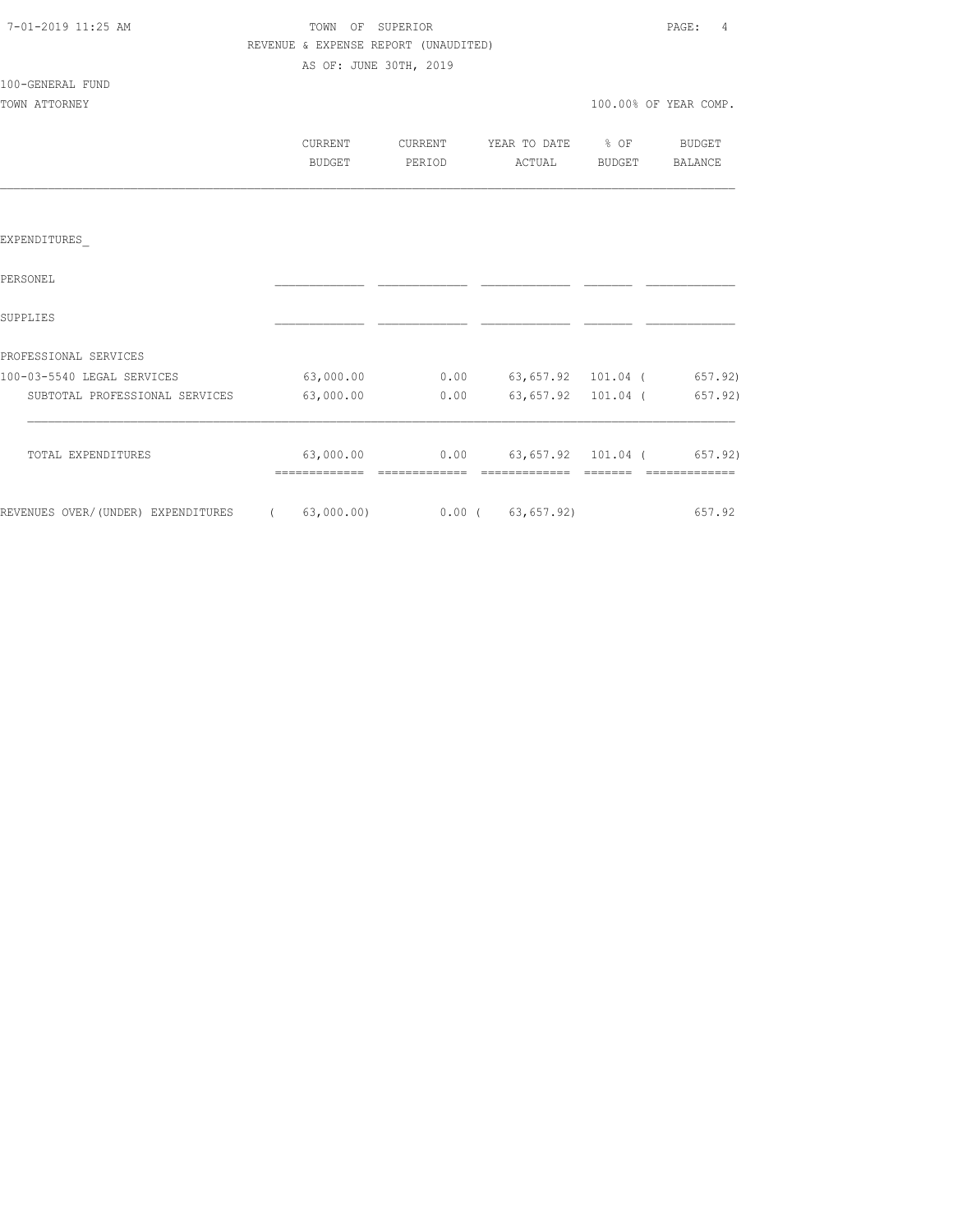#### 7-01-2019 11:25 AM TOWN OF SUPERIOR PAGE: 5 REVENUE & EXPENSE REPORT (UNAUDITED)

AS OF: JUNE 30TH, 2019

| 100-GENERAL FUND |  |
|------------------|--|
|------------------|--|

|                          |                                                 |                                                   | 100.00% OF YEAR COMP.                            |                                                                                |  |
|--------------------------|-------------------------------------------------|---------------------------------------------------|--------------------------------------------------|--------------------------------------------------------------------------------|--|
| <b>CURRENT</b><br>BUDGET | CURRENT<br>PERIOD                               | YEAR TO DATE<br>ACTUAL                            | % OF<br><b>BUDGET</b>                            | <b>BUDGET</b><br>BALANCE                                                       |  |
|                          |                                                 |                                                   |                                                  |                                                                                |  |
|                          |                                                 |                                                   |                                                  |                                                                                |  |
| 0.00                     | 249.27                                          | 376.27                                            | $0.00$ (                                         | 376.27)                                                                        |  |
| 0.00                     | 0.00                                            | 327.23                                            | $0.00$ (                                         | 327.23                                                                         |  |
| 0.00                     | 249.27                                          | 703.50                                            | $0.00$ (                                         | 703.50                                                                         |  |
| 0.00                     | 249.27                                          | 703.50<br>=============                           | $0.00$ (                                         | 703.50)<br>=============                                                       |  |
|                          |                                                 |                                                   |                                                  |                                                                                |  |
|                          |                                                 |                                                   |                                                  |                                                                                |  |
| 13,240.00                | 0.00                                            | 11,723.20                                         | 88.54                                            | 1,516.80                                                                       |  |
| 821.00                   | 0.00                                            | 726.83                                            | 88.53                                            | 94.17                                                                          |  |
| 192.00                   | 0.00                                            | 170.04                                            | 88.56                                            | 21.96                                                                          |  |
| 447.00                   | 0.00                                            | 155.13                                            | 34.70                                            | 291.87                                                                         |  |
| 192.00                   | 0.00                                            | 301.71                                            | $157.14$ (                                       | 109.71)                                                                        |  |
| 1,562.00                 | 0.00                                            | 1,003.87                                          | 64.27                                            | 558.13                                                                         |  |
| 16,454.00                | 0.00                                            | 14,080.78                                         | 85.58                                            | 2,373.22                                                                       |  |
|                          |                                                 |                                                   |                                                  |                                                                                |  |
|                          |                                                 |                                                   |                                                  | 886.00                                                                         |  |
|                          |                                                 |                                                   |                                                  | 4,000.00                                                                       |  |
|                          |                                                 |                                                   |                                                  | 4,886.00                                                                       |  |
|                          |                                                 |                                                   |                                                  |                                                                                |  |
| 1,500.00                 | 0.00                                            |                                                   |                                                  | 36.37)                                                                         |  |
| 1,500.00                 | 0.00                                            |                                                   | $102.42$ (                                       | 36.37)                                                                         |  |
|                          |                                                 |                                                   |                                                  |                                                                                |  |
|                          |                                                 |                                                   |                                                  |                                                                                |  |
|                          |                                                 | 750.00                                            | 75.00                                            | 250.00                                                                         |  |
| 1,000.00                 | 0.00                                            | 750.00                                            | 75.00                                            | 250.00                                                                         |  |
| 23,840.00                |                                                 |                                                   | 68.65                                            | 7,472.85                                                                       |  |
| 23,840.00)               |                                                 | 15,663.65                                         |                                                  | 8, 176.35)                                                                     |  |
|                          | =============<br>886.00<br>4,000.00<br>4,886.00 | =============<br>0.00<br>0.00<br>0.00<br>1,000.00 | 0.00<br>0.00<br>0.00<br>0.00<br>0.00<br>249.27 ( | 0.00<br>0.00<br>0.00<br>1,536.37 102.42 (<br>1,536.37<br>16,367.15<br>$\left($ |  |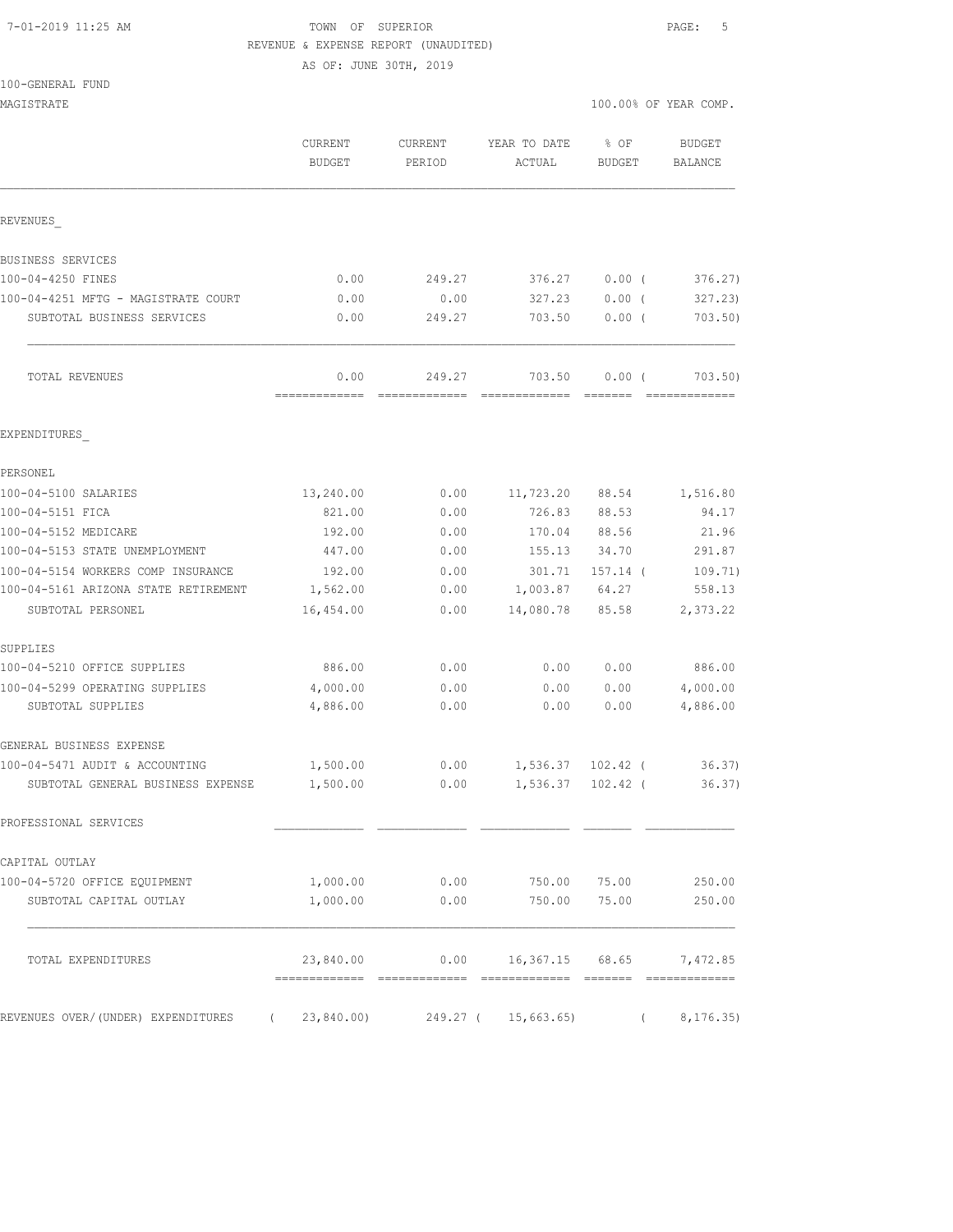#### 7-01-2019 11:25 AM TOWN OF SUPERIOR PAGE: 6 REVENUE & EXPENSE REPORT (UNAUDITED)

AS OF: JUNE 30TH, 2019

## 100-GENERAL FUND

|                                            | <b>CURRENT</b><br><b>BUDGET</b> | CURRENT<br>PERIOD       | YEAR TO DATE<br>ACTUAL            | % OF<br><b>BUDGET</b> | <b>BUDGET</b><br>BALANCE                                                                                                                                                                                                                                                                                                                                                                                                                                                                            |
|--------------------------------------------|---------------------------------|-------------------------|-----------------------------------|-----------------------|-----------------------------------------------------------------------------------------------------------------------------------------------------------------------------------------------------------------------------------------------------------------------------------------------------------------------------------------------------------------------------------------------------------------------------------------------------------------------------------------------------|
| REVENUES                                   |                                 |                         |                                   |                       |                                                                                                                                                                                                                                                                                                                                                                                                                                                                                                     |
| BUSINESS SERVICES                          |                                 |                         |                                   |                       |                                                                                                                                                                                                                                                                                                                                                                                                                                                                                                     |
| 100-05-4240 ADMIN FEES (FAX/COPY/NOTARY)   | 0.00                            | 58.50                   | 380.50                            | $0.00$ (              | 380.50)                                                                                                                                                                                                                                                                                                                                                                                                                                                                                             |
| SUBTOTAL BUSINESS SERVICES                 | 0.00                            | 58.50                   | 380.50                            | 0.00(                 | 380.50                                                                                                                                                                                                                                                                                                                                                                                                                                                                                              |
| GRANTS                                     |                                 |                         |                                   |                       |                                                                                                                                                                                                                                                                                                                                                                                                                                                                                                     |
| 100-05-4601 CC CONVENIENCE FEE             | 0.00                            | 113.51                  | 1,246.18                          | $0.00$ (              | 1,246.18)                                                                                                                                                                                                                                                                                                                                                                                                                                                                                           |
| SUBTOTAL GRANTS                            | 0.00                            | 113.51                  | 1,246.18                          | $0.00$ (              | 1,246.18)                                                                                                                                                                                                                                                                                                                                                                                                                                                                                           |
| TOTAL REVENUES                             | 0.00<br>-------------           | 172.01<br>============= | 1,626.68<br>-------------- ------ | $0.00$ (              | 1,626.68)<br>$\begin{array}{cccccccccccccc} \multicolumn{2}{c}{} & \multicolumn{2}{c}{} & \multicolumn{2}{c}{} & \multicolumn{2}{c}{} & \multicolumn{2}{c}{} & \multicolumn{2}{c}{} & \multicolumn{2}{c}{} & \multicolumn{2}{c}{} & \multicolumn{2}{c}{} & \multicolumn{2}{c}{} & \multicolumn{2}{c}{} & \multicolumn{2}{c}{} & \multicolumn{2}{c}{} & \multicolumn{2}{c}{} & \multicolumn{2}{c}{} & \multicolumn{2}{c}{} & \multicolumn{2}{c}{} & \multicolumn{2}{c}{} & \multicolumn{2}{c}{} & \$ |
| EXPENDITURES                               |                                 |                         |                                   |                       |                                                                                                                                                                                                                                                                                                                                                                                                                                                                                                     |
| PERSONEL                                   |                                 |                         |                                   |                       |                                                                                                                                                                                                                                                                                                                                                                                                                                                                                                     |
| 100-05-5100 SALARIES                       | 98,567.00                       | 0.00                    | 99,365.24                         | $100.81$ (            | 798.24)                                                                                                                                                                                                                                                                                                                                                                                                                                                                                             |
| 100-05-5101 OVERTIME                       | 0.00                            | 0.00                    | 1,638.51                          | $0.00$ (              | 1,638.51)                                                                                                                                                                                                                                                                                                                                                                                                                                                                                           |
| 100-05-5151 FICA                           | 6,111.00                        | 0.00                    | 6,063.68                          | 99.23                 | 47.32                                                                                                                                                                                                                                                                                                                                                                                                                                                                                               |
| 100-05-5152 MEDICARE                       | 1,429.00                        | 0.00                    | 1,418.13                          | 99.24                 | 10.87                                                                                                                                                                                                                                                                                                                                                                                                                                                                                               |
| 100-05-5153 STATE UNEMPLOYMENT             | 358.00                          | 0.00                    | 269.71                            | 75.34                 | 88.29                                                                                                                                                                                                                                                                                                                                                                                                                                                                                               |
| 100-05-5154 WORKERS COMP INSURANCE         | 283.00                          | 0.00                    | 306.73                            | $108.39$ (            | 23.73)                                                                                                                                                                                                                                                                                                                                                                                                                                                                                              |
| 100-05-5161 ARIZONA STATE RETIREMENT       | 11,631.00                       | 0.00                    | 10,589.06                         | 91.04                 | 1,041.94                                                                                                                                                                                                                                                                                                                                                                                                                                                                                            |
| 100-05-5162 LIFE INSURANCE                 | 193.00                          | 0.00                    | 290.85                            | $150.70$ (            | 97.85)                                                                                                                                                                                                                                                                                                                                                                                                                                                                                              |
| 100-05-5163 HEALTH INSURANCE               | 17,296.00                       | 0.00                    | 16,552.30                         | 95.70                 | 743.70                                                                                                                                                                                                                                                                                                                                                                                                                                                                                              |
| 100-05-5164 DENTAL INSURANCE               | 887.00                          | 0.00                    | 1,263.21                          | $142.41$ (            | 376.21                                                                                                                                                                                                                                                                                                                                                                                                                                                                                              |
| SUBTOTAL PERSONEL                          | 136,755.00                      | 0.00                    | 137,757.42                        | $100.73$ (            | 1,002.42)                                                                                                                                                                                                                                                                                                                                                                                                                                                                                           |
| SUPPLIES                                   |                                 |                         |                                   |                       |                                                                                                                                                                                                                                                                                                                                                                                                                                                                                                     |
| 100-05-5210 OFFICE SUPPLIES                | 10,000.00                       | 0.00                    |                                   | 14,866.36 148.66 (    | 4,866.36)                                                                                                                                                                                                                                                                                                                                                                                                                                                                                           |
| 100-05-5299 OPERATING SUPPLIES             | 5,000.00                        | 68.00                   | 13,760.98 275.22 (                |                       | 8,760.98)                                                                                                                                                                                                                                                                                                                                                                                                                                                                                           |
| SUBTOTAL SUPPLIES                          | 15,000.00                       | 68.00                   | 28,627.34                         | 190.85 (              | 13,627.34)                                                                                                                                                                                                                                                                                                                                                                                                                                                                                          |
| UTILITIES                                  |                                 |                         |                                   |                       |                                                                                                                                                                                                                                                                                                                                                                                                                                                                                                     |
| 100-05-5310 ELECTRICITY                    | 18,910.00                       | 0.00                    | 20,738.16                         | $109.67$ (            | 1,828.16                                                                                                                                                                                                                                                                                                                                                                                                                                                                                            |
| 100-05-5320 GAS                            | 1,200.00                        | 66.80                   | 1,166.90                          | 97.24                 | 33.10                                                                                                                                                                                                                                                                                                                                                                                                                                                                                               |
| 100-05-5350 TELEPHONE                      | 4,000.00                        | 227.91                  | 3,156.75                          | 78.92                 | 843.25                                                                                                                                                                                                                                                                                                                                                                                                                                                                                              |
| 100-05-5360 WATER                          | 2,300.00                        | 110.26                  | 2,045.66                          | 88.94                 | 254.34                                                                                                                                                                                                                                                                                                                                                                                                                                                                                              |
| 100-05-5380 SECURITY<br>SUBTOTAL UTILITIES | 1,230.00<br>27,640.00           | 0.00<br>404.97          | 0.00<br>27, 107.47                | 0.00<br>98.07         | 1,230.00<br>532.53                                                                                                                                                                                                                                                                                                                                                                                                                                                                                  |
|                                            |                                 |                         |                                   |                       |                                                                                                                                                                                                                                                                                                                                                                                                                                                                                                     |
| GENERAL BUSINESS EXPENSE                   |                                 |                         |                                   |                       |                                                                                                                                                                                                                                                                                                                                                                                                                                                                                                     |
| 100-05-5410 ADVERTISING                    | 6,000.00                        | 0.00                    | 6,603.55                          | $110.06$ (            | $603.55$ )                                                                                                                                                                                                                                                                                                                                                                                                                                                                                          |
| 100-05-5420 DUES & SUBSCRIPTIONS           | 9,000.00                        | 817.46                  | 7,384.97                          | 82.06                 | 1,615.03                                                                                                                                                                                                                                                                                                                                                                                                                                                                                            |
| 100-05-5425 CONFERENCES & TRAINING         | 0.00                            | 908.06                  | 3,988.47                          | $0.00$ (              | 3,988.47                                                                                                                                                                                                                                                                                                                                                                                                                                                                                            |
| 100-05-5430 PRINTING                       | 5,120.00                        | 125.92                  | 6,002.19                          | $117.23$ (            | 882.19)                                                                                                                                                                                                                                                                                                                                                                                                                                                                                             |
| 100-05-5440 ELECTIONS                      | 5,000.00                        | 0.00                    | 1,240.50                          | 24.81                 | 3,759.50                                                                                                                                                                                                                                                                                                                                                                                                                                                                                            |

100-05-5460 POSTAGE 6,000.00 223.51 2,800.83 46.68 3,199.17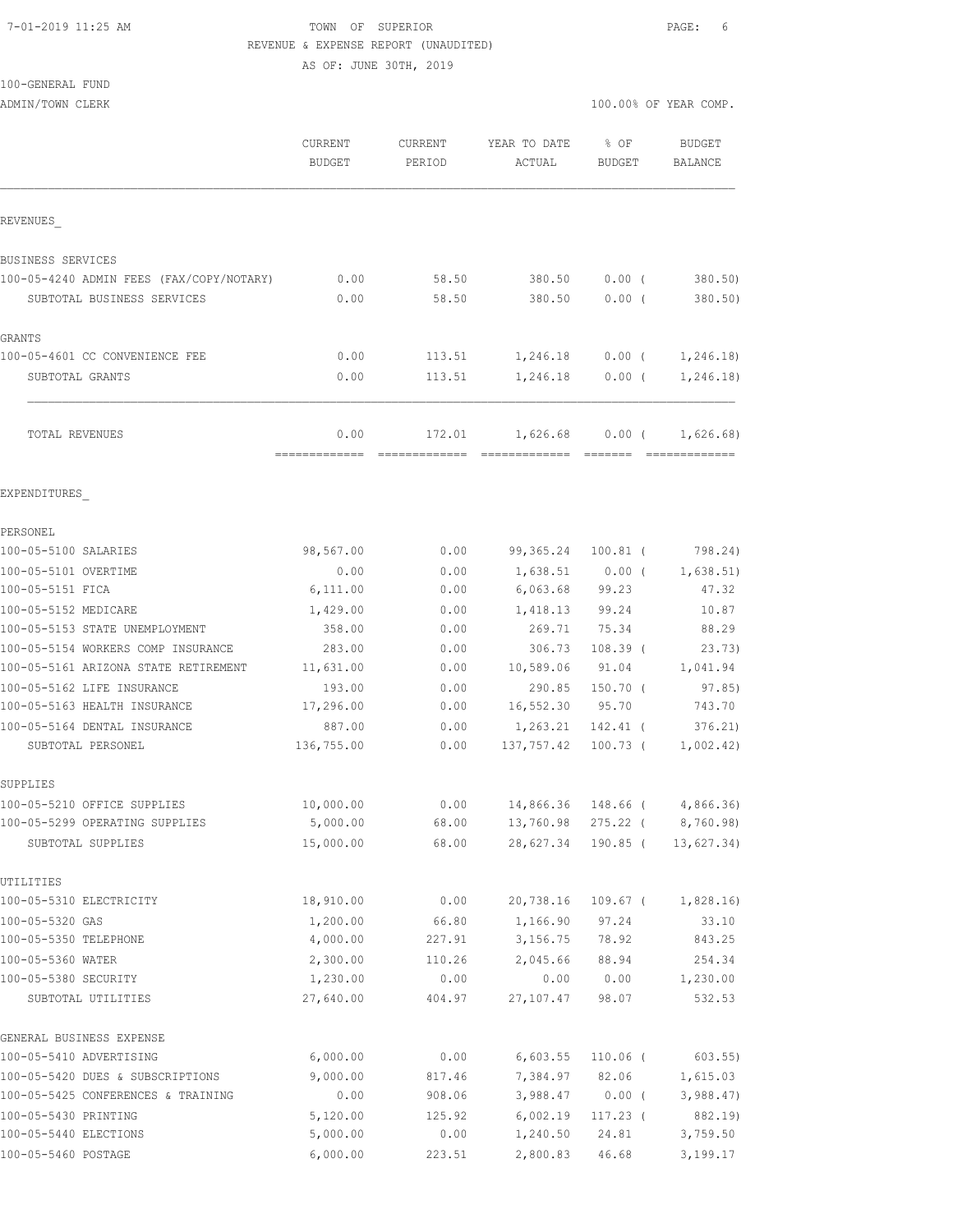#### 7-01-2019 11:25 AM TOWN OF SUPERIOR PAGE: 7 REVENUE & EXPENSE REPORT (UNAUDITED)

AS OF: JUNE 30TH, 2019

100-GENERAL FUND

ADMIN/TOWN CLERK 100.00% OF YEAR COMP.

|                                                | CURRENT<br><b>BUDGET</b> | CURRENT<br>PERIOD | YEAR TO DATE<br>ACTUAL        | % OF<br><b>BUDGET</b> | <b>BUDGET</b><br><b>BALANCE</b> |
|------------------------------------------------|--------------------------|-------------------|-------------------------------|-----------------------|---------------------------------|
| 100-05-5471 AUDIT & ACCOUNTING                 | 0.00                     | 0.00              | 1,536.37                      | 0.00(                 | 1, 536.37)                      |
| 100-05-5480 GENERAL INSURANCE                  | 12,820.00                | 0.00              | 12,923.69                     | $100.81$ (            | 103.69                          |
| 100-05-5491 FINANCE/BANK FEES                  | 3,000.00                 | 0.00              | 5,021.62                      | $167.39$ (            | 2,021.62                        |
| SUBTOTAL GENERAL BUSINESS EXPENSE              | 46,940.00                | 2,074.95          | 47,502.19                     | $101.20$ (            | 562.19                          |
| PROFESSIONAL SERVICES                          |                          |                   |                               |                       |                                 |
| 100-05-5520 CONTRACT                           | 0.00                     | 800.00            | 10,756.35                     | $0.00$ (              | 10, 756.35                      |
| 100-05-5550 OTHER PROFESSIONAL SERVICES        | 80,000.00                | 2,628.46          | 134,636.88                    | $168.30$ (            | 54,636.88)                      |
| 100-05-5590 AUDIT & ACCOUNTING                 | 1,545.00                 | 0.00              | 0.00                          | 0.00                  | 1,545.00                        |
| SUBTOTAL PROFESSIONAL SERVICES                 | 81,545.00                | 3,428.46          | 145, 393.23                   | 178.30 (              | 63,848.23)                      |
| REPAIR/MAINTENANCE                             |                          |                   |                               |                       |                                 |
| 100-05-5640 AUTO & TRUCK REPAIRS               | 0.00                     | 0.00              | 375.54                        | 0.00(                 | 375.54)                         |
| 100-05-5641 GAS & OIL                          | 500.00                   | 0.00              | 490.09                        | 98.02                 | 9.91                            |
| 100-05-5650 OTHER EQUIPMENT REPAIRS            | 4,000.00                 | 0.00              | 0.00                          | 0.00                  | 4,000.00                        |
| SUBTOTAL REPAIR/MAINTENANCE                    | 4,500.00                 | 0.00              | 865.63                        | 19.24                 | 3,634.37                        |
| CAPITAL OUTLAY                                 |                          |                   |                               |                       |                                 |
| 100-05-5710 BUILDING                           | 9,000.00                 | 666.66            | 4,666.62                      | 51.85                 | 4,333.38                        |
| 100-05-5720 OFFICE EOUIPMENT                   | 5,000.00                 | 0.00              | 9,146.89                      | 182.94 (              | 4,146.89)                       |
| 100-05-5750 OTHER EQUIP/SMALL TOOLS            | 0.00                     | 0.00              | 51.84                         | $0.00$ (              | 51.84)                          |
| 100-05-5780 COMPUTER/INCODE SOFTWARE           | 32,539.00                | 240.91            | 9,996.32                      | 30.72                 | 22,542.68                       |
| SUBTOTAL CAPITAL OUTLAY                        | 46,539.00                | 907.57            | 23,861.67                     | 51.27                 | 22,677.33                       |
| DEBT SERVICE                                   |                          |                   |                               |                       |                                 |
| 100-05-5900 DEBT SERVICE: PRINCIPAL            | 0.00                     | 0.00              | 1,840.29                      | 0.00(                 | 1,840.29                        |
| 100-05-5901 DEBT SERVCE INTEREST               | 0.00                     | 0.00              | 824.01                        | $0.00$ (              | 824.01)                         |
| SUBTOTAL DEBT SERVICE                          | 0.00                     | 0.00              | 2,664.30                      | 0.00(                 | 2,664.30                        |
| TOTAL EXPENDITURES                             | 358,919.00               | 6,883.95          | 413,779.25 115.28 (           |                       | 54,860.25)                      |
| REVENUES OVER/(UNDER) EXPENDITURES<br>$\left($ | 358,919.00)(             |                   | $6, 711.94$ ( $412, 152.57$ ) |                       | 53, 233.57                      |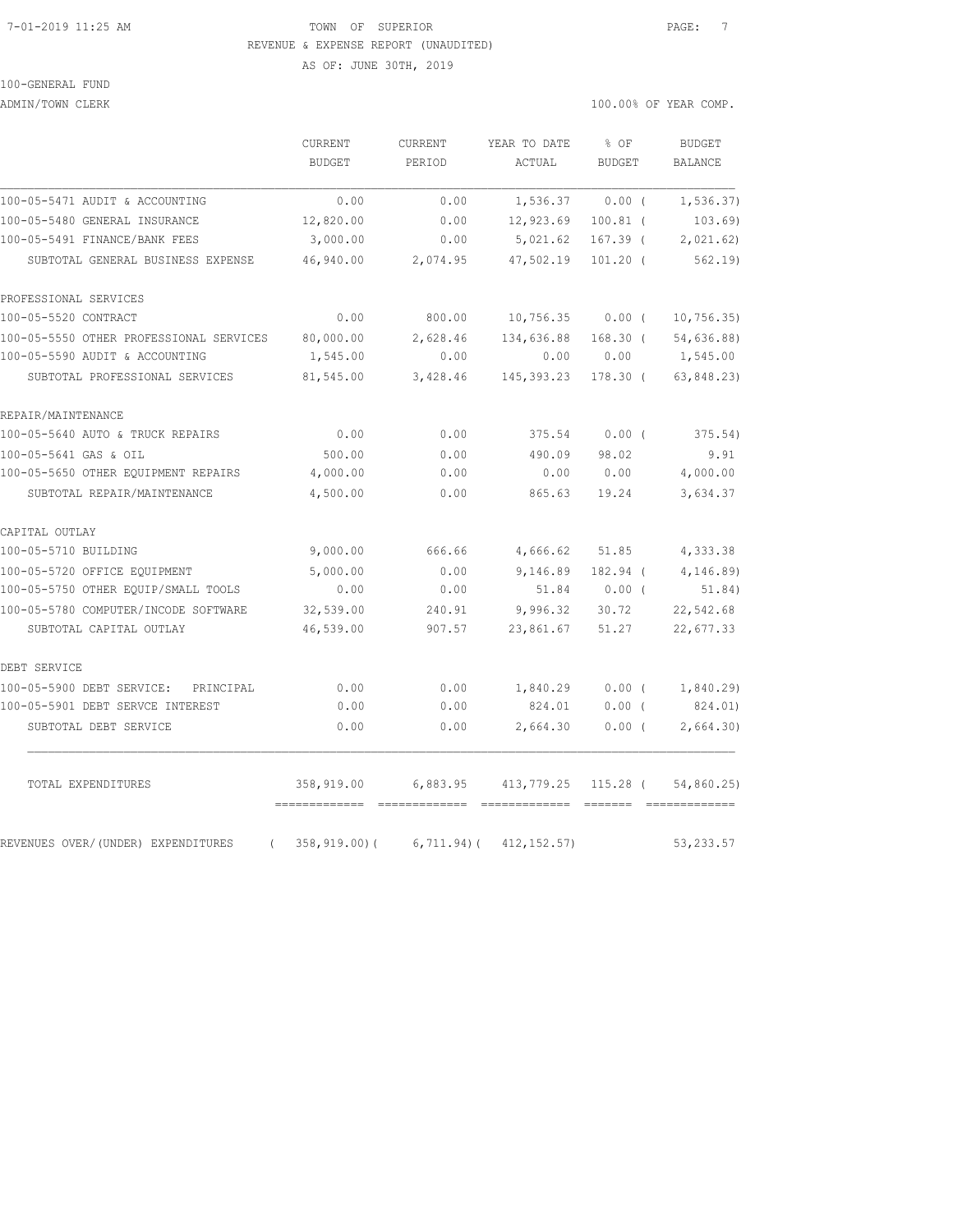| 7-01-2019 11:25 AM                                | TOWN OF SUPERIOR<br>REVENUE & EXPENSE REPORT (UNAUDITED) |                   |                                                      |                         | PAGE:<br>8            |
|---------------------------------------------------|----------------------------------------------------------|-------------------|------------------------------------------------------|-------------------------|-----------------------|
|                                                   | AS OF: JUNE 30TH, 2019                                   |                   |                                                      |                         |                       |
| 100-GENERAL FUND                                  |                                                          |                   |                                                      |                         |                       |
| FINANCE                                           |                                                          |                   |                                                      |                         | 100.00% OF YEAR COMP. |
|                                                   | CURRENT<br>BUDGET                                        | CURRENT<br>PERIOD | YEAR TO DATE<br>ACTUAL                               | $8$ OF<br><b>BUDGET</b> | BUDGET<br>BALANCE     |
| REVENUES                                          |                                                          |                   |                                                      |                         |                       |
| GRANTS                                            |                                                          |                   |                                                      |                         |                       |
|                                                   |                                                          |                   |                                                      |                         |                       |
| EXPENDITURES                                      |                                                          |                   |                                                      |                         |                       |
| PERSONEL                                          |                                                          |                   |                                                      |                         |                       |
| SUPPLIES                                          |                                                          |                   |                                                      |                         |                       |
| 100-06-5299 OPERATING SUPPLIES                    |                                                          |                   | $0.00$ ( 14.00) 2,547.49 0.00 ( 2,547.49)            |                         |                       |
| SUBTOTAL SUPPLIES                                 | $0.00$ (                                                 |                   | $14.00$ 2,547.49                                     | $0.00$ (                | 2, 547.49             |
| UTILITIES                                         |                                                          |                   |                                                      |                         |                       |
| GENERAL BUSINESS EXPENSE                          |                                                          |                   |                                                      |                         |                       |
| 100-06-5471 AUDIT & ACCOUNTING                    | 0.00                                                     | 0.00              | 1,536.37 0.00 ( 1,536.37)                            |                         |                       |
| 100-06-5480 GENERAL INSURANCE                     | 12,820.00                                                | 0.00              | 0.00                                                 |                         | $0.00$ $12,820.00$    |
| 100-06-5491 FINANCE/BANK FEES                     | 0.00                                                     | 819.50            | 8,846.86                                             | $0.00$ (                | 8,846.86)             |
| SUBTOTAL GENERAL BUSINESS EXPENSE                 | 12,820.00                                                | 819.50            | 10,383.23                                            | 80.99                   | 2,436.77              |
| PROFESSIONAL SERVICES                             |                                                          |                   |                                                      |                         |                       |
| 100-06-5550 OTHER PROFESSIONAL SERVICES 46,000.00 |                                                          | 0.00              | 36,023.75 78.31                                      |                         | 9,976.25              |
| 100-06-5590 AUDIT & ACCOUNTING                    | 1,545.00                                                 | 0.00              | 0.00                                                 | 0.00                    | 1,545.00              |
| SUBTOTAL PROFESSIONAL SERVICES                    | 47,545.00                                                | 0.00              | 36,023.75                                            | 75.77                   | 11,521.25             |
| CAPITAL OUTLAY                                    |                                                          |                   |                                                      |                         |                       |
| TOTAL EXPENDITURES                                |                                                          |                   | $60,365.00$ $805.50$ $48,954.47$ $81.10$ $11,410.53$ |                         |                       |
| REVENUES OVER/(UNDER) EXPENDITURES (              |                                                          |                   | $60, 365.00$ (805.50) (48, 954.47)                   |                         | (11, 410.53)          |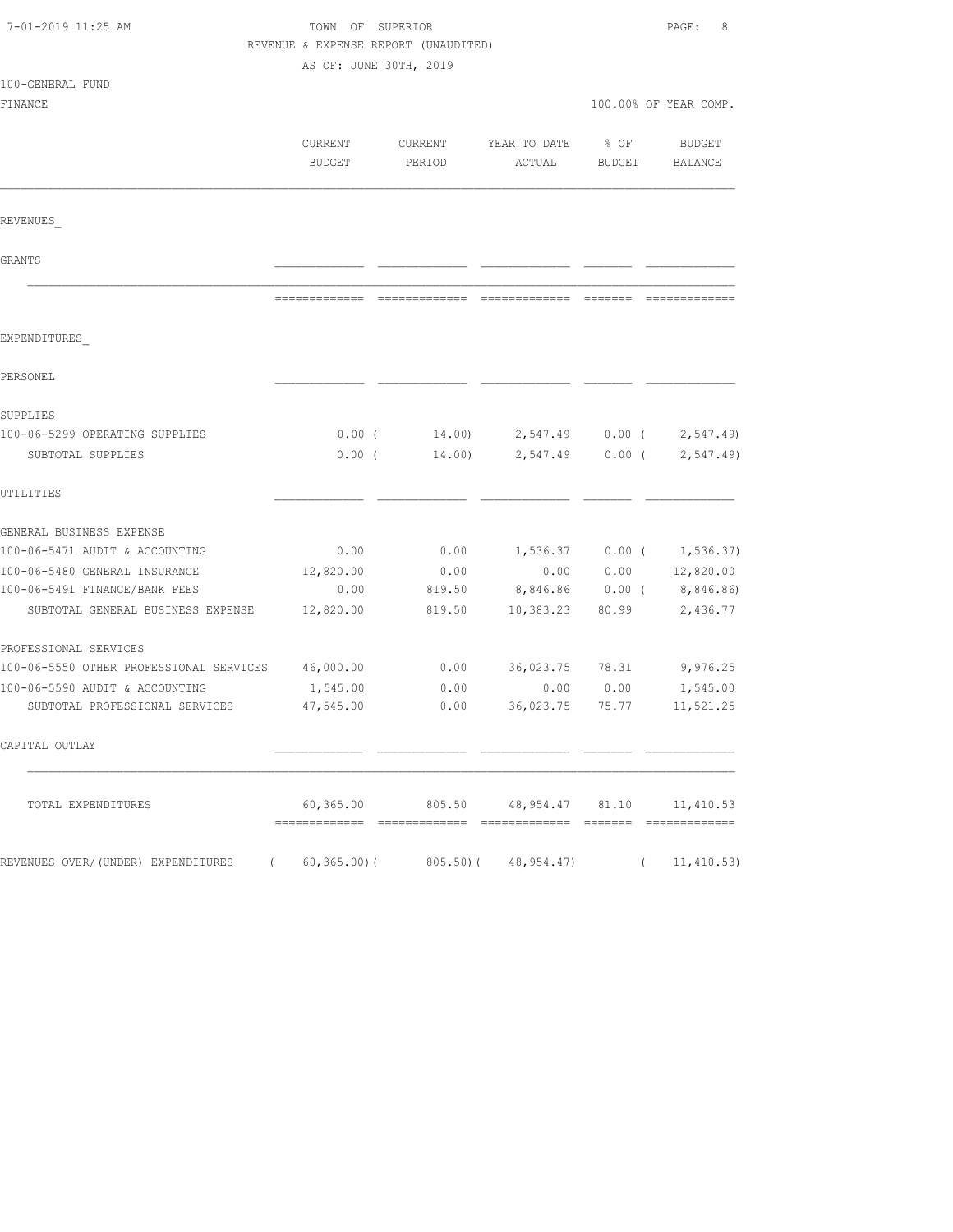### 7-01-2019 11:25 AM TOWN OF SUPERIOR PAGE: 9 REVENUE & EXPENSE REPORT (UNAUDITED)

AS OF: JUNE 30TH, 2019

| 100-GENERAL FUND<br>POLICE                                   |                          |                   |                        |                       | 100.00% OF YEAR COMP.           |
|--------------------------------------------------------------|--------------------------|-------------------|------------------------|-----------------------|---------------------------------|
|                                                              |                          |                   |                        |                       |                                 |
|                                                              | CURRENT<br><b>BUDGET</b> | CURRENT<br>PERIOD | YEAR TO DATE<br>ACTUAL | % OF<br><b>BUDGET</b> | <b>BUDGET</b><br><b>BALANCE</b> |
| REVENUES                                                     |                          |                   |                        |                       |                                 |
| BUSINESS SERVICES                                            |                          |                   |                        |                       |                                 |
| 100-07-4230 PD SERVICES-IMPOUND/FING PRI                     | 10,000.00                | 20.00             | 4,582.89               | 45.83                 | 5,417.11                        |
| 100-07-4231 K-9 REVENUE                                      | 0.00                     | 0.00              | 20.00                  | $0.00$ (              | 20.00                           |
| 100-07-4250 TRAFFIC FINES                                    | 14,000.00                | 1,043.19          | 17,106.93              | $122.19$ (            | 3, 106.93)                      |
| SUBTOTAL BUSINESS SERVICES                                   | 24,000.00                | 1,063.19          | 21,709.82              | 90.46                 | 2,290.18                        |
| CONTRIBUTIONS                                                |                          |                   |                        |                       |                                 |
| TOTAL REVENUES                                               | 24,000.00                | 1,063.19          | 21,709.82              | 90.46                 | 2,290.18                        |
| EXPENDITURES                                                 |                          |                   |                        |                       |                                 |
| PERSONEL                                                     |                          |                   |                        |                       |                                 |
| 100-07-5100 SALARIES                                         | 417,491.00               | 0.00              | 375,277.92 89.89       |                       | 42, 213.08                      |
| 100-07-5101 OVERTIME                                         | 30,000.00                | 0.00              | 19,872.62              | 66.24                 | 10,127.38                       |
| 100-07-5151 FICA                                             | 2,431.00                 | 0.00              | 3,952.31               | $162.58$ (            | 1, 521.31)                      |
| 100-07-5152 MEDICARE                                         | 5,879.00                 | 0.00              | 5,446.27               | 92.64                 | 432.73                          |
| 100-07-5153 STATE UNEMPLOYMENT                               | 1,267.00                 | 0.00              | 804.50                 | 63.50                 | 462.50                          |
| 100-07-5154 WORKERS COMP INSURANCE                           | 25,849.00                | 0.00              | 28,602.73              | $110.65$ (            | 2,753.73)                       |
| 100-07-5160 PUBLIC SAFETY RETIREMENT                         | 88,398.00                | 4,204.94          | 106, 347.76            | $120.31$ (            | 17,949.76)                      |
| 100-07-5161 ARIZONA STATE RETIREMENT                         | 10,063.00                | 0.00              | 5,246.15               | 52.13                 | 4,816.85                        |
| 100-07-5162 LIFE INSURANCE                                   | 683.00                   | 0.00              | 734.70                 | $107.57$ (            | 51.70)                          |
| 100-07-5163 HEALTH INSURANCE<br>100-07-5164 DENTAL INSURANCE | 61,280.00<br>3,143.00    | 0.00<br>0.00      | 65,737.95<br>2,957.76  | $107.27$ (<br>94.11   | 4,457.95<br>185.24              |
| SUBTOTAL PERSONEL                                            | 646,484.00               | 4,204.94          | 614,980.67             | 95.13                 | 31,503.33                       |
| SUPPLIES                                                     |                          |                   |                        |                       |                                 |
| 100-07-5210 OFFICE SUPPLIES                                  | 3,500.00                 | 0.00              | 78.27                  | 2.24                  | 3,421.73                        |
| 100-07-5227 K9 FOOD & MEDICAL SUPPLIES                       | 2,000.00                 | 0.00              | 873.99                 | 43.70                 | 1,126.01                        |
| 100-07-5299 OPERATING SUPPLIES                               | 0.00                     | 100.00            | 1,246.01               | $0.00$ (              | 1,246.01)                       |
| SUBTOTAL SUPPLIES                                            | 5,500.00                 | 100.00            | 2,198.27               | 39.97                 | 3,301.73                        |
| UTILITIES                                                    |                          |                   |                        |                       |                                 |
| 100-07-5310 ELECTRICITY                                      | 4,900.00                 | 0.00              | 1,880.63               | 38.38                 | 3,019.37                        |
| 100-07-5320 GAS                                              | 200.00                   | 0.00              | 1,148.60               | $574.30$ (            | 948.60)                         |
| 100-07-5350 TELEPHONE                                        | 14,000.00                | 796.66            | 19,743.42              | 141.02 (              | 5,743.42)                       |
| 100-07-5360 WATER                                            | 1,000.00                 | 110.25            | 1,089.86               | $108.99$ (            | 89.86)                          |

| SUBTOTAL UTILITIES               | 20,100.00 | 906.91 | 23,862.51 | 118.72 | 3,762.51) |
|----------------------------------|-----------|--------|-----------|--------|-----------|
| GENERAL BUSINESS EXPENSE         |           |        |           |        |           |
| 100-07-5410 ADVERTISING          | 500.00    | 0.00   | 264.26    | 52.85  | 235.74    |
| 100-07-5420 DUES & SUBSCRIPTIONS | 500.00    | 0.00   | 900.00    | 180.00 | 400.00)   |
| 100-07-5430 PRINTING             | 0.00      | 0.00   | 562.43    | 0.00   | 562.43)   |
| 100-07-5460 POSTAGE              | 500.00    | 42.98  | 520.00    | 104.00 | 20.00     |
| 100-07-5471 AUDIT & ACCOUNTING   | 1,545.00  | 0.00   | 1,536.37  | 99.44  | 8.63      |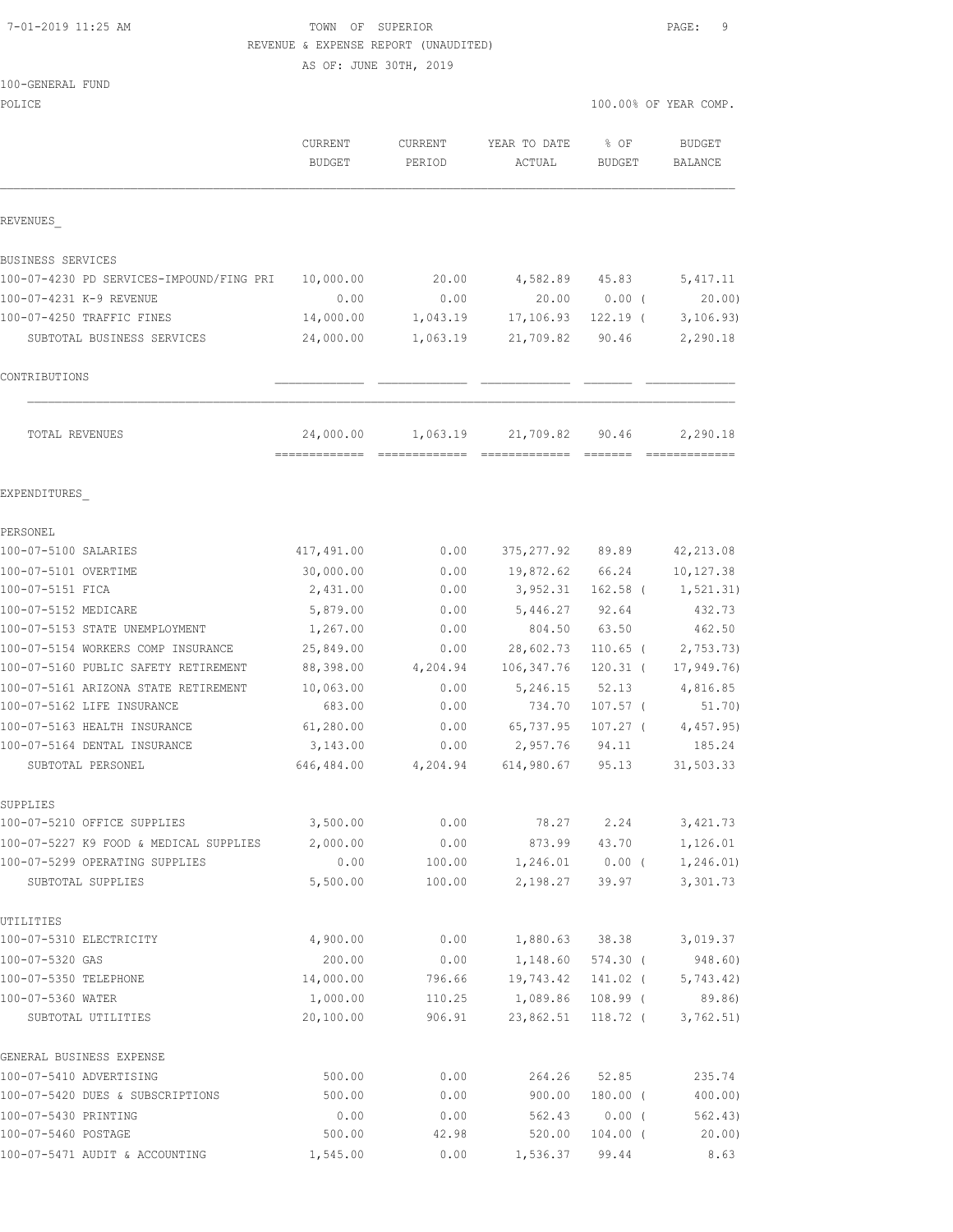#### 7-01-2019 11:25 AM TOWN OF SUPERIOR PAGE: 10 REVENUE & EXPENSE REPORT (UNAUDITED)

AS OF: JUNE 30TH, 2019

100-GENERAL FUND

| POLICE | 100.00% OF YEAR COMP. |  |  |  |  |
|--------|-----------------------|--|--|--|--|
|--------|-----------------------|--|--|--|--|

|                                                  | <b>CURRENT</b><br><b>BUDGET</b> | <b>CURRENT</b><br>PERIOD | YEAR TO DATE<br>ACTUAL                       | % OF<br><b>BUDGET</b> | <b>BUDGET</b><br><b>BALANCE</b> |
|--------------------------------------------------|---------------------------------|--------------------------|----------------------------------------------|-----------------------|---------------------------------|
| 100-07-5480 GENERAL INSURANCE                    | 12,820.00                       | 0.00                     | 10,252.49                                    | 79.97                 | 2,567.51                        |
| SUBTOTAL GENERAL BUSINESS EXPENSE                | 15,865.00                       | 42.98                    | 14,035.55                                    | 88.47                 | 1,829.45                        |
| PROFESSIONAL SERVICES                            |                                 |                          |                                              |                       |                                 |
| 100-07-5520 CONTRACTUAL SERVICES                 | 75,000.00                       | 0.00                     | 75,850.32                                    | $101.13$ (            | 850.32)                         |
| 100-07-5530 Animal Control                       | 17,112.00                       | 0.00                     |                                              | 7,453.09 43.55        | 9,658.91                        |
| 100-07-5550 OTHER PROFESSIONAL SERVICES          | 2,000.00                        | 376.00                   | 7,644.35                                     | 382.22 (              | 5,644.35                        |
| SUBTOTAL PROFESSIONAL SERVICES                   | 94,112.00                       | 376.00                   | 90,947.76                                    | 96.64                 | 3,164.24                        |
| REPAIR/MAINTENANCE                               |                                 |                          |                                              |                       |                                 |
| 100-07-5640 AUTO & TRUCK REPAIRS                 | 0.00                            | 0.00                     | 370.00                                       | 0.00(                 | 370.00)                         |
| 100-07-5641 GAS & OIL                            | 12,000.00                       | 0.00                     | 19,551.08                                    | $162.93$ (            | 7,551.08)                       |
| SUBTOTAL REPAIR/MAINTENANCE                      | 12,000.00                       | 0.00                     | 19,921.08                                    | $166.01$ (            | 7,921.08)                       |
| CAPITAL OUTLAY                                   |                                 |                          |                                              |                       |                                 |
| TOTAL EXPENDITURES                               | 794,061.00                      |                          | 5,630.83 765,945.84 96.46                    |                       | 28, 115. 16                     |
|                                                  |                                 |                          |                                              |                       |                                 |
| REVENUES OVER/(UNDER) EXPENDITURES<br>$\sqrt{2}$ |                                 |                          | $770,061,00$ ( $4,567,64$ ) ( $744,236,02$ ) |                       | (25, 824.98)                    |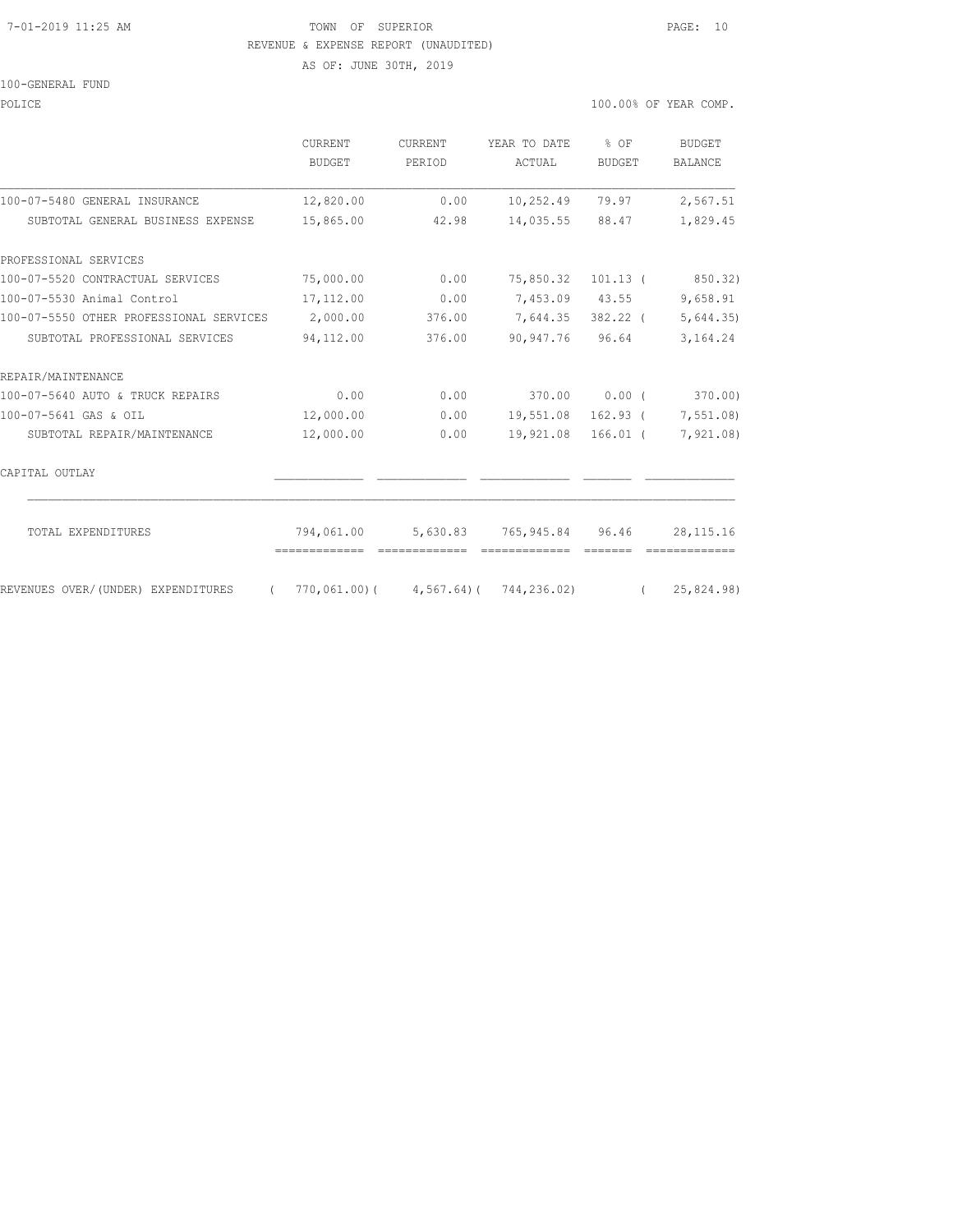|  |  |  | 7-01-2019 11:25 AM |  |
|--|--|--|--------------------|--|
|--|--|--|--------------------|--|

100-GENERAL FUND

## TOWN OF SUPERIOR **11:25 AM TOWN OF SUPERIOR** REVENUE & EXPENSE REPORT (UNAUDITED)

AS OF: JUNE 30TH, 2019

| FIRE                                                |                          |                          |                        |                     | 100.00% OF YEAR COMP.    |
|-----------------------------------------------------|--------------------------|--------------------------|------------------------|---------------------|--------------------------|
|                                                     | CURRENT<br><b>BUDGET</b> | <b>CURRENT</b><br>PERIOD | YEAR TO DATE<br>ACTUAL | % OF<br>BUDGET      | <b>BUDGET</b><br>BALANCE |
| REVENUES                                            |                          |                          |                        |                     |                          |
| BUSINESS SERVICES                                   |                          |                          |                        |                     |                          |
| GRANTS                                              |                          |                          |                        |                     |                          |
| 100-08-4600 FIRE DEPT REVENUE                       | 0.00                     | 0.00                     | 0.25                   | $0.00$ (            | 0.25)                    |
| 100-08-4601 PUBLIC EDUCATION                        | 0.00                     | 0.00                     | 50.00                  | 0.00(               | 50.00                    |
| SUBTOTAL GRANTS                                     | 0.00                     | 0.00                     | 50.25                  | 0.00(               | 50.25                    |
| CONTRIBUTIONS                                       |                          |                          |                        |                     |                          |
| TOTAL REVENUES                                      | 0.00                     | 0.00                     | 50.25                  | 0.00(               | 50.25                    |
| EXPENDITURES                                        |                          |                          |                        |                     |                          |
| PERSONEL                                            |                          |                          |                        |                     |                          |
| 100-08-5100 SALARIES                                | 59,655.00                | 0.00                     | 57,089.98              | 95.70               | 2,565.02                 |
| 100-08-5101 OVERTIME                                | 4,500.00                 | 0.00                     | 4,353.58               | 96.75               | 146.42                   |
| 100-08-5151 FICA                                    | 3,757.00                 | 0.00                     | 3, 311.39              | 88.14               | 445.61                   |
| 100-08-5152 MEDICARE                                | 879.00                   | 0.00                     | 774.45                 | 88.11               | 104.55                   |
| 100-08-5153 STATE UNEMPLOYMENT                      | 403.00                   | 0.00                     | 284.71                 | 70.65               | 118.29                   |
| 100-08-5154 WORKERS COMP INSURANCE                  | 2,839.00                 | 0.00                     | 0.00                   | 0.00                | 2,839.00                 |
| 100-08-5160 PUBLIC SAFETY RETIREMENT                | 7,350.00                 | 295.14                   | 5,763.07               | 78.41               | 1,586.93                 |
| 100-08-5162 LIFE INSURANCE                          | 105.00                   | 0.00                     | 128.71                 | 122.58 (            | 23.71)                   |
| 100-08-5163 HEALTH INSURANCE                        | 5,045.00                 | 0.00                     | 6,306.82               | $125.01$ (          | 1, 261.82)               |
| 100-08-5164 DENTAL INSURANCE                        | 481.00                   | 0.00                     | 794.93                 | $165.27$ (          | 313.93)                  |
| SUBTOTAL PERSONEL                                   | 85,014.00                | 295.14                   | 78,807.64              | 92.70               | 6,206.36                 |
| SUPPLIES                                            |                          |                          |                        |                     |                          |
| 100-08-5210 OFFICE SUPPLIES                         | 250.00                   | 0.00                     | 35.88                  | 14.35               | 214.12                   |
| 100-08-5215 PUBLIC EDUCATION                        | 0.00                     | 0.00                     | 1,112.39               | 0.00(               | 1, 112.39)               |
| 100-08-5225 SAFETY SUPPLIES/EQUIPMENT               | 0.00                     | 0.00                     | 1,325.42               | $0.00$ (            | 1, 325.42)               |
| 100-08-5299 OPERATING SUPPLIES<br>SUBTOTAL SUPPLIES | 3,000.00<br>3,250.00     | 0.00<br>0.00             | 2,858.20<br>5,331.89   | 95.27<br>$164.06$ ( | 141.80<br>2,081.89       |
| UTILITIES                                           |                          |                          |                        |                     |                          |
| 100-08-5310 ELECTRICITY                             | 2,783.00                 | 0.00                     | 2,319.98               | 83.36               | 463.02                   |
| 100-08-5350 TELEPHONE                               | 1,163.00                 | 91.88                    | 1,268.36               | $109.06$ (          | 105.36)                  |
| 100-08-5360 WATER                                   | 811.00                   | 74.69                    | 887.80                 | $109.47$ (          | 76.80)                   |
| SUBTOTAL UTILITIES                                  | 4,757.00                 | 166.57                   | 4,476.14               | 94.10               | 280.86                   |
| GENERAL BUSINESS EXPENSE                            |                          |                          |                        |                     |                          |
| 100-08-5410 ADVERTISING                             | 1,200.00                 | 0.00                     | 62.50                  | 5.21                | 1,137.50                 |
| 100-08-5420 DUES & SUBSCRIPTIONS                    | 600.00                   | 0.00                     | 250.00                 | 41.67               | 350.00                   |
| 100-08-5430 PRINTING                                | 700.00                   | 0.00                     | 0.00                   | 0.00                | 700.00                   |
| 100-08-5460 POSTAGE                                 | 400.00                   | 42.98                    | 520.00                 | $130.00$ (          | 120.00)                  |
| 100-08-5471 AUDIT                                   | 1,545.00                 | 0.00                     | 1,536.37               | 99.44               | 8.63                     |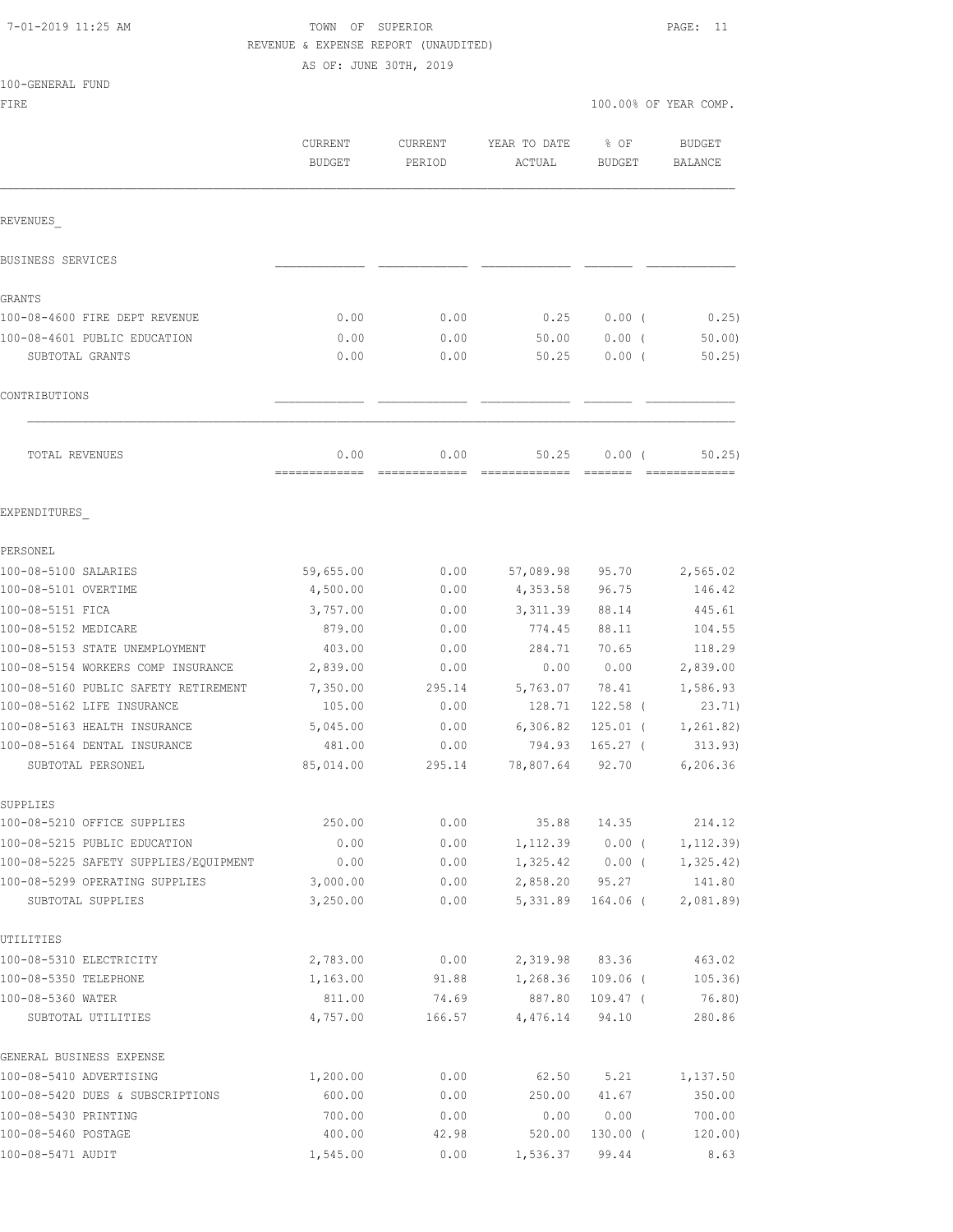### 7-01-2019 11:25 AM TOWN OF SUPERIOR PAGE: 12 REVENUE & EXPENSE REPORT (UNAUDITED)

AS OF: JUNE 30TH, 2019

100-GENERAL FUND

FIRE THE SERIES AND THE SERIES OF THE SERIES OF THE SERIES OF THE SERIES OF THE SERIES OF THE SERIES OF THE SERIES OF THE SERIES OF THE SERIES OF THE SERIES OF THE SERIES OF THE SERIES OF THE SERIES OF THE SERIES OF THE SE

|                                                                     | <b>CURRENT</b><br><b>BUDGET</b> | CURRENT<br>PERIOD                               | YEAR TO DATE<br>ACTUAL                  | $8$ OF<br>BUDGET  | BUDGET<br>BALANCE            |
|---------------------------------------------------------------------|---------------------------------|-------------------------------------------------|-----------------------------------------|-------------------|------------------------------|
| 100-08-5480 GENERAL INSURANCE                                       | 6,410.00                        | 0.00                                            | 5,126.27                                | 79.97             | 1,283.73                     |
| SUBTOTAL GENERAL BUSINESS EXPENSE                                   | 10,855.00                       | 42.98                                           |                                         | 7,495.14 69.05    | 3,359.86                     |
| PROFESSIONAL SERVICES                                               |                                 |                                                 |                                         |                   |                              |
| 100-08-5550 OTHER PROFESSIONAL SERVICES 3,000.00                    |                                 | 0.00                                            |                                         |                   | $9,662.99$ 322.10 (6,662.99) |
| SUBTOTAL PROFESSIONAL SERVICES                                      | 3,000.00                        | 0.00                                            |                                         |                   | $9,662.99$ 322.10 (6,662.99) |
| REPAIR/MAINTENANCE                                                  |                                 |                                                 |                                         |                   |                              |
| 100-08-5641 GAS & OIL                                               | 2,125.00                        |                                                 | $0.00$ 2,743.85 129.12 (                |                   | 618.85)                      |
| SUBTOTAL REPAIR/MAINTENANCE                                         | 2,125.00                        | 0.00                                            |                                         | 2,743.85 129.12 ( | 618.85)                      |
| CAPITAL OUTLAY                                                      |                                 |                                                 |                                         |                   |                              |
| 100-08-5710 BUILDING                                                | 0.00                            |                                                 | $0.00$ $3,479.65$ $0.00$ ( $3,479.65$ ) |                   |                              |
| SUBTOTAL CAPITAL OUTLAY                                             | 0.00                            | 0.00                                            |                                         | $3,479.65$ 0.00 ( | 3,479.65)                    |
| DEBT SERVICE                                                        |                                 |                                                 |                                         |                   |                              |
| 100-08-5900 DEBT SVC- PRINCIPAL                                     | 0.00                            | 0.00                                            | 875.51                                  |                   | $0.00$ ( $875.51$ )          |
| 100-08-5901 DEBT SVC INTEREST                                       | 0.00                            | 0.00                                            | 382.52                                  | $0.00$ (          | 382.52)                      |
| SUBTOTAL DEBT SERVICE                                               | 0.00                            | 0.00                                            | 1,258.03                                |                   | $0.00$ ( $1,258.03$ )        |
| TOTAL EXPENDITURES                                                  |                                 | 109,001.00 504.69 113,255.33 103.90 ( 4,254.33) |                                         |                   |                              |
| REVENUES OVER/(UNDER) EXPENDITURES (109,001.00)(504.69)(113,205.08) |                                 |                                                 |                                         |                   | 4,204.08                     |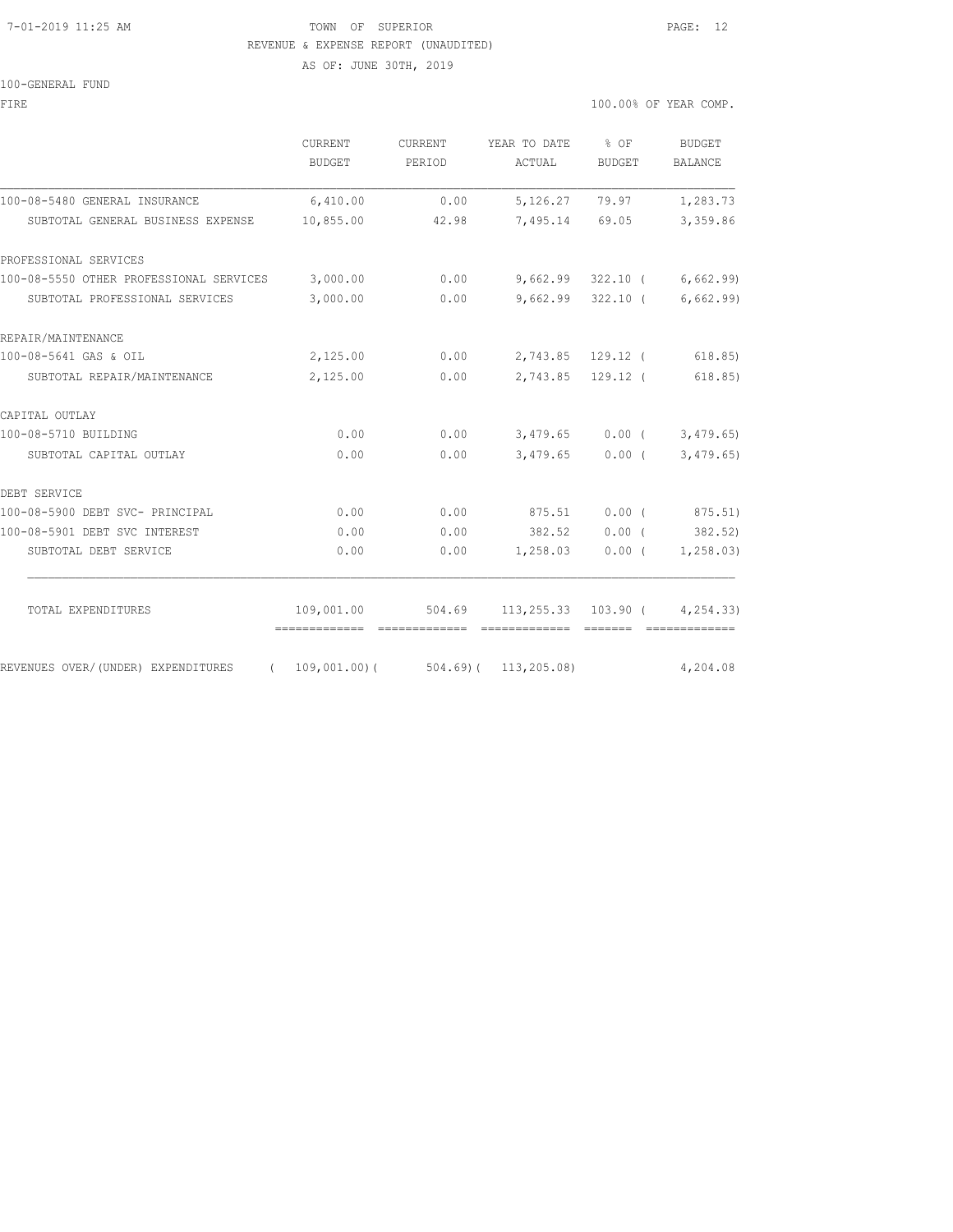#### 7-01-2019 11:25 AM TOWN OF SUPERIOR PAGE: 13 REVENUE & EXPENSE REPORT (UNAUDITED)

AS OF: JUNE 30TH, 2019

| 100-GENERAL FUND |  |
|------------------|--|
|------------------|--|

PW-STREETS/BLDG MAINT 100.00% OF YEAR COMP.

|                                       | <b>CURRENT</b><br><b>BUDGET</b> | <b>CURRENT</b><br>PERIOD | YEAR TO DATE<br>ACTUAL | % OF<br><b>BUDGET</b> | <b>BUDGET</b><br>BALANCE |
|---------------------------------------|---------------------------------|--------------------------|------------------------|-----------------------|--------------------------|
| REVENUES                              |                                 |                          |                        |                       |                          |
| GRANTS                                |                                 |                          |                        |                       |                          |
| 100-09-4601 GRANT REIMBURSEMENTS      | 0.00                            | 0.00                     | 13,238.86              | $0.00$ (              | 13,238.86)               |
| SUBTOTAL GRANTS                       | 0.00                            | 0.00                     | 13,238.86              | $0.00$ (              | 13, 238.86               |
| MISCELLANEOUS                         |                                 |                          |                        |                       |                          |
| 100-09-4820 OTHER INCOME              | 0.00                            | 0.00                     | 4,000.00               | $0.00$ (              | 4,000.00)                |
| SUBTOTAL MISCELLANEOUS                | 0.00                            | 0.00                     | 4,000.00               | $0.00$ (              | 4,000.00)                |
| TOTAL REVENUES                        | 0.00<br>-------------           | 0.00                     | 17,238.86              | 0.00(                 | 17, 238.86               |
| EXPENDITURES                          |                                 |                          |                        |                       |                          |
| PERSONEL                              |                                 |                          |                        |                       |                          |
| 100-09-5100 SALARIES                  | 52,692.00                       | 0.00                     | 51,784.79              | 98.28                 | 907.21                   |
| 100-09-5101 OVERTIME                  | 2,000.00                        | 0.00                     | 1,289.99               | 64.50                 | 710.01                   |
| 100-09-5120 INMATE LABOR              | 3,000.00                        | 0.00                     | 5,051.50               | $168.38$ (            | 2,051.50)                |
| 100-09-5151 FICA                      | 3,267.00                        | 0.00                     | 3,242.32               | 99.24                 | 24.68                    |
| 100-09-5152 MEDICARE                  | 764.00                          | 0.00                     | 758.29                 | 99.25                 | 5.71                     |
| 100-09-5153 STATE UNEMPLOYMENT        | 335.00                          | 0.00                     | 154.92                 | 46.24                 | 180.08                   |
| 100-09-5154 WORKERS COMP INSURANCE    | 1,565.00                        | 0.00                     | 2,062.73               | $131.80$ (            | 497.73)                  |
| 100-09-5161 ARIZONA STATE RETIREMENT  | 4,103.00                        | 0.00                     | 7,494.64               | 182.66 (              | 3,391.64)                |
| 100-09-5162 LIFE INSURANCE            | 60.00                           | 0.00                     | 411.45                 | 685.75 (              | 351.45)                  |
| 100-09-5163 HEALTH INSURANCE          | 4,324.00                        | 0.00                     | 7,396.55               | 171.06 (              | 3,072.55                 |
| 100-09-5164 DENTAL INSURANCE          | 462.00                          | 0.00                     | 739.44                 | $160.05$ (            | 277.44)                  |
| SUBTOTAL PERSONEL                     | 72,572.00                       | 0.00                     | 80,386.62              | $110.77$ (            | 7,814.62)                |
| SUPPLIES                              |                                 |                          |                        |                       |                          |
| 100-09-5220 MEDICAL SUPPLIES          | 0.00                            | 0.00                     | 67.73                  | $0.00$ (              | 67.73)                   |
| 100-09-5225 SAFETY SUPPLIES/EQUIPMENT | 200.00                          | 0.00                     | 1,319.20               | $659.60$ (            | 1, 119.20                |
| 100-09-5230 SANITATION SUPPLIES       | 14,000.00                       | 0.00                     | 10,975.41              | 78.40                 | 3,024.59                 |
| 100-09-5240 CHEMICAL SUPPLIES         | 0.00                            | 0.00                     | 354.68                 | $0.00$ (              | 354.68)                  |
| 100-09-5299 OPERATING SUPPLIES        | 8,000.00                        | 0.00                     | 9,781.70               | 122.27 (              | 1,781.70                 |
| SUBTOTAL SUPPLIES                     | 22,200.00                       | 0.00                     | 22,498.72              | $101.35$ (            | 298.72)                  |
| UTILITIES                             |                                 |                          |                        |                       |                          |
| 100-09-5310 ELECTRICITY               | 5,390.00                        | 0.00                     | 6,149.14               | 114.08 (              | 759.14)                  |
| 100-09-5320 GAS                       | 0.00                            | 49.88                    | 99.76                  | $0.00$ (              | 99.76)                   |
| 100-09-5330 REFUSE                    | 0.00                            | 0.00                     | 5,402.63               | $0.00$ (              | 5,402.63)                |
| 100-09-5350 TELEPHONE                 | 450.00                          | 50.00                    | 650.00                 | 144.44 (              | $200.00$ )               |
| 100-09-5360 WATER                     | 4,870.00                        | 368.93                   | 3,241.76               | 66.57                 | 1,628.24                 |
| 100-09-5380 SECURITY                  | 825.00                          | 0.00                     | 0.00                   | 0.00                  | 825.00                   |
| SUBTOTAL UTILITIES                    | 11,535.00                       | 468.81                   | 15,543.29              | 134.75 (              | 4,008.29                 |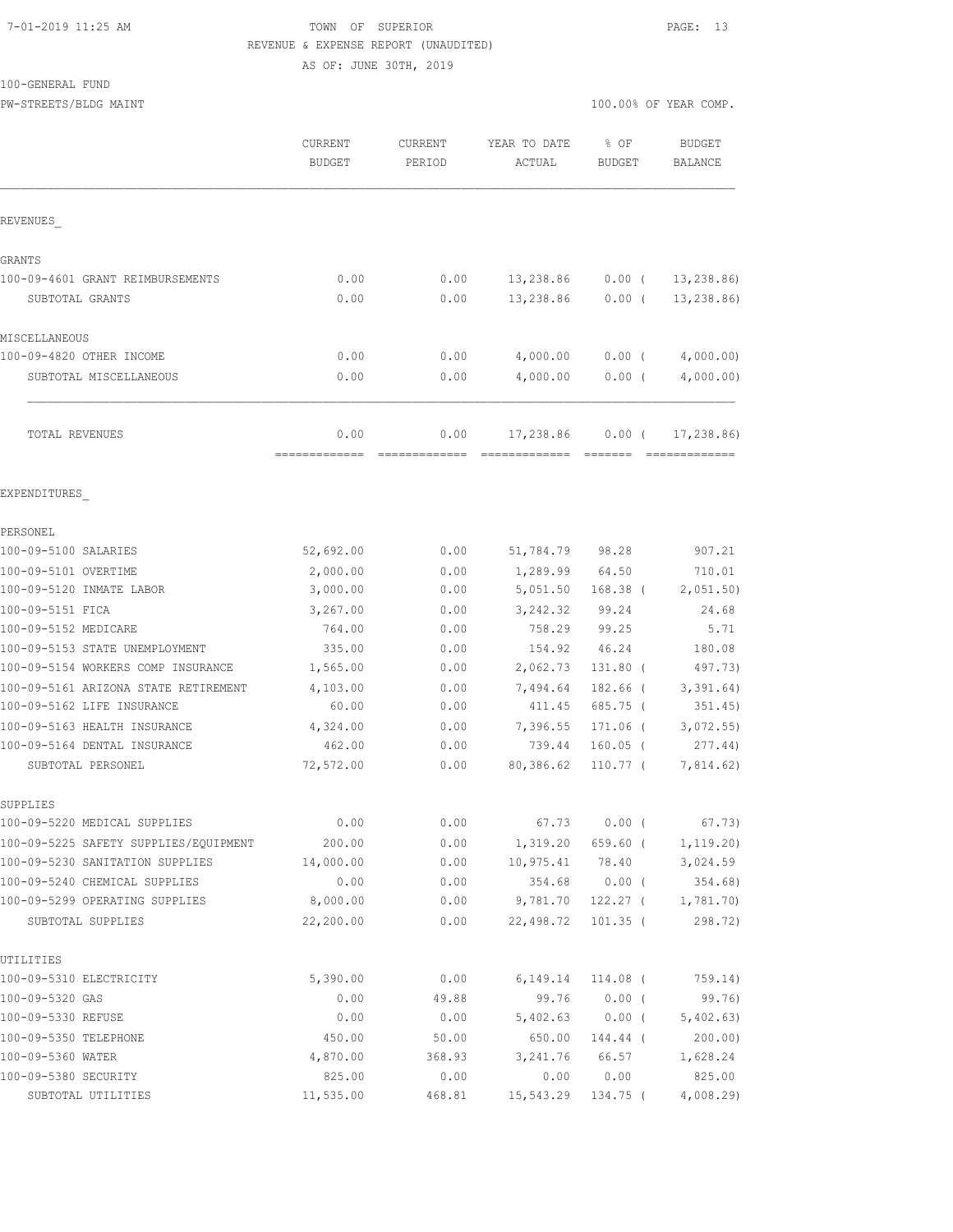#### 7-01-2019 11:25 AM TOWN OF SUPERIOR PAGE: 14 REVENUE & EXPENSE REPORT (UNAUDITED)

AS OF: JUNE 30TH, 2019

100-GENERAL FUND

PW-STREETS/BLDG MAINT 100.00% OF YEAR COMP.

|                                                                       | <b>CURRENT</b><br><b>BUDGET</b> | <b>CURRENT</b><br>PERIOD                               | YEAR TO DATE<br>ACTUAL | % OF<br><b>BUDGET</b> | <b>BUDGET</b><br><b>BALANCE</b> |
|-----------------------------------------------------------------------|---------------------------------|--------------------------------------------------------|------------------------|-----------------------|---------------------------------|
|                                                                       |                                 |                                                        |                        |                       |                                 |
| GENERAL BUSINESS EXPENSE<br>100-09-5410 ADVERTISING                   | 955.00                          | 0.00                                                   | 195.12                 | 20.43                 | 759.88                          |
|                                                                       |                                 |                                                        |                        |                       |                                 |
| 100-09-5425 CONFERENCES & TRAINING<br>100-09-5450 UNIFORMS            | 2,000.00<br>2,000.00            | 0.00<br>387.33                                         | 0.00<br>6,677.60       | 0.00<br>333.88 (      | 2,000.00                        |
|                                                                       |                                 |                                                        |                        |                       | 4,677.60)                       |
| 100-09-5460 POSTAGE<br>100-09-5471 AUDIT & ACCOUNTING                 | 100.00<br>1,545.00              | 0.00                                                   | 0.00                   | 0.00                  | 100.00                          |
|                                                                       |                                 | 0.00                                                   | 1,536.37               | 99.44                 | 8.63                            |
| 100-09-5480 GENERAL INSURANCE                                         | 12,820.00                       | 0.00                                                   | 10,252.49              | 79.97                 | 2,567.51                        |
| SUBTOTAL GENERAL BUSINESS EXPENSE                                     | 19,420.00                       | 387.33                                                 | 18,661.58              | 96.09                 | 758.42                          |
| PROFESSIONAL SERVICES                                                 |                                 |                                                        |                        |                       |                                 |
| 100-09-5520 CONTRACTUAL SERVICESL                                     | 0.00                            | 515.79                                                 | 14,336.69              | $0.00$ (              | 14,336.69)                      |
| 100-09-5550 OTHER PROFESSIONAL SERVICES                               | 6,000.00                        | 494.88                                                 | 6,346.95               | $105.78$ (            | 346.95)                         |
| SUBTOTAL PROFESSIONAL SERVICES                                        | 6,000.00                        | 1,010.67                                               | 20,683.64              | 344.73 (              | 14,683.64)                      |
| REPAIR/MAINTENANCE                                                    |                                 |                                                        |                        |                       |                                 |
| 100-09-5610 PARK & BLDG IMPROVEMENTS                                  | 2,980.00                        | 28.29                                                  | 27,856.68              | 934.79 (              | 24,876.68)                      |
| 100-09-5640 AUTO & TRUCK REPAIRS                                      | 5,000.00                        | 1,205.92                                               | 11,108.72              | $222.17$ (            | 6, 108.72)                      |
| 100-09-5641 GAS & OIL                                                 | 1,000.00                        | 0.00                                                   | 275.97                 | 27.60                 | 724.03                          |
| 100-09-5642 TIRES & TUBES                                             | 0.00                            | 0.00                                                   | 944.96                 | $0.00$ (              | 944.96)                         |
| 100-09-5643 INMATE FUEL                                               | 500.00                          | 0.00                                                   | 1,254.66               | $250.93$ (            | 754.66)                         |
| 100-09-5650 OTHER EQUIPMENT REPAIRS                                   | 8,000.00                        | 0.00                                                   | 5,962.71               | 74.53                 | 2,037.29                        |
| 100-09-5670 STREET & SIDEWALK REPAIR                                  | 0.00                            | 0.00                                                   | 1,750.00               | $0.00$ (              | 1,750.00                        |
| SUBTOTAL REPAIR/MAINTENANCE                                           | 17,480.00                       | 1,234.21                                               | 49, 153. 70            | $281.20$ (            | 31,673.70)                      |
| CAPITAL OUTLAY                                                        |                                 |                                                        |                        |                       |                                 |
| 100-09-5710 BUILDING                                                  | 0.00                            | 0.00                                                   | 15,056.45              | $0.00$ (              | 15,056.45)                      |
| 100-09-5711 MAGMA BUILDING                                            | 2,000.00                        | 0.00                                                   | 0.00                   | 0.00                  | 2,000.00                        |
| 100-09-5712 ROOSEVELT BUILDING                                        | 5,000.00                        | 0.00                                                   | 0.00                   | 0.00                  | 5,000.00                        |
| 100-09-5750 OTHER EQUIP/SMALL TOOLS                                   | 5,000.00                        | 258.58                                                 | 10,434.71              | $208.69$ (            | 5,434.71                        |
| SUBTOTAL CAPITAL OUTLAY                                               | 12,000.00                       | 258.58                                                 | 25,491.16              | $212.43$ (            | 13,491.16                       |
| DEBT SERVICE                                                          |                                 |                                                        |                        |                       |                                 |
| 100-09-5900 DEBT SVC - PRINCIPAL                                      | 0.00                            |                                                        | $0.00$ 2,085.86        |                       | $0.00$ ( 2,085.86)              |
| 100-09-5901 DEBT SVC - INTEREST                                       | 0.00                            | 0.00                                                   | 538.59                 |                       | $0.00$ ( 538.59)                |
| SUBTOTAL DEBT SERVICE                                                 | 0.00                            | 0.00                                                   | 2,624.45               |                       | $0.00$ ( 2,624.45)              |
| TOTAL EXPENDITURES                                                    |                                 | 161, 207.00 3, 359.60 235, 043.16 145.80 ( 73, 836.16) |                        |                       |                                 |
| REVENUES OVER/(UNDER) EXPENDITURES (161,207.00)(3,359.60)(217,804.30) |                                 |                                                        |                        |                       | 56,597.30                       |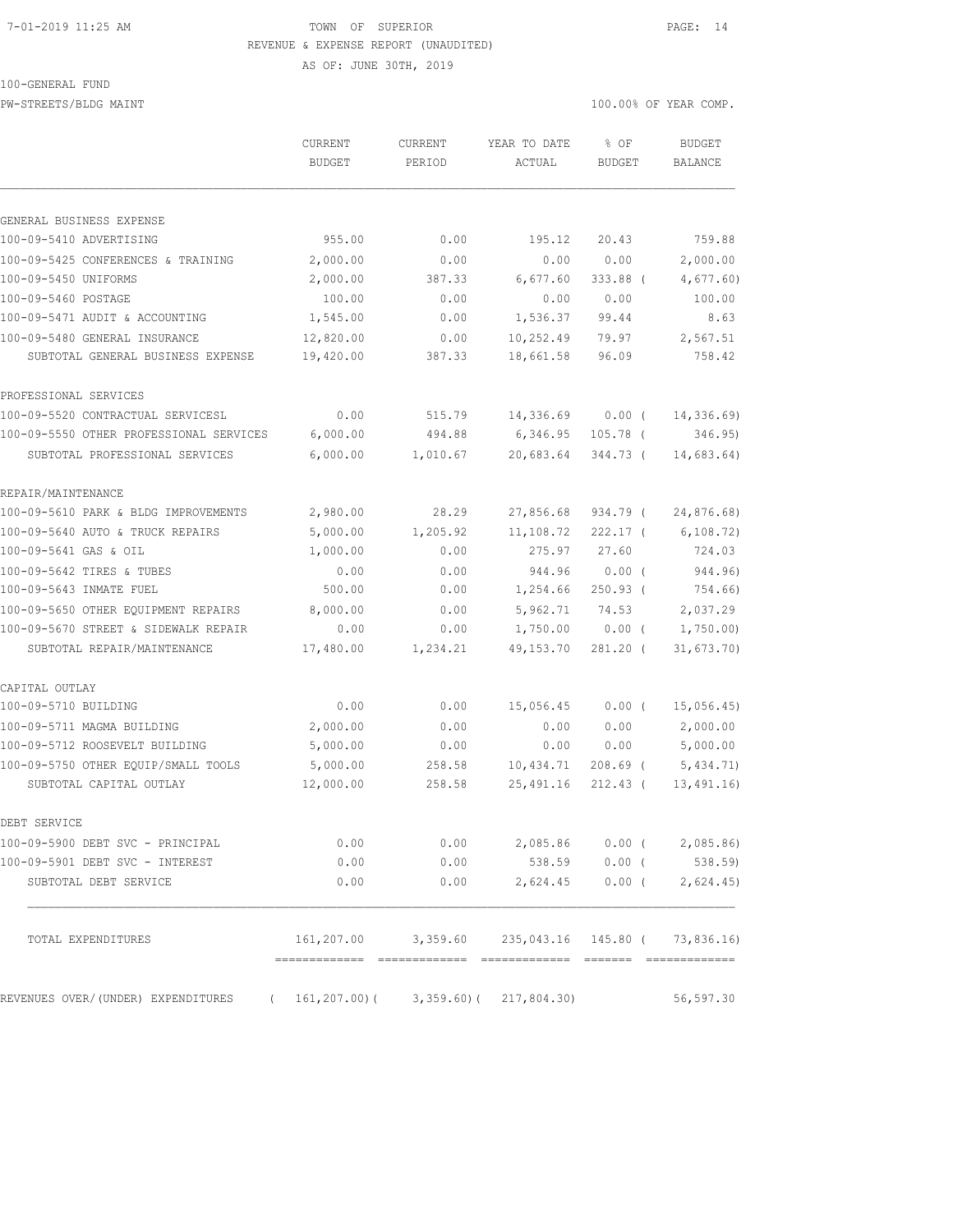## TOWN OF SUPERIOR **11:25 AM TOWN OF SUPERIOR** REVENUE & EXPENSE REPORT (UNAUDITED)

AS OF: JUNE 30TH, 2019

| 100-GENERAL FUND    |                       |
|---------------------|-----------------------|
| PW-BLDG REGS/ZONING | 100.00% OF YEAR COMP. |

|                                                                                 | CURRENT<br><b>BUDGET</b>    | <b>CURRENT</b><br>PERIOD | YEAR TO DATE<br>ACTUAL                       | % OF<br><b>BUDGET</b> | <b>BUDGET</b><br><b>BALANCE</b> |
|---------------------------------------------------------------------------------|-----------------------------|--------------------------|----------------------------------------------|-----------------------|---------------------------------|
| REVENUES                                                                        |                             |                          |                                              |                       |                                 |
| BUSINESS SERVICES                                                               |                             |                          |                                              |                       |                                 |
| 100-10-4240 FEES                                                                | 10,000.00                   | 0.00                     | 0.00                                         | 0.00                  | 10,000.00                       |
| SUBTOTAL BUSINESS SERVICES                                                      | 10,000.00                   | 0.00                     | 0.00                                         | 0.00                  | 10,000.00                       |
| TOTAL REVENUES                                                                  | 10,000.00<br>, ------------ | 0.00                     | 0.00                                         | 0.00                  | 10,000.00<br>=============      |
| EXPENDITURES                                                                    |                             |                          |                                              |                       |                                 |
| PERSONEL                                                                        |                             |                          |                                              |                       |                                 |
| 100-10-5100 SALARIES                                                            | 0.00                        | 0.00                     | 7,242.00                                     | $0.00$ (              | 7,242.00)                       |
| 100-10-5151 FICA                                                                | 0.00                        | 0.00                     | 449.00                                       | $0.00$ (              | 449.00)                         |
| 100-10-5152 MEDICARE                                                            | 0.00                        | 0.00                     | 105.01                                       | $0.00$ (              | 105.01)                         |
| 100-10-5153 STATE UNEMPLOYMENT                                                  | 0.00                        | 0.00                     | 51.43                                        | $0.00$ (              | 51.43)                          |
| 100-10-5161 ARIZONA STATE RETIREMENT                                            | 0.00                        | 0.00                     | 861.79                                       | $0.00$ (              | 861.79)                         |
| 100-10-5162 LIFE INSURANCE                                                      | 0.00                        | 0.00                     | 6.70                                         | $0.00$ (              | 6.70)                           |
| SUBTOTAL PERSONEL                                                               | 0.00                        | 0.00                     | 8,715.93                                     | $0.00$ (              | 8,715.93)                       |
| SUPPLIES                                                                        |                             |                          |                                              |                       |                                 |
| UTILITIES                                                                       |                             |                          |                                              |                       |                                 |
| 100-10-5350 TELEPHONE                                                           | 0.00                        | 100.00                   | 200.00                                       | $0.00$ (              | 200.00                          |
| SUBTOTAL UTILITIES                                                              | 0.00                        | 100.00                   | 200.00                                       | 0.00(                 | 200.00)                         |
| GENERAL BUSINESS EXPENSE                                                        |                             |                          |                                              |                       |                                 |
| 100-10-5430 PRINTING                                                            | 0.00                        | 0.00                     | 45.11                                        | $0.00$ (              | 45.11)                          |
| SUBTOTAL GENERAL BUSINESS EXPENSE                                               | 0.00                        | 0.00                     | 45.11                                        | 0.00(                 | 45.11)                          |
| PROFESSIONAL SERVICES                                                           |                             |                          |                                              |                       |                                 |
| 100-10-5550 OTHER PROFESSIONAL SERVICES 6.00 0.00 0.00 9,987.20 0.00 (3,987.20) |                             |                          |                                              |                       |                                 |
| SUBTOTAL PROFESSIONAL SERVICES                                                  |                             |                          | $0.00$ $0.00$ $9,987.20$ $0.00$ $(9,987.20)$ |                       |                                 |
| REPAIR/MAINTENANCE                                                              |                             |                          |                                              |                       |                                 |
| CAPITAL OUTLAY                                                                  |                             |                          |                                              |                       |                                 |
| 100-10-5780 COMPUTER/INCODE SOFTWARE                                            | 0.00                        |                          | $0.00$ $3,118.05$ $0.00$ ( $3,118.05$ )      |                       |                                 |
| SUBTOTAL CAPITAL OUTLAY                                                         | 0.00                        | 0.00                     | $3,118.05$ 0.00 ( $3,118.05$ )               |                       |                                 |
| TOTAL EXPENDITURES                                                              | 0.00                        |                          | $100.00$ $22,066.29$ $0.00$ ( $22,066.29$ )  |                       |                                 |
| REVENUES OVER/(UNDER) EXPENDITURES 10,000.00 (100.00) (22,066.29)               |                             |                          |                                              |                       | 32,066.29                       |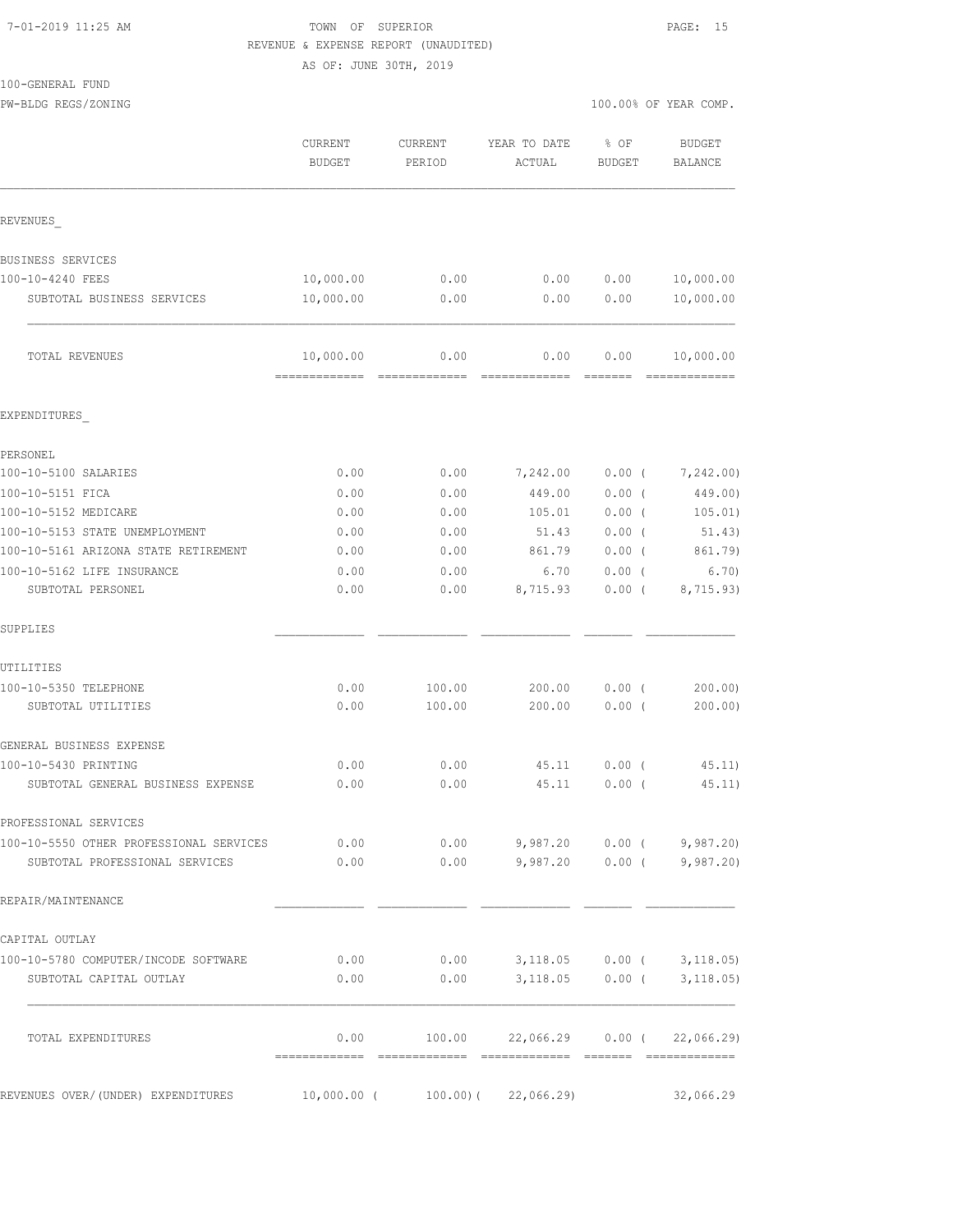| 7-01-2019 11:25 AM |  |
|--------------------|--|
|                    |  |

## TOWN OF SUPERIOR **1000** PAGE: 16 REVENUE & EXPENSE REPORT (UNAUDITED)

AS OF: JUNE 30TH, 2019

100-GENERAL FUND

SWIMMING POOL

| 100.00% OF YEAR COMP. |  |
|-----------------------|--|
|-----------------------|--|

|                                                                           | CURRENT<br><b>BUDGET</b>  | <b>CURRENT</b><br>PERIOD               | YEAR TO DATE<br>ACTUAL | % OF<br><b>BUDGET</b>    | BALANCE         | <b>BUDGET</b>     |
|---------------------------------------------------------------------------|---------------------------|----------------------------------------|------------------------|--------------------------|-----------------|-------------------|
| REVENUES                                                                  |                           |                                        |                        |                          |                 |                   |
| BUSINESS SERVICES                                                         |                           |                                        |                        |                          |                 |                   |
| 100-11-4240 POOL SWIM/POOL RENTAL                                         | 2,000.00                  | 2,077.00                               | 3,219.00               | $160.95$ (               |                 | 1,219.00)         |
| SUBTOTAL BUSINESS SERVICES                                                | 2,000.00                  | 2,077.00                               | 3,219.00               | $160.95$ (               |                 | 1, 219.00)        |
| TOTAL REVENUES                                                            | 2,000.00<br>============= | 2,077.00                               | 3,219.00               | 160.95 (                 |                 | 1, 219.00)        |
| EXPENDITURES                                                              |                           |                                        |                        |                          |                 |                   |
| PERSONEL                                                                  |                           |                                        |                        |                          |                 |                   |
| 100-11-5100 SALARIES                                                      | 19,200.00                 | 0.00                                   | 16,435.00              | 85.60                    |                 | 2,765.00          |
| 100-11-5151 FICA                                                          | 1,250.00                  | 0.00                                   | 1,018.97               | 81.52                    |                 | 231.03            |
| 100-11-5152 MEDICARE                                                      | 292.00                    | 0.00                                   | 238.30                 | 81.61                    |                 | 53.70             |
| 100-11-5153 STATE UNEMPLOYMENT                                            | 149.00                    | 0.00                                   | 344.04                 | $230.90$ (               |                 | 195.04)           |
| 100-11-5154 WORKERS COMP INSURANCE                                        | 413.00                    | 0.00                                   | 492.73                 | $119.31$ (               |                 | 79.73)            |
| SUBTOTAL PERSONEL                                                         | 21,304.00                 | 0.00                                   | 18,529.04              | 86.97                    |                 | 2,774.96          |
| SUPPLIES                                                                  |                           |                                        |                        |                          |                 |                   |
| 100-11-5240 CHEMICAL SUPPLIES                                             | 1,900.00                  | 0.00                                   | 1,790.34               | 94.23                    |                 | 109.66            |
| 100-11-5299 OPERATING SUPPLIES<br>SUBTOTAL SUPPLIES                       | 2,000.00<br>3,900.00      | 23.35<br>23.35                         | 2,107.92<br>3,898.26   | $105.40$ (<br>99.96      |                 | 107.92)<br>1.74   |
| UTILITIES                                                                 |                           |                                        |                        |                          |                 |                   |
| 100-11-5310 ELECTRICITY                                                   | 6,860.00                  | 0.00                                   | 8,194.91               | 119.46 (                 |                 | 1,334.91)         |
| 100-11-5350 TELEPHONE                                                     | 453.00                    | 0.00                                   | 0.00                   | 0.00                     |                 | 453.00            |
| 100-11-5360 WATER                                                         | 5,666.00                  | 296.57                                 | 3,324.13               | 58.67                    |                 | 2,341.87          |
| SUBTOTAL UTILITIES                                                        | 12,979.00                 | 296.57                                 | 11,519.04              | 88.75                    |                 | 1,459.96          |
| GENERAL BUSINESS EXPENSE                                                  |                           |                                        |                        |                          |                 |                   |
| 100-11-5410 ADVERTISING                                                   | 100.00                    | 0.00                                   |                        | 1,045.26 1,045.26 (      |                 | 945.26)           |
| 100-11-5420 DUES & SUBSCRIPTIONS                                          | 200.00                    | 0.00                                   |                        | 192.00 96.00             |                 | 8.00              |
| 100-11-5425 CONFERENCES & TRAINING                                        | 500.00                    | 0.00                                   |                        | 1,488.00 297.60 (        |                 | 988.00)           |
| 100-11-5450 UNIFORMS                                                      | 250.00                    | 0.00                                   |                        | 173.69 69.48             |                 | 76.31             |
| SUBTOTAL GENERAL BUSINESS EXPENSE                                         | 1,050.00                  | 0.00                                   | 2,898.95               | 276.09 (                 |                 | 1,848.95          |
| PROFESSIONAL SERVICES                                                     |                           |                                        |                        |                          |                 |                   |
| 100-11-5550 OTHER PROFESSIONAL SERVICES<br>SUBTOTAL PROFESSIONAL SERVICES | 6,000.00<br>6,000.00      | 550.00<br>550.00                       | 6,600.00<br>6,600.00   | $110.00$ (<br>$110.00$ ( |                 | 600.00<br>600.00) |
| REPAIR/MAINTENANCE                                                        |                           |                                        |                        |                          |                 |                   |
| 100-11-5610 PARK & BLDG IMPROVEMENTS                                      | 0.00                      |                                        | $0.00$ (938.04) 0.00   |                          |                 | 938.04            |
| 100-11-5650 OTHER EQUIPMENT REPAIRS                                       | 8,000.00                  | 0.00                                   |                        | 0.00 0.00                |                 | 8,000.00          |
| SUBTOTAL REPAIR/MAINTENANCE                                               | 8,000.00                  | $0.00$ (                               | 938.04)                | $11.73-$                 |                 | 8,938.04          |
| TOTAL EXPENDITURES                                                        | 53,233.00                 | 869.92                                 | 42,507.25 79.85        |                          | - ============= | 10,725.75         |
| REVENUES OVER/ (UNDER) EXPENDITURES                                       | $\sqrt{2}$                | $51,233.00$ $1,207.08$ ( $39,288.25$ ) |                        |                          | $\sqrt{2}$      | 11, 944.75)       |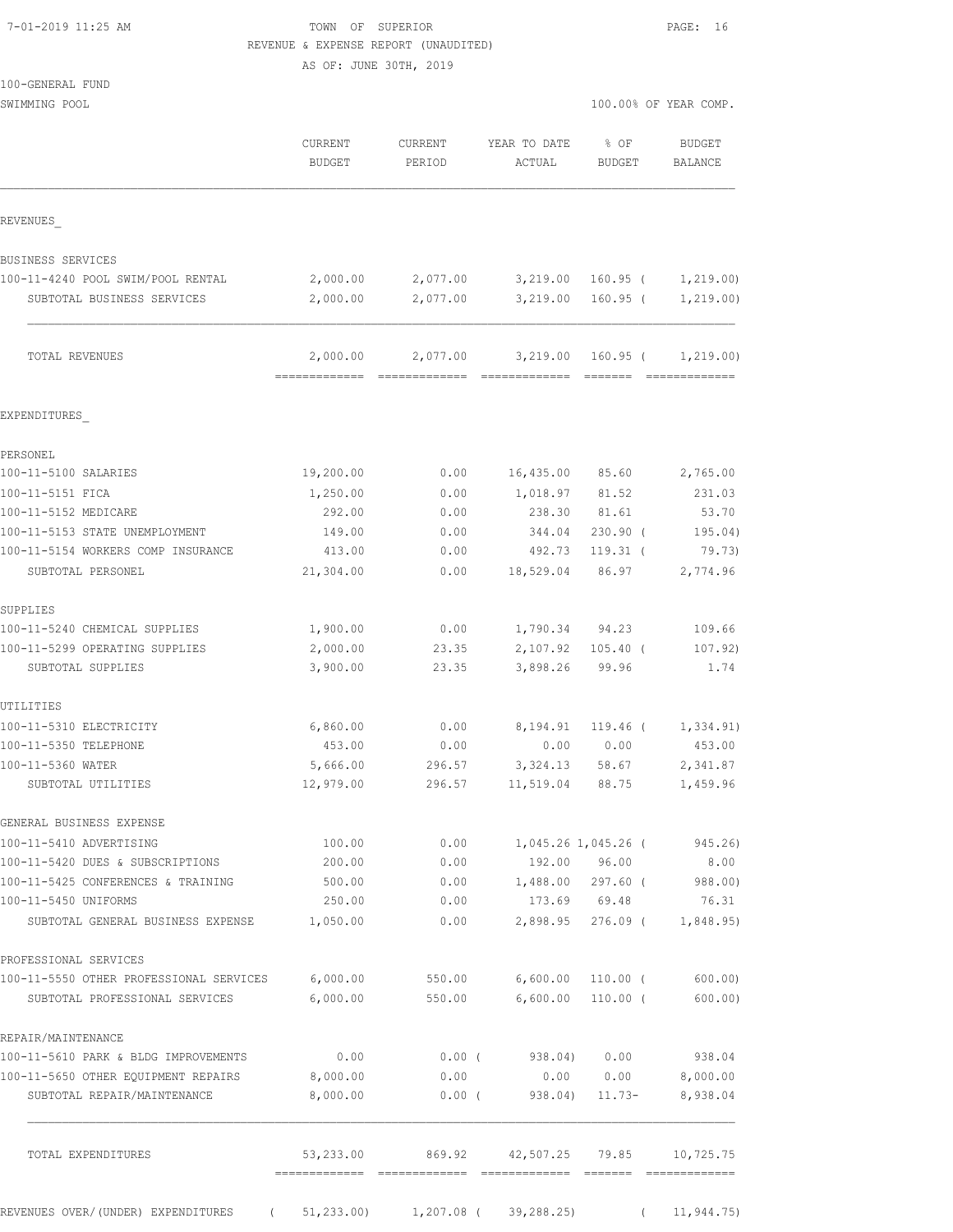## 7-01-2019 11:25 AM TOWN OF SUPERIOR PAGE: 17 REVENUE & EXPENSE REPORT (UNAUDITED)

AS OF: JUNE 30TH, 2019

### 100-GENERAL FUND

| RECREATION                                                                |                          |                   |                        |                      | 100.00% OF YEAR COMP. |
|---------------------------------------------------------------------------|--------------------------|-------------------|------------------------|----------------------|-----------------------|
|                                                                           | <b>CURRENT</b><br>BUDGET | CURRENT<br>PERIOD | YEAR TO DATE<br>ACTUAL | % OF<br>BUDGET       | BUDGET<br>BALANCE     |
| REVENUES                                                                  |                          |                   |                        |                      |                       |
| BUSINESS SERVICES                                                         |                          |                   |                        |                      |                       |
| 100-12-4220 PARK RENTAL                                                   | 0.00                     | 50.00             | 1,020.00               |                      | $0.00$ ( $1,020.00$ ) |
| 100-12-4240 RECREATION ACTIVITY FEES                                      | 0.00                     | 32.00             | 402.00                 | $0.00$ (             | 402.00)               |
| SUBTOTAL BUSINESS SERVICES                                                | 0.00                     | 82.00             | 1,422.00               | $0.00$ (             | 1,422.00)             |
| MISCELLANEOUS                                                             |                          |                   |                        |                      |                       |
| 100-12-4820 OTHER INCOME                                                  | 0.00                     | 0.00              | 180.00                 | $0.00$ (             | 180.00)               |
| SUBTOTAL MISCELLANEOUS                                                    | 0.00                     | 0.00              | 180.00                 | $0.00$ (             | 180.00)               |
| TOTAL REVENUES                                                            | 0.00                     | 82.00             |                        | $1,602.00$ 0.00 (    | 1,602.00)             |
| EXPENDITURES                                                              |                          |                   |                        |                      |                       |
| PERSONEL                                                                  |                          |                   |                        |                      |                       |
| SUPPLIES                                                                  |                          |                   |                        |                      |                       |
| 100-12-5299 OPERATING SUPPLIES                                            | 12,500.00                | 0.00              | 5, 315.44 42.52        |                      | 7,184.56              |
| SUBTOTAL SUPPLIES                                                         | 12,500.00                | 0.00              | 5, 315.44 42.52        |                      | 7,184.56              |
| UTILITIES                                                                 |                          |                   |                        |                      |                       |
| GENERAL BUSINESS EXPENSE                                                  |                          |                   |                        |                      |                       |
| 100-12-5425 CONFERENCES & TRAINING                                        | 0.00                     |                   | $0.00$ 455.00          | $0.00$ (             | 455.00)               |
| 100-12-5450 UNIFORMS                                                      | 0.00                     | 346.35            |                        | 596.42 0.00 (        | 596.42)               |
| SUBTOTAL GENERAL BUSINESS EXPENSE                                         | 0.00                     | 346.35            | 1,051.42               | $0.00$ (             | 1,051.42)             |
| PROFESSIONAL SERVICES                                                     |                          |                   |                        |                      |                       |
| 100-12-5520 CONTRACTUAL SERVICES                                          | 0.00                     | 0.00              |                        | 2,500.00 0.00 (      | 2,500.00)             |
| 100-12-5550 OTHER PROFESSIONAL SERVICES<br>SUBTOTAL PROFESSIONAL SERVICES | 0.00<br>0.00             | 0.00<br>0.00      | 300.00<br>2,800.00     | $0.00$ (<br>$0.00$ ( | 300.00)<br>2,800.00)  |
|                                                                           |                          |                   |                        |                      |                       |
| TOTAL EXPENDITURES                                                        | 12,500.00                | 346.35            |                        | 9,166.86 73.33       | 3,333.14              |
| REVENUES OVER/(UNDER) EXPENDITURES (12,500.00)(264.35)(                   |                          |                   | 7,564.86)              | $\left($             | 4, 935.14)            |
|                                                                           |                          |                   |                        |                      |                       |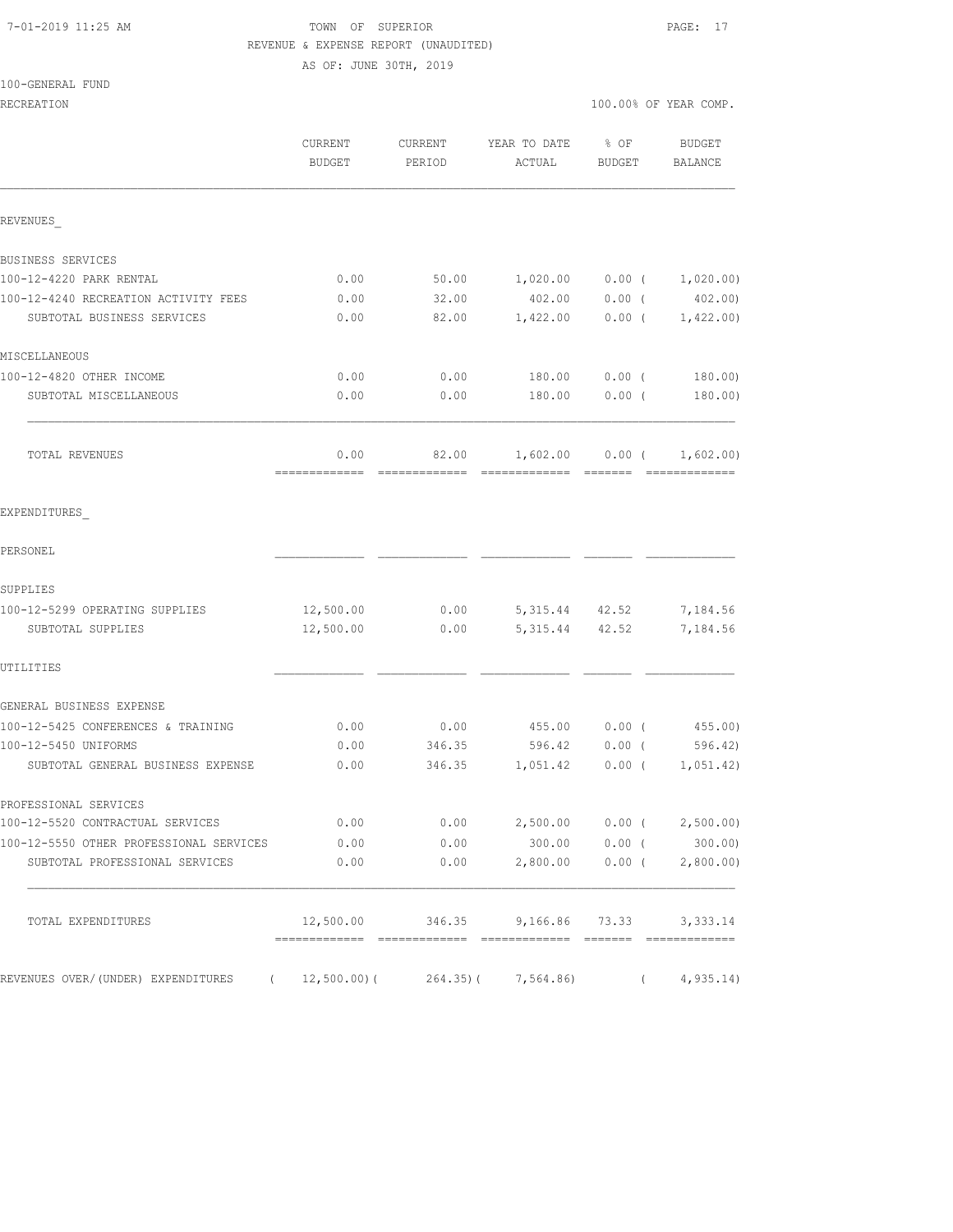### 7-01-2019 11:25 AM TOWN OF SUPERIOR PAGE: 18 REVENUE & EXPENSE REPORT (UNAUDITED)

|                                                | AS OF: JUNE 30TH, 2019                       |                  |                           |                                                                      |                         |  |
|------------------------------------------------|----------------------------------------------|------------------|---------------------------|----------------------------------------------------------------------|-------------------------|--|
| 100-GENERAL FUND<br>LIBRARY                    |                                              |                  |                           | 100.00% OF YEAR COMP.                                                |                         |  |
|                                                | CURRENT                                      | CURRENT          | YEAR TO DATE              | $8$ OF                                                               | <b>BUDGET</b>           |  |
|                                                | <b>BUDGET</b>                                | PERIOD           | ACTUAL                    | <b>BUDGET</b>                                                        | BALANCE                 |  |
| REVENUES                                       |                                              |                  |                           |                                                                      |                         |  |
| <b>BUSINESS SERVICES</b>                       |                                              |                  |                           |                                                                      |                         |  |
| 100-13-4250 INTERNET/LATE FEES                 | 2,000.00                                     | 100.86           | 1,882.48 94.12            |                                                                      | 117.52                  |  |
| SUBTOTAL BUSINESS SERVICES                     | 2,000.00                                     | 100.86           | 1,882.48 94.12            |                                                                      | 117.52                  |  |
| TOTAL REVENUES                                 | 2,000.00<br>================================ | 100.86           | 1,882.48<br>------------- | 94.12<br>$\begin{array}{cccccc} = & = & = & = & = & = & \end{array}$ | 117.52<br>------------- |  |
| EXPENDITURES                                   |                                              |                  |                           |                                                                      |                         |  |
| PERSONEL                                       |                                              |                  |                           |                                                                      |                         |  |
| 100-13-5100 SALARIES                           | 35,082.00                                    | 0.00             | 35,689.76                 | $101.73$ (                                                           | 607.76)                 |  |
| 100-13-5151 FICA                               | 2,175.00                                     | 0.00             | 2,205.08                  | $101.38$ (                                                           | 30.08                   |  |
| 100-13-5152 MEDICARE                           | 509.00                                       | 0.00             | 515.67                    | $101.31$ (                                                           | 6.67)                   |  |
| 100-13-5153 STATE UNEMPLOYMENT                 | 298.00                                       | 0.00             | 171.67                    | 57.61                                                                | 126.33                  |  |
| 100-13-5154 WORKERS COMP INSURANCE             | 126.00                                       | 0.00             |                           | 112.73 89.47                                                         | 13.27                   |  |
| 100-13-5161 ARIZONA STATE RETIREMENT           | 4,140.00                                     | 0.00             | 3,819.50 92.26            |                                                                      | 320.50                  |  |
| 100-13-5162 LIFE INSURANCE                     | 80.00                                        | 0.00             | 73.70                     | 92.13                                                                | 6.30                    |  |
| 100-13-5163 HEALTH INSURANCE                   | 7,207.00                                     | 0.00             | 6,996.55                  | 97.08                                                                | 210.45                  |  |
| 100-13-5164 DENTAL INSURANCE                   | 370.00                                       | 0.00             | 338.91                    | 91.60                                                                | 31.09                   |  |
| SUBTOTAL PERSONEL                              | 49,987.00                                    | 0.00             | 49,923.57                 | 99.87                                                                | 63.43                   |  |
| SUPPLIES                                       |                                              |                  |                           |                                                                      |                         |  |
| 100-13-5270 LIBRARY BOOKS<br>SUBTOTAL SUPPLIES | 2,000.00<br>2,000.00                         | 873.44<br>873.44 | 873.44 43.67              | 873.44 43.67                                                         | 1,126.56<br>1,126.56    |  |
| UTILITIES                                      |                                              |                  |                           |                                                                      |                         |  |
| 100-13-5310 ELECTRICITY                        | 6,174.00                                     | 0.00             | 5,031.01                  | 81.49                                                                | 1,142.99                |  |
| 100-13-5320 GAS                                | 1,100.00                                     | 31.53            | 853.46                    | 77.59                                                                | 246.54                  |  |
| 100-13-5350 TELEPHONE                          | 1,009.00                                     | 153.83           | 1,862.93                  | 184.63 (                                                             | 853.93)                 |  |
| 100-13-5360 WATER                              | 400.00                                       | 30.09            | 356.47                    | 89.12                                                                | 43.53                   |  |
| 100-13-5380 SECURITY                           | 200.00                                       | 25.00            | 300.00                    | $150.00$ (                                                           | 100.00                  |  |
| SUBTOTAL UTILITIES                             | 8,883.00                                     | 240.45           | 8,403.87                  | 94.61                                                                | 479.13                  |  |
| GENERAL BUSINESS EXPENSE                       |                                              |                  |                           |                                                                      |                         |  |
| 100-13-5410 ADVERTISING                        | 100.00                                       | 0.00             | 0.00                      | 0.00                                                                 | 100.00                  |  |
| 100-13-5420 DUES & SUBSCRIPTIONS               | 1,000.00                                     | 249.99           | 878.13                    | 87.81                                                                | 121.87                  |  |
| 100-13-5430 PRINTING                           | 900.00                                       | 0.00             | 0.00                      | 0.00                                                                 | 900.00                  |  |
| 100-13-5460 POSTAGE                            | 0.00                                         | 85.97            | 1,040.02                  | $0.00$ (                                                             | 1,040.02)               |  |

100-13-5471 AUDIT 1,545.00 0.00 1,536.36 99.44 8.64 100-13-5480 GENERAL INSURANCE 12,820.00 0.00 10,252.49 79.97 2,567.51 SUBTOTAL GENERAL BUSINESS EXPENSE 16,365.00 335.96 13,707.00 83.76 2,658.00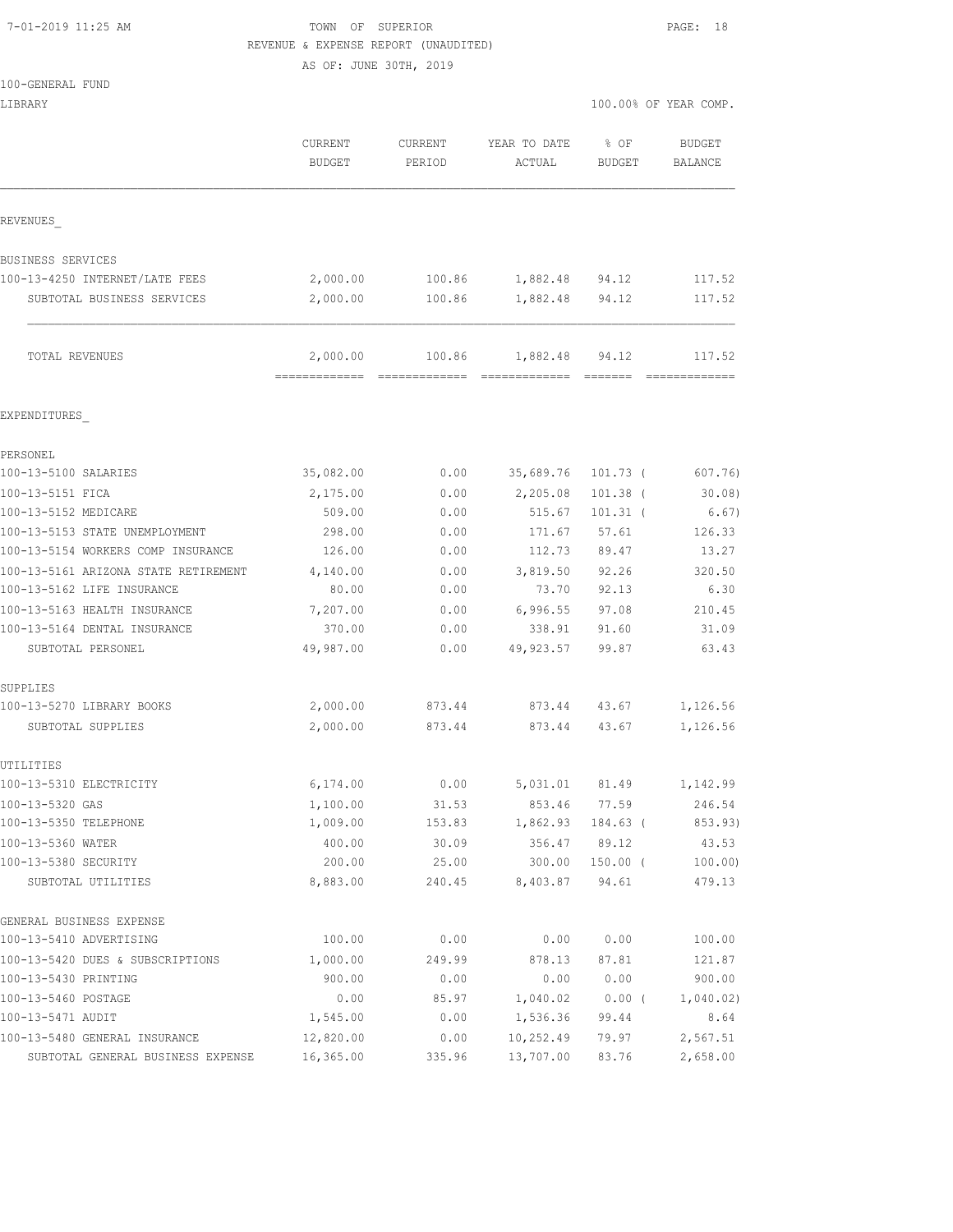#### 7-01-2019 11:25 AM TOWN OF SUPERIOR PAGE: 19 REVENUE & EXPENSE REPORT (UNAUDITED)

AS OF: JUNE 30TH, 2019

LIBRARY 100.00% OF YEAR COMP.

|                                                | <b>CURRENT</b><br><b>BUDGET</b> | CURRENT<br>PERIOD                          | YEAR TO DATE<br>ACTUAL | % OF<br><b>BUDGET</b> | BUDGET<br><b>BALANCE</b> |
|------------------------------------------------|---------------------------------|--------------------------------------------|------------------------|-----------------------|--------------------------|
|                                                |                                 |                                            |                        |                       |                          |
| PROFESSIONAL SERVICES                          |                                 |                                            |                        |                       |                          |
| 100-13-5550 OTHER PROFESSIONAL SERVICES        | 0.00                            | 0.00                                       | 139.19                 | $0.00$ (              | 139.19                   |
| SUBTOTAL PROFESSIONAL SERVICES                 | 0.00                            | 0.00                                       | 139.19                 | 0.00(                 | 139.19)                  |
| REPAIR/MAINTENANCE                             |                                 |                                            |                        |                       |                          |
| 100-13-5650 OTHER EQUIPMENT REPAIRS            | 5,000.00                        | 0.00                                       | 4,035.00               | 80.70                 | 965.00                   |
| SUBTOTAL REPAIR/MAINTENANCE                    | 5,000.00                        | 0.00                                       | 4,035.00               | 80.70                 | 965.00                   |
| TOTAL EXPENDITURES                             | 82,235.00                       | 1,449.85                                   | 77,082.07 93.73        |                       | 5,152.93                 |
| REVENUES OVER/(UNDER) EXPENDITURES<br>$\left($ |                                 | $80, 235, 00$ ( 1, 348, 99) ( 75, 199, 59) |                        |                       | 5,035.41)                |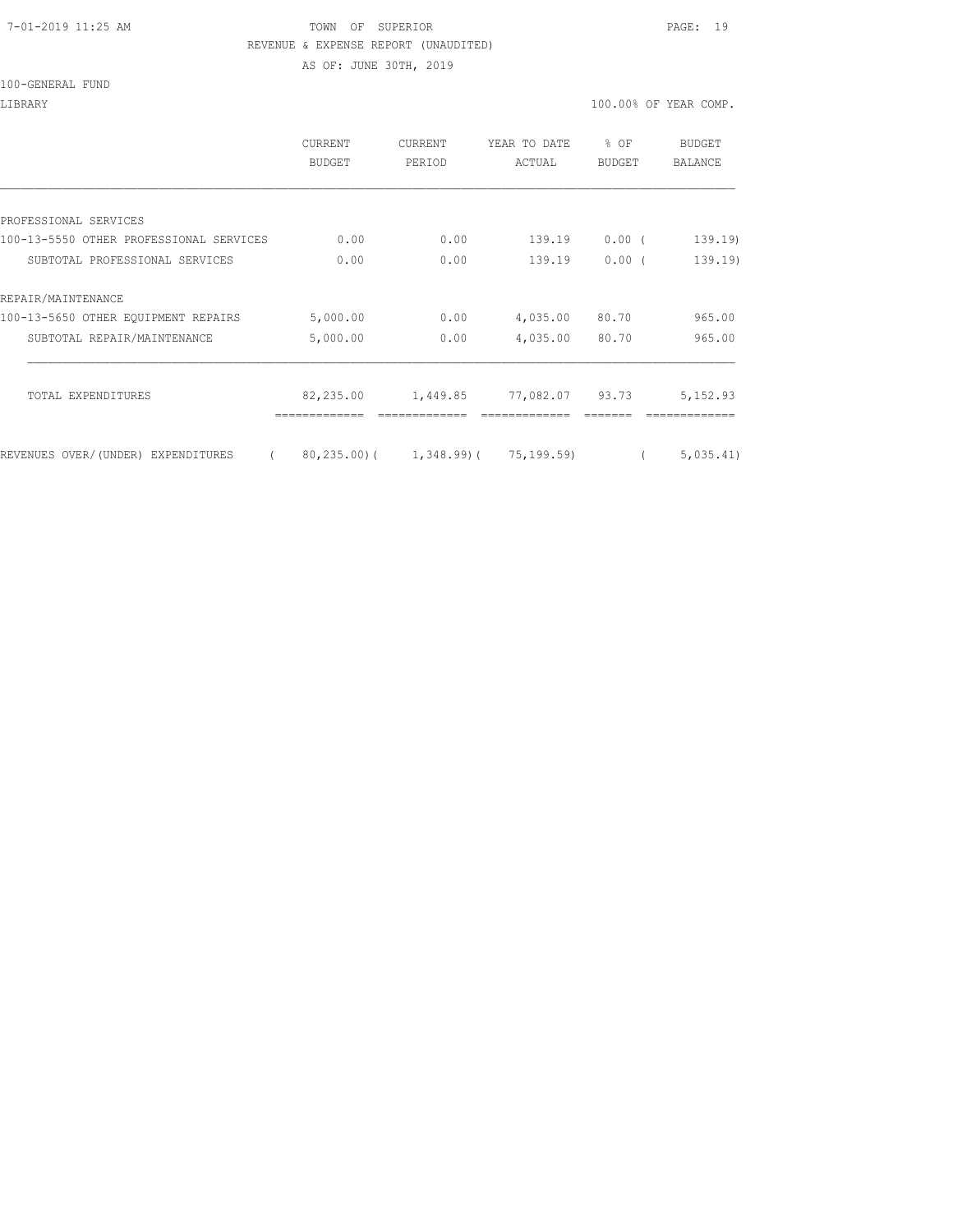|                                    | REVENUE & EXPENSE REPORT (UNAUDITED) |                    |                                                            |                       |                   |
|------------------------------------|--------------------------------------|--------------------|------------------------------------------------------------|-----------------------|-------------------|
|                                    | AS OF: JUNE 30TH, 2019               |                    |                                                            |                       |                   |
| 100-GENERAL FUND                   |                                      |                    |                                                            |                       |                   |
| BUILDING RENTALS                   |                                      |                    |                                                            | 100.00% OF YEAR COMP. |                   |
|                                    | CURRENT<br>BUDGET                    | CURRENT<br>PERIOD  | YEAR TO DATE<br>ACTUAL BUDGET                              | $8$ OF                | BUDGET<br>BALANCE |
| REVENUES                           |                                      |                    |                                                            |                       |                   |
| ENTERPRISE SERVICES                |                                      |                    |                                                            |                       |                   |
| 100-14-4330 RENTAL INCOME          |                                      |                    | 11,000.00 $1,500.00$ 18,550.00   168.64 $7,550.00$         |                       |                   |
| SUBTOTAL ENTERPRISE SERVICES       |                                      | 11,000.00 1,500.00 | 18,550.00 168.64 ( 7,550.00)                               |                       |                   |
| TOTAL REVENUES                     |                                      |                    | $11,000.00$ $1,500.00$ $18,550.00$ $168.64$ ( $7,550.00$ ) |                       |                   |
| EXPENDITURES                       |                                      |                    |                                                            |                       |                   |
| SUPPLIES                           |                                      |                    |                                                            |                       |                   |
| UTILITIES                          |                                      |                    |                                                            |                       |                   |
| 100-14-5310 ELECTRICITY            | 8,000.00                             | 0.00               | 5,008.66 62.61                                             |                       | 2,991.34          |
| 100-14-5360 WATER                  | 0.00                                 | 54.50              |                                                            | $1,276.77$ 0.00 (     | 1,276.77)         |
| SUBTOTAL UTILITIES                 | 8,000.00                             | 54.50              |                                                            | 6,285.43 78.57        | 1,714.57          |
| GENERAL BUSINESS EXPENSE           |                                      |                    |                                                            |                       |                   |
| PROFESSIONAL SERVICES              |                                      |                    |                                                            |                       |                   |
| REPAIR/MAINTENANCE                 |                                      |                    |                                                            |                       |                   |
| TOTAL EXPENDITURES                 |                                      |                    | 8,000.00 54.50 6,285.43 78.57 1,714.57                     |                       |                   |
| REVENUES OVER/(UNDER) EXPENDITURES |                                      | 3,000.00 1,445.50  | 12,264.57                                                  | $\sqrt{2}$            | 9,264.57)         |

7-01-2019 11:25 AM TOWN OF SUPERIOR PAGE: 20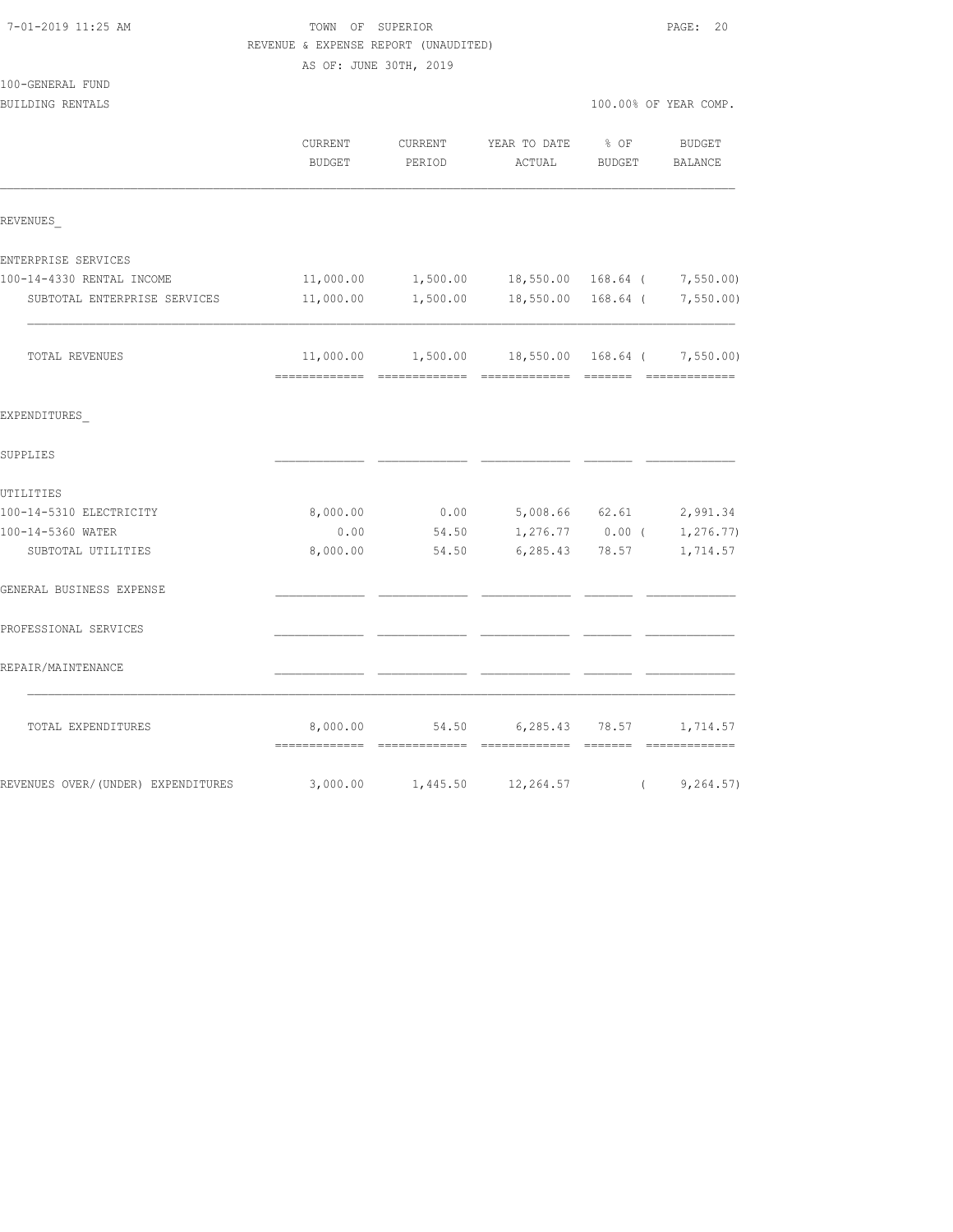## 7-01-2019 11:25 AM TOWN OF SUPERIOR PAGE: 21 REVENUE & EXPENSE REPORT (UNAUDITED) AS OF: JUNE 30TH, 2019

100-GENERAL FUND

SR CITIZENS-CONGREGATE SERVICES AND RESOLUTION OF TEAR COMP.

|                                         | CURRENT<br><b>BUDGET</b> | CURRENT<br>PERIOD | YEAR TO DATE<br>ACTUAL   | % OF<br><b>BUDGET</b>  | <b>BUDGET</b><br><b>BALANCE</b> |
|-----------------------------------------|--------------------------|-------------------|--------------------------|------------------------|---------------------------------|
| REVENUES                                |                          |                   |                          |                        |                                 |
| BUSINESS SERVICES                       |                          |                   |                          |                        |                                 |
| 100-15-4215 SRC AAA DOLLARS             | 0.00                     | 0.00              | 36.00                    | $0.00$ (               | 36.00                           |
| 100-15-4217 SRC PROGRAM REVENUE         | 0.00                     | 3,485.60          | 40, 160.02               | $0.00$ (               | 40, 160, 02)                    |
| 100-15-4220 FEMA                        | 0.00                     | 0.00              | 1,620.00                 |                        | $0.00$ ( $1,620.00$ )           |
| SUBTOTAL BUSINESS SERVICES              | 0.00                     | 3,485.60          | 41,816.02                | $0.00$ (               | 41,816.02)                      |
| GRANTS                                  |                          |                   |                          |                        |                                 |
| 100-15-4600 SR CENTER REVENUE           | 0.00                     | 0.00              | 1,554.50                 |                        | $0.00$ ( $1,554.50$ )           |
| SUBTOTAL GRANTS                         | 0.00                     | 0.00              | 1,554.50                 | $0.00$ (               | 1,554.50)                       |
| TOTAL REVENUES                          | 0.00<br>=============    | 3,485.60          | 43,370.52                | $0.00$ (               | 43, 370.52)                     |
| EXPENDITURES                            |                          |                   |                          |                        |                                 |
| PERSONEL                                |                          |                   |                          |                        |                                 |
| 100-15-5100 SALARIES                    | 12,280.00                | 0.00              | 10,441.73 85.03 1,838.27 |                        |                                 |
| 100-15-5120 INMATE LABOR                | 0.00                     | 0.00              |                          | 478.00 0.00 (          | 478.00)                         |
| 100-15-5151 FICA                        | 761.00                   | 0.00              | 911.72                   | $119.81$ (             | 150.72)                         |
| 100-15-5152 MEDICARE                    | 178.00                   | 0.00              | 213.24                   | $119.80$ (             | 35.24)                          |
| 100-15-5153 STATE UNEMPLOYMENT          | 112.00                   | 0.00              | 91.16                    | 81.39                  | 20.84                           |
| 100-15-5154 WORKERS COMP INSURANCE      | 220.00                   | 0.00              | 386.07                   | $175.49$ (             | 166.07)                         |
| 100-15-5161 ARIZONA STATE RETIREMENT    | 1,449.00                 | 0.00              | 1,270.24                 | 87.66                  | 178.76                          |
| SUBTOTAL PERSONEL                       | 15,000.00                | 0.00              | 13,792.16                | 91.95                  | 1,207.84                        |
| SUPPLIES                                |                          |                   |                          |                        |                                 |
| 100-15-5210 OFFICE SUPPLIES             | 500.00                   | 0.00              | 0.00                     | 0.00                   | 500.00                          |
| 100-15-5230 SANITATION SUPPLIES         | 300.00                   | 0.00              | 0.00                     | 0.00                   | 300.00                          |
| 100-15-5250 KITCHEN SUPPLIES            | 500.00                   | 215.95            |                          | 839.22 167.84 (        | 339.22)                         |
| 100-15-5260 FOOD SUPPLIES               | 1,000.00                 | 0.00              |                          |                        | $0.00$ $0.00$ $1,000.00$        |
| 100-15-5299 OPERATING SUPPLIES          | 500.00                   | 0.00              | 2,881.68                 |                        | 576.34 ( 2,381.68)              |
| SUBTOTAL SUPPLIES                       | 2,800.00                 | 215.95            | 3,720.90                 | 132.89 (               | 920.90)                         |
| UTILITIES                               |                          |                   |                          |                        |                                 |
| 100-15-5310 ELECTRICITY                 | 4,547.00                 | 0.00              |                          | 4,639.02 102.02 (      | 92.02)                          |
| 100-15-5320 GAS                         | 746.00                   | 47.31             | 619.71                   | 83.07                  | 126.29                          |
| 100-15-5350 TELEPHONE                   | 250.00                   | 16.01             | 224.20                   | 89.68                  | 25.80                           |
| 100-15-5360 WATER<br>SUBTOTAL UTILITIES | 200.00<br>5,743.00       | 23.14<br>86.46    | 297.30<br>5,780.23       | 148.65 (<br>$100.65$ ( | 97.30)<br>37.23                 |
| GENERAL BUSINESS EXPENSE                |                          |                   |                          |                        |                                 |
| 100-15-5420 DUES & SUBSCRIPTIONS        | 200.00                   | 0.00              | 0.00                     | 0.00                   | 200.00                          |
| 100-15-5460 POSTAGE                     | 0.00                     | 12.89             | 156.00                   | $0.00$ (               | 156.00)                         |
| 100-15-5471 AUDIT                       | 773.00                   | 0.00              | 512.12                   | 66.25                  | 260.88                          |
| 100-15-5480 GENERAL INSURANCE           | 4,273.00                 | 0.00              | 3,417.50                 | 79.98                  | 855.50                          |
| SUBTOTAL GENERAL BUSINESS EXPENSE       | 5,246.00                 | 12.89             | 4,085.62                 | 77.88                  | 1,160.38                        |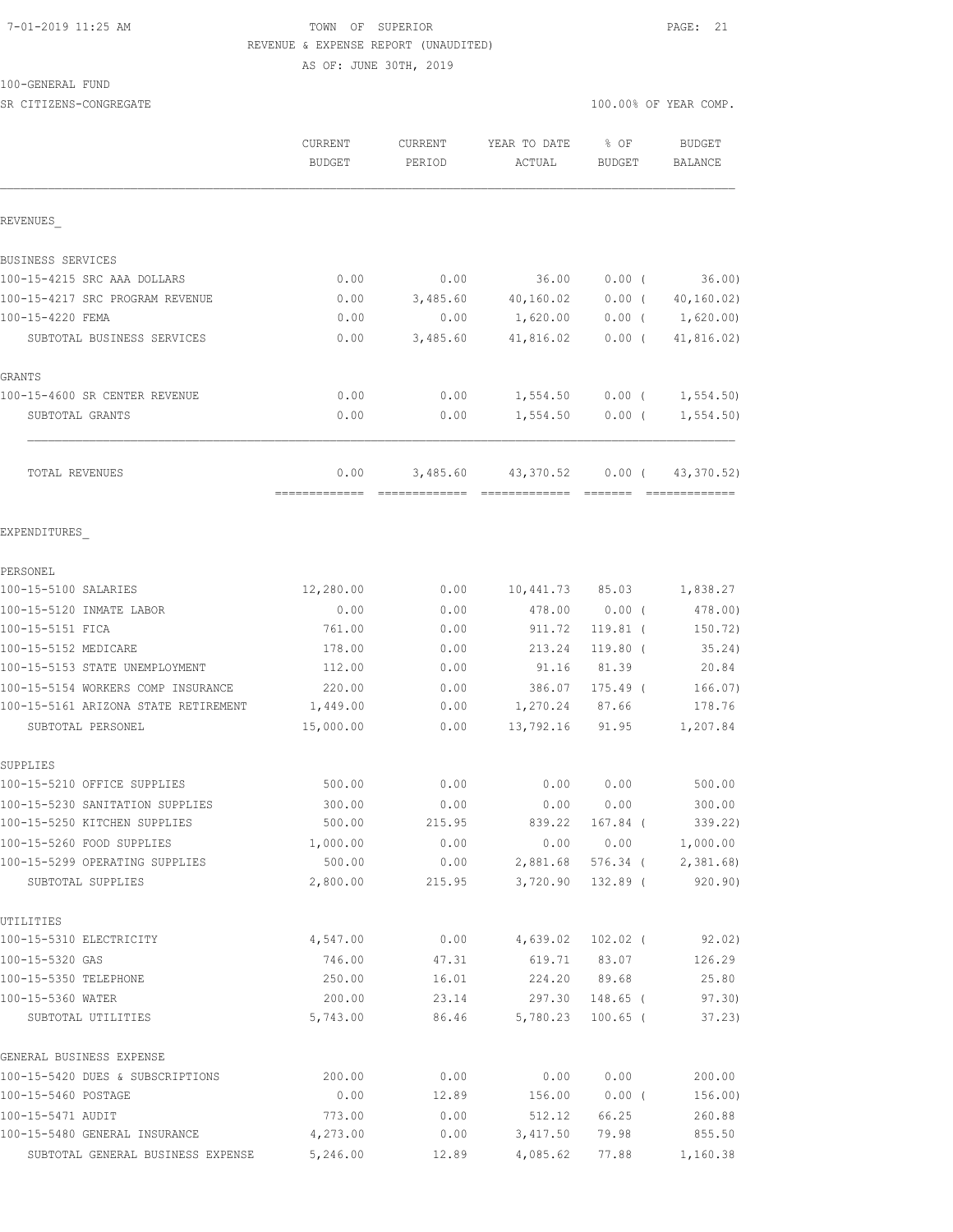#### 7-01-2019 11:25 AM TOWN OF SUPERIOR PAGE: 22 REVENUE & EXPENSE REPORT (UNAUDITED)

AS OF: JUNE 30TH, 2019

100-GENERAL FUND

SR CITIZENS-CONGREGATE SERVICES AND RESOLUTION OF SERVICES AND RESOLUTION OF SERVICES AND RESOLUTION OF SERVICES AND RESOLUTION OF SERVICES AND RESOLUTION OF SERVICES AND RESOLUTION OF SERVICES AND RESOLUTION OF SERVICES A

|                                         | <b>CURRENT</b><br><b>BUDGET</b>              | <b>CURRENT</b><br>PERIOD | YEAR TO DATE<br>ACTUAL        | $%$ $OF$<br><b>BUDGET</b> | <b>BUDGET</b><br>BALANCE |
|-----------------------------------------|----------------------------------------------|--------------------------|-------------------------------|---------------------------|--------------------------|
|                                         |                                              |                          |                               |                           |                          |
| PROFESSIONAL SERVICES                   |                                              |                          |                               |                           |                          |
| 100-15-5520 CONTRACT EMPLOYEE           | 0.00                                         | 0.00                     | 376.84 0.00 (                 |                           | 376.84)                  |
| 100-15-5550 OTHER PROFESSIONAL SERVICES | 23,344.00                                    | 4,056.80                 | 39,392.76 168.75 ( 16,048.76) |                           |                          |
| SUBTOTAL PROFESSIONAL SERVICES          | 23,344.00                                    | 4,056.80                 | 39,769.60 170.36 ( 16,425.60) |                           |                          |
| REPAIR/MAINTENANCE                      |                                              |                          |                               |                           |                          |
| 100-15-5642 TIRES & TUBES               | 0.00                                         | 0.00                     |                               | 196.68 0.00 (             | 196.68)                  |
| 100-15-5643 INMATE FUEL                 | 0.00                                         | 0.00                     | 205.54                        | $0.00$ (                  | 205.54)                  |
| 100-15-5650 OTHER EQUIPMENT REPAIRS     | 150.00                                       | 0.00                     |                               | 2,366.68 1,577.79 (       | 2,216.68)                |
| SUBTOTAL REPAIR/MAINTENANCE             | 150.00                                       | 0.00                     |                               | 2,768.90 1,845.93 (       | 2,618.90)                |
| TOTAL EXPENDITURES                      | 52,283.00                                    | 4,372.10                 | 69,917.41 133.73 ( 17,634.41) |                           |                          |
|                                         |                                              |                          |                               |                           |                          |
| REVENUES OVER/ (UNDER) EXPENDITURES     | $(52, 283.00)$ $(886.50)$ $(26, 546.89)$ $($ |                          |                               |                           | 25,736.11)               |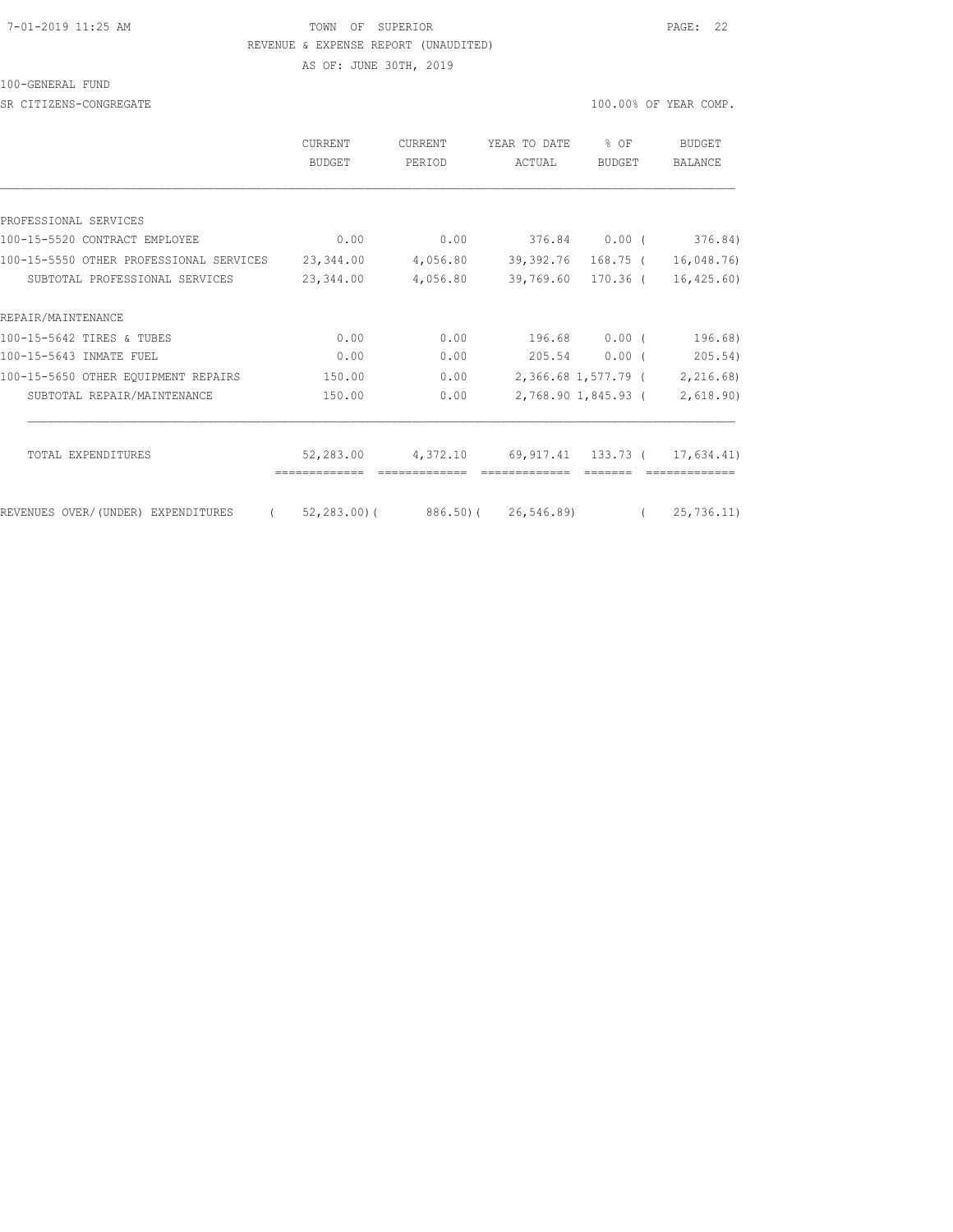### 7-01-2019 11:25 AM TOWN OF SUPERIOR PAGE: 23 REVENUE & EXPENSE REPORT (UNAUDITED)

AS OF: JUNE 30TH, 2019

| 100-GENERAL<br>FUND. |
|----------------------|
|----------------------|

| SR CITIZENS-HOME DELIVERY            |                          |                   |                           | 100.00% OF YEAR COMP. |                              |
|--------------------------------------|--------------------------|-------------------|---------------------------|-----------------------|------------------------------|
|                                      | CURRENT<br><b>BUDGET</b> | CURRENT<br>PERIOD | YEAR TO DATE<br>ACTUAL    | % OF<br><b>BUDGET</b> | BUDGET<br>BALANCE            |
| REVENUES                             |                          |                   |                           |                       |                              |
| BUSINESS SERVICES                    |                          |                   |                           |                       |                              |
| 100-16-4217 SRC PROGRAM REVENUE      | 0.00                     | 3,953.69          | 34,567.27                 | $0.00$ (              | 34, 567.27)                  |
| 100-16-4219 UNITED WAY               | 0.00                     | 0.00              | 214.05                    | $0.00$ (              | 214.05)                      |
| SUBTOTAL BUSINESS SERVICES           | 0.00                     | 3,953.69          | 34,781.32                 | $0.00$ (              | 34,781.32)                   |
| TOTAL REVENUES                       | 0.00                     |                   | 3,953.69 34,781.32 0.00 ( |                       | 34,781.32)<br>-------------- |
| EXPENDITURES                         |                          |                   |                           |                       |                              |
| PERSONEL                             |                          |                   |                           |                       |                              |
| 100-16-5100 SALARIES                 | 13,587.00                | 0.00              | 11,703.25                 | 86.14                 | 1,883.75                     |
| 100-16-5120 INMATE LABOR             | 0.00                     | 0.00              | 717.00                    | 0.00(                 | 717.00)                      |
| 100-16-5151 FICA                     | 842.00                   | 0.00              | 725.60                    | 86.18                 | 116.40                       |
| 100-16-5152 MEDICARE                 | 197.00                   | 0.00              | 169.66                    | 86.12                 | 27.34                        |
| 100-16-5153 STATE UNEMPLOYMENT       | 134.00                   | 0.00              | 53.60                     | 40.00                 | 80.40                        |
| 100-16-5154 WORKERS COMP INSURANCE   | 227.00                   | 0.00              | 386.07                    | 170.07 (              | 159.07)                      |
| 100-16-5161 ARIZONA STATE RETIREMENT | 1,603.00                 | 0.00              | 1,380.94                  | 86.15                 | 222.06                       |
| SUBTOTAL PERSONEL                    | 16,590.00                | 0.00              | 15, 136. 12               | 91.24                 | 1,453.88                     |
| SUPPLIES                             |                          |                   |                           |                       |                              |
| 100-16-5299 OPERATING SUPPLIES       | 0.00                     | 0.00              | 67.00                     | $0.00$ (              | 67.00                        |
| SUBTOTAL SUPPLIES                    | 0.00                     | 0.00              | 67.00                     | 0.00(                 | 67.00)                       |
| UTILITIES                            |                          |                   |                           |                       |                              |
| 100-16-5310 ELECTRICITY              | 4,547.00                 | 0.00              | 4,638.99                  | $102.02$ (            | 91.99)                       |
| 100-16-5320 GAS                      | 802.00                   | 47.32             | 619.78                    | 77.28                 | 182.22                       |
| 100-16-5350 TELEPHONE                | 250.00                   | 16.01             | 192.21                    | 76.88                 | 57.79                        |
| 100-16-5360 WATER                    | 200.00                   | 23.14             | 297.27                    | 148.64 (              | 97.27)                       |
| SUBTOTAL UTILITIES                   | 5,799.00                 | 86.47             | 5,748.25                  | 99.12                 | 50.75                        |
| GENERAL BUSINESS EXPENSE             |                          |                   |                           |                       |                              |
| 100-16-5460 POSTAGE                  | 0.00                     | 12.90             | 155.99                    | $0.00$ (              | 155.99)                      |
| 100-16-5471 AUDIT                    | 773.00                   | 0.00              | 512.14                    | 66.25                 | 260.86                       |
| 100-16-5480 GENERAL INSURANCE        | 4,273.00                 | 0.00              | 3,417.52                  | 79.98                 | 855.48                       |

PROFESSIONAL SERVICES

100-16-5550 OTHER PROFESSIONAL SERVICES 34,179.00 2,766.00 33,399.00 97.72 780.00 SUBTOTAL PROFESSIONAL SERVICES 34,179.00 2,766.00 33,399.00 97.72 780.00

SUBTOTAL GENERAL BUSINESS EXPENSE 5,046.00 12.90 4,085.65 80.97 960.35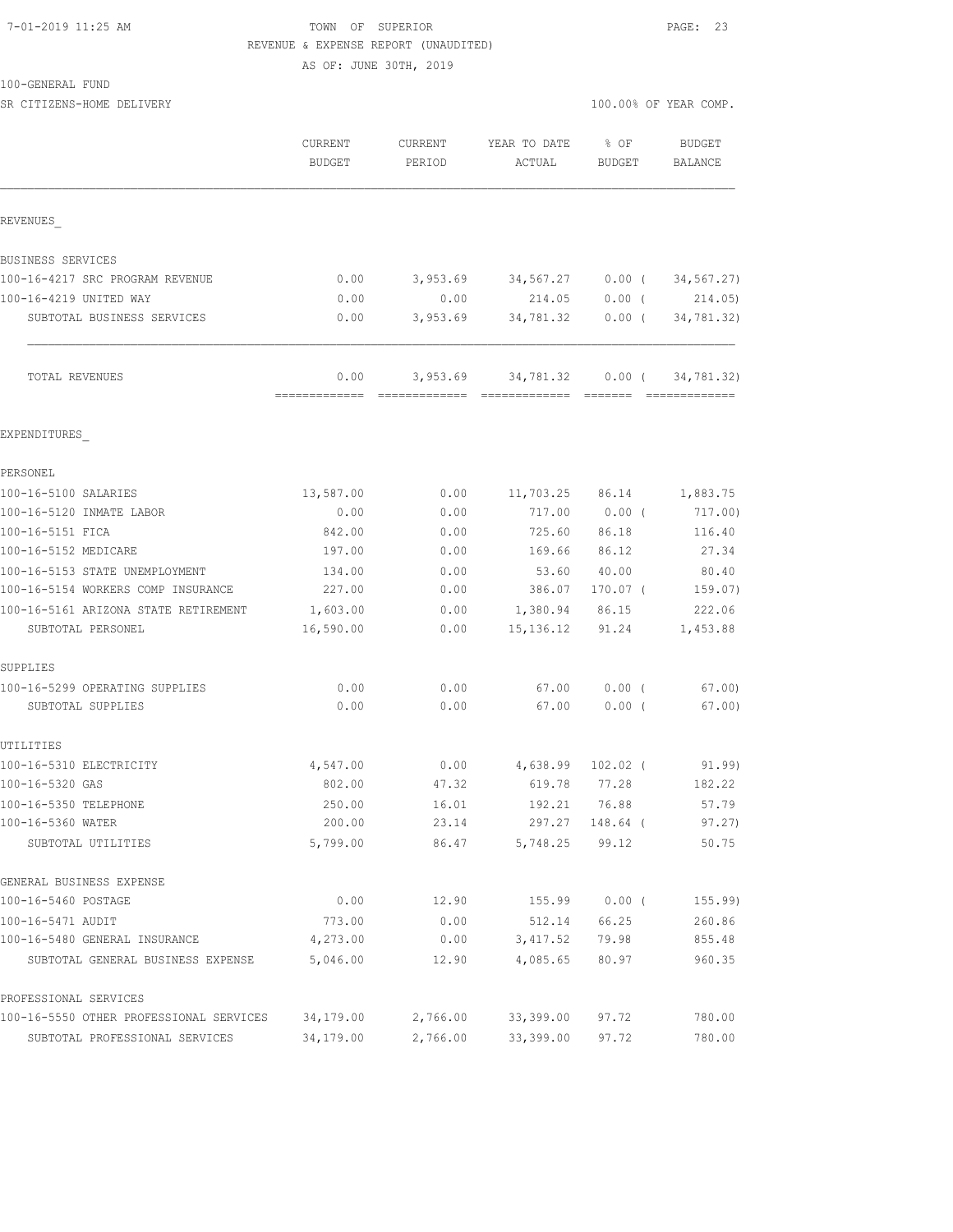## 7-01-2019 11:25 AM TOWN OF SUPERIOR PAGE: 24 REVENUE & EXPENSE REPORT (UNAUDITED) AS OF: JUNE 30TH, 2019

100-GENERAL FUND

SR CITIZENS-HOME DELIVERY 100.00% OF YEAR COMP.

|                                     | <b>CURRENT</b><br>BUDGET | <b>CURRENT</b><br>PERIOD | YEAR TO DATE<br>ACTUAL     | $8$ OF<br>BUDGET | BUDGET<br>BALANCE |
|-------------------------------------|--------------------------|--------------------------|----------------------------|------------------|-------------------|
|                                     |                          |                          |                            |                  |                   |
| REPAIR/MAINTENANCE                  |                          |                          |                            |                  |                   |
| 100-16-5641 GAS & OIL               | 500.00                   | 0.00                     | 305.96                     | 61.19            | 194.04            |
| 100-16-5642 TIRES & TUBES           | 0.00                     | 0.00                     | 196.68                     | $0.00$ (         | 196.68)           |
| 100-16-5643 INMATE FUEL             | 0.00                     | 0.00                     | 308.39                     | $0.00$ (         | 308.39            |
| 100-16-5650 OTHER EOUIPMENT REPAIRS | 0.00                     | 0.00                     | 2,366.87                   | $0.00$ (         | 2,366.87          |
| SUBTOTAL REPAIR/MAINTENANCE         | 500.00                   | 0.00                     | 3,177.90                   | $635.58$ (       | 2,677.90          |
| TOTAL EXPENDITURES                  | 62,114.00                | 2,865.37                 | 61,613.92                  | 99.19            | 500.08            |
|                                     |                          |                          |                            |                  |                   |
| REVENUES OVER/(UNDER) EXPENDITURES  | 62, 114, 00)             |                          | $1,088.32$ ( $26,832.60$ ) |                  | 35, 281, 40)      |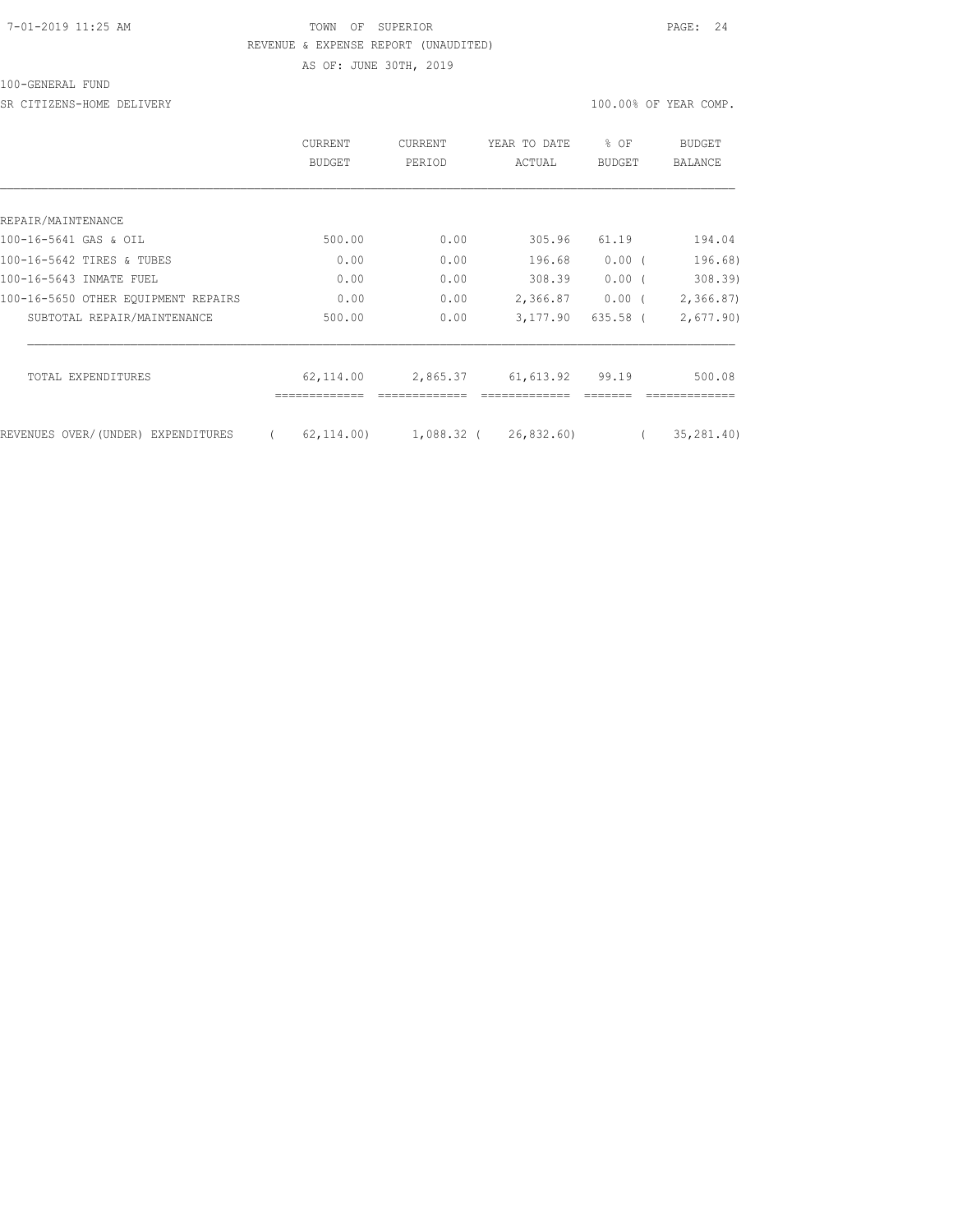## 7-01-2019 11:25 AM TOWN OF SUPERIOR PAGE: 25 REVENUE & EXPENSE REPORT (UNAUDITED)

AS OF: JUNE 30TH, 2019

| 100-GENERAL FUND |  |
|------------------|--|
|------------------|--|

SR CITIZENS-TRANSPORTATIO 100.00% OF YEAR COMP.

|                                                                    | CURRENT<br>BUDGET                          | CURRENT<br>PERIOD       | YEAR TO DATE<br>ACTUAL                                                                                                                                                                                                                                                                                                                                                                                                                                                                             | % OF<br>BUDGET       | <b>BUDGET</b><br>BALANCE                                                                                                                                                                                                                                                                                                                                                                                                                                                                            |
|--------------------------------------------------------------------|--------------------------------------------|-------------------------|----------------------------------------------------------------------------------------------------------------------------------------------------------------------------------------------------------------------------------------------------------------------------------------------------------------------------------------------------------------------------------------------------------------------------------------------------------------------------------------------------|----------------------|-----------------------------------------------------------------------------------------------------------------------------------------------------------------------------------------------------------------------------------------------------------------------------------------------------------------------------------------------------------------------------------------------------------------------------------------------------------------------------------------------------|
| REVENUES                                                           |                                            |                         |                                                                                                                                                                                                                                                                                                                                                                                                                                                                                                    |                      |                                                                                                                                                                                                                                                                                                                                                                                                                                                                                                     |
| BUSINESS SERVICES                                                  |                                            |                         |                                                                                                                                                                                                                                                                                                                                                                                                                                                                                                    |                      |                                                                                                                                                                                                                                                                                                                                                                                                                                                                                                     |
| 100-17-4215 SRC AAA REVENUE                                        | 0.00                                       | 0.00                    | 1.00                                                                                                                                                                                                                                                                                                                                                                                                                                                                                               | $0.00$ (             | 1.00)                                                                                                                                                                                                                                                                                                                                                                                                                                                                                               |
| 100-17-4217 SRC PROGRAM REVENUE                                    | 0.00                                       | 317.00                  | 4,697.26                                                                                                                                                                                                                                                                                                                                                                                                                                                                                           | $0.00$ (             | 4,697.26                                                                                                                                                                                                                                                                                                                                                                                                                                                                                            |
| SUBTOTAL BUSINESS SERVICES                                         | 0.00                                       | 317.00                  | 4,698.26                                                                                                                                                                                                                                                                                                                                                                                                                                                                                           | $0.00$ (             | 4,698.26                                                                                                                                                                                                                                                                                                                                                                                                                                                                                            |
| TOTAL REVENUES                                                     | 0.00<br>=============                      | 317.00<br>============= | 4,698.26<br>$\begin{array}{cccccccccc} \multicolumn{2}{c}{} & \multicolumn{2}{c}{} & \multicolumn{2}{c}{} & \multicolumn{2}{c}{} & \multicolumn{2}{c}{} & \multicolumn{2}{c}{} & \multicolumn{2}{c}{} & \multicolumn{2}{c}{} & \multicolumn{2}{c}{} & \multicolumn{2}{c}{} & \multicolumn{2}{c}{} & \multicolumn{2}{c}{} & \multicolumn{2}{c}{} & \multicolumn{2}{c}{} & \multicolumn{2}{c}{} & \multicolumn{2}{c}{} & \multicolumn{2}{c}{} & \multicolumn{2}{c}{} & \multicolumn{2}{c}{} & \mult$ | $0.00$ (<br>-------- | 4,698.26)<br>$\begin{array}{cccccccccc} \multicolumn{2}{c}{} & \multicolumn{2}{c}{} & \multicolumn{2}{c}{} & \multicolumn{2}{c}{} & \multicolumn{2}{c}{} & \multicolumn{2}{c}{} & \multicolumn{2}{c}{} & \multicolumn{2}{c}{} & \multicolumn{2}{c}{} & \multicolumn{2}{c}{} & \multicolumn{2}{c}{} & \multicolumn{2}{c}{} & \multicolumn{2}{c}{} & \multicolumn{2}{c}{} & \multicolumn{2}{c}{} & \multicolumn{2}{c}{} & \multicolumn{2}{c}{} & \multicolumn{2}{c}{} & \multicolumn{2}{c}{} & \mult$ |
| EXPENDITURES                                                       |                                            |                         |                                                                                                                                                                                                                                                                                                                                                                                                                                                                                                    |                      |                                                                                                                                                                                                                                                                                                                                                                                                                                                                                                     |
| PERSONEL                                                           |                                            |                         |                                                                                                                                                                                                                                                                                                                                                                                                                                                                                                    |                      |                                                                                                                                                                                                                                                                                                                                                                                                                                                                                                     |
| 100-17-5100 SALARIES                                               | 5,238.00                                   | 0.00                    | 4,503.18                                                                                                                                                                                                                                                                                                                                                                                                                                                                                           | 85.97                | 734.82                                                                                                                                                                                                                                                                                                                                                                                                                                                                                              |
| 100-17-5151 FICA                                                   | 325.00                                     | 0.00                    | 279.23                                                                                                                                                                                                                                                                                                                                                                                                                                                                                             | 85.92                | 45.77                                                                                                                                                                                                                                                                                                                                                                                                                                                                                               |
| 100-17-5152 MEDICARE                                               | 76.00                                      | 0.00                    | 65.30                                                                                                                                                                                                                                                                                                                                                                                                                                                                                              | 85.92                | 10.70                                                                                                                                                                                                                                                                                                                                                                                                                                                                                               |
| 100-17-5153 STATE UNEMPLOYMENT                                     | 52.00                                      | 0.00                    | 23.26                                                                                                                                                                                                                                                                                                                                                                                                                                                                                              | 44.73                | 28.74                                                                                                                                                                                                                                                                                                                                                                                                                                                                                               |
| 100-17-5154 WORKERS COMP INSURANCE                                 | 36.00                                      | 0.00                    |                                                                                                                                                                                                                                                                                                                                                                                                                                                                                                    | 384.31 1,067.53 (    | 348.31)                                                                                                                                                                                                                                                                                                                                                                                                                                                                                             |
| 100-17-5161 ARIZONA STATE RETIREMENT                               | 618.00                                     | 0.00                    |                                                                                                                                                                                                                                                                                                                                                                                                                                                                                                    | 531.40 85.99         | 86.60                                                                                                                                                                                                                                                                                                                                                                                                                                                                                               |
| SUBTOTAL PERSONEL                                                  | 6,345.00                                   | 0.00                    | 5,786.68                                                                                                                                                                                                                                                                                                                                                                                                                                                                                           | 91.20                | 558.32                                                                                                                                                                                                                                                                                                                                                                                                                                                                                              |
| SUPPLIES                                                           |                                            |                         |                                                                                                                                                                                                                                                                                                                                                                                                                                                                                                    |                      |                                                                                                                                                                                                                                                                                                                                                                                                                                                                                                     |
| UTILITIES                                                          |                                            |                         |                                                                                                                                                                                                                                                                                                                                                                                                                                                                                                    |                      |                                                                                                                                                                                                                                                                                                                                                                                                                                                                                                     |
| 100-17-5350 TELEPHONE                                              | 490.00                                     | 40.71                   | 488.61                                                                                                                                                                                                                                                                                                                                                                                                                                                                                             | 99.72                | 1.39                                                                                                                                                                                                                                                                                                                                                                                                                                                                                                |
| SUBTOTAL UTILITIES                                                 | 490.00                                     | 40.71                   | 488.61                                                                                                                                                                                                                                                                                                                                                                                                                                                                                             | 99.72                | 1.39                                                                                                                                                                                                                                                                                                                                                                                                                                                                                                |
| GENERAL BUSINESS EXPENSE                                           |                                            |                         |                                                                                                                                                                                                                                                                                                                                                                                                                                                                                                    |                      |                                                                                                                                                                                                                                                                                                                                                                                                                                                                                                     |
| 100-17-5471 AUDIT                                                  | 773.00                                     | 0.00                    | 512.14                                                                                                                                                                                                                                                                                                                                                                                                                                                                                             | 66.25                | 260.86                                                                                                                                                                                                                                                                                                                                                                                                                                                                                              |
| 100-17-5480 GENERAL INSURANCE<br>SUBTOTAL GENERAL BUSINESS EXPENSE | 4,273.00<br>5,046.00                       | 0.00<br>0.00            | 3,417.52<br>3,929.66                                                                                                                                                                                                                                                                                                                                                                                                                                                                               | 79.98<br>77.88       | 855.48<br>1,116.34                                                                                                                                                                                                                                                                                                                                                                                                                                                                                  |
| PROFESSIONAL SERVICES                                              |                                            |                         |                                                                                                                                                                                                                                                                                                                                                                                                                                                                                                    |                      |                                                                                                                                                                                                                                                                                                                                                                                                                                                                                                     |
| 100-17-5550 OTHER PROFESSIONAL SERVICES 1,000.00                   |                                            | 0.00                    | 0.00                                                                                                                                                                                                                                                                                                                                                                                                                                                                                               | 0.00                 | 1,000.00                                                                                                                                                                                                                                                                                                                                                                                                                                                                                            |
| SUBTOTAL PROFESSIONAL SERVICES                                     | 1,000.00                                   | 0.00                    | 0.00                                                                                                                                                                                                                                                                                                                                                                                                                                                                                               | 0.00                 | 1,000.00                                                                                                                                                                                                                                                                                                                                                                                                                                                                                            |
| REPAIR/MAINTENANCE                                                 |                                            |                         |                                                                                                                                                                                                                                                                                                                                                                                                                                                                                                    |                      |                                                                                                                                                                                                                                                                                                                                                                                                                                                                                                     |
| 100-17-5640 AUTO & TRUCK REPAIRS                                   | 2,000.00                                   |                         | $0.00$ 1, 243.36 62.17                                                                                                                                                                                                                                                                                                                                                                                                                                                                             |                      | 756.64                                                                                                                                                                                                                                                                                                                                                                                                                                                                                              |
| 100-17-5641 GAS & OIL                                              | 500.00                                     | 0.00                    | 458.94                                                                                                                                                                                                                                                                                                                                                                                                                                                                                             | 91.79                | 41.06                                                                                                                                                                                                                                                                                                                                                                                                                                                                                               |
| 100-17-5642 TIRES & TUBES                                          | 0.00                                       | 0.00                    |                                                                                                                                                                                                                                                                                                                                                                                                                                                                                                    | 196.68 0.00 (        | 196.68)                                                                                                                                                                                                                                                                                                                                                                                                                                                                                             |
| 100-17-5650 OTHER EQUIPMENT REPAIRS                                | 0.00                                       | 0.00                    |                                                                                                                                                                                                                                                                                                                                                                                                                                                                                                    | 964.85 0.00 (        | 964.85)                                                                                                                                                                                                                                                                                                                                                                                                                                                                                             |
| SUBTOTAL REPAIR/MAINTENANCE                                        | 2,500.00                                   |                         | $0.00$ 2,863.83 114.55 (                                                                                                                                                                                                                                                                                                                                                                                                                                                                           |                      | 363.83)                                                                                                                                                                                                                                                                                                                                                                                                                                                                                             |
| TOTAL EXPENDITURES                                                 | 15,381.00<br>-------------- -------------- |                         | 40.71 13,068.78 84.97                                                                                                                                                                                                                                                                                                                                                                                                                                                                              |                      | 2,312.22                                                                                                                                                                                                                                                                                                                                                                                                                                                                                            |
| REVENUES OVER/(UNDER) EXPENDITURES (15,381.00)                     |                                            | 276.29 (                |                                                                                                                                                                                                                                                                                                                                                                                                                                                                                                    | $8,370.52$ (         | 7,010.48)                                                                                                                                                                                                                                                                                                                                                                                                                                                                                           |
|                                                                    |                                            |                         |                                                                                                                                                                                                                                                                                                                                                                                                                                                                                                    |                      |                                                                                                                                                                                                                                                                                                                                                                                                                                                                                                     |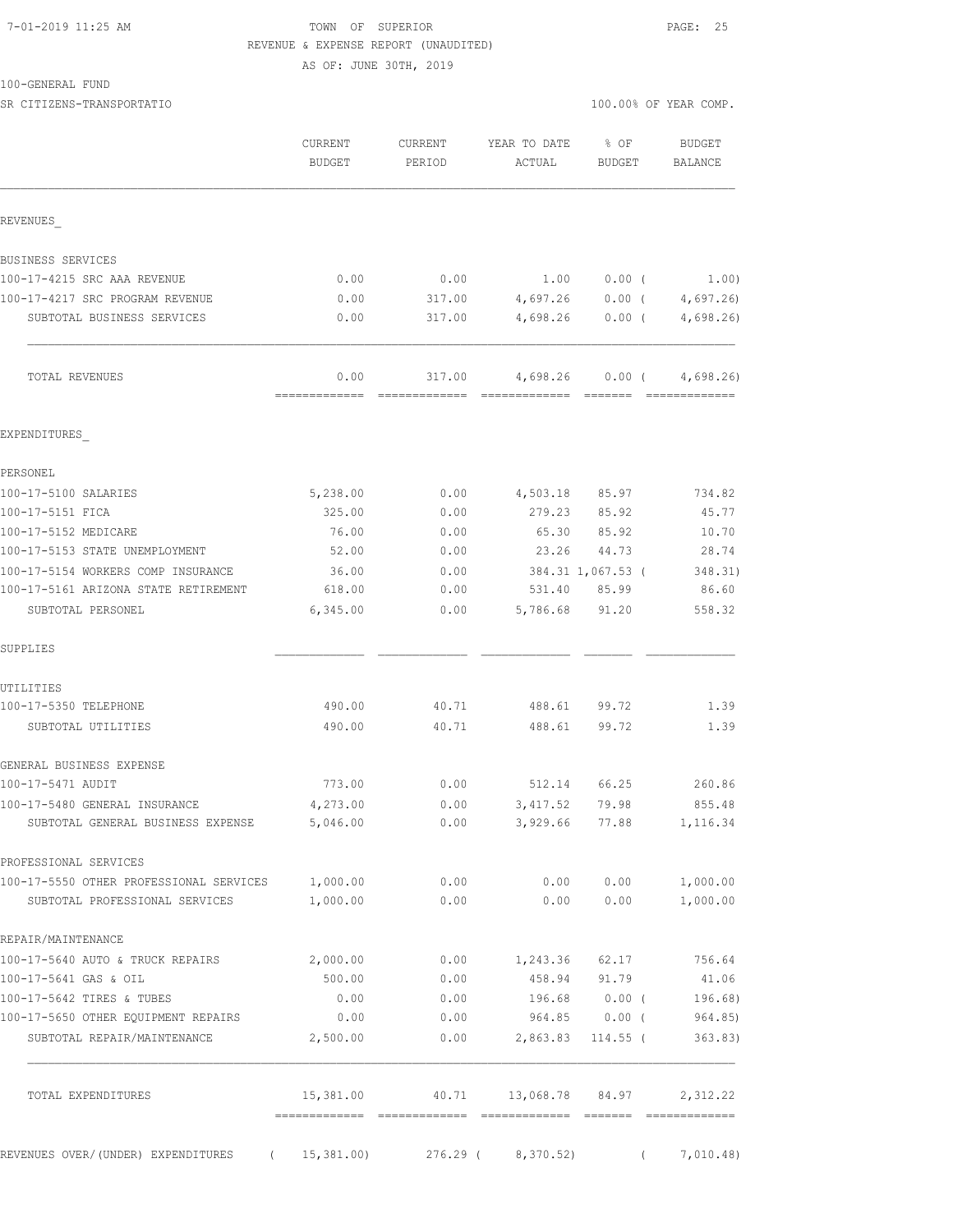| 7-01-2019 11:25 AM                              |                                      | TOWN OF SUPERIOR |              |               |                       |
|-------------------------------------------------|--------------------------------------|------------------|--------------|---------------|-----------------------|
|                                                 | REVENUE & EXPENSE REPORT (UNAUDITED) |                  |              |               |                       |
|                                                 | AS OF: JUNE 30TH, 2019               |                  |              |               |                       |
| 100-GENERAL FUND                                |                                      |                  |              |               |                       |
| CODE ENFORCEMENT                                |                                      |                  |              |               | 100.00% OF YEAR COMP. |
|                                                 | CURRENT                              | CURRENT          | YEAR TO DATE | % OF          | BUDGET                |
|                                                 | <b>BUDGET</b>                        | PERIOD           | ACTUAL       | <b>BUDGET</b> | BALANCE               |
|                                                 |                                      |                  |              |               |                       |
|                                                 |                                      |                  |              |               |                       |
| REVENUES                                        |                                      |                  |              |               |                       |
| GRANTS                                          |                                      |                  |              |               |                       |
|                                                 |                                      |                  |              |               |                       |
| EXPENDITURES                                    |                                      |                  |              |               |                       |
| PERSONEL                                        |                                      |                  |              |               |                       |
| 100-18-5100 SALARIES                            | 21,584.00                            | 0.00             | 19,735.39    | 91.44         | 1,848.61              |
| 100-18-5101 OVERTIME                            | 0.00                                 | 0.00             | 1,593.97     | $0.00$ (      | 1, 593.97)            |
| 100-18-5151 FICA                                | 1,338.00                             | 0.00             | 0.00         | 0.00          | 1,338.00              |
| 100-18-5152 MEDICARE                            | 313.00                               | 0.00             | 309.28       | 98.81         | 3.72                  |
| 100-18-5153 STATE UNEMPLOYMENT                  | 75.00                                | 0.00             | 30.49        | 40.65         | 44.51                 |
| 100-18-5154 WORKERS COMP INSURANCE              | 500.00                               | 0.00             | 0.00         | 0.00          | 500.00                |
| 100-18-5161 ARIZONA STATE RETIREMENT            | 5,541.00                             | 0.00             | 0.00         | 0.00          | 5,541.00              |
| 100-18-5162 LIFE INSURANCE                      | 40.00                                | 0.00             | 0.00         | 0.00          | 40.00                 |
| 100-18-5164 DENTAL INSURANCE                    | 185.00                               | 0.00             | 0.00         | 0.00          | 185.00                |
| SUBTOTAL PERSONEL                               | 29,576.00                            | 0.00             | 21,669.13    | 73.27         | 7,906.87              |
| PROFESSIONAL SERVICES                           |                                      |                  |              |               |                       |
| 100-18-5520 Blight Mitigation                   | 20,000.00                            | 350.00           | 18,255.73    | 91.28         | 1,744.27              |
| SUBTOTAL PROFESSIONAL SERVICES                  | 20,000.00                            | 350.00           | 18,255.73    | 91.28         | 1,744.27              |
| TOTAL EXPENDITURES                              | 49,576.00                            | 350.00           | 39,924.86    | 80.53         | 9,651.14              |
|                                                 |                                      |                  |              |               |                       |
| REVENUES OVER/ (UNDER) EXPENDITURES<br>$\left($ | $49,576.00$ (                        | 350.00(          | 39,924.86)   | $\left($      | 9,651.14)             |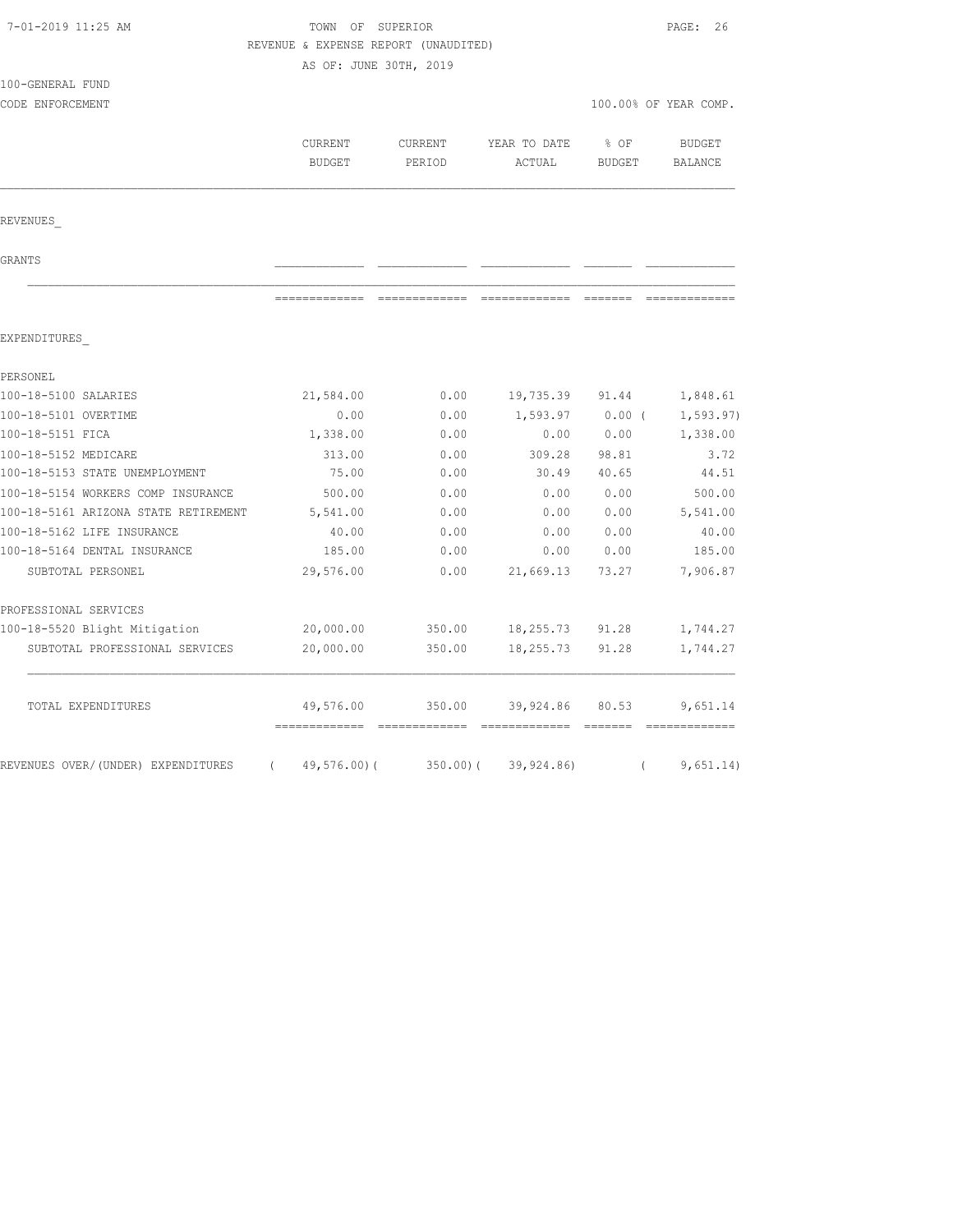|                          |                                      |                        |                           | ----------------------- |
|--------------------------|--------------------------------------|------------------------|---------------------------|-------------------------|
| PROFESSIONAL SERVICES    |                                      |                        |                           |                         |
| GENERAL BUSINESS EXPENSE |                                      |                        |                           |                         |
| SUPPLIES                 |                                      |                        |                           |                         |
| EXPENDITURES             |                                      |                        |                           |                         |
|                          |                                      |                        |                           |                         |
|                          | BUDGET                               | PERIOD                 | ACTUAL                    | BUDGET BALANCE          |
|                          | CURRENT                              |                        | CURRENT YEAR TO DATE % OF | BUDGET                  |
| <b>EDC</b>               |                                      |                        |                           | 100.00% OF YEAR COMP.   |
| 100-GENERAL FUND         |                                      |                        |                           |                         |
|                          |                                      | AS OF: JUNE 30TH, 2019 |                           |                         |
|                          | REVENUE & EXPENSE REPORT (UNAUDITED) |                        |                           |                         |
| 7-01-2019 11:25 AM       | TOWN OF SUPERIOR                     |                        |                           | PAGE: 27                |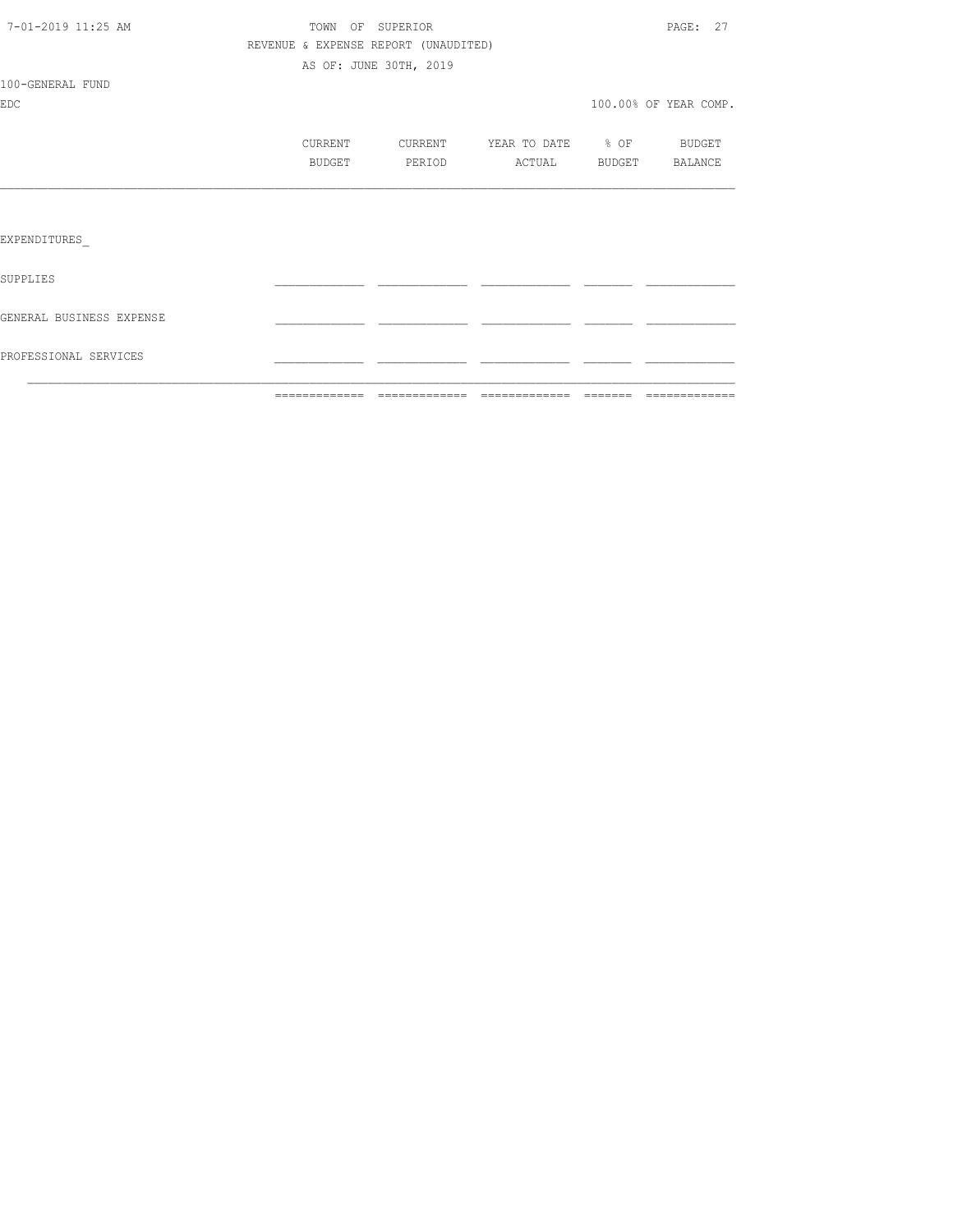| 7-01-2019 11:25 AM | TOWN                                 | OF SUPERIOR |              |        | PAGE: 28              |  |
|--------------------|--------------------------------------|-------------|--------------|--------|-----------------------|--|
|                    | REVENUE & EXPENSE REPORT (UNAUDITED) |             |              |        |                       |  |
|                    | AS OF: JUNE 30TH, 2019               |             |              |        |                       |  |
| 100-GENERAL FUND   |                                      |             |              |        |                       |  |
| LOST TRAIL         |                                      |             |              |        | 100.00% OF YEAR COMP. |  |
|                    | CURRENT                              | CURRENT     | YEAR TO DATE | % OF   | BUDGET                |  |
|                    | BUDGET                               | PERIOD      | ACTUAL       | BUDGET | BALANCE               |  |
|                    |                                      |             |              |        |                       |  |
| EXPENDITURES       |                                      |             |              |        |                       |  |
| SUPPLIES           |                                      |             |              |        |                       |  |

 $\mathcal{L}_\text{max}$ 

============= ============= ============= ======= =============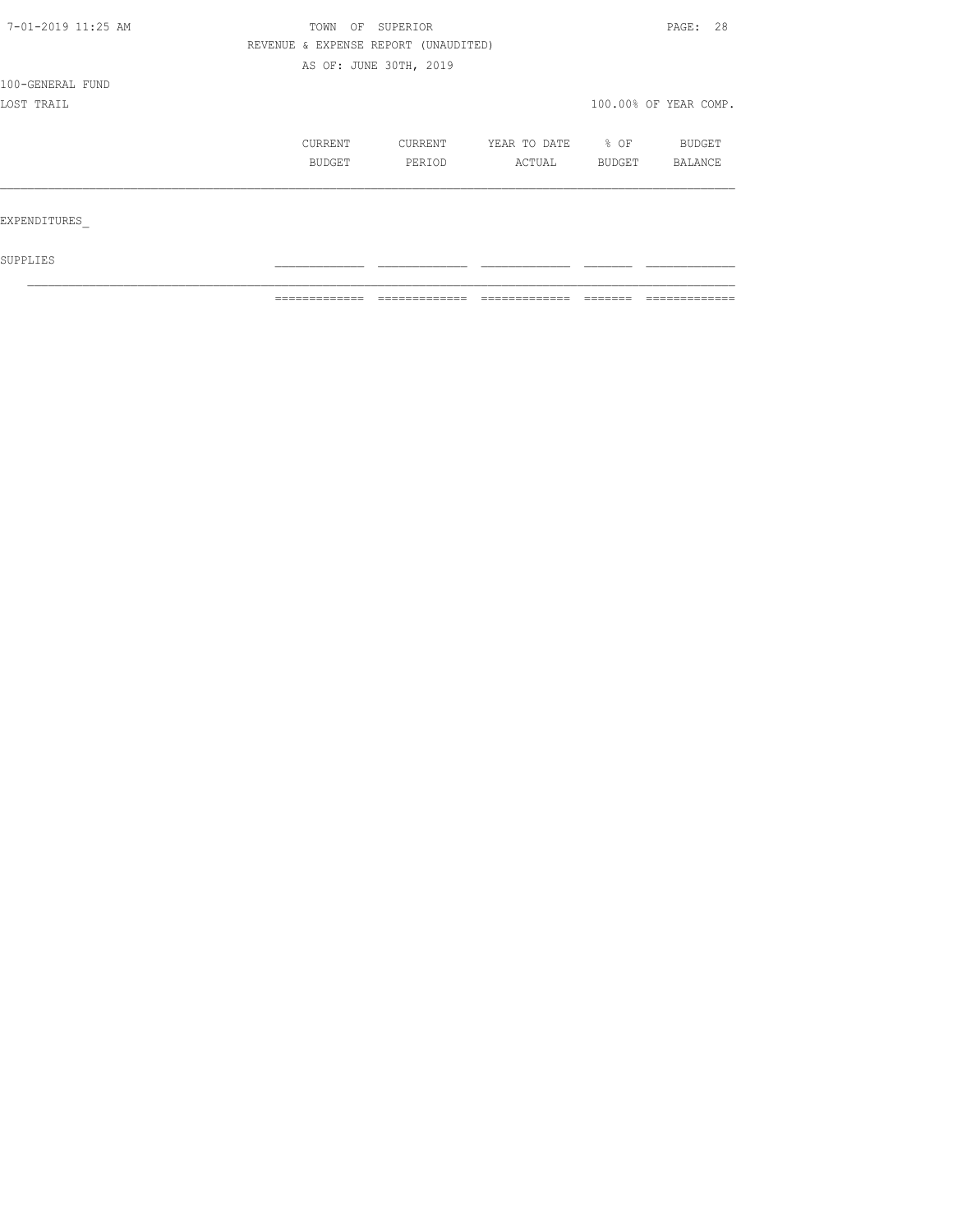| 7-01-2019 11:25 AM        |                                      | TOWN OF SUPERIOR       |                          | PAGE: 29              |
|---------------------------|--------------------------------------|------------------------|--------------------------|-----------------------|
|                           | REVENUE & EXPENSE REPORT (UNAUDITED) |                        |                          |                       |
|                           |                                      | AS OF: JUNE 30TH, 2019 |                          |                       |
| 100-GENERAL FUND          |                                      |                        |                          |                       |
| SOCIO-ECONOMIC CONTINGNCY |                                      |                        |                          | 100.00% OF YEAR COMP. |
|                           | CURRENT                              | CURRENT                | YEAR TO DATE % OF BUDGET |                       |
|                           | <b>BUDGET</b>                        | PERIOD                 | ACTUAL BUDGET BALANCE    |                       |
| REVENUES                  |                                      |                        |                          |                       |
| CONTRIBUTIONS             |                                      |                        |                          |                       |
|                           | =============                        | =============          |                          |                       |
| EXPENDITURES              |                                      |                        |                          |                       |
| SUPPLIES                  |                                      |                        |                          |                       |
|                           |                                      |                        |                          |                       |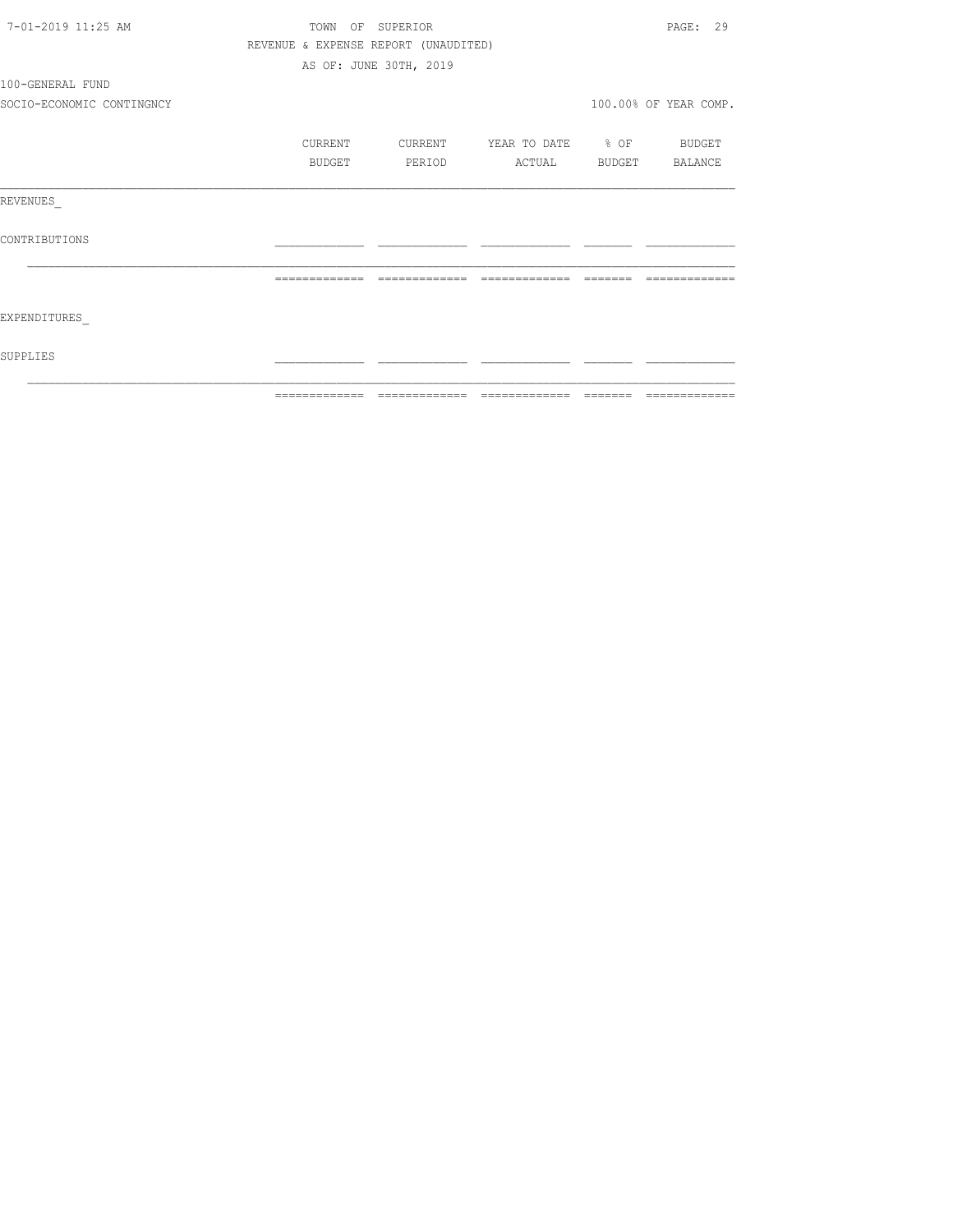| 7-01-2019 11:25 AM | OF<br>TOWN                           | SUPERIOR               |              |        | PAGE: 30              |  |
|--------------------|--------------------------------------|------------------------|--------------|--------|-----------------------|--|
|                    | REVENUE & EXPENSE REPORT (UNAUDITED) |                        |              |        |                       |  |
|                    |                                      | AS OF: JUNE 30TH, 2019 |              |        |                       |  |
| 100-GENERAL FUND   |                                      |                        |              |        |                       |  |
| CONTINGENCY        |                                      |                        |              |        | 100.00% OF YEAR COMP. |  |
|                    |                                      |                        |              |        |                       |  |
|                    | <b>CURRENT</b>                       | CURRENT                | YEAR TO DATE | % OF   | <b>BUDGET</b>         |  |
|                    | BUDGET                               | PERIOD                 | ACTUAL       | BUDGET | <b>BALANCE</b>        |  |
|                    |                                      |                        |              |        |                       |  |
|                    |                                      |                        |              |        |                       |  |
| EXPENDITURES       |                                      |                        |              |        |                       |  |
|                    |                                      |                        |              |        |                       |  |
|                    |                                      |                        |              |        |                       |  |

 ${\tt SUPPLIES}$  $\mathcal{L}_\text{max}$ 

============= ============= ============= ======= =============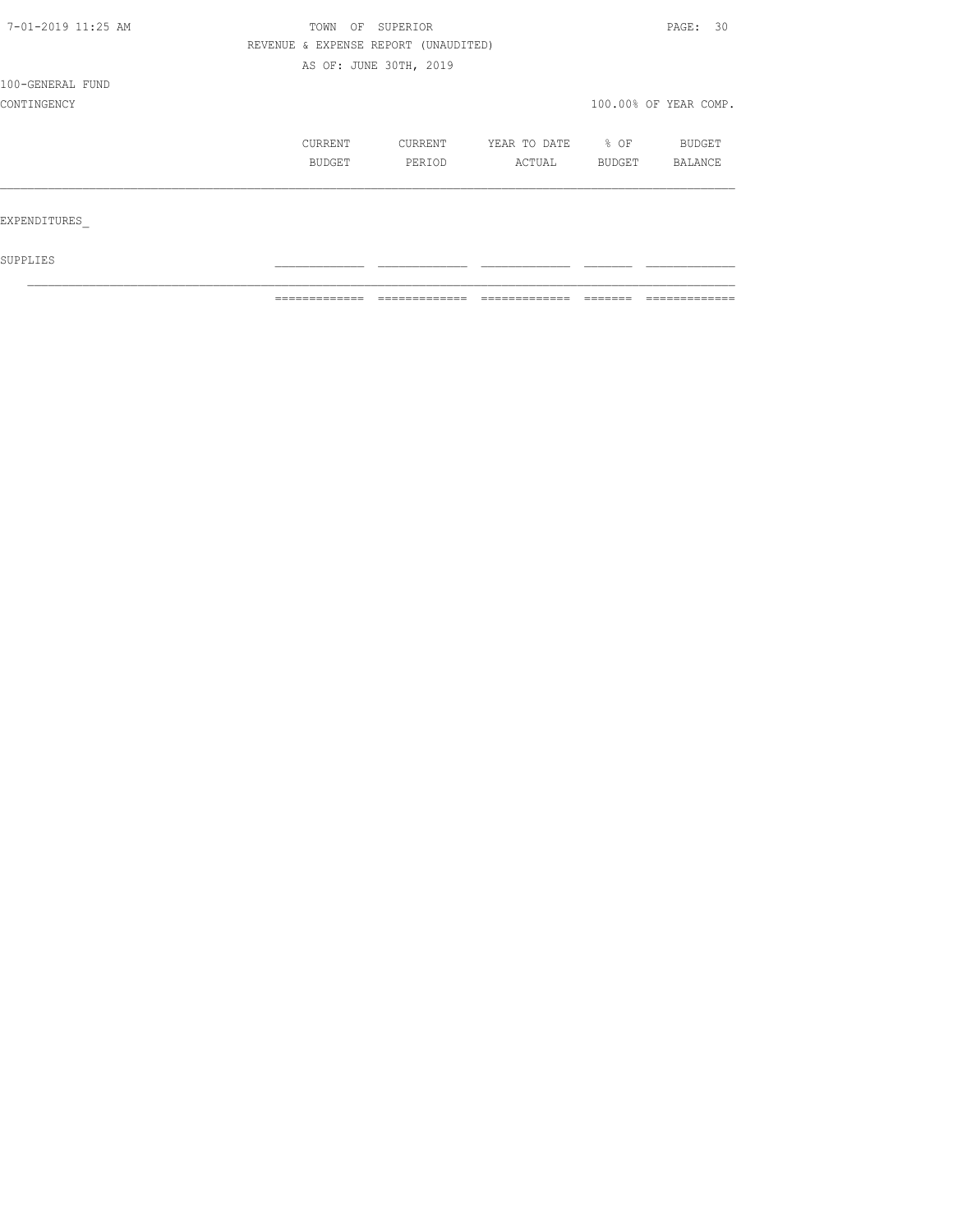### 7-01-2019 11:25 AM TOWN OF SUPERIOR PAGE: 31 REVENUE & EXPENSE REPORT (UNAUDITED)

AS OF: JUNE 30TH, 2019

100-GENERAL FUND

100.00% OF YEAR COMP.

|                                    | <b>CURRENT</b>  | CURRENT    | YEAR TO DATE | $8$ OF        | BUDGET       |
|------------------------------------|-----------------|------------|--------------|---------------|--------------|
|                                    | <b>BUDGET</b>   | PERIOD     | ACTUAL       | <b>BUDGET</b> | BALANCE      |
| FUND TOTAL REVENUES                | 2, 143, 377.00  | 246,873.02 | 2,556,121.54 | $119.26$ (    | 412,744.54)  |
| FUND TOTAL EXPENDITURES            | 2, 143, 375, 00 | 28,012.54  | 2,131,704.52 | 99.46         | 11,670.48    |
| REVENUES OVER/(UNDER) EXPENDITURES | 2.00            | 218,860.48 | 424, 417.02  |               | 424, 415.02) |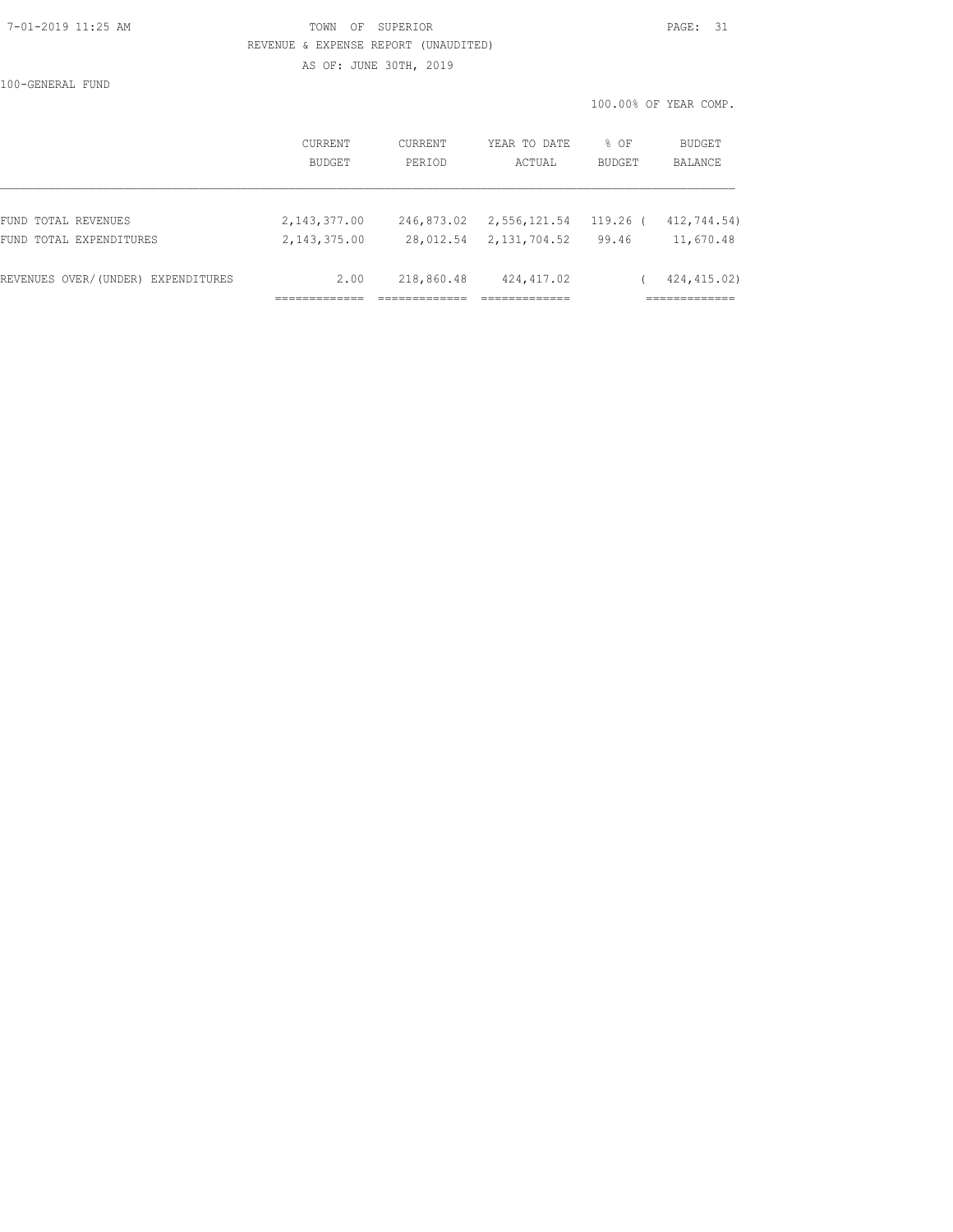## 7-01-2019 11:25 AM TOWN OF SUPERIOR PAGE: 1 REVENUE & EXPENSE REPORT (UNAUDITED)

AS OF: JUNE 30TH, 2019

# 200-REFUSE SERVICE

| NON-DEPARTMENTAL                                    |                                         |                          |                                                                                                                                                                                                                                                                                                                                                                                                                                                                                                    | 100.00% OF YEAR COMP.                                                                                                                                                                                                                                                                                                                                                                                                                                                                              |                             |  |
|-----------------------------------------------------|-----------------------------------------|--------------------------|----------------------------------------------------------------------------------------------------------------------------------------------------------------------------------------------------------------------------------------------------------------------------------------------------------------------------------------------------------------------------------------------------------------------------------------------------------------------------------------------------|----------------------------------------------------------------------------------------------------------------------------------------------------------------------------------------------------------------------------------------------------------------------------------------------------------------------------------------------------------------------------------------------------------------------------------------------------------------------------------------------------|-----------------------------|--|
|                                                     | CURRENT<br><b>BUDGET</b>                | <b>CURRENT</b><br>PERIOD | YEAR TO DATE<br>ACTUAL                                                                                                                                                                                                                                                                                                                                                                                                                                                                             | % OF<br>BUDGET                                                                                                                                                                                                                                                                                                                                                                                                                                                                                     | <b>BUDGET</b><br>BALANCE    |  |
| REVENUES                                            |                                         |                          |                                                                                                                                                                                                                                                                                                                                                                                                                                                                                                    |                                                                                                                                                                                                                                                                                                                                                                                                                                                                                                    |                             |  |
| BUSINESS SERVICES                                   |                                         |                          |                                                                                                                                                                                                                                                                                                                                                                                                                                                                                                    |                                                                                                                                                                                                                                                                                                                                                                                                                                                                                                    |                             |  |
| 200-00-4240 REFUSE FEES                             | 4,000.00                                | 120.00                   | 1,354.48                                                                                                                                                                                                                                                                                                                                                                                                                                                                                           | 33.86                                                                                                                                                                                                                                                                                                                                                                                                                                                                                              | 2,645.52                    |  |
| 200-00-4241 TIPPING FEES-                           | 0.00                                    | 400.00                   | 6,910.00                                                                                                                                                                                                                                                                                                                                                                                                                                                                                           | $0.00$ (                                                                                                                                                                                                                                                                                                                                                                                                                                                                                           | 6, 910.00                   |  |
| SUBTOTAL BUSINESS SERVICES                          | 4,000.00                                | 520.00                   | 8,264.48                                                                                                                                                                                                                                                                                                                                                                                                                                                                                           | $206.61$ (                                                                                                                                                                                                                                                                                                                                                                                                                                                                                         | 4, 264.48                   |  |
| ENTERPRISE SERVICES                                 |                                         |                          |                                                                                                                                                                                                                                                                                                                                                                                                                                                                                                    |                                                                                                                                                                                                                                                                                                                                                                                                                                                                                                    |                             |  |
| 200-00-4350 RECYCLING INCOME                        | 0.00                                    | 0.00                     | 21.20                                                                                                                                                                                                                                                                                                                                                                                                                                                                                              | 0.00(                                                                                                                                                                                                                                                                                                                                                                                                                                                                                              | 21.20                       |  |
| SUBTOTAL ENTERPRISE SERVICES                        | 0.00                                    | 0.00                     | 21.20                                                                                                                                                                                                                                                                                                                                                                                                                                                                                              | $0.00$ (                                                                                                                                                                                                                                                                                                                                                                                                                                                                                           | 21.20)                      |  |
| TOTAL REVENUES                                      | 4,000.00<br>------------- ------------- | 520.00                   | 8,285.68<br>$\begin{array}{cccccccccccccc} \multicolumn{2}{c}{} & \multicolumn{2}{c}{} & \multicolumn{2}{c}{} & \multicolumn{2}{c}{} & \multicolumn{2}{c}{} & \multicolumn{2}{c}{} & \multicolumn{2}{c}{} & \multicolumn{2}{c}{} & \multicolumn{2}{c}{} & \multicolumn{2}{c}{} & \multicolumn{2}{c}{} & \multicolumn{2}{c}{} & \multicolumn{2}{c}{} & \multicolumn{2}{c}{} & \multicolumn{2}{c}{} & \multicolumn{2}{c}{} & \multicolumn{2}{c}{} & \multicolumn{2}{c}{} & \multicolumn{2}{c}{} & \$ | 207.14 (<br>$\begin{array}{cccccccccc} \multicolumn{2}{c}{} & \multicolumn{2}{c}{} & \multicolumn{2}{c}{} & \multicolumn{2}{c}{} & \multicolumn{2}{c}{} & \multicolumn{2}{c}{} & \multicolumn{2}{c}{} & \multicolumn{2}{c}{} & \multicolumn{2}{c}{} & \multicolumn{2}{c}{} & \multicolumn{2}{c}{} & \multicolumn{2}{c}{} & \multicolumn{2}{c}{} & \multicolumn{2}{c}{} & \multicolumn{2}{c}{} & \multicolumn{2}{c}{} & \multicolumn{2}{c}{} & \multicolumn{2}{c}{} & \multicolumn{2}{c}{} & \mult$ | 4, 285.68<br>-------------- |  |
| EXPENDITURES                                        |                                         |                          |                                                                                                                                                                                                                                                                                                                                                                                                                                                                                                    |                                                                                                                                                                                                                                                                                                                                                                                                                                                                                                    |                             |  |
| PERSONEL                                            |                                         |                          |                                                                                                                                                                                                                                                                                                                                                                                                                                                                                                    |                                                                                                                                                                                                                                                                                                                                                                                                                                                                                                    |                             |  |
| 200-00-5100 Salaries                                | 9,857.00                                | 0.00                     | 0.00                                                                                                                                                                                                                                                                                                                                                                                                                                                                                               | 0.00                                                                                                                                                                                                                                                                                                                                                                                                                                                                                               | 9,857.00                    |  |
| 200-00-5151 FICA                                    | 611.00                                  | 0.00                     | 0.00                                                                                                                                                                                                                                                                                                                                                                                                                                                                                               | 0.00                                                                                                                                                                                                                                                                                                                                                                                                                                                                                               | 611.00                      |  |
| 200-00-5152 Medicare                                | 143.00                                  | 0.00                     | 0.00                                                                                                                                                                                                                                                                                                                                                                                                                                                                                               | 0.00                                                                                                                                                                                                                                                                                                                                                                                                                                                                                               | 143.00                      |  |
| 200-00-5153 SUTA                                    | 60.00                                   | 0.00                     | 0.00                                                                                                                                                                                                                                                                                                                                                                                                                                                                                               | 0.00                                                                                                                                                                                                                                                                                                                                                                                                                                                                                               | 60.00                       |  |
| 200-00-5154 Workers Comp                            | 183.00                                  | 0.00                     | 0.00                                                                                                                                                                                                                                                                                                                                                                                                                                                                                               | 0.00                                                                                                                                                                                                                                                                                                                                                                                                                                                                                               | 183.00                      |  |
| 200-00-5161 ASRS                                    | 1,163.00                                | 0.00                     | 0.00                                                                                                                                                                                                                                                                                                                                                                                                                                                                                               | 0.00                                                                                                                                                                                                                                                                                                                                                                                                                                                                                               | 1,163.00                    |  |
| 200-00-5162 Life Insurance                          | 32.00                                   | 0.00                     | 0.00                                                                                                                                                                                                                                                                                                                                                                                                                                                                                               | 0.00                                                                                                                                                                                                                                                                                                                                                                                                                                                                                               | 32.00                       |  |
| 200-00-5164 Dental Insurance                        | 148.00                                  | 0.00                     | 0.00                                                                                                                                                                                                                                                                                                                                                                                                                                                                                               | 0.00                                                                                                                                                                                                                                                                                                                                                                                                                                                                                               | 148.00                      |  |
| SUBTOTAL PERSONEL                                   | 12,197.00                               | 0.00                     | 0.00                                                                                                                                                                                                                                                                                                                                                                                                                                                                                               | 0.00                                                                                                                                                                                                                                                                                                                                                                                                                                                                                               | 12,197.00                   |  |
| SUPPLIES                                            |                                         |                          |                                                                                                                                                                                                                                                                                                                                                                                                                                                                                                    |                                                                                                                                                                                                                                                                                                                                                                                                                                                                                                    |                             |  |
| 200-00-5225 Safety Supplies & Equip                 | 1,000.00                                | 0.00                     | 0.00                                                                                                                                                                                                                                                                                                                                                                                                                                                                                               | 0.00                                                                                                                                                                                                                                                                                                                                                                                                                                                                                               | 1,000.00                    |  |
| 200-00-5299 Operating Supplies<br>SUBTOTAL SUPPLIES | 500.00<br>1,500.00                      | 0.00<br>0.00             | 4,669.44<br>4,669.44                                                                                                                                                                                                                                                                                                                                                                                                                                                                               | $933.89$ (<br>311.30 (                                                                                                                                                                                                                                                                                                                                                                                                                                                                             | 4, 169.44)<br>3, 169.44)    |  |
| UTILITIES                                           |                                         |                          |                                                                                                                                                                                                                                                                                                                                                                                                                                                                                                    |                                                                                                                                                                                                                                                                                                                                                                                                                                                                                                    |                             |  |
| 200-00-5330 REFUSE                                  | 0.00                                    | 0.00                     | 29,155.64                                                                                                                                                                                                                                                                                                                                                                                                                                                                                          | $0.00$ (                                                                                                                                                                                                                                                                                                                                                                                                                                                                                           | 29, 155.64)                 |  |
| SUBTOTAL UTILITIES                                  | 0.00                                    | 0.00                     | 29,155.64                                                                                                                                                                                                                                                                                                                                                                                                                                                                                          | $0.00$ (                                                                                                                                                                                                                                                                                                                                                                                                                                                                                           | 29, 155.64)                 |  |
| GENERAL BUSINESS EXPENSE                            |                                         |                          |                                                                                                                                                                                                                                                                                                                                                                                                                                                                                                    |                                                                                                                                                                                                                                                                                                                                                                                                                                                                                                    |                             |  |
| 200-00-5420 DUES, PERMITS, SUBSCRIPTIONS            | 0.00                                    | 0.00                     | 877.51                                                                                                                                                                                                                                                                                                                                                                                                                                                                                             | $0.00$ (                                                                                                                                                                                                                                                                                                                                                                                                                                                                                           | 877.51)                     |  |
| SUBTOTAL GENERAL BUSINESS EXPENSE                   | 0.00                                    | 0.00                     | 877.51                                                                                                                                                                                                                                                                                                                                                                                                                                                                                             | $0.00$ (                                                                                                                                                                                                                                                                                                                                                                                                                                                                                           | 877.51)                     |  |
| PROFESSIONAL SERVICES                               |                                         |                          |                                                                                                                                                                                                                                                                                                                                                                                                                                                                                                    |                                                                                                                                                                                                                                                                                                                                                                                                                                                                                                    |                             |  |
| 200-00-5520 CONTRACT SERVICES                       | 15,000.00                               | 742.43                   | 16,104.49                                                                                                                                                                                                                                                                                                                                                                                                                                                                                          | 107.36 (                                                                                                                                                                                                                                                                                                                                                                                                                                                                                           | 1,104.49)                   |  |
| 200-00-5550 Professional Services                   | 80,000.00                               | 0.00                     | 0.00                                                                                                                                                                                                                                                                                                                                                                                                                                                                                               | 0.00                                                                                                                                                                                                                                                                                                                                                                                                                                                                                               | 80,000.00                   |  |
| 200-00-5599 Transfer Clean-Up                       | 0.00                                    | 0.00                     | 76,953.29                                                                                                                                                                                                                                                                                                                                                                                                                                                                                          | $0.00$ (                                                                                                                                                                                                                                                                                                                                                                                                                                                                                           | 76, 953.29                  |  |

SUBTOTAL PROFESSIONAL SERVICES 95,000.00 742.43 93,057.78 97.96 1,942.22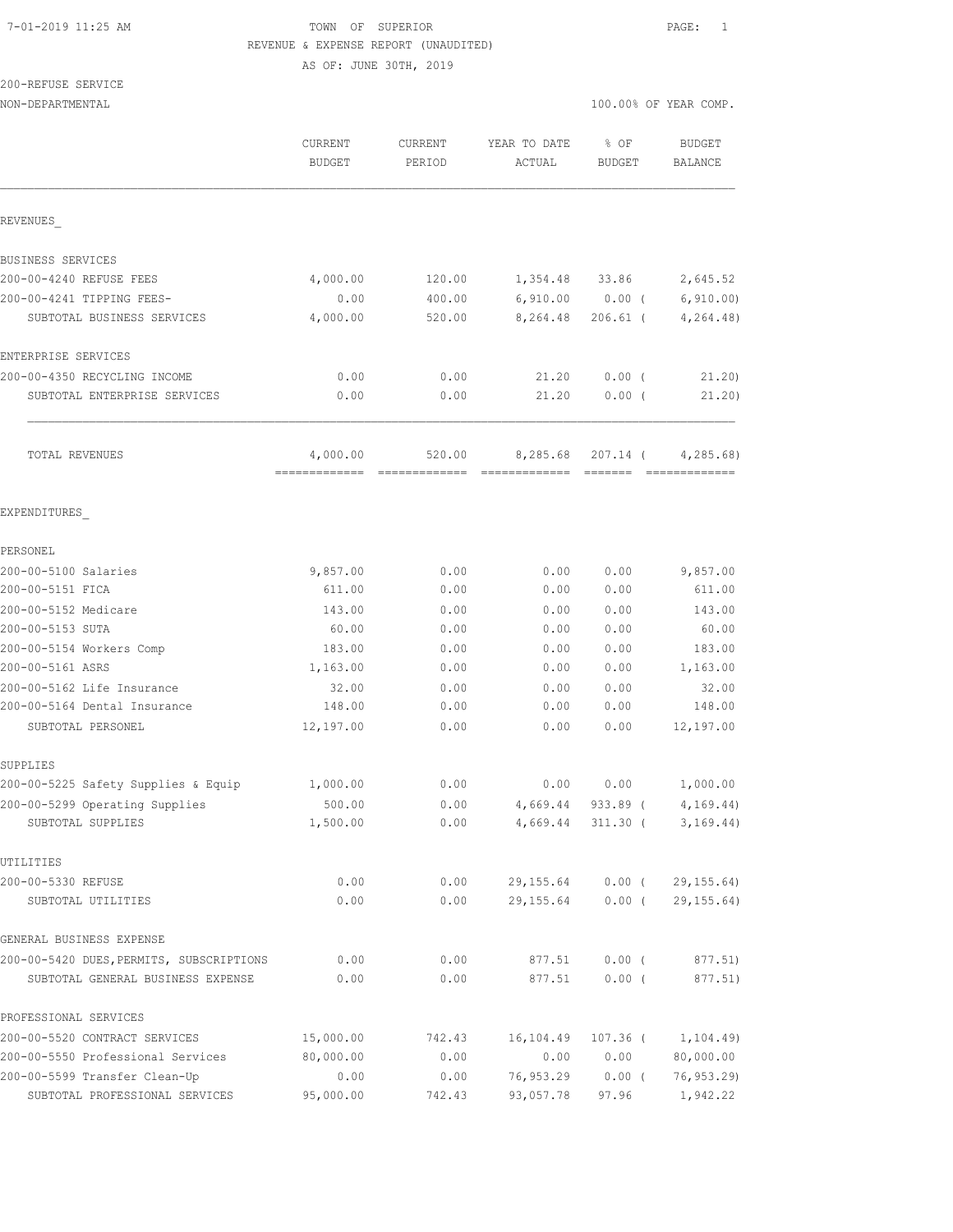## 7-01-2019 11:25 AM TOWN OF SUPERIOR PAGE: 2 REVENUE & EXPENSE REPORT (UNAUDITED) AS OF: JUNE 30TH, 2019

| 200-REFUSE SERVICE |  |
|--------------------|--|
|                    |  |

NON-DEPARTMENTAL 100.00% OF YEAR COMP.

|                                    | <b>CURRENT</b><br><b>BUDGET</b> | CURRENT<br>PERIOD | YEAR TO DATE<br>ACTUAL           | % OF<br><b>BUDGET</b> | <b>BUDGET</b><br><b>BALANCE</b> |
|------------------------------------|---------------------------------|-------------------|----------------------------------|-----------------------|---------------------------------|
|                                    |                                 |                   |                                  |                       |                                 |
| REPAIR/MAINTENANCE                 |                                 |                   |                                  |                       |                                 |
| 200-00-5640 Auto Truck Repair      | 1,000.00                        | 0.00              | 429.69                           | 42.97                 | 570.31                          |
| 200-00-5641 Gas & Oil              | 2,000.00                        | 0.00              | 0.00                             | 0.00                  | 2,000.00                        |
| SUBTOTAL REPAIR/MAINTENANCE        | 3,000.00                        | 0.00              | 429.69                           | 14.32                 | 2,570.31                        |
| CAPTTAL OUTLAY                     |                                 |                   |                                  |                       |                                 |
| DEBT SERVICE                       |                                 |                   |                                  |                       |                                 |
| TOTAL EXPENDITURES                 | 111,697.00                      | 742.43            | 128, 190.06 114.77 ( 16, 493.06) |                       |                                 |
| REVENUES OVER/(UNDER) EXPENDITURES | 107,697.00(                     |                   | 222.43) ( 119,904.38)            |                       | 12,207.38                       |
|                                    |                                 |                   |                                  |                       |                                 |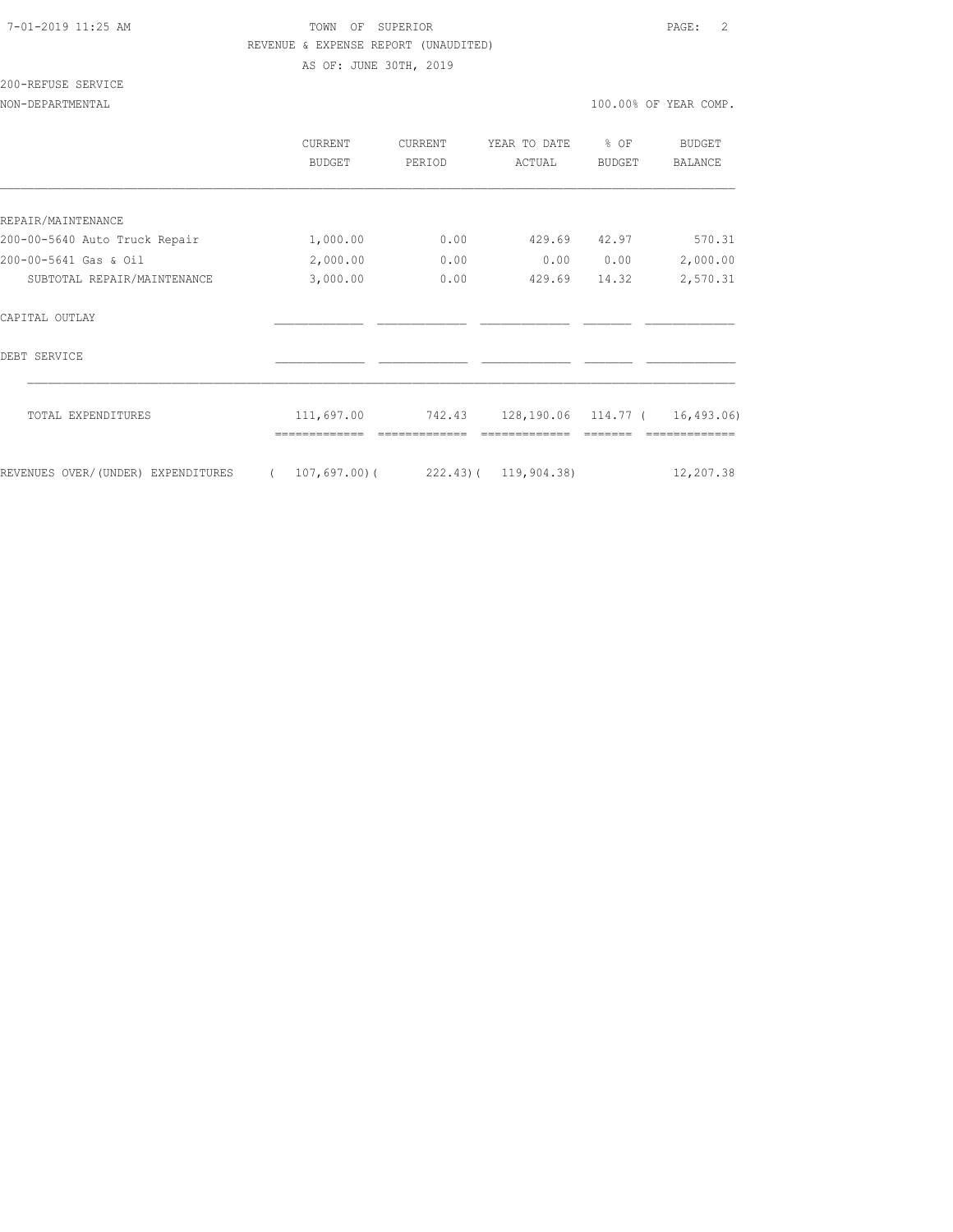## 7-01-2019 11:25 AM TOWN OF SUPERIOR PAGE: 3 REVENUE & EXPENSE REPORT (UNAUDITED) AS OF: JUNE 30TH, 2019

200-REFUSE SERVICE

100.00% OF YEAR COMP.

|                                    | CURRENT<br>BUDGET | CURRENT<br>PERIOD | YEAR TO DATE<br>ACTUAL | % OF<br><b>BUDGET</b> | BUDGET<br><b>BALANCE</b> |
|------------------------------------|-------------------|-------------------|------------------------|-----------------------|--------------------------|
|                                    |                   |                   |                        |                       |                          |
| FUND TOTAL REVENUES                | 4,000.00          | 520.00            | 8,285.68               | 207.14 (              | 4, 285, 68               |
| FUND TOTAL EXPENDITURES            | 111,697.00        | 742.43            | 128,190.06             | 114.77 (              | 16,493.06)               |
| REVENUES OVER/(UNDER) EXPENDITURES | $107,697,00$ (    | 222.43(           | 119,904.38)            |                       | 12,207.38                |
|                                    |                   |                   |                        |                       |                          |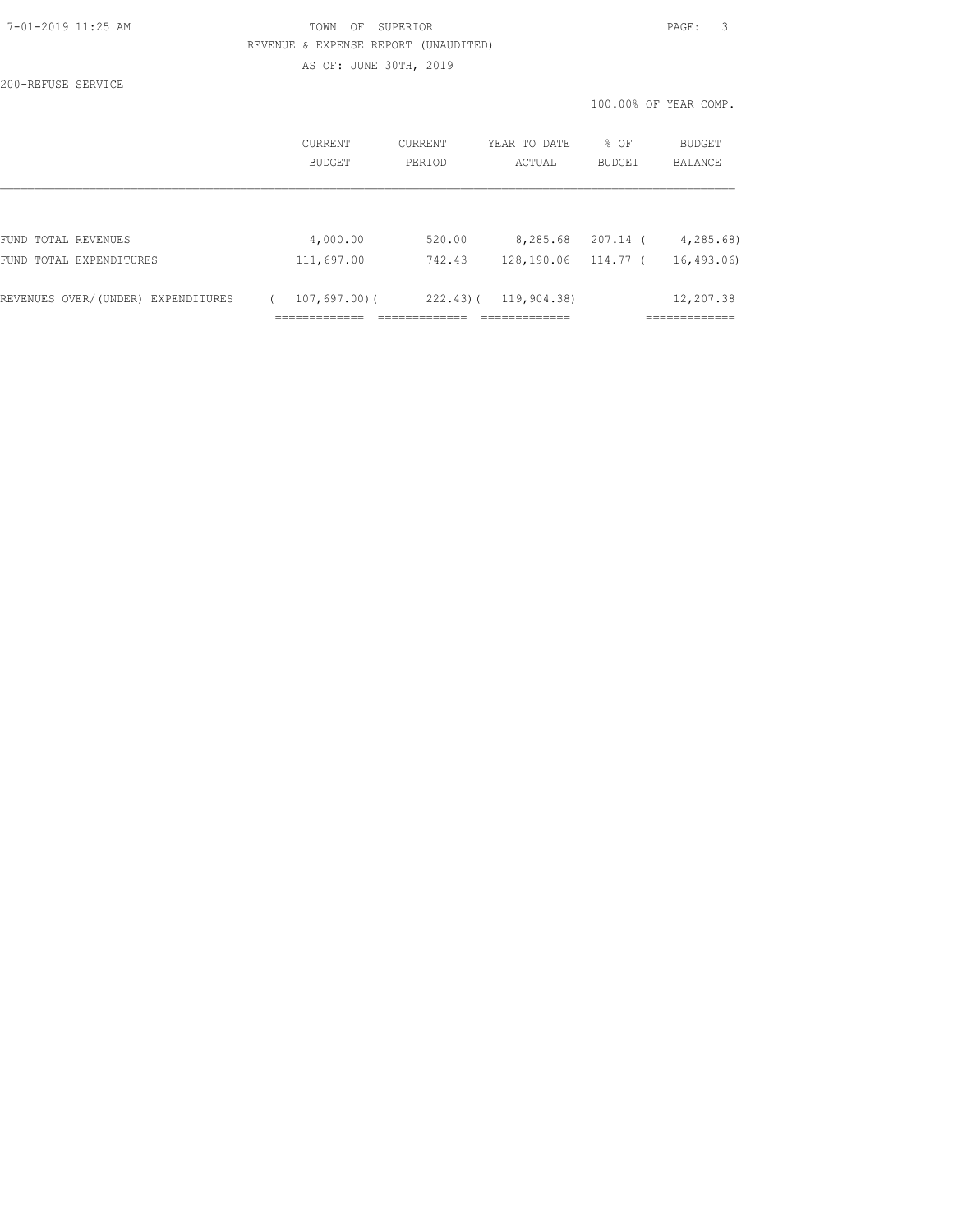| 7-01-2019 11:25 AM |  |  |
|--------------------|--|--|
|--------------------|--|--|

# TOWN OF SUPERIOR **PAGE:** 1 REVENUE & EXPENSE REPORT (UNAUDITED)

AS OF: JUNE 30TH, 2019

| ÷<br>$\sim$<br>۰, |
|-------------------|
|-------------------|

| 210-SEWER                                           |                    |                   |                          |                       |                        |
|-----------------------------------------------------|--------------------|-------------------|--------------------------|-----------------------|------------------------|
| NON-DEPARTMENTAL                                    |                    |                   |                          |                       | 100.00% OF YEAR COMP.  |
|                                                     | CURRENT<br>BUDGET  | CURRENT<br>PERIOD | YEAR TO DATE<br>ACTUAL   | % OF<br><b>BUDGET</b> | BUDGET<br>BALANCE      |
| REVENUES                                            |                    |                   |                          |                       |                        |
| TAXE S                                              |                    |                   |                          |                       |                        |
|                                                     |                    |                   |                          |                       |                        |
| BUSINESS SERVICES<br>210-00-4240 SEWER FEES         | 380,000.00         | 26,596.00         | 320,069.79               | 84.23                 | 59,930.21              |
|                                                     |                    |                   |                          |                       |                        |
| 210-00-4250 PENALTIES<br>SUBTOTAL BUSINESS SERVICES | 0.00<br>380,000.00 | 0.00<br>26,596.00 | 16,035.00<br>336, 104.79 | $0.00$ (<br>88.45     | 16,035.00<br>43,895.21 |
| GRANTS                                              |                    |                   |                          |                       |                        |
| CONTINGENCY                                         |                    |                   |                          |                       |                        |
| TOTAL REVENUES                                      | 380,000.00         | 26,596.00         | 336, 104.79              | 88.45                 | 43,895.21              |
| EXPENDITURES                                        |                    |                   |                          |                       |                        |
| PERSONEL                                            |                    |                   |                          |                       |                        |
| 210-00-5100 SALARIES                                | 75,917.00          | 0.00              | 62,767.88                | 82.68                 | 13, 149. 12            |
| 210-00-5101 OVERTIME                                | 5,000.00           | 0.00              | 5,853.49                 | $117.07$ (            | 853.49)                |
| 210-00-5151 FICA                                    | 4,429.00           | 0.00              | 4,195.85                 | 94.74                 | 233.15                 |
| 210-00-5152 MEDICARE                                | 1,036.00           | 0.00              | 981.27                   | 94.72                 | 54.73                  |
| 210-00-5153 STATE UNEMPLOYMENT                      | 306.00             | 0.00              | 124.93                   | 40.83                 | 181.07                 |
| 210-00-5154 WORKERS COMP INSURANCE                  | 3,567.00           | 0.00              | 3,378.73                 | 94.72                 | 188.27                 |
| 210-00-5161 ARIZONA STATE RETIREMENT                | 8,430.00           | 0.00              | 8,097.33                 | 96.05                 | 332.67                 |
| 210-00-5162 LIFE INSURANCE                          | 165.00             | 0.00              | 175.30                   | $106.24$ (            | 10.30)                 |
| 210-00-5163 HEALTH INSURANCE                        | 14,413.00          | 0.00              | 12,721.00                | 88.26                 | 1,692.00               |
| 210-00-5164 DENTAL INSURANCE                        | 758.00             | 0.00              | 739.44                   | 97.55                 | 18.56                  |
| SUBTOTAL PERSONEL                                   | 114,021.00         | 0.00              | 99,035.22                | 86.86                 | 14,985.78              |
| SUPPLIES                                            |                    |                   |                          |                       |                        |
| 210-00-5210 OFFICE SUPPLIES                         | 2,000.00           | 0.00              | 0.00                     | 0.00                  | 2,000.00               |
| 210-00-5230 SANITATION SUPPLIES                     | 0.00               | 0.00              | 1,370.75                 | $0.00$ (              | 1,370.75               |
| 210-00-5240 CHEMICAL SUPPLIES                       | 15,146.00          | 578.03            | 14,526.33                | 95.91                 | 619.67                 |
| 210-00-5299 OPERATING SUPPLIES                      | 30,000.00          | 0.00              | 4,887.00                 | 16.29                 | 25, 113.00             |
| SUBTOTAL SUPPLIES                                   | 47,146.00          | 578.03            | 20,784.08                | 44.08                 | 26, 361.92             |
| UTILITIES                                           |                    |                   |                          |                       |                        |
| 210-00-5310 ELECTRICITY                             | 59,202.00          | 0.00              | 56,098.12                | 94.76                 | 3,103.88               |
| 210-00-5350 TELEPHONE                               | 1,158.00           | 86.25             | 1,134.18                 | 97.94                 | 23.82                  |
| 210-00-5360 WATER<br>210-00-5380 SECURITY           | 3,000.00<br>500.00 | 271.41            | 2,897.39<br>300.00       | 96.58                 | 102.61<br>200.00       |
|                                                     |                    | 25.00             |                          | 60.00                 |                        |

SUBTOTAL UTILITIES 63,860.00 382.66 60,429.69 94.63 3,430.31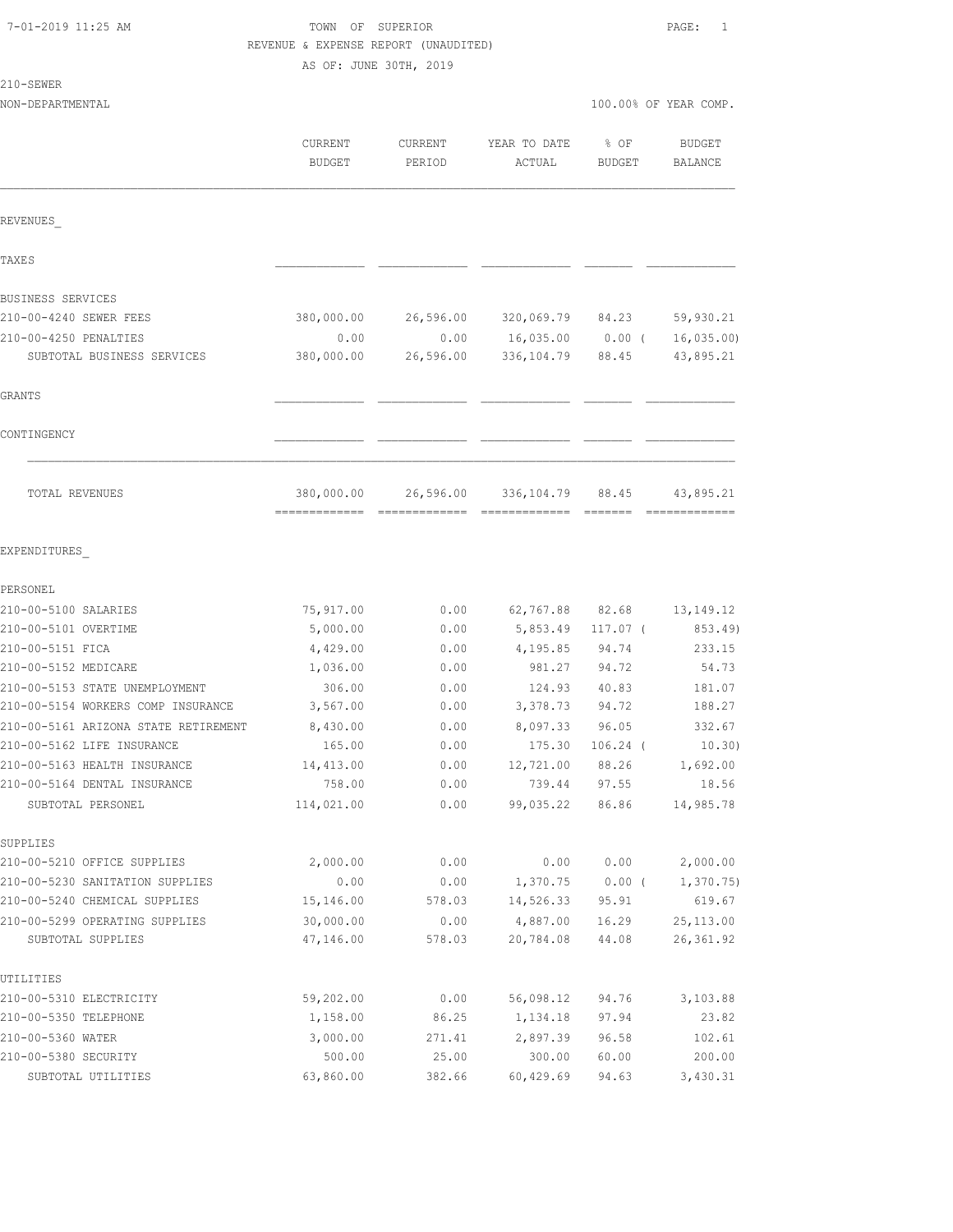## 7-01-2019 11:25 AM TOWN OF SUPERIOR PAGE: 2 REVENUE & EXPENSE REPORT (UNAUDITED)

AS OF: JUNE 30TH, 2019

210-SEWER

NON-DEPARTMENTAL 100.00% OF YEAR COMP.

|                                                | <b>BUDGET</b> | <b>CURRENT</b><br>PERIOD | YEAR TO DATE<br>ACTUAL | $8$ OF<br>BUDGET | <b>BUDGET</b><br>BALANCE |
|------------------------------------------------|---------------|--------------------------|------------------------|------------------|--------------------------|
| GENERAL BUSINESS EXPENSE                       |               |                          |                        |                  |                          |
| 210-00-5420 DUES & SUBSCRIPTIONS               | 5,000.00      | 0.00                     | 7,107.00               | 142.14 (         | 2,107.00)                |
| 210-00-5425 CONFERENCES & TRAINING             | 2,000.00      | 0.00                     | 194.94                 | 9.75             | 1,805.06                 |
| 210-00-5450 UNIFORMS                           | 659.00        | 75.59                    | 820.48                 | $124.50$ (       | 161.48)                  |
| 210-00-5460 POSTAGE                            | 0.00          | 438.42                   | 5,304.04               | $0.00$ (         | 5,304.04)                |
| 210-00-5471 AUDIT                              | 1,545.00      | 0.00                     | 1,536.36               | 99.44            | 8.64                     |
| 210-00-5480 GENERAL INSURANCE                  | 12,820.00     | 0.00                     | 10,252.49              | 79.97            | 2,567.51                 |
| 210-00-5491 Credit Card Fees                   | 5,000.00      | 0.00                     | 0.00                   | 0.00             | 5,000.00                 |
| 210-00-5492 BAD DEBT EXPENSE                   | 15,000.00     | 0.00                     | 0.00                   | 0.00             | 15,000.00                |
| SUBTOTAL GENERAL BUSINESS EXPENSE              | 42,024.00     | 514.01                   | 25, 215.31             | 60.00            | 16,808.69                |
| PROFESSIONAL SERVICES                          |               |                          |                        |                  |                          |
| 210-00-5550 OTHER PROFESSIONAL SERVICE         | 73,161.00     | 30.80                    | 114,550.00             | $156.57$ (       | 41,389.00)               |
| 210-00-5551 COLLECTIONS                        | 0.00          | 0.00                     | 6,392.31               | $0.00$ (         | 6,392.31)                |
| 210-00-5580 SLUDGE REMOVAL                     | 9,000.00      | 0.00                     | 1,649.25               | 18.33            | 7,350.75                 |
| 210-00-5581 BACKFLOW TESTING                   | 1,439.00      | 0.00                     | 500.00                 | 34.75            | 939.00                   |
| SUBTOTAL PROFESSIONAL SERVICES                 | 83,600.00     | 30.80                    | 123,091.56             | 147.24 (         | 39,491.56)               |
| REPAIR/MAINTENANCE                             |               |                          |                        |                  |                          |
| 210-00-5640 AUTO & TRUCK REPAIRS               | 2,000.00      | 0.00                     | 626.16                 | 31.31            | 1,373.84                 |
| 210-00-5641 GAS & OIL                          | 3,000.00      | 0.00                     | 1,096.41               | 36.55            | 1,903.59                 |
| 210-00-5642 TIRES & TUBES                      | 1,000.00      | 0.00                     | 0.00                   | 0.00             | 1,000.00                 |
| 210-00-5650 OTHER EQUIPMENT REPAIRS            | 8,085.00      | 0.00                     | 168.16                 | 2.08             | 7,916.84                 |
| SUBTOTAL REPAIR/MAINTENANCE                    | 14,085.00     | 0.00                     | 1,890.73               | 13.42            | 12, 194. 27              |
| CAPITAL OUTLAY                                 |               |                          |                        |                  |                          |
| 210-00-5710 BUILDING                           | 500.00        | 0.00                     | 0.00                   | 0.00             | 500.00                   |
| 210-00-5750 OTHER EOUIP/SMALL TOOLS            | 8,151.00      | 0.00                     | 60.18                  | 0.74             | 8,090.82                 |
| 210-00-5760 R&M WELLS & PUMPS                  | 0.00          | 0.00                     | 6,771.28               | $0.00$ (         | 6, 771.28                |
| SUBTOTAL CAPITAL OUTLAY                        | 8,651.00      | 0.00                     | 6,831.46               | 78.97            | 1,819.54                 |
| NON-OPERATING                                  |               |                          |                        |                  |                          |
| DEBT SERVICE                                   |               |                          |                        |                  |                          |
| 210-00-5999 CONTINGENCY                        | 129,538.00    | 0.00                     | 0.00                   | 0.00             | 129,538.00               |
| SUBTOTAL DEBT SERVICE                          | 129,538.00    | 0.00                     | 0.00                   | 0.00             | 129,538.00               |
| TOTAL EXPENDITURES                             | 502,925.00    | 1,505.50                 | 337,278.05             | 67.06            | 165,646.95               |
| REVENUES OVER/(UNDER) EXPENDITURES<br>$\left($ | 122, 925.00   | 25,090.50 (              | 1, 173.26              | $\left($         | 121, 751. 74)            |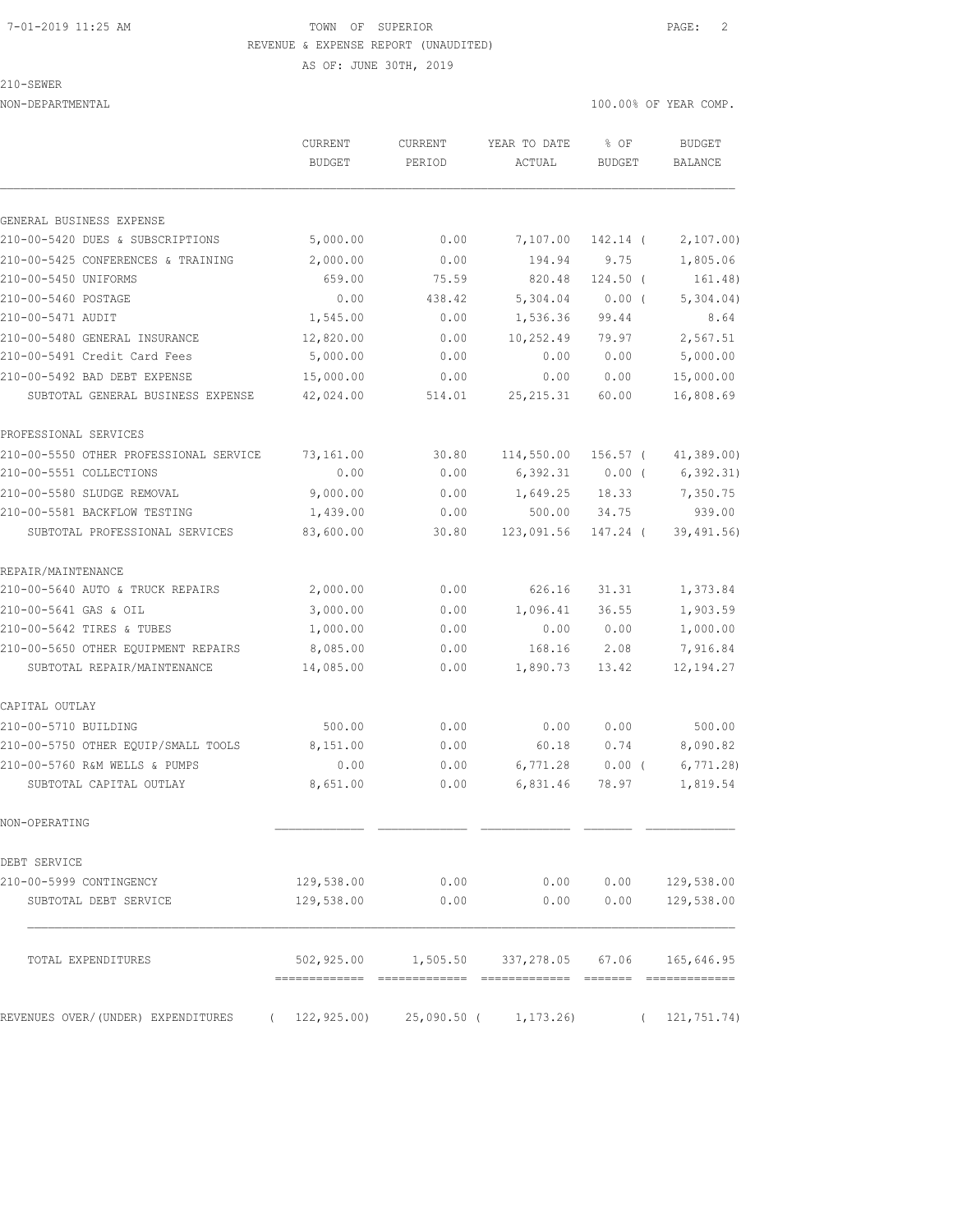#### 7-01-2019 11:25 AM TOWN OF SUPERIOR PAGE: 3 REVENUE & EXPENSE REPORT (UNAUDITED)

AS OF: JUNE 30TH, 2019

210-SEWER

100.00% OF YEAR COMP.

| <b>CURRENT</b><br>BUDGET | CURRENT<br>PERIOD      | YEAR TO DATE<br>ACTUAL                     | $8$ OF<br><b>BUDGET</b> | <b>BUDGET</b><br>BALANCE                  |
|--------------------------|------------------------|--------------------------------------------|-------------------------|-------------------------------------------|
|                          |                        |                                            |                         |                                           |
| 380,000.00               | 26,596.00              | 336,104.79                                 | 88.45                   | 43,895.21                                 |
| 502,925.00               | 1,505.50               | 337,278.05                                 | 67.06                   | 165,646.95                                |
| 122,925.00)              | __________<br>________ | 1, 173, 26<br>_____________<br>----------- |                         | 121,751.74)<br>____________<br>__________ |
|                          | _____________<br>.     |                                            | 25,090.50 (             |                                           |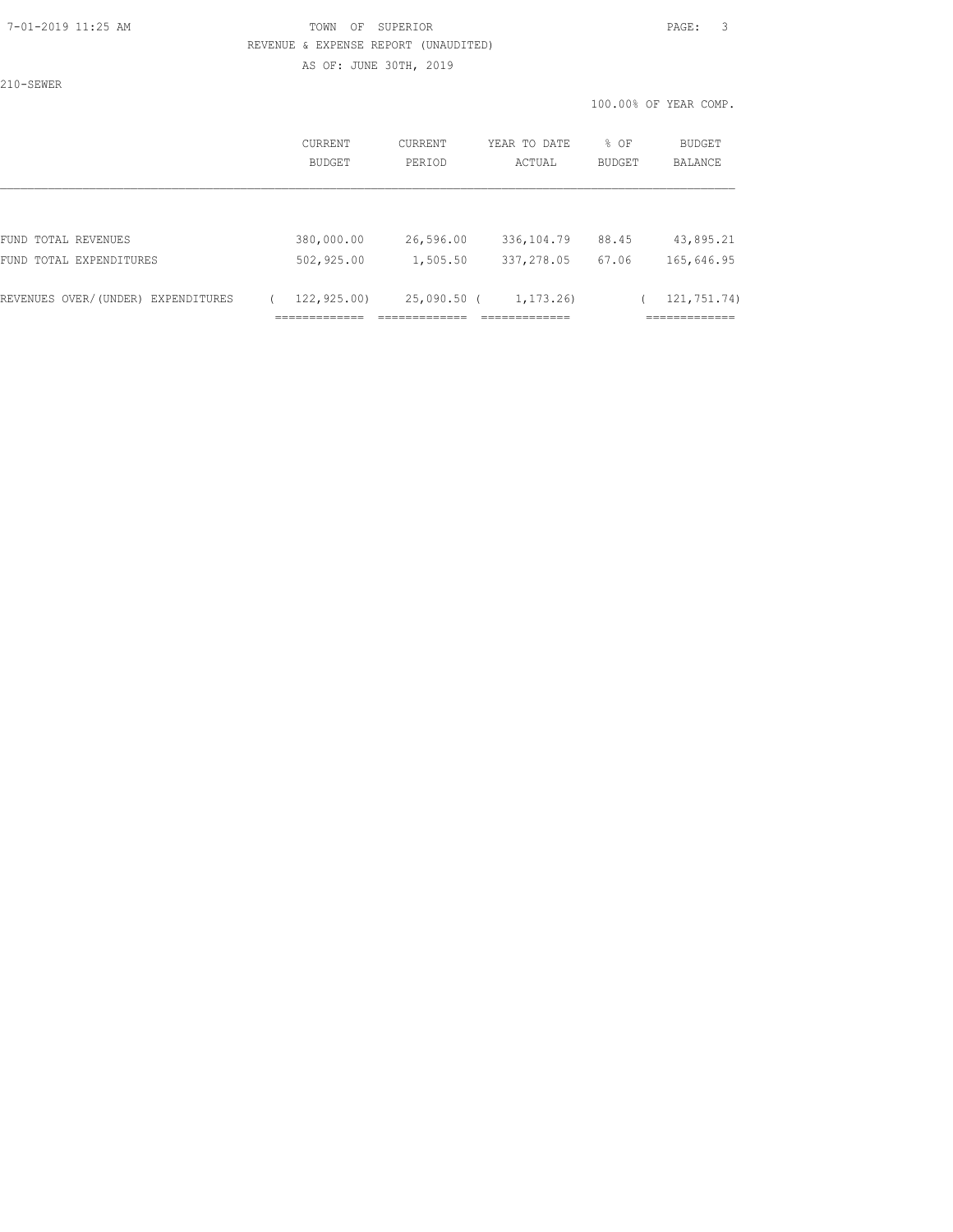## TOWN OF SUPERIOR **11:25 AM TOWN OF SUPERIOR** REVENUE & EXPENSE REPORT (UNAUDITED)

AS OF: JUNE 30TH, 2019

REVENUES\_

| TAXE S                                   |            |           |            |       |             |
|------------------------------------------|------------|-----------|------------|-------|-------------|
| BUSINESS SERVICES                        |            |           |            |       |             |
| ENTERPRISE SERVICES                      |            |           |            |       |             |
| 220-00-4310 AMBULANCE BILLINGS           | 351,560.00 | 22,431.39 | 318,292.18 | 90.54 | 33, 267.82  |
| SUBTOTAL ENTERPRISE SERVICES             | 351,560.00 | 22,431.39 | 318,292.18 | 90.54 | 33, 267.82  |
| CONTINGENCY                              |            |           |            |       |             |
| 220-00-4901 INTERFUND TRANSFER-AMBULANCE | 297,067.00 | 0.00      | 0.00       | 0.00  | 297,067.00  |
| SUBTOTAL CONTINGENCY                     | 297,067.00 | 0.00      | 0.00       | 0.00  | 297,067.00  |
| TOTAL REVENUES                           | 648,627.00 | 22,431.39 | 318,292.18 | 49.07 | 330, 334.82 |
|                                          |            |           |            |       |             |

#### EXPENDITURES\_

| PERSONEL                             |            |          |            |            |            |
|--------------------------------------|------------|----------|------------|------------|------------|
| 220-00-5100 SALARIES                 | 238,619.00 | 0.00     | 204,911.57 | 85.87      | 33,707.43  |
| 220-00-5101 OVERTIME                 | 30,000.00  | 0.00     | 17,414.36  | 58.05      | 12,585.64  |
| 220-00-5151 FICA                     | 15,030.00  | 0.00     | 13,805.80  | 91.85      | 1,224.20   |
| 220-00-5152 MEDICARE                 | 3,515.00   | 0.00     | 3,228.75   | 91.86      | 286.25     |
| 220-00-5153 STATE UNEMPLOYMENT       | 1,610.00   | 0.00     | 882.73     | 54.83      | 727.27     |
| 220-00-5154 WORKERS COMP INSURANCE   | 11,355.00  | 0.00     | 14,618.73  | 128.74 (   | 3, 263.73) |
| 220-00-5160 PUBLIC SAFETY RETIREMENT | 29,399.00  | 1,180.57 | 23,037.46  | 78.36      | 6,361.54   |
| 220-00-5162 LIFE INSURANCE           | 418.00     | 0.00     | 369.84     | 88.48      | 48.16      |
| 220-00-5163 HEALTH INSURANCE         | 20,178.00  | 0.00     | 22,380.95  | 110.92 (   | 2,202.95)  |
| 220-00-5164 DENTAL INSURANCE         | 1,923.00   | 0.00     | 1,084.48   | 56.40      | 838.52     |
| SUBTOTAL PERSONEL                    | 352,047.00 | 1,180.57 | 301,734.67 | 85.71      | 50, 312.33 |
| SUPPLIES                             |            |          |            |            |            |
| 220-00-5220 MEDICAL SUPPLIES         | 14,500.00  | 794.36   | 13,368.06  | 92.19      | 1,131.94   |
| 220-00-5299 OPERATING SUPPLIES       | 0.00       | 0.00     | 826.48     | $0.00$ (   | 826.48)    |
| SUBTOTAL SUPPLIES                    | 14,500.00  | 794.36   | 14,194.54  | 97.89      | 305.46     |
| UTILITIES                            |            |          |            |            |            |
| 220-00-5310 ELECTRICITY              | 2,783.00   | 0.00     | 2,319.91   | 83.36      | 463.09     |
| 220-00-5350 TELEPHONE                | 1,804.00   | 110.53   | 1,459.40   | 80.90      | 344.60     |
| 220-00-5360 WATER                    | 900.00     | 74.69    | 997.72     | $110.86$ ( | 97.72)     |
| SUBTOTAL UTILITIES                   | 5,487.00   | 185.22   | 4,777.03   | 87.06      | 709.97     |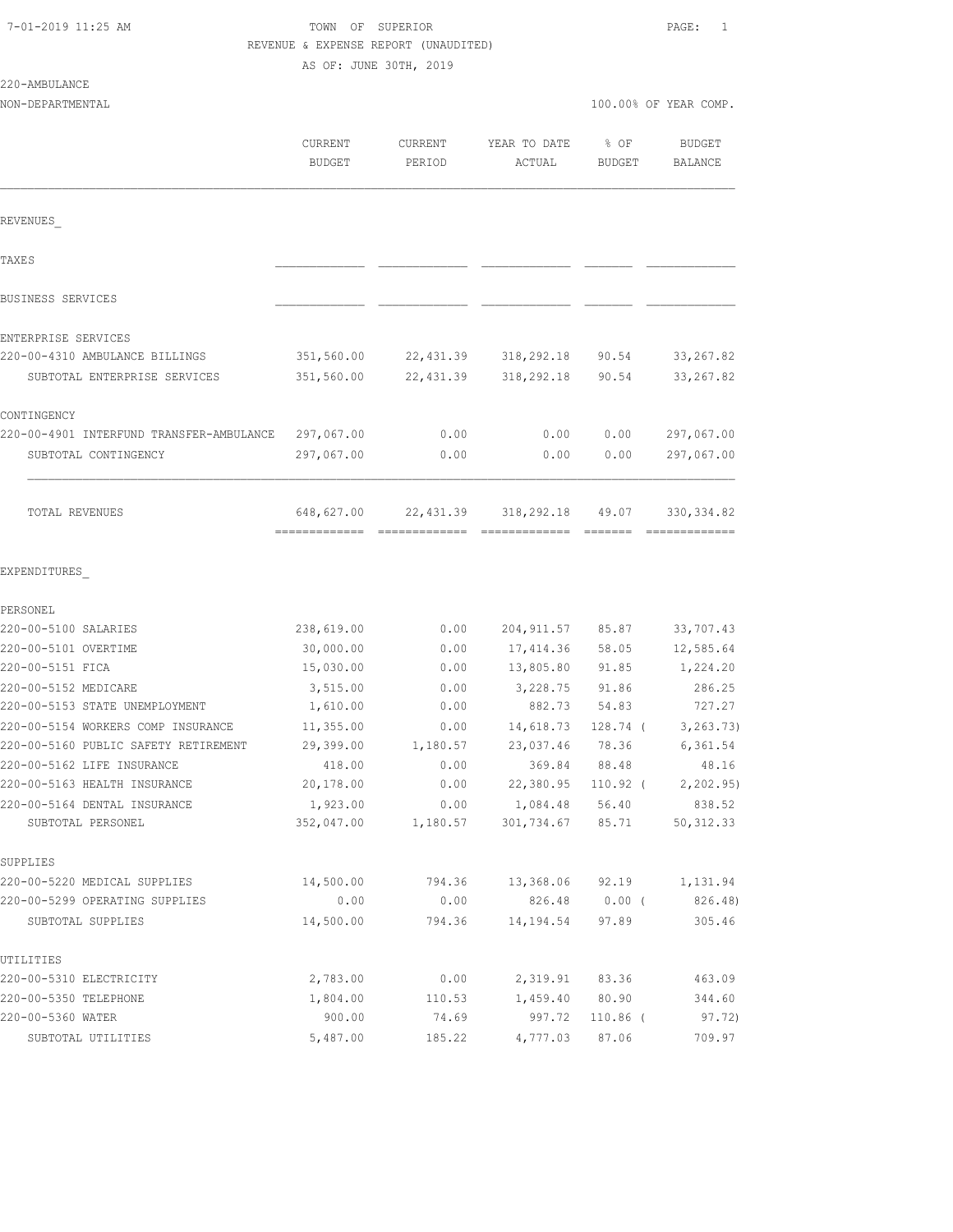#### 7-01-2019 11:25 AM TOWN OF SUPERIOR PAGE: 2 REVENUE & EXPENSE REPORT (UNAUDITED)

AS OF: JUNE 30TH, 2019

### 220-AMBULANCE

|                                        | CURRENT<br><b>BUDGET</b> | CURRENT<br>PERIOD | YEAR TO DATE<br>ACTUAL      | % OF<br><b>BUDGET</b> | <b>BUDGET</b><br><b>BALANCE</b> |
|----------------------------------------|--------------------------|-------------------|-----------------------------|-----------------------|---------------------------------|
|                                        |                          |                   |                             |                       |                                 |
| GENERAL BUSINESS EXPENSE               |                          |                   |                             |                       |                                 |
| 220-00-5410 ADVERTISING                | 0.00                     | 0.00              | 62.50                       | 0.00(                 | 62.50)                          |
| 220-00-5420 DUES & SUBSCRIPTIONS       | 811.00                   | 250.00            | 400.00                      | 49.32                 | 411.00                          |
| 220-00-5471 AUDIT                      | 0.00                     | 0.00              |                             |                       | $1,536.37$ 0.00 ( 1,536.37)     |
| 220-00-5480 GENERAL INSURANCE          | 6,410.00                 | 0.00              | 5,126.27                    | 79.97                 | 1,283.73                        |
| SUBTOTAL GENERAL BUSINESS EXPENSE      | 7,221.00                 | 250.00            | 7,125.14                    | 98.67                 | 95.86                           |
| PROFESSIONAL SERVICES                  |                          |                   |                             |                       |                                 |
| 220-00-5520 CONTRACTUAL SERVICES       | 24,000.00                | 2,025.81          | 22,609.84                   | 94.21                 | 1,390.16                        |
| 220-00-5550 OTHER PROFESSIONAL SERVICE | 10,080.00                | 0.00              | 523.69                      | 5.20                  | 9,556.31                        |
| SUBTOTAL PROFESSIONAL SERVICES         | 34,080.00                | 2,025.81          | 23,133.53 67.88             |                       | 10,946.47                       |
| REPAIR/MAINTENANCE                     |                          |                   |                             |                       |                                 |
| 220-00-5641 GAS & OIL                  | 8,278.00                 | 0.00              |                             | 8,974.96 108.42 (     | 696.96)                         |
| SUBTOTAL REPAIR/MAINTENANCE            | 8,278.00                 | 0.00              | 8,974.96                    | $108.42$ (            | 696.96)                         |
| CAPITAL OUTLAY                         |                          |                   |                             |                       |                                 |
| 220-00-5741 Audit                      | 1,545.00                 | 0.00              | 0.00                        | 0.00                  | 1,545.00                        |
| SUBTOTAL CAPITAL OUTLAY                | 1,545.00                 | 0.00              | 0.00                        | 0.00                  | 1,545.00                        |
| NON-OPERATING                          |                          |                   |                             |                       |                                 |
| DEBT SERVICE                           |                          |                   |                             |                       |                                 |
| TOTAL EXPENDITURES                     | 423,158.00               | 4,435.96          | 359,939.87                  | 85.06                 | 63, 218.13                      |
| REVENUES OVER/(UNDER) EXPENDITURES     | 225,469.00               |                   | $17,995.43$ ( $41,647.69$ ) |                       | 267, 116.69                     |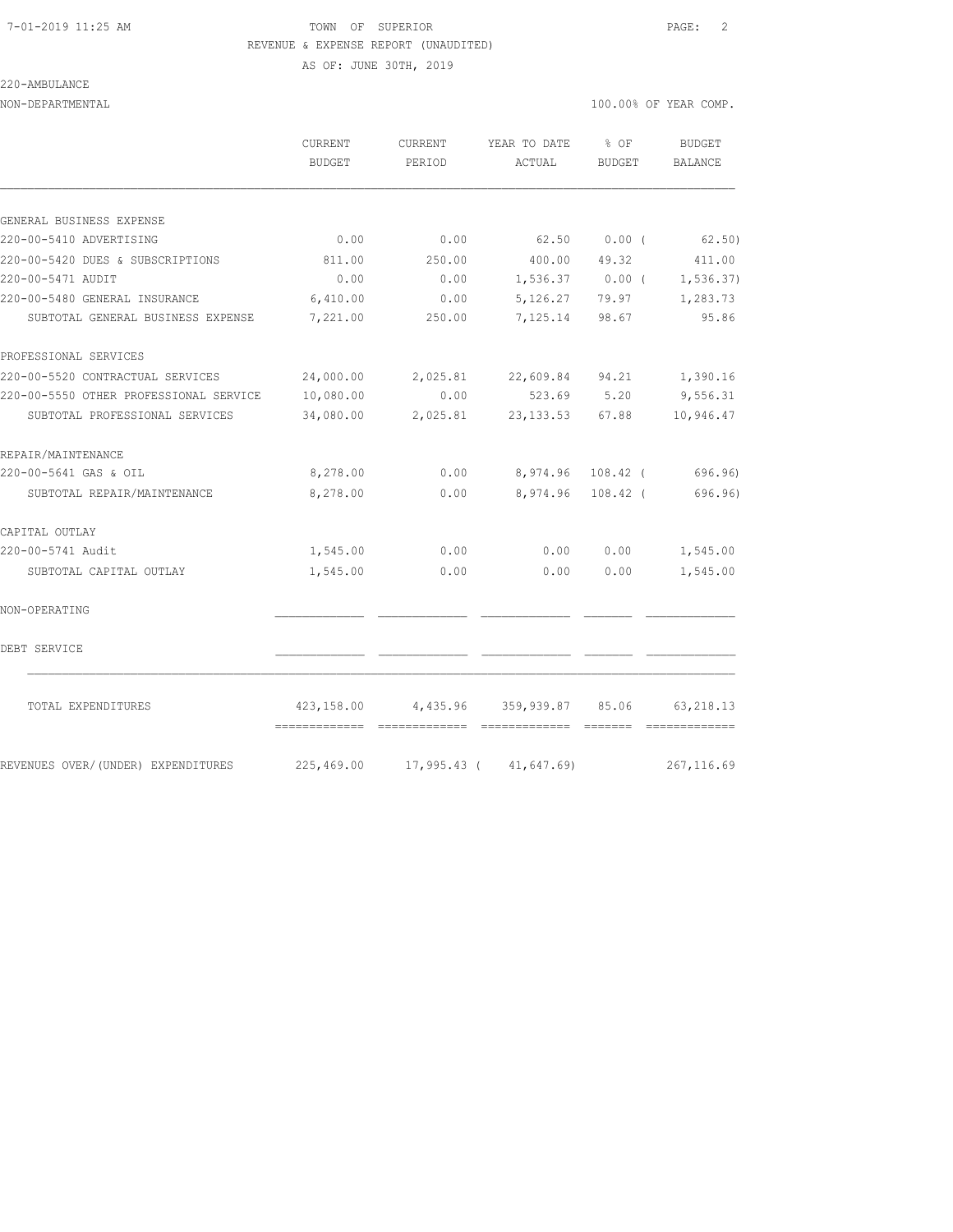## 7-01-2019 11:25 AM TOWN OF SUPERIOR PAGE: 3 REVENUE & EXPENSE REPORT (UNAUDITED)

AS OF: JUNE 30TH, 2019

220-AMBULANCE

|                                    |                          |                   |                            |                | 100.00% OF YEAR COMP.       |
|------------------------------------|--------------------------|-------------------|----------------------------|----------------|-----------------------------|
|                                    | <b>CURRENT</b><br>BUDGET | CURRENT<br>PERIOD | YEAR TO DATE<br>ACTUAL     | % OF<br>BUDGET | BUDGET<br>BALANCE           |
|                                    |                          |                   |                            |                |                             |
| FUND TOTAL REVENUES                | 648,627.00               | 22,431.39         | 318,292.18                 | 49.07          | 330, 334.82                 |
| FUND TOTAL EXPENDITURES            | 423,158.00               | 4,435.96          | 359,939.87                 | 85.06          | 63, 218.13                  |
| REVENUES OVER/(UNDER) EXPENDITURES | 225,469.00               | 17,995.43 (       | 41,647.69)<br>.=========== |                | 267, 116.69<br>============ |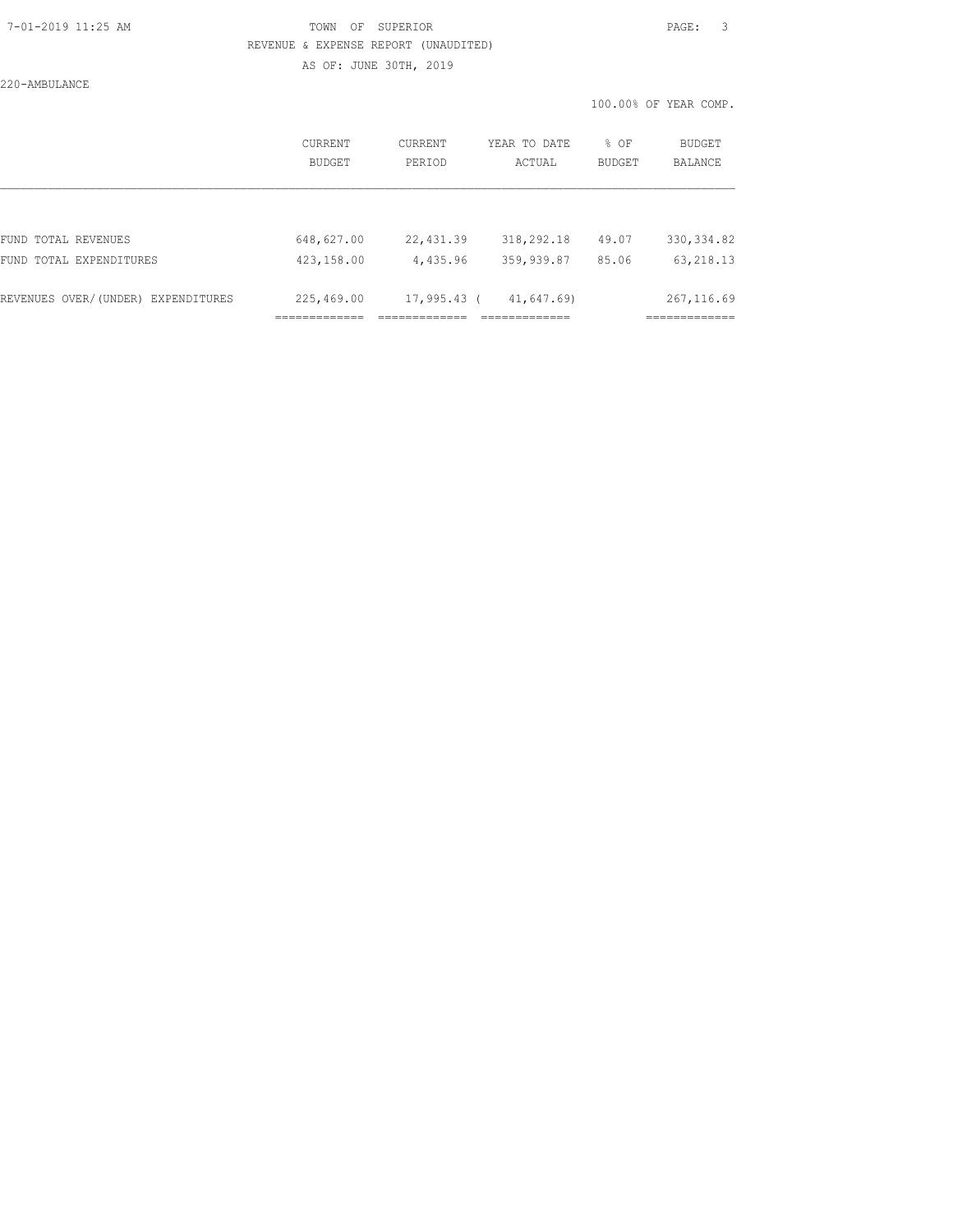## 7-01-2019 11:25 AM TOWN OF SUPERIOR PAGE: 1 REVENUE & EXPENSE REPORT (UNAUDITED)

AS OF: JUNE 30TH, 2019

### 230-CEMETARY

| NON-DEPARTMENTAL                     |                                 |                   |                        | 100.00% OF YEAR COMP. |                          |
|--------------------------------------|---------------------------------|-------------------|------------------------|-----------------------|--------------------------|
|                                      | <b>CURRENT</b><br><b>BUDGET</b> | CURRENT<br>PERIOD | YEAR TO DATE<br>ACTUAL | % OF<br><b>BUDGET</b> | <b>BUDGET</b><br>BALANCE |
| REVENUES                             |                                 |                   |                        |                       |                          |
| BUSINESS SERVICES                    |                                 |                   |                        |                       |                          |
| 230-00-4220 CEMETARY WORK PERMITS    | 25,000.00                       | 0.00              | 0.00                   | 0.00                  | 25,000.00                |
| 230-00-4240 WEEKEND FEE              | 0.00                            | 100.00            | 2,100.00               | $0.00$ (              | 2,100.00)                |
| SUBTOTAL BUSINESS SERVICES           | 25,000.00                       | 100.00            | 2,100.00               | 8.40                  | 22,900.00                |
| ENTERPRISE SERVICES                  |                                 |                   |                        |                       |                          |
| 230-00-4320 PLOT PURCHASE            | 0.00                            | 1,600.00          | 11,000.00              | $0.00$ (              | 11,000.00)               |
| 230-00-4321 OPEN/CLOSE               | 0.00                            | 950.00            | 11,150.00              | $0.00$ (              | 11, 150.00               |
| SUBTOTAL ENTERPRISE SERVICES         | 0.00                            | 2,550.00          | 22,150.00              | $0.00$ (              | 22, 150.00               |
| CONTINGENCY                          |                                 |                   |                        |                       |                          |
| TOTAL REVENUES                       | 25,000.00                       | 2,650.00          | 24,250.00              | 97.00                 | 750.00                   |
| EXPENDITURES                         |                                 |                   |                        |                       |                          |
| PERSONEL                             |                                 |                   |                        |                       |                          |
| 230-00-5100 SALARIES                 | 4,729.00                        | 0.00              | 6,625.94               | $140.11$ (            | 1,896.94)                |
| 230-00-5101 OVERTIME                 | 0.00                            | 0.00              | 284.68                 | 0.00(                 | 284.68)                  |
| 230-00-5151 FICA                     | 293.00                          | 0.00              | 428.47                 | $146.24$ (            | 135.47)                  |
| 230-00-5152 MEDICARE                 | 69.00                           | 0.00              | 100.22                 | $145.25$ (            | 31.22)                   |
| 230-00-5153 STATE UNEMPLOYMENT       | 22.00                           | 0.00              | 16.02                  | 72.82                 | 5.98                     |
| 230-00-5154 WORKERS COMP INSURANCE   | 17.00                           | 0.00              | 0.00                   | 0.00                  | 17.00                    |
| 230-00-5161 ARIZONA STATE RETIREMENT | 558.00                          | 0.00              | 805.24                 | 144.31 (              | 247.24)                  |
| 230-00-5162 LIFE INSURANCE           | 12.00                           | 0.00              | 0.00                   | 0.00                  | 12.00                    |
| 230-00-5164 DENTAL INSURANCE         | 55.00                           | 0.00              | 0.00                   | 0.00                  | 55.00                    |
| SUBTOTAL PERSONEL                    | 5,755.00                        | 0.00              |                        | 8,260.57 143.54 (     | 2,505.57)                |
| SUPPLIES                             |                                 |                   |                        |                       |                          |
| 230-00-5299 OPERATING SUPPLIES       | 1,000.00                        | 0.00              | 0.00                   | 0.00                  | 1,000.00                 |
| SUBTOTAL SUPPLIES                    | 1,000.00                        | 0.00              | 0.00                   | 0.00                  | 1,000.00                 |
| UTILITIES                            |                                 |                   |                        |                       |                          |
| 230-00-5310 ELECTRICITY              | 601.00                          | 0.00              | 867.06                 | 144.27 (              | 266.06)                  |
| 230-00-5330 REFUSE                   | 0.00                            | 0.00              | 342.75                 | $0.00$ (              | 342.75)                  |
| 230-00-5350 TELEPHONE                | 500.00                          | 0.00              | 0.00                   | 0.00                  | 500.00                   |
| 230-00-5360 WATER                    | 700.00                          | 133.41            | 928.68                 | 132.67 (              | 228.68)                  |
| SUBTOTAL UTILITIES                   | 1,801.00                        | 133.41            | 2,138.49               | 118.74 (              | 337.49)                  |
| GENERAL BUSINESS EXPENSE             |                                 |                   |                        |                       |                          |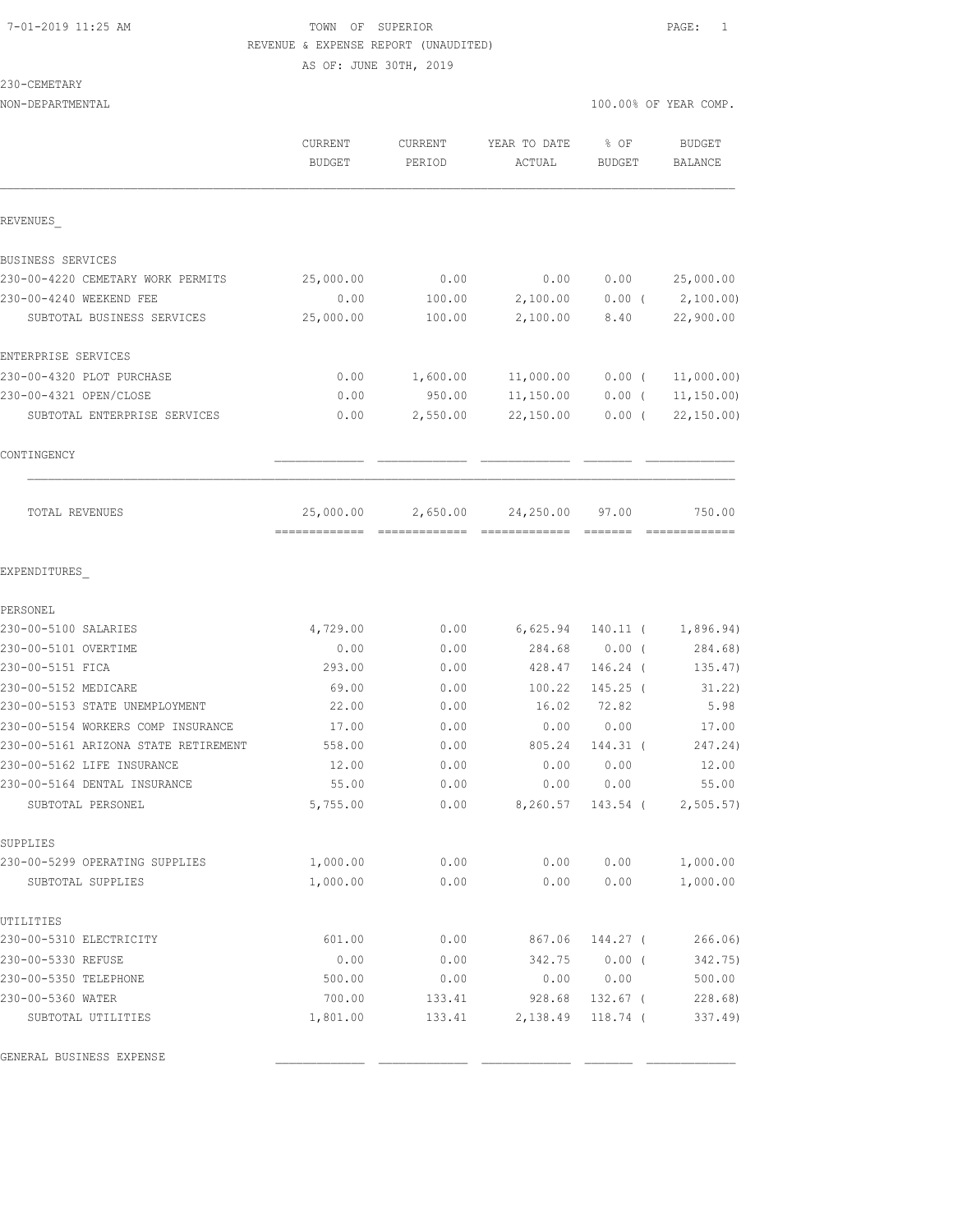### 7-01-2019 11:25 AM TOWN OF SUPERIOR PAGE: 2 REVENUE & EXPENSE REPORT (UNAUDITED) AS OF: JUNE 30TH, 2019

#### 230-CEMETARY

|                                     | <b>CURRENT</b><br><b>BUDGET</b> | <b>CURRENT</b><br>PERIOD | YEAR TO DATE<br>ACTUAL | % OF<br><b>BUDGET</b>                                                                                                                                                                                                                                                                                                                                                                                                                                                                                                                                                                         | <b>BUDGET</b><br><b>BALANCE</b>               |
|-------------------------------------|---------------------------------|--------------------------|------------------------|-----------------------------------------------------------------------------------------------------------------------------------------------------------------------------------------------------------------------------------------------------------------------------------------------------------------------------------------------------------------------------------------------------------------------------------------------------------------------------------------------------------------------------------------------------------------------------------------------|-----------------------------------------------|
| PROFESSIONAL SERVICES               |                                 |                          |                        |                                                                                                                                                                                                                                                                                                                                                                                                                                                                                                                                                                                               |                                               |
| REPAIR/MAINTENANCE                  |                                 |                          |                        |                                                                                                                                                                                                                                                                                                                                                                                                                                                                                                                                                                                               |                                               |
| 230-00-5650 OTHER EQUIPMENT REPAIRS | 4,620.00                        | 0.00                     | 0.00                   | 0.00                                                                                                                                                                                                                                                                                                                                                                                                                                                                                                                                                                                          | 4,620.00                                      |
| SUBTOTAL REPAIR/MAINTENANCE         | 4,620.00                        | 0.00                     | 0.00                   | 0.00                                                                                                                                                                                                                                                                                                                                                                                                                                                                                                                                                                                          | 4,620.00                                      |
| CAPITAL OUTLAY                      |                                 |                          |                        |                                                                                                                                                                                                                                                                                                                                                                                                                                                                                                                                                                                               |                                               |
| 230-00-5750 OTHER EQUIP/SMALL TOOLS | 0.00                            | 0.00                     | 518.80                 |                                                                                                                                                                                                                                                                                                                                                                                                                                                                                                                                                                                               | $0.00$ ( 518.80)                              |
| 230-00-5790 MACHINERY AND EQUIPMENT | 0.00                            | 0.00                     | 12,884.38              | $0.00$ (                                                                                                                                                                                                                                                                                                                                                                                                                                                                                                                                                                                      | 12,884.38)                                    |
| SUBTOTAL CAPITAL OUTLAY             | 0.00                            | 0.00                     | 13,403.18              |                                                                                                                                                                                                                                                                                                                                                                                                                                                                                                                                                                                               | $0.00$ ( $13,403.18$ )                        |
| NON-OPERATING                       |                                 |                          |                        |                                                                                                                                                                                                                                                                                                                                                                                                                                                                                                                                                                                               |                                               |
| DEBT SERVICE                        |                                 |                          |                        |                                                                                                                                                                                                                                                                                                                                                                                                                                                                                                                                                                                               |                                               |
| 230-00-5999 CONTINGENCY             | 6,671.00                        | 0.00                     | 0.00                   | 0.00                                                                                                                                                                                                                                                                                                                                                                                                                                                                                                                                                                                          | 6,671.00                                      |
| SUBTOTAL DEBT SERVICE               | 6,671.00                        | 0.00                     | 0.00                   | 0.00                                                                                                                                                                                                                                                                                                                                                                                                                                                                                                                                                                                          | 6,671.00                                      |
| TOTAL EXPENDITURES                  | -------------- -------------    | 19,847.00 133.41         | =============          | $\qquad \qquad \overline{\qquad \qquad }=\overline{\qquad \qquad }=\overline{\qquad \qquad }=\overline{\qquad \qquad }=\overline{\qquad \qquad }=\overline{\qquad \qquad }=\overline{\qquad \qquad }=\overline{\qquad \qquad }=\overline{\qquad \qquad }=\overline{\qquad \qquad }=\overline{\qquad \qquad }=\overline{\qquad \qquad }=\overline{\qquad \qquad }=\overline{\qquad \qquad }=\overline{\qquad \qquad }=\overline{\qquad \qquad }=\overline{\qquad \qquad }=\overline{\qquad \qquad }=\overline{\qquad \qquad }=\overline{\qquad \qquad }=\overline{\qquad \qquad }=\overline{\$ | 23,802.24 119.93 ( 3,955.24)<br>============= |
| REVENUES OVER/(UNDER) EXPENDITURES  | 5,153.00                        | 2,516.59                 | 447.76                 |                                                                                                                                                                                                                                                                                                                                                                                                                                                                                                                                                                                               | 4,705.24                                      |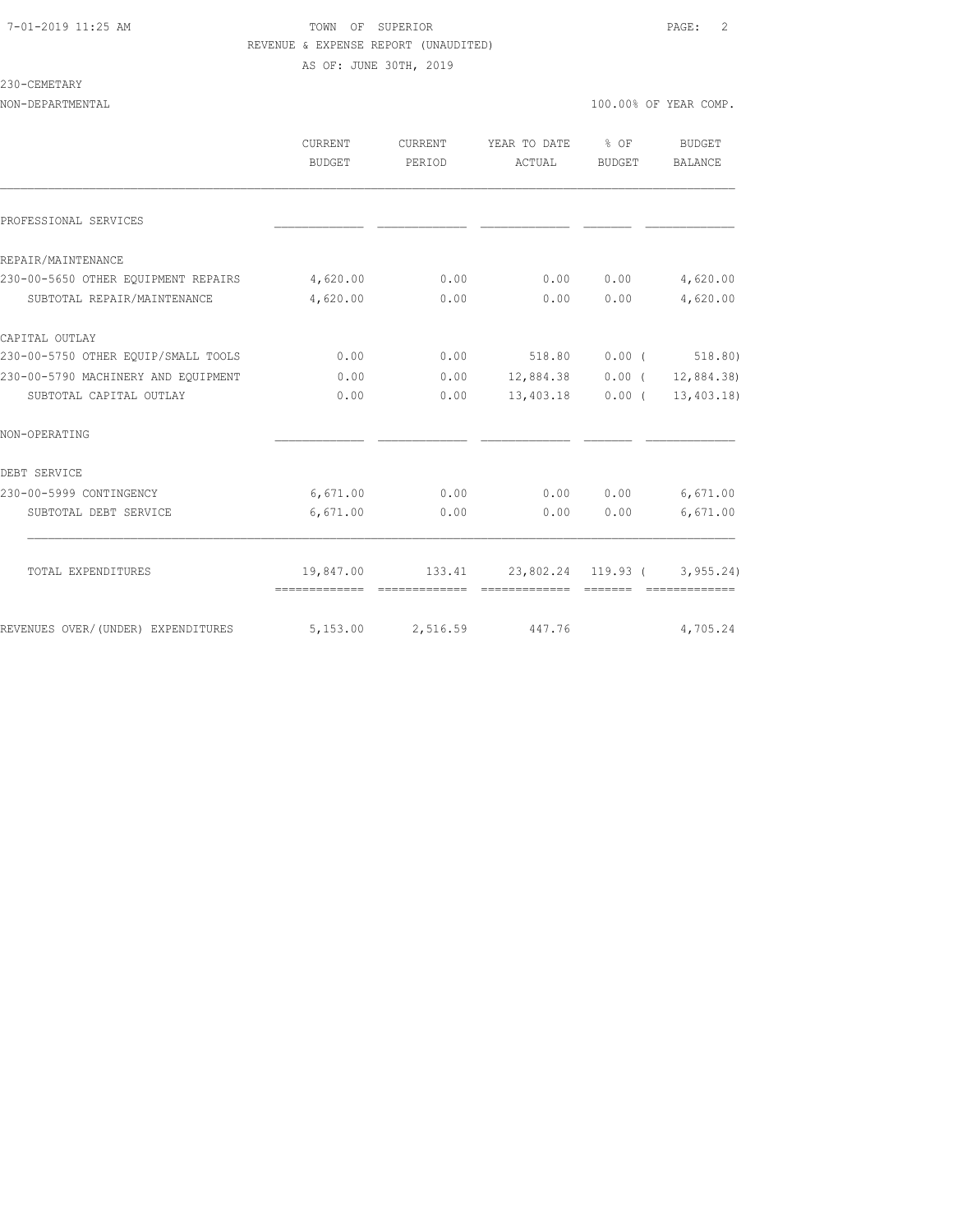### 7-01-2019 11:25 AM TOWN OF SUPERIOR PAGE: 3 REVENUE & EXPENSE REPORT (UNAUDITED) AS OF: JUNE 30TH, 2019

230-CEMETARY

100.00% OF YEAR COMP.

|                                    | CURRENT<br>BUDGET | CURRENT<br>PERIOD | YEAR TO DATE<br>ACTUAL | % OF<br><b>BUDGET</b> | <b>BUDGET</b><br><b>BALANCE</b> |
|------------------------------------|-------------------|-------------------|------------------------|-----------------------|---------------------------------|
|                                    |                   |                   |                        |                       |                                 |
| FUND TOTAL REVENUES                | 25,000.00         | 2,650.00          | 24,250.00              | 97.00                 | 750.00                          |
| FUND TOTAL EXPENDITURES            | 19,847.00         | 133.41            | 23,802.24              | $119.93$ (            | 3, 955.24                       |
| REVENUES OVER/(UNDER) EXPENDITURES | 5,153.00          | 2,516.59          | 447.76                 |                       | 4,705.24                        |
|                                    |                   |                   |                        |                       |                                 |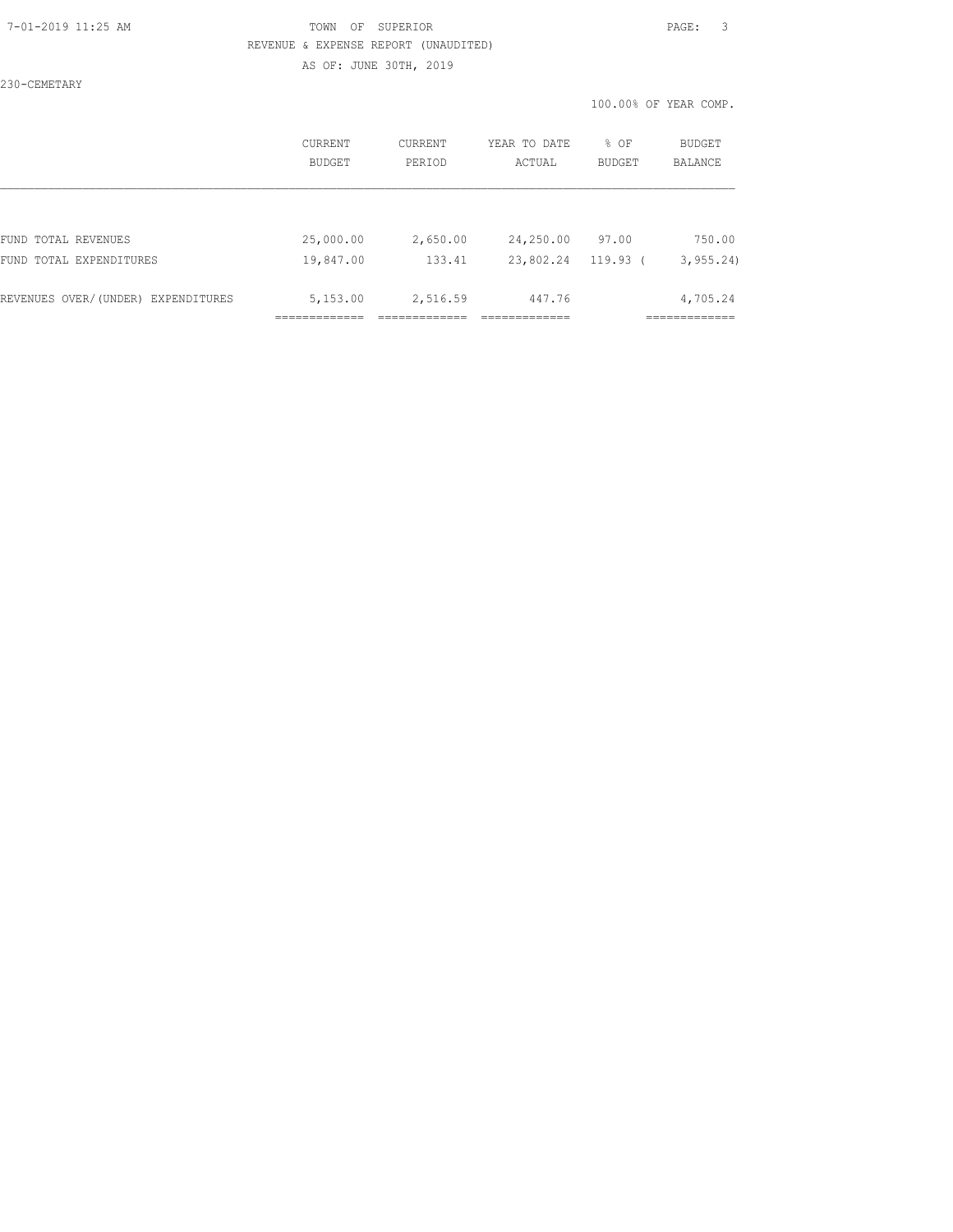| 7-01-2019 11:25 AM |  |  |  |  |
|--------------------|--|--|--|--|
|--------------------|--|--|--|--|

### TOWN OF SUPERIOR **11:25 AM TOWN OF SUPERIOR** REVENUE & EXPENSE REPORT (UNAUDITED)

AS OF: JUNE 30TH, 2019

## 300-HIGHWAY USERS REVENUE

| NON-DEPARTMENTAL |  |
|------------------|--|
|------------------|--|

|                                        | CURRENT<br><b>BUDGET</b> | <b>CURRENT</b><br>PERIOD | YEAR TO DATE<br>ACTUAL     | $8$ OF<br><b>BUDGET</b> | <b>BUDGET</b><br><b>BALANCE</b> |
|----------------------------------------|--------------------------|--------------------------|----------------------------|-------------------------|---------------------------------|
| REVENUES                               |                          |                          |                            |                         |                                 |
| TAXES                                  |                          |                          |                            |                         |                                 |
| 300-00-4132 HIGHWAY USERS REVENUE FUND | 408,017.00               | 19,981.35                | 247,577.97                 | 60.68                   | 160, 439.03                     |
| SUBTOTAL TAXES                         | 408,017.00               | 19,981.35                | 247,577.97                 | 60.68                   | 160, 439.03                     |
| CONTINGENCY                            |                          |                          |                            |                         |                                 |
| 300-00-4901 INTERFUND TRANSFER-HURF    | 60,161.00                | 0.00                     | 0.00                       | 0.00                    | 60,161.00                       |
| SUBTOTAL CONTINGENCY                   | 60,161.00                | 0.00                     | 0.00                       | 0.00                    | 60,161.00                       |
| TOTAL REVENUES                         | 468,178.00               |                          | 19,981.35 247,577.97 52.88 |                         | 220,600.03                      |
| EXPENDITURES                           |                          |                          |                            |                         |                                 |
| PERSONEL                               |                          |                          |                            |                         |                                 |
| 300-00-5100 SALARIES                   | 88,999.00                | 0.00                     | 68,008.84                  | 76.42                   | 20,990.16                       |
| 300-00-5101 OVERTIME                   | 2,000.00                 | 0.00                     | 1,905.65                   | 95.28                   | 94.35                           |
| 300-00-5120 INMATE LABOR               | 2,000.00                 | 0.00                     | 2,638.25                   | 131.91 (                | 638.25)                         |
| 300-00-5151 FICA                       | 5,518.00                 | 0.00                     | 4,358.31                   | 78.98                   | 1,159.69                        |
| 300-00-5152 MEDICARE                   | 1,290.00                 | 0.00                     | 1,019.27                   | 79.01                   | 270.73                          |
| 300-00-5153 STATE UNEMPLOYMENT         | 373.00                   | 0.00                     | 140.89                     | 37.77                   | 232.11                          |
| 300-00-5154 WORKERS COMP INSURANCE     | 1,565.00                 | 0.00                     | 4,809.73                   | $307.33$ (              | 3, 244.73)                      |
| 300-00-5161 ARIZONA STATE RETIREMENT   | 9,233.00                 | 0.00                     | 6,954.17                   | 75.32                   | 2,278.83                        |
| 300-00-5162 LIFE INSURANCE             | 201.00                   | 0.00                     | 0.00                       | 0.00                    | 201.00                          |
| 300-00-5163 HEALTH INSURANCE           | 7,207.00                 | 0.00                     | 0.00                       | 0.00                    | 7,207.00                        |
| 300-00-5164 DENTAL INSURANCE           | 924.00                   | 0.00                     | 0.00                       | 0.00                    | 924.00                          |
| SUBTOTAL PERSONEL                      | 119,310.00               | 0.00                     | 89,835.11                  | 75.30                   | 29, 474.89                      |
| SUPPLIES                               |                          |                          |                            |                         |                                 |
| 300-00-5225 SAFETY SUPPLIES/EQUIPMENT  | 1,000.00                 | 0.00                     | 0.00                       | 0.00                    | 1,000.00                        |
| 300-00-5299 OPERATING SUPPLIES         | 492.00                   | 0.00                     | 1,442.94                   | 293.28 (                | 950.94)                         |
| SUBTOTAL SUPPLIES                      | 1,492.00                 | 0.00                     | 1,442.94                   | 96.71                   | 49.06                           |
| UTILITIES                              |                          |                          |                            |                         |                                 |
| 300-00-5310 ELECTRICITY                | 42,246.00                | 0.00                     | 38,575.27                  | 91.31                   | 3,670.73                        |
| 300-00-5315 APS CONTRACT               | 39,500.00                | 1,081.86                 | 14,103.38                  | 35.70                   | 25,396.62                       |
| 300-00-5360 WATER                      | 0.00                     | 182.16                   | 2,551.82                   | $0.00$ (                | 2,551.82)                       |
| SUBTOTAL UTILITIES                     | 81,746.00                | 1,264.02                 | 55,230.47                  | 67.56                   | 26, 515.53                      |
| GENERAL BUSINESS EXPENSE               |                          |                          |                            |                         |                                 |
| 300-00-5471 AUDIT                      | 1,545.00                 | 0.00                     | 1,536.30                   | 99.44                   | 8.70                            |
| 300-00-5480 GENERAL INSURANCE          | 12,205.00                | 0.00                     | 10,252.47                  | 84.00                   | 1,952.53                        |
| SUBTOTAL GENERAL BUSINESS EXPENSE      | 13,750.00                | 0.00                     | 11,788.77                  | 85.74                   | 1,961.23                        |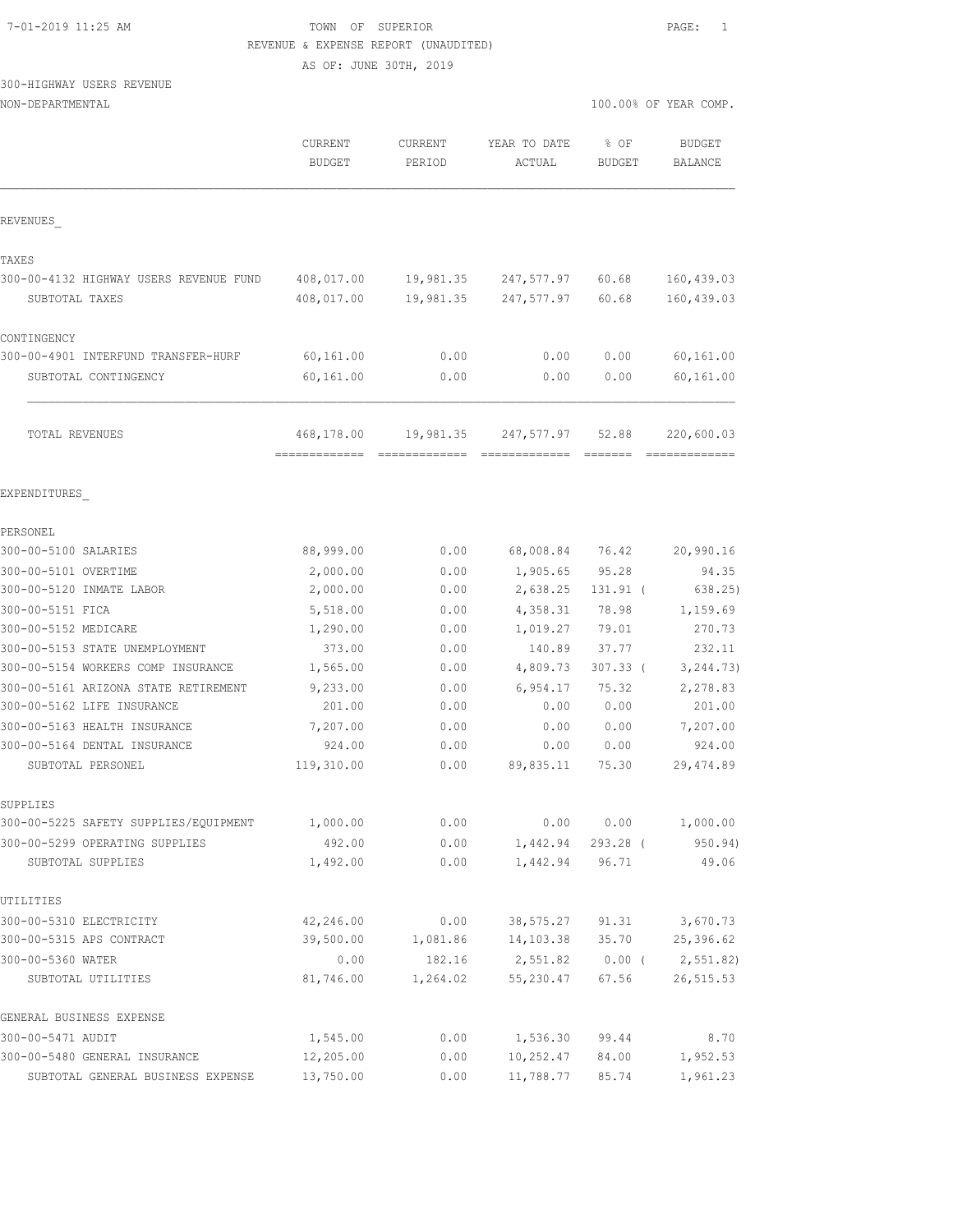#### 7-01-2019 11:25 AM TOWN OF SUPERIOR PAGE: 2 REVENUE & EXPENSE REPORT (UNAUDITED)

AS OF: JUNE 30TH, 2019

### 300-HIGHWAY USERS REVENUE NON-DEPARTMENTAL 100.00% OF YEAR COMP.

|                                         | CURRENT<br><b>BUDGET</b>   | CURRENT<br>PERIOD | YEAR TO DATE<br>ACTUAL | % OF<br><b>BUDGET</b> | <b>BUDGET</b><br><b>BALANCE</b> |
|-----------------------------------------|----------------------------|-------------------|------------------------|-----------------------|---------------------------------|
| PROFESSIONAL SERVICES                   |                            |                   |                        |                       |                                 |
| 300-00-5550 OTHER PROFESSIONAL SERVICES | 13,000.00                  | 1,036.00          | 22,984.25              | $176.80$ (            | 9,984.25                        |
| SUBTOTAL PROFESSIONAL SERVICES          | 13,000.00                  | 1,036.00          | 22,984.25              | $176.80$ (            | 9,984.25                        |
| REPAIR/MAINTENANCE                      |                            |                   |                        |                       |                                 |
| 300-00-5640 AUTO & TRUCK REPAIRS        | 5,000.00                   | 0.00              | 2,392.47               | 47.85                 | 2,607.53                        |
| 300-00-5641 GAS & OIL                   | 5,700.00                   | 0.00              | 6,829.72               | $119.82$ (            | 1, 129.72)                      |
| 300-00-5642 TIRES & TUBES               | 0.00                       | 0.00              | 106.24                 | $0.00$ (              | 106.24)                         |
| 300-00-5643 INMATE FUEL                 | 1,000.00                   | 0.00              | 627.38                 | 62.74                 | 372.62                          |
| 300-00-5650 OTHER EQUIPMENT REPAIRS     | 4,664.00                   | 0.00              | 1,974.55               | 42.34                 | 2,689.45                        |
| 300-00-5670 STREET & SIDEWALK REPAIR    | 0.00                       | 0.00              | 41, 191.24             | $0.00$ (              | 41, 191. 24)                    |
| 300-00-5671 CRACKSEAL                   | 0.00                       | 0.00              | 4,011.16               | $0.00$ (              | 4,011.16                        |
| SUBTOTAL REPAIR/MAINTENANCE             | 16,364.00                  | 0.00              | 57, 132.76             | $349.14$ (            | 40,768.76)                      |
| CAPITAL OUTLAY                          |                            |                   |                        |                       |                                 |
| 300-00-5750 OTHER EQUIP/SMALL TOOLS     | 1,000.00                   | 0.00              | 4,305.79               | 430.58 (              | 3,305.79                        |
| 300-00-5770 TRAFFIC SIGNS               | 0.00                       | $0.00$ (          | 12,901.68              | 0.00                  | 12,901.68                       |
| 300-00-5790 MACHINERY & EQUIPMENT       | 0.00                       | 0.00              | 13,032.00              | $0.00$ (              | 13,032.00                       |
| SUBTOTAL CAPITAL OUTLAY                 | 1,000.00                   | 0.00              | 4,436.11               | 443.61 (              | 3,436.11)                       |
| NON-OPERATING                           |                            |                   |                        |                       |                                 |
| DEBT SERVICE                            |                            |                   |                        |                       |                                 |
| 300-00-5900 PAYBACK FROM GF             | 0.00                       | 177.36            | 1,416.60               | $0.00$ (              | 1,416.60)                       |
| 300-00-5901 DEBT SERVICE INTEREST       | 0.00                       | 24.16             | 131.97                 | $0.00$ (              | 131.97)                         |
| 300-00-5999 CONTINGENCY                 | 159,371.00                 | 0.00              | 0.00                   | 0.00                  | 159,371.00                      |
| SUBTOTAL DEBT SERVICE                   | 159,371.00                 | 201.52            | 1,548.57               | 0.97                  | 157,822.43                      |
| TOTAL EXPENDITURES                      | 406,033.00                 | 2,501.54          | 244,398.98             | 60.19                 | 161,634.02                      |
| REVENUES OVER/(UNDER) EXPENDITURES      | =============<br>62,145.00 | 17,479.81         | 3,178.99               |                       | 58,966.01                       |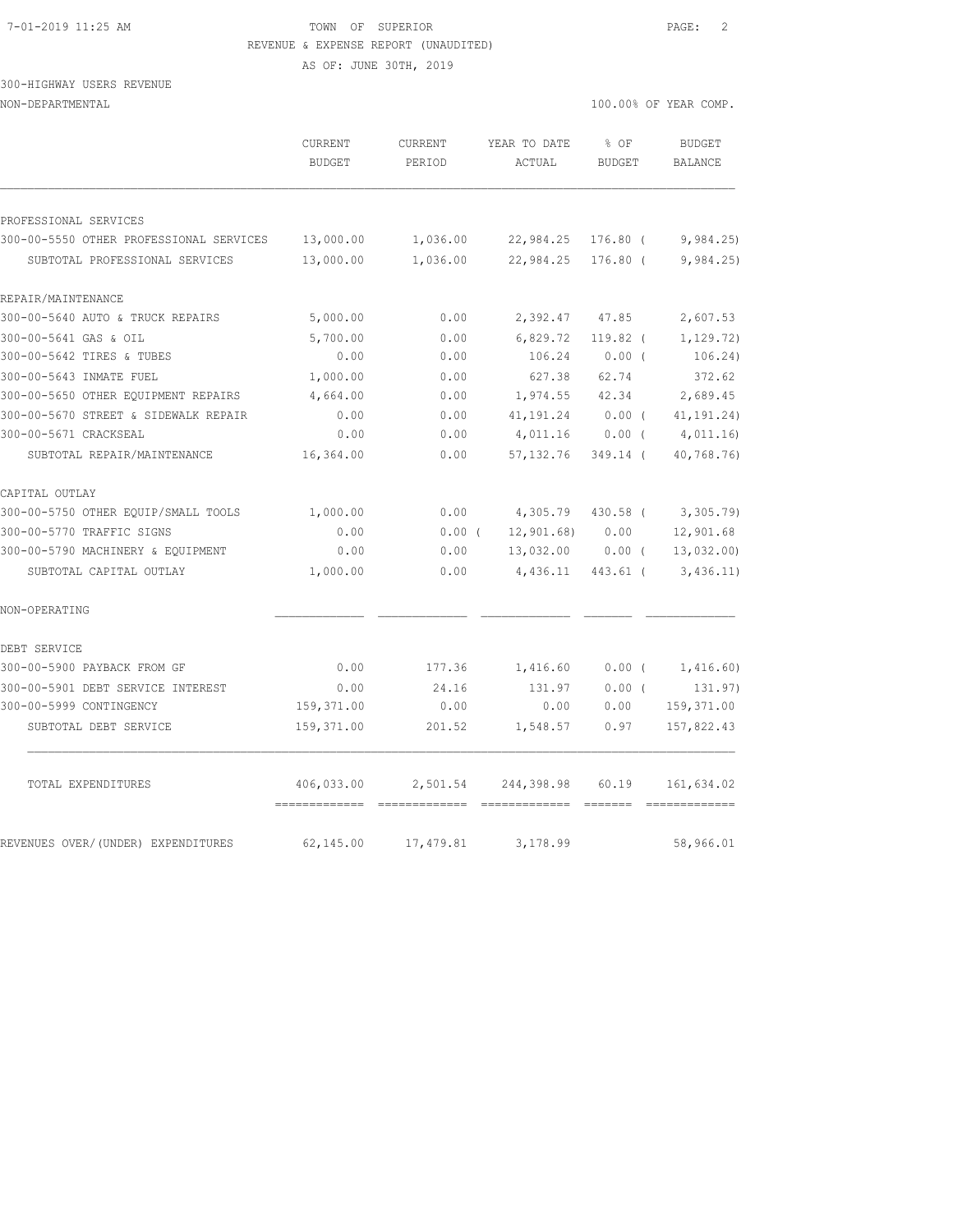## 7-01-2019 11:25 AM TOWN OF SUPERIOR PAGE: 3 REVENUE & EXPENSE REPORT (UNAUDITED) AS OF: JUNE 30TH, 2019

100.00% OF YEAR COMP.

300-HIGHWAY USERS REVENUE

|                                                   | CURRENT<br>BUDGET        | CURRENT<br>PERIOD     | YEAR TO DATE<br>ACTUAL   | % OF<br>BUDGET | BUDGET<br>BALANCE         |
|---------------------------------------------------|--------------------------|-----------------------|--------------------------|----------------|---------------------------|
|                                                   |                          |                       |                          |                |                           |
| FUND TOTAL REVENUES<br>TOTAL EXPENDITURES<br>FUND | 468,178.00<br>406,033.00 | 19,981.35<br>2,501.54 | 247,577.97<br>244,398.98 | 52.88<br>60.19 | 220,600.03<br>161,634.02  |
| REVENUES OVER/(UNDER) EXPENDITURES                | 62,145.00                | 17,479.81             | 3,178.99                 |                | 58,966.01<br>============ |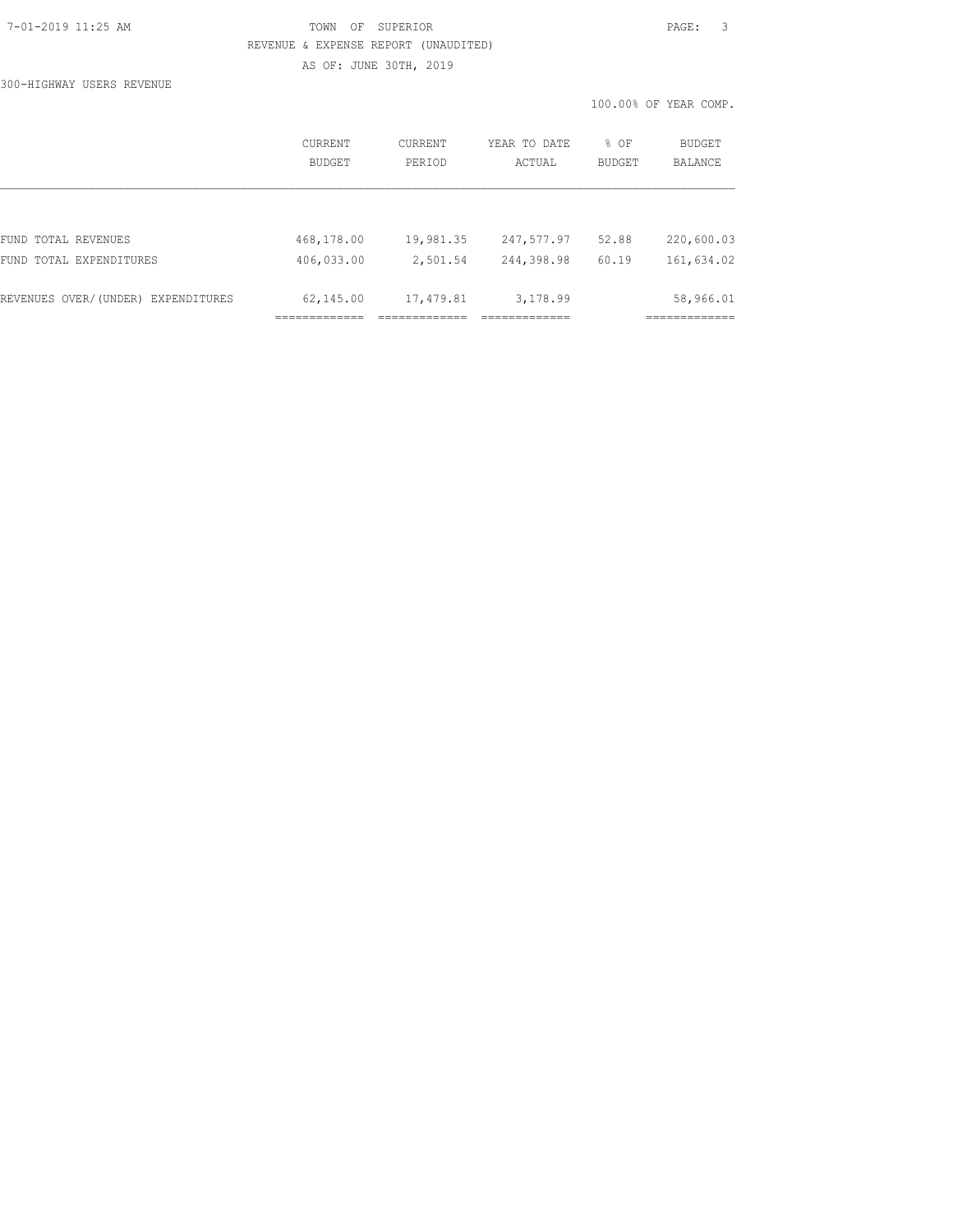### 7-01-2019 11:25 AM TOWN OF SUPERIOR PAGE: 1 REVENUE & EXPENSE REPORT (UNAUDITED)

AS OF: JUNE 30TH, 2019

|  | 310-EXCISE | TAX |
|--|------------|-----|
|  |            |     |

NON-DEPARTMENTAL 100.00% OF YEAR COMP.

|                                                        | CURRENT<br><b>BUDGET</b> | CURRENT<br>PERIOD | YEAR TO DATE<br>ACTUAL | % OF<br><b>BUDGET</b>         | <b>BUDGET</b><br><b>BALANCE</b> |
|--------------------------------------------------------|--------------------------|-------------------|------------------------|-------------------------------|---------------------------------|
| REVENUES                                               |                          |                   |                        |                               |                                 |
| TAXES                                                  |                          |                   |                        |                               |                                 |
| 310-00-4130 EXCISE TAX-1/2 SALES PINAL                 | 415,771.00               | 13,679.81         | 130, 107. 13           | 31.29                         | 285,663.87                      |
| SUBTOTAL TAXES                                         | 415,771.00               | 13,679.81         | 130, 107. 13           | 31.29                         | 285,663.87                      |
| CONTINGENCY                                            |                          |                   |                        |                               |                                 |
| TOTAL REVENUES                                         | 415,771.00               | 13,679.81         | 130, 107. 13           | 31.29                         | 285,663.87                      |
| EXPENDITURES                                           |                          |                   |                        |                               |                                 |
| PERSONEL                                               |                          |                   |                        |                               |                                 |
| 310-00-5100 SALARIES                                   | 56,113.00                | 0.00              | 52,954.63              | 94.37                         | 3,158.37                        |
| 310-00-5101 OVERTIME                                   | 0.00                     | 0.00              | 1,315.47               | $0.00$ (                      | 1, 315.47)                      |
| 310-00-5120 INMATE LABOR                               | 1,550.00                 | 0.00              | 2,413.25               | $155.69$ (                    | 863.25)                         |
| 310-00-5151 FICA                                       | 3,479.00                 | 0.00              | 3,397.79               | 97.67                         | 81.21                           |
| 310-00-5152 MEDICARE                                   | 814.00                   | 0.00              | 794.63                 | 97.62                         | 19.37                           |
| 310-00-5153 STATE UNEMPLOYMENT                         | 216.00                   | 0.00              | 101.35                 | 46.92                         | 114.65                          |
| 310-00-5154 WORKERS COMP INSURANCE                     | 357.00                   | 0.00              | 0.00                   | 0.00                          | 357.00                          |
| 310-00-5161 ARIZONA STATE RETIREMENT                   | 5,775.00                 | 0.00              | 5, 251.31              | 90.93                         | 523.69                          |
| 310-00-5162 LIFE INSURANCE                             | 117.00                   | 0.00              | 0.00                   | 0.00                          | 117.00                          |
| 310-00-5163 HEALTH INSURANCE                           | 5,765.00                 | 0.00              | 0.00                   | 0.00                          | 5,765.00                        |
| 310-00-5164 DENTAL INSURANCE                           | 536.00                   | 0.00              | 0.00                   | 0.00                          | 536.00                          |
| SUBTOTAL PERSONEL                                      | 74,722.00                | 0.00              | 66,228.43              | 88.63                         | 8,493.57                        |
| SUPPLIES                                               |                          |                   |                        |                               |                                 |
| 310-00-5299 OPERATING SUPPLIES                         | 0.00                     | 169.91            | 1,779.32               | $0.00$ (                      | 1,779.32)                       |
| SUBTOTAL SUPPLIES                                      | 0.00                     | 169.91            | 1,779.32               | $0.00$ (                      | 1,779.32)                       |
| UTILITIES                                              |                          |                   |                        |                               |                                 |
| 310-00-5310 ELECTRICITY                                | 1,666.00                 | 0.00              | 2,401.55               | 144.15 (                      | 735.55)                         |
| 310-00-5360 WATER<br>SUBTOTAL UTILITIES                | 0.00<br>1,666.00         | 182.15<br>182.15  | 4,953.29               | 2,551.74 0.00 (<br>$297.32$ ( | 2, 551.74<br>3,287.29           |
|                                                        |                          |                   |                        |                               |                                 |
| GENERAL BUSINESS EXPENSE                               |                          |                   |                        |                               |                                 |
| 310-00-5471 Audit<br>SUBTOTAL GENERAL BUSINESS EXPENSE | 1,545.00<br>1,545.00     | 0.00<br>0.00      | 0.00<br>0.00           | 0.00<br>0.00                  | 1,545.00<br>1,545.00            |
| PROFESSIONAL SERVICES                                  |                          |                   |                        |                               |                                 |
| REPAIR/MAINTENANCE                                     |                          |                   |                        |                               |                                 |
| 310-00-5640 AUTO & TRUCK REPAIRS                       | 2,000.00                 | 0.00              | 0.00                   | 0.00                          | 2,000.00                        |
| 310-00-5641 GAS & OIL                                  | 3,000.00                 | 0.00              | 6,829.71               |                               | 227.66 ( 3,829.71)              |
| 310-00-5642 TIRES & TUBES                              | 0.00                     | 900.75            | 1,537.89               |                               | $0.00$ ( $1,537.89$ )           |

310-00-5643 INMATE FUEL 1,000.00 0.00 627.38 62.74 372.62 310-00-5650 OTHER EQUIPMENT REPAIRS 5,000.00 161.86 12,328.43 246.57 ( 7,328.43)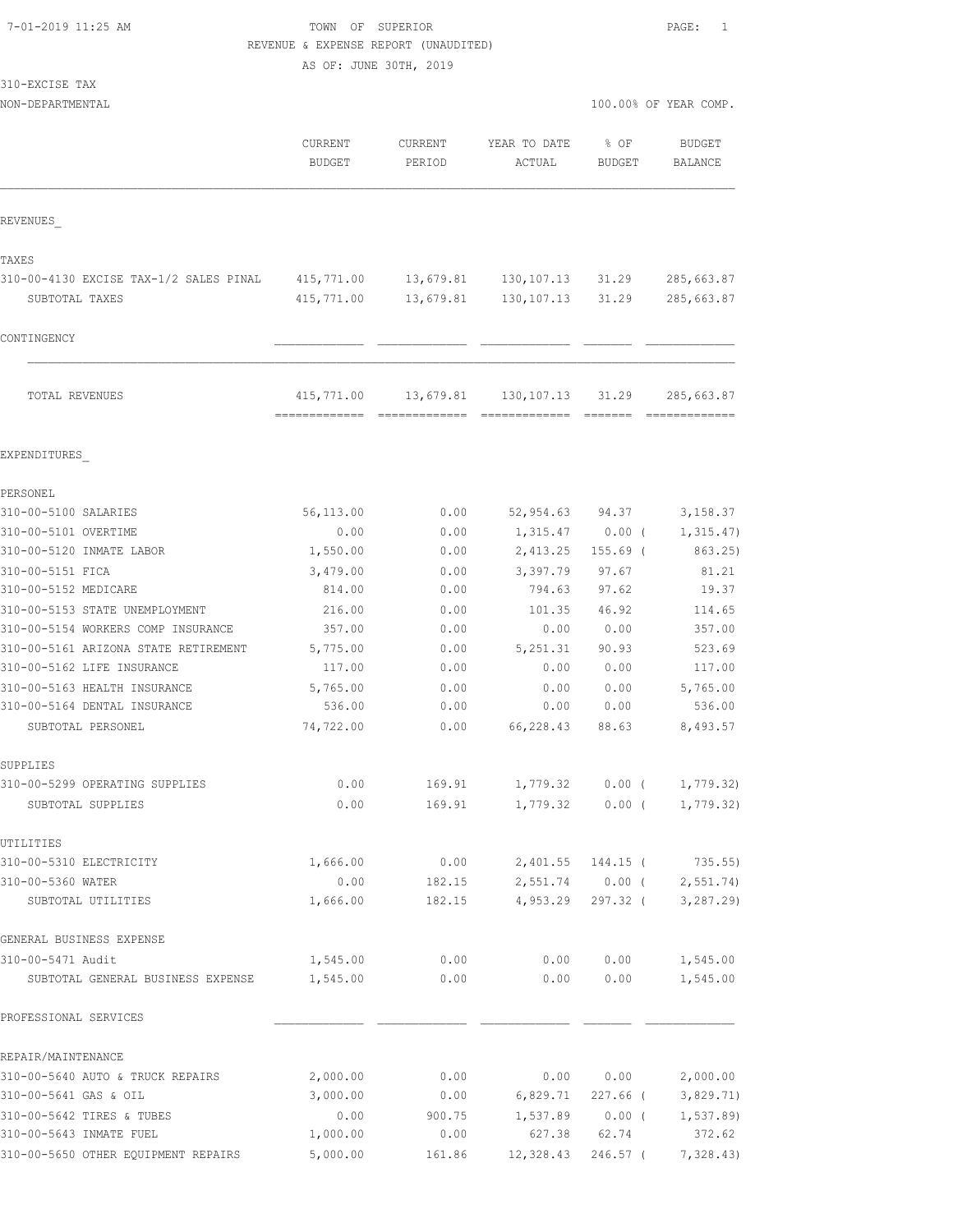#### 7-01-2019 11:25 AM TOWN OF SUPERIOR PAGE: 2 REVENUE & EXPENSE REPORT (UNAUDITED)

AS OF: JUNE 30TH, 2019

310-EXCISE TAX

#### NON-DEPARTMENTAL 100.00% OF YEAR COMP.

|                                      | CURRENT<br>BUDGET                | CURRENT<br>PERIOD | YEAR TO DATE<br>ACTUAL     | $8$ OF<br><b>BUDGET</b> | <b>BUDGET</b><br><b>BALANCE</b> |
|--------------------------------------|----------------------------------|-------------------|----------------------------|-------------------------|---------------------------------|
| 310-00-5670 STREET & SIDEWALK REPAIR | 39,179.00                        | 0.00              | 33,278.93                  | 84.94                   | 5,900.07                        |
| 310-00-5671 CRACKSEAL                | 0.00                             | 4,625.55          | 6,142.40                   | 0.00(                   | 6, 142, 40                      |
| SUBTOTAL REPAIR/MAINTENANCE          | 50,179.00                        | 5,688.16          | 60,744.74                  | 121.06 (                | 10, 565.74)                     |
| CAPITAL OUTLAY                       |                                  |                   |                            |                         |                                 |
| 310-00-5750 OTHER EOUIP/SMALL TOOLS  | 7,000.00                         | 0.00              | 1,875.07                   | 26.79                   | 5,124.93                        |
| 310-00-5770 TRAFFIC SIGNS            | 0.00                             | 0.00              | $14,259.72$ 0.00 (         |                         | 14,259.72)                      |
| 310-00-5790 MACHINERY & EQUIPMENT    | 0.00                             | 1,319.71          | 36,236.47                  | $0.00$ (                | 36, 236.47                      |
| SUBTOTAL CAPITAL OUTLAY              | 7,000.00                         | 1,319.71          | 52,371.26                  | 748.16 (                | 45,371.26                       |
| NON-OPERATING                        |                                  |                   |                            |                         |                                 |
| DEBT SERVICE                         |                                  |                   |                            |                         |                                 |
| 310-00-5900 DEBT SERVICE: PRINCIPAL  | 0.00                             | 177.36            | 5,618.03                   | $0.00$ (                | 5,618.03)                       |
| 310-00-5901 DEBT SERVICE: INTEREST   | 0.00                             | 24.16             | 3,854.16                   | $0.00$ (                | 3,854.16                        |
| 310-00-5999 CONTINGENCY              | 342,805.00                       | 0.00              | 0.00                       | 0.00                    | 342,805.00                      |
| SUBTOTAL DEBT SERVICE                | 342,805.00                       | 201.52            | 9,472.19                   | 2.76                    | 333, 332.81                     |
| TOTAL EXPENDITURES                   | 477,917.00                       | 7,561.45          | 195,549.23                 | 40.92                   | 282,367.77                      |
|                                      | -------------------------------- |                   | =============              |                         |                                 |
| REVENUES OVER/(UNDER) EXPENDITURES   | 62,146.00)<br>$\left($           |                   | $6,118.36$ ( $65,442.10$ ) |                         | 3,296.10                        |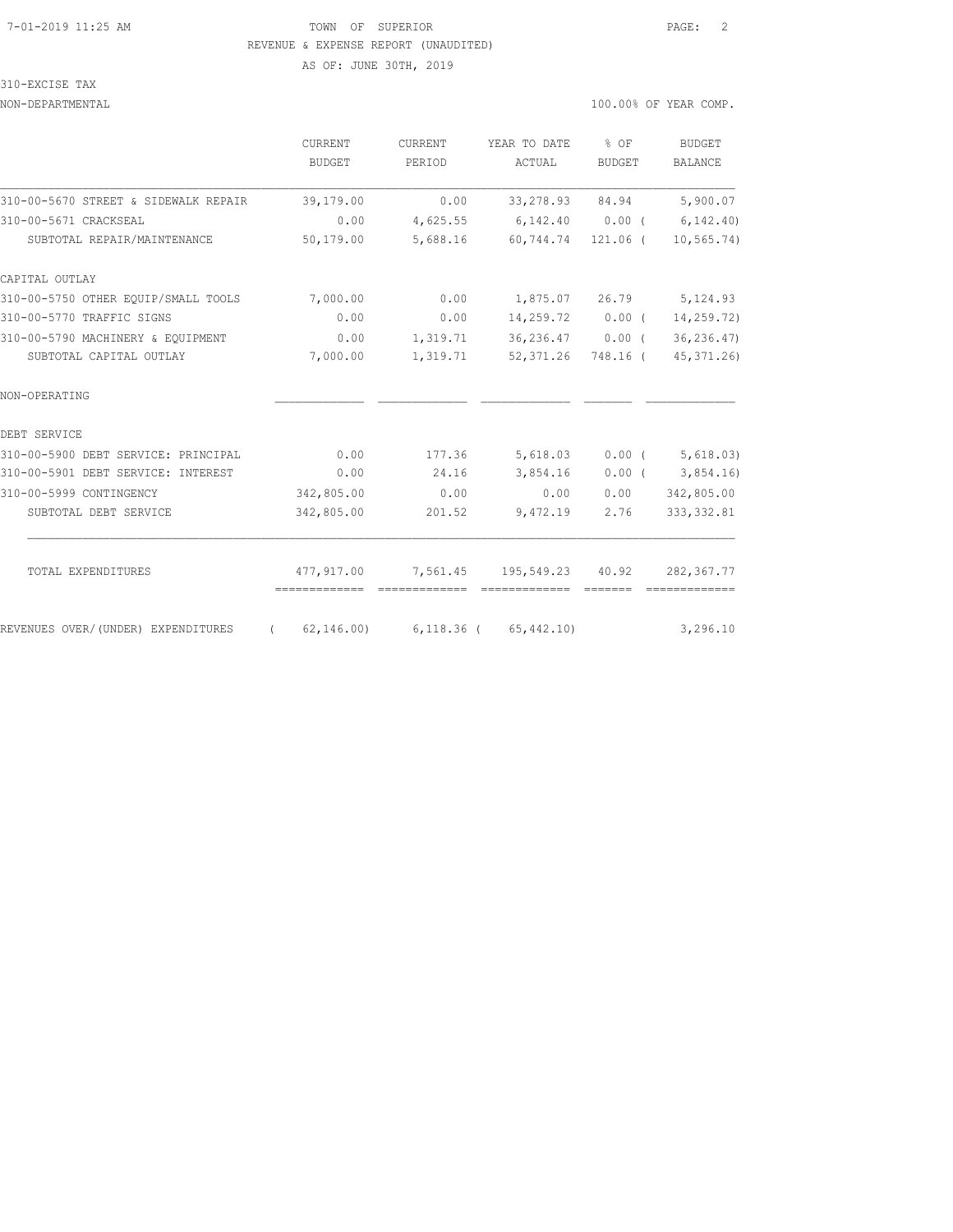### 7-01-2019 11:25 AM TOWN OF SUPERIOR PAGE: 3 REVENUE & EXPENSE REPORT (UNAUDITED) AS OF: JUNE 30TH, 2019

310-EXCISE TAX

100.00% OF YEAR COMP.

|                                    | CURRENT<br><b>BUDGET</b> | CURRENT<br>PERIOD | YEAR TO DATE<br>ACTUAL | % OF<br><b>BUDGET</b> | BUDGET<br><b>BALANCE</b> |
|------------------------------------|--------------------------|-------------------|------------------------|-----------------------|--------------------------|
|                                    |                          |                   |                        |                       |                          |
| FUND TOTAL REVENUES                | 415,771.00               | 13,679.81         | 130, 107. 13           | 31.29                 | 285,663.87               |
| FUND TOTAL EXPENDITURES            | 477,917.00               | 7,561.45          | 195,549.23             | 40.92                 | 282, 367.77              |
| REVENUES OVER/(UNDER) EXPENDITURES | 62, 146, 00)             | $6,118.36$ (      | 65, 442, 10)           |                       | 3,296.10                 |
|                                    |                          |                   |                        |                       |                          |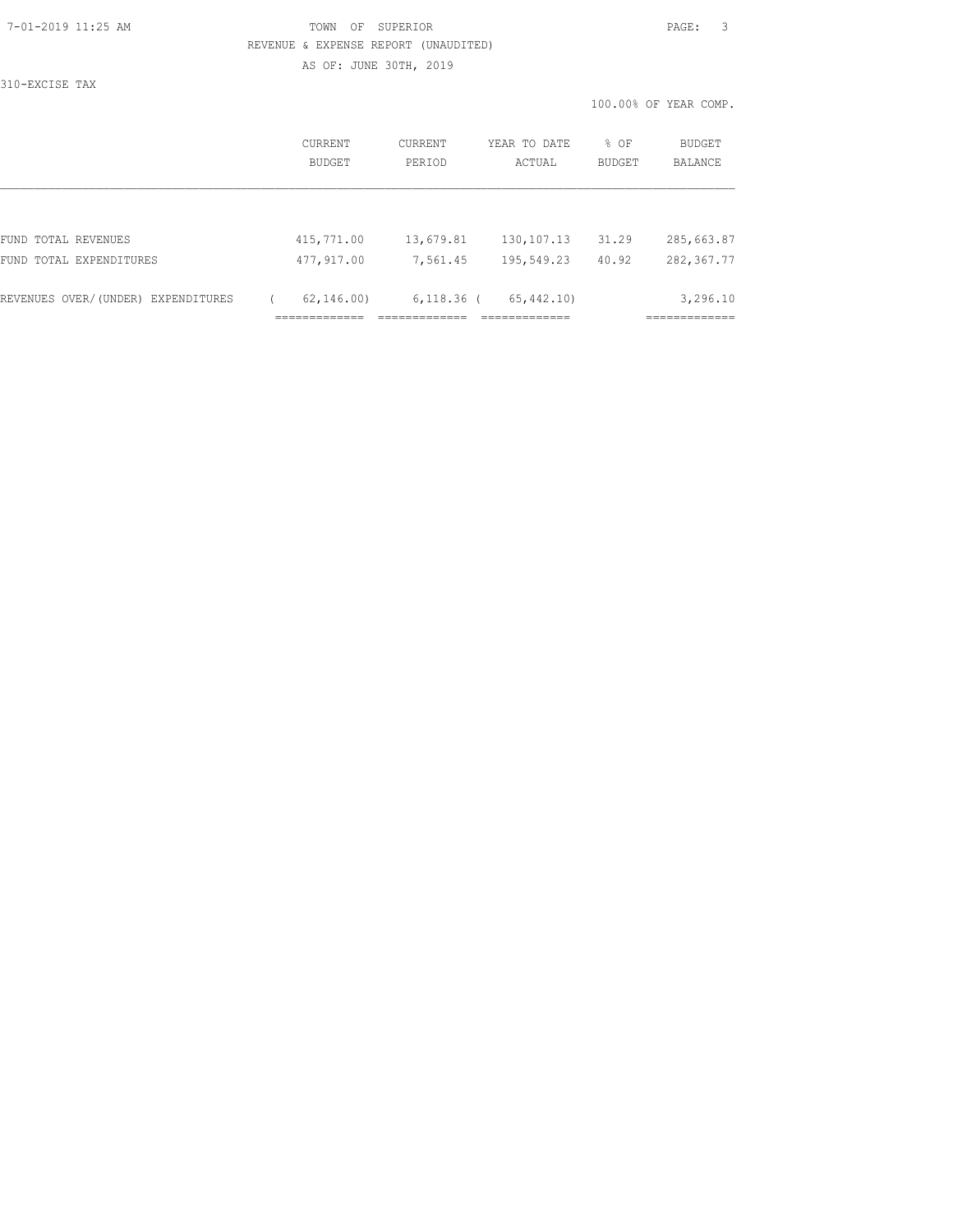| 7-01-2019 11:25 AM         | TOWN OF SUPERIOR |                                      |                                          |  | PAGE: 1               |
|----------------------------|------------------|--------------------------------------|------------------------------------------|--|-----------------------|
|                            |                  | REVENUE & EXPENSE REPORT (UNAUDITED) |                                          |  |                       |
|                            |                  | AS OF: JUNE 30TH, 2019               |                                          |  |                       |
| 320-LOCAL TRANS ASSISTANCE |                  |                                      |                                          |  |                       |
| NON-DEPARTMENTAL           |                  |                                      |                                          |  | 100.00% OF YEAR COMP. |
|                            |                  |                                      |                                          |  |                       |
|                            |                  |                                      | CURRENT CURRENT YEAR TO DATE % OF BUDGET |  |                       |
|                            |                  |                                      | BUDGET PERIOD ACTUAL BUDGET BALANCE      |  |                       |
|                            |                  |                                      |                                          |  |                       |
| REVENUES                   |                  |                                      |                                          |  |                       |
| <b>TAXES</b>               |                  |                                      |                                          |  |                       |
|                            |                  |                                      |                                          |  |                       |
| EXPENDITURES               |                  |                                      |                                          |  |                       |
| <b>SUPPLIES</b>            |                  |                                      |                                          |  |                       |
| PROFESSIONAL SERVICES      |                  |                                      |                                          |  |                       |
| REPAIR/MAINTENANCE         |                  |                                      |                                          |  |                       |
| CAPITAL OUTLAY             |                  |                                      |                                          |  |                       |
| NON-OPERATING              |                  |                                      |                                          |  |                       |
| DEBT SERVICE               |                  |                                      |                                          |  |                       |
|                            |                  |                                      |                                          |  |                       |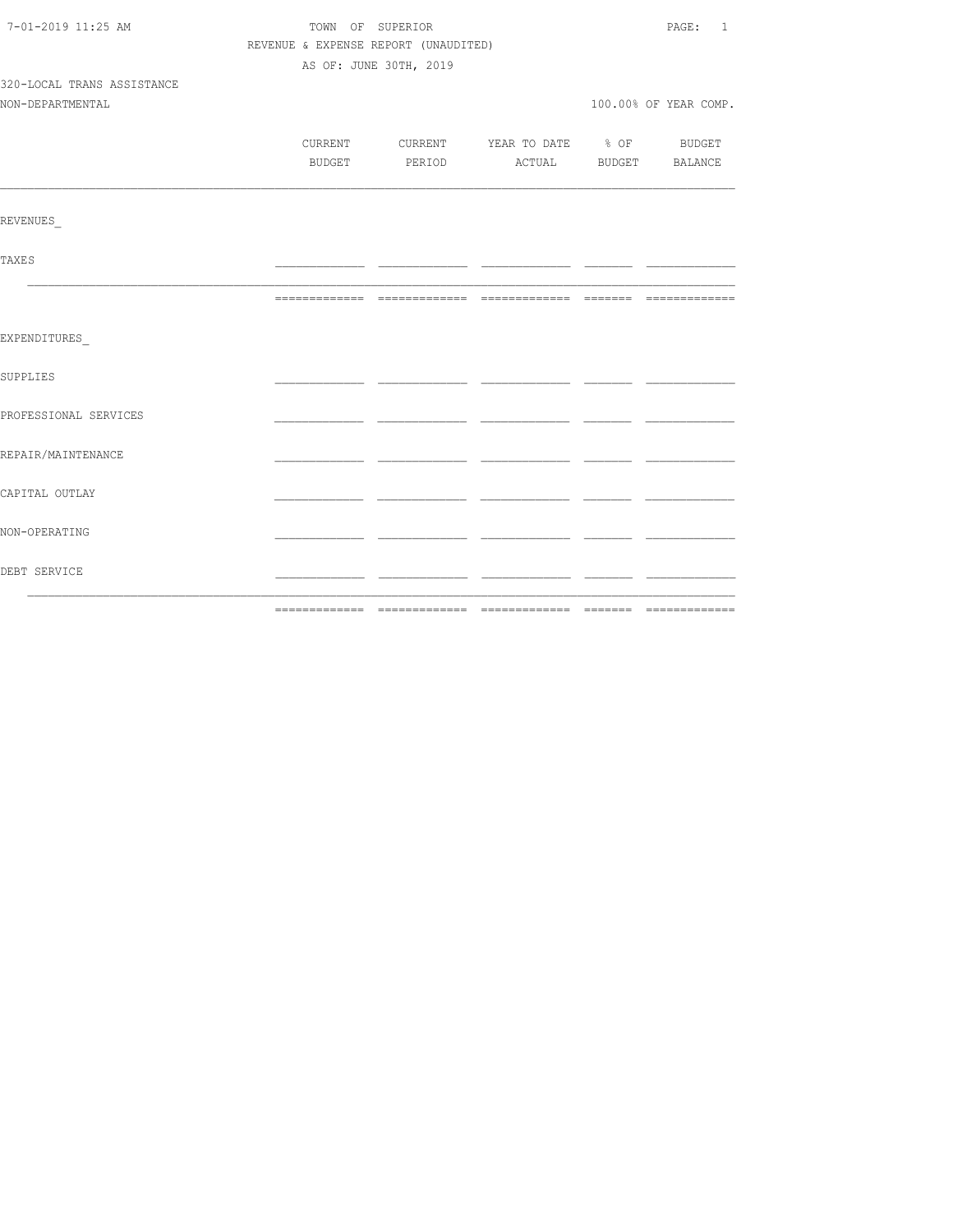|--|

### TOWN OF SUPERIOR **11:25 AM TOWN OF SUPERIOR**  REVENUE & EXPENSE REPORT (UNAUDITED) AS OF: JUNE 30TH, 2019

320-LOCAL TRANS ASSISTANCE

#### 100.00% OF YEAR COMP.

| <b>ATIT</b> | DATE.<br>$- - -$<br>m <sub>c</sub><br>$\sim$<br>--- | ΟF |  |
|-------------|-----------------------------------------------------|----|--|
|             | .                                                   |    |  |

============= ============= ============= =============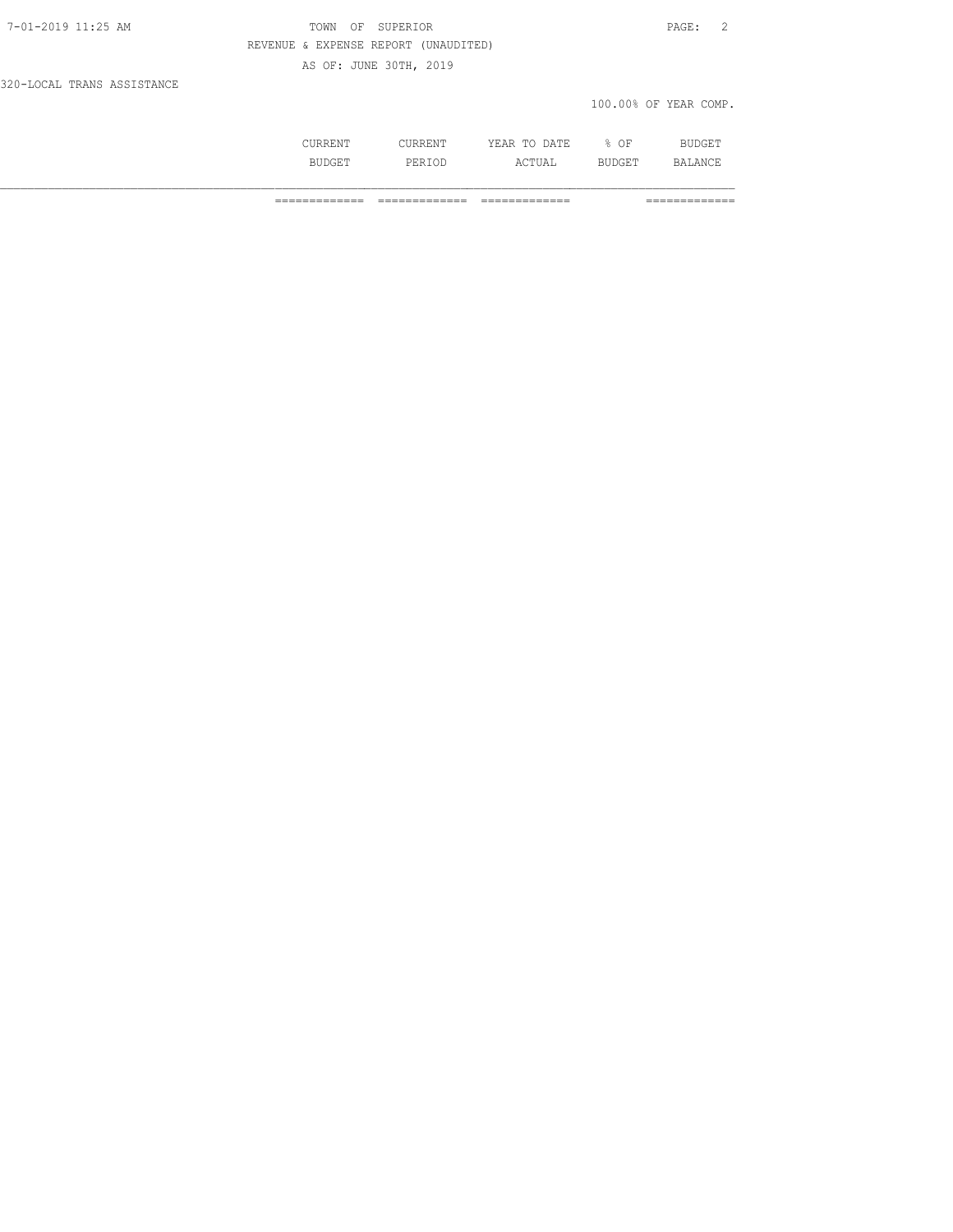| 7-01-2019 11:25 AM       | TOWN OF SUPERIOR                     |                        |                                          |  | PAGE: 1               |
|--------------------------|--------------------------------------|------------------------|------------------------------------------|--|-----------------------|
|                          | REVENUE & EXPENSE REPORT (UNAUDITED) |                        |                                          |  |                       |
|                          |                                      | AS OF: JUNE 30TH, 2019 |                                          |  |                       |
| 400-GADA BOND            |                                      |                        |                                          |  |                       |
| NON-DEPARTMENTAL         |                                      |                        |                                          |  | 100.00% OF YEAR COMP. |
|                          |                                      |                        |                                          |  |                       |
|                          |                                      |                        | CURRENT CURRENT YEAR TO DATE % OF BUDGET |  |                       |
|                          | BUDGET                               |                        | PERIOD ACTUAL BUDGET BALANCE             |  |                       |
|                          |                                      |                        |                                          |  |                       |
|                          |                                      |                        |                                          |  |                       |
| REVENUES                 |                                      |                        |                                          |  |                       |
|                          |                                      |                        |                                          |  |                       |
| CONTINGENCY              |                                      |                        |                                          |  |                       |
|                          |                                      |                        |                                          |  |                       |
|                          |                                      |                        |                                          |  |                       |
|                          |                                      |                        |                                          |  |                       |
| EXPENDITURES             |                                      |                        |                                          |  |                       |
| SUPPLIES                 |                                      |                        |                                          |  |                       |
|                          |                                      |                        |                                          |  |                       |
| GENERAL BUSINESS EXPENSE |                                      |                        |                                          |  |                       |
|                          |                                      |                        |                                          |  |                       |
| NON-OPERATING            |                                      |                        |                                          |  |                       |
|                          |                                      |                        |                                          |  |                       |
| DEBT SERVICE             |                                      |                        |                                          |  |                       |
|                          |                                      |                        |                                          |  |                       |
|                          |                                      |                        |                                          |  |                       |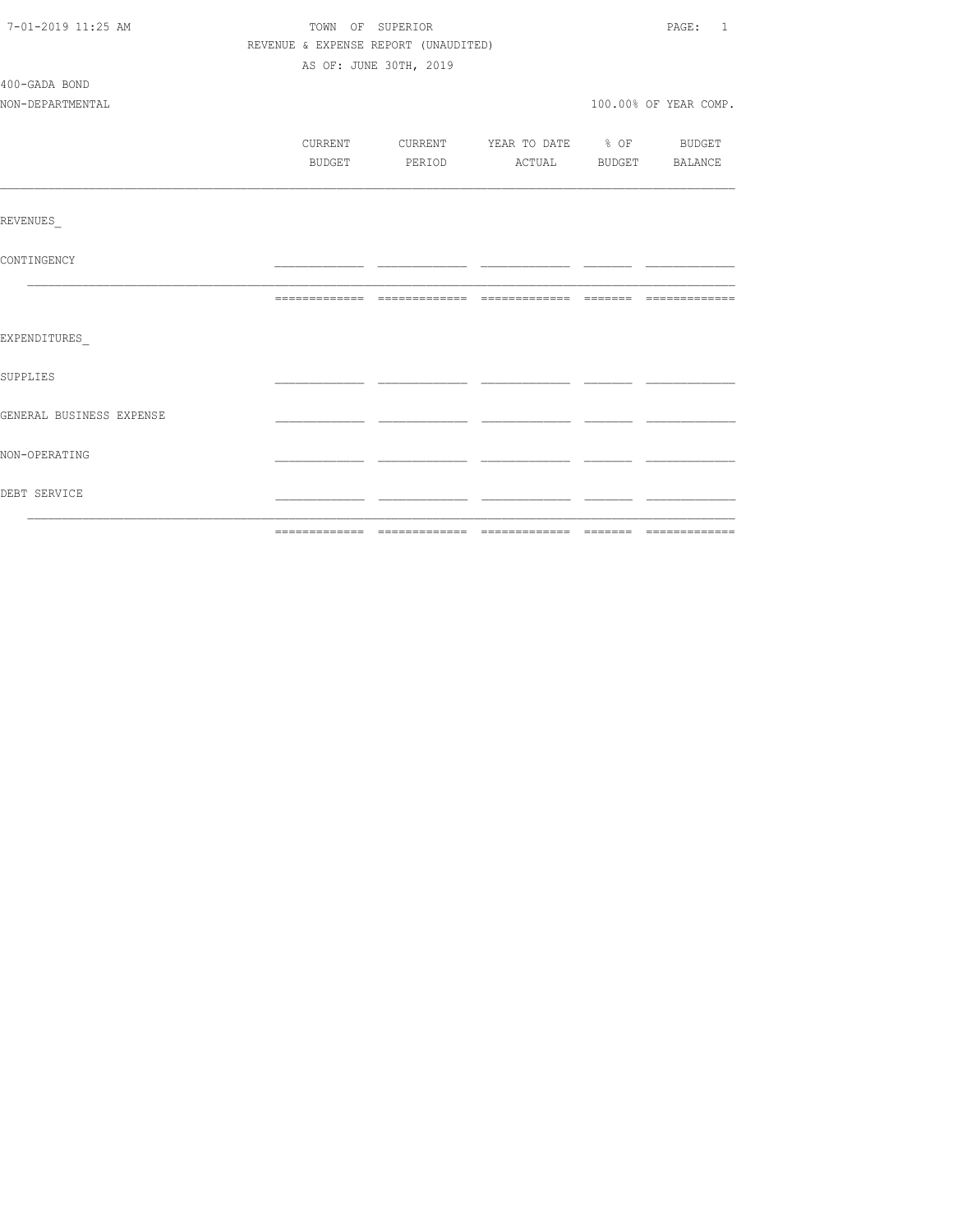## 7-01-2019 11:25 AM TOWN OF SUPERIOR PAGE: 2 REVENUE & EXPENSE REPORT (UNAUDITED)

AS OF: JUNE 30TH, 2019

400-GADA BOND

#### 100.00% OF YEAR COMP.

| NП | DA ME<br>---<br>17<br>$\cdots$<br>.<br>the contract of the contract of the contract of the contract of the contract of | ΟF<br>$\sim$ |     |
|----|------------------------------------------------------------------------------------------------------------------------|--------------|-----|
|    | .                                                                                                                      | . н.         | ، ب |

============= ============= ============= =============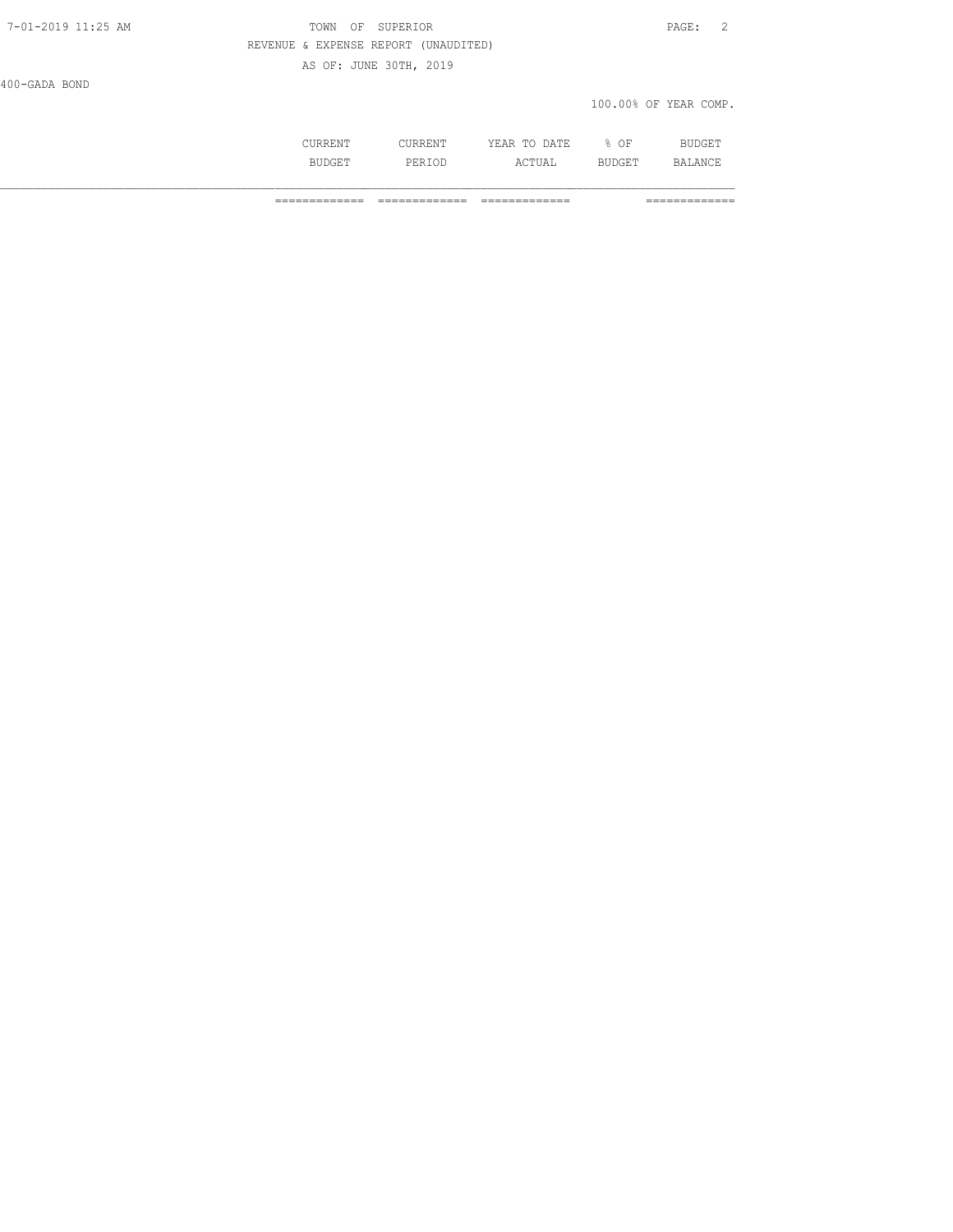| 7-01-2019 11:26 AM       |                                      | TOWN OF SUPERIOR |                        |                                          |  | PAGE: 1               |
|--------------------------|--------------------------------------|------------------|------------------------|------------------------------------------|--|-----------------------|
|                          | REVENUE & EXPENSE REPORT (UNAUDITED) |                  |                        |                                          |  |                       |
|                          |                                      |                  | AS OF: JUNE 30TH, 2019 |                                          |  |                       |
| 410-MPC BOND             |                                      |                  |                        |                                          |  |                       |
| NON-DEPARTMENTAL         |                                      |                  |                        |                                          |  | 100.00% OF YEAR COMP. |
|                          |                                      |                  |                        |                                          |  |                       |
|                          |                                      |                  |                        | CURRENT CURRENT YEAR TO DATE % OF BUDGET |  |                       |
|                          |                                      |                  |                        | BUDGET PERIOD ACTUAL BUDGET BALANCE      |  |                       |
|                          |                                      |                  |                        |                                          |  |                       |
| REVENUES                 |                                      |                  |                        |                                          |  |                       |
| BUSINESS SERVICES        |                                      |                  |                        |                                          |  |                       |
| CONTINGENCY              |                                      |                  |                        |                                          |  |                       |
|                          |                                      |                  |                        |                                          |  |                       |
| EXPENDITURES             |                                      |                  |                        |                                          |  |                       |
| SUPPLIES                 |                                      |                  |                        |                                          |  |                       |
| GENERAL BUSINESS EXPENSE |                                      |                  |                        |                                          |  |                       |
| NON-OPERATING            |                                      |                  |                        |                                          |  |                       |
| DEBT SERVICE             |                                      |                  |                        |                                          |  |                       |
|                          |                                      |                  |                        |                                          |  |                       |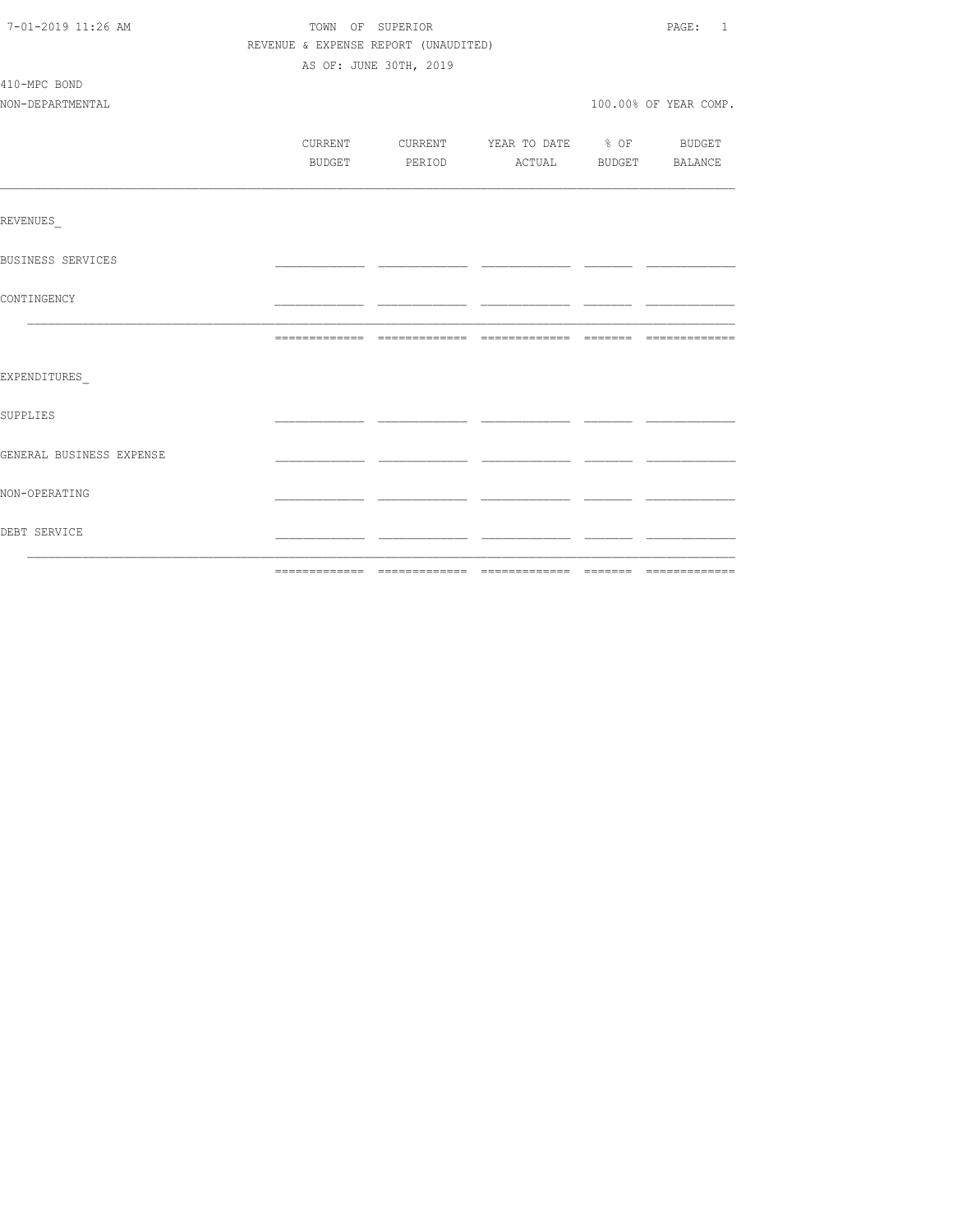100.00% OF YEAR COMP.

| .       | 7. m r.<br>----<br>----<br>__ | ΟF<br>∽.<br>- |  |
|---------|-------------------------------|---------------|--|
| الماقية | ---                           | --            |  |

============= ============= ============= =============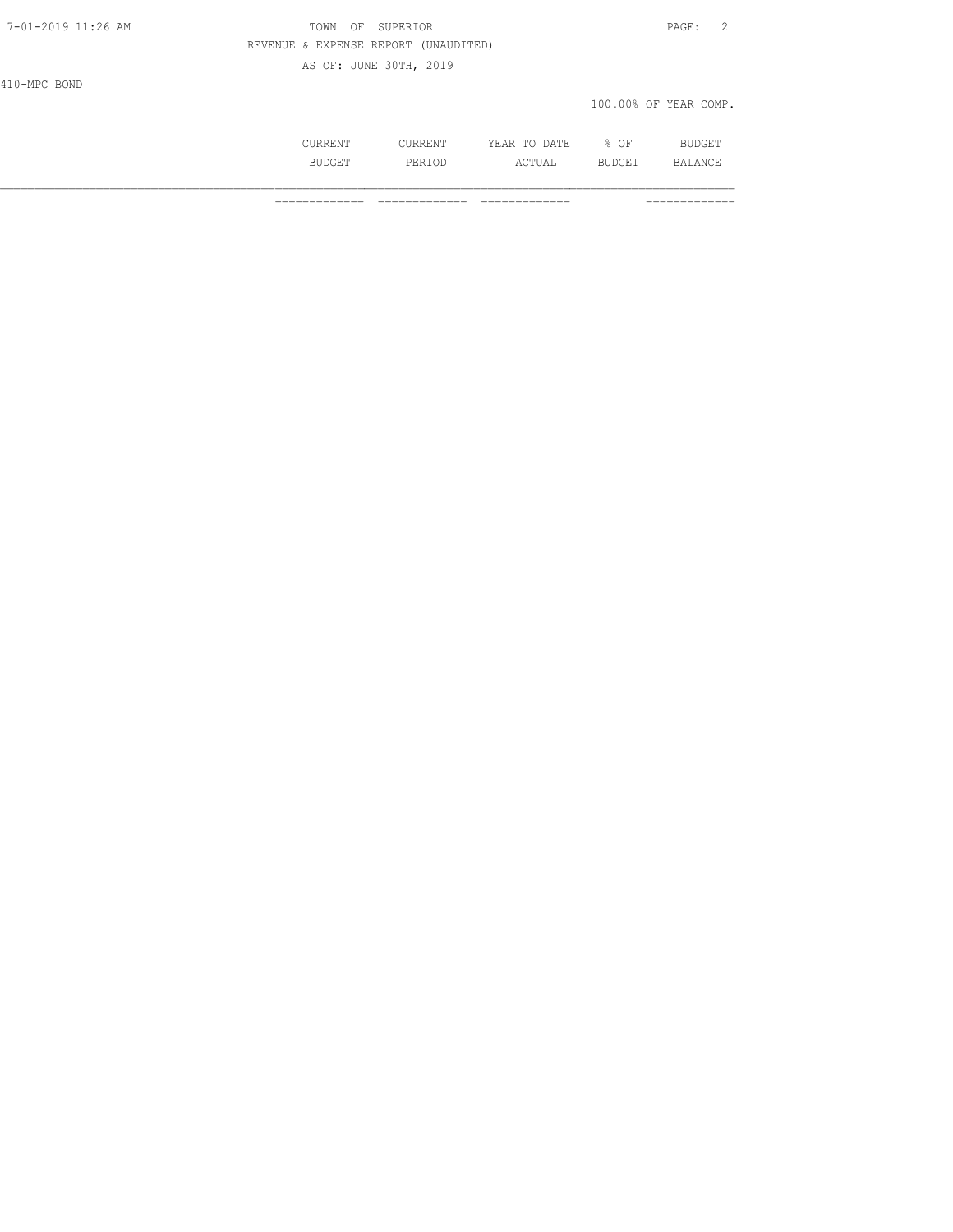### 7-01-2019 11:26 AM TOWN OF SUPERIOR PAGE: 1 REVENUE & EXPENSE REPORT (UNAUDITED) AS OF: JUNE 30TH, 2019

| 500-GRANTS |
|------------|
|------------|

NON-DEPARTMENTAL 100.00% OF YEAR COMP.

|                                | CURRENT<br>BUDGET              | <b>CURRENT</b><br>PERIOD | YEAR TO DATE % OF<br>ACTUAL | BUDGET | <b>BUDGET</b><br>BALANCE                       |
|--------------------------------|--------------------------------|--------------------------|-----------------------------|--------|------------------------------------------------|
| REVENUES                       |                                |                          |                             |        |                                                |
| <b>GRANTS</b>                  |                                |                          |                             |        |                                                |
| 500-00-4600 GRANT REVENUES     | 2,488,440.00                   | 0.00                     | 0.00                        |        | $0.00 \quad 2,488,440.00$                      |
| SUBTOTAL GRANTS                | 2,488,440.00                   | 0.00                     | 0.00                        |        | $0.00 \quad 2,488,440.00$                      |
| CONTINGENCY                    |                                |                          |                             |        |                                                |
| TOTAL REVENUES                 | 2,488,440.00<br>-------------- | 0.00<br>--------------   |                             |        | $0.00$ $0.00$ $2,488,440.00$<br>-------------- |
| EXPENDITURES                   |                                |                          |                             |        |                                                |
| PERSONEL                       |                                |                          |                             |        |                                                |
| SUPPLIES                       |                                |                          |                             |        |                                                |
| 500-00-5299 OPERATING SUPPLIES | 2,488,440.00                   | 0.00                     |                             |        | $0.00$ $0.00$ $2,488,440.00$                   |
| SUBTOTAL SUPPLIES              | 2,488,440.00                   | 0.00                     | 0.00                        | 0.00   | 2,488,440.00                                   |
| GENERAL BUSINESS EXPENSE       |                                |                          |                             |        |                                                |
| TOTAL EXPENDITURES             | 2,488,440.00                   | 0.00                     |                             |        | $0.00$ $0.00$ $2,488,440.00$                   |
|                                |                                |                          |                             |        |                                                |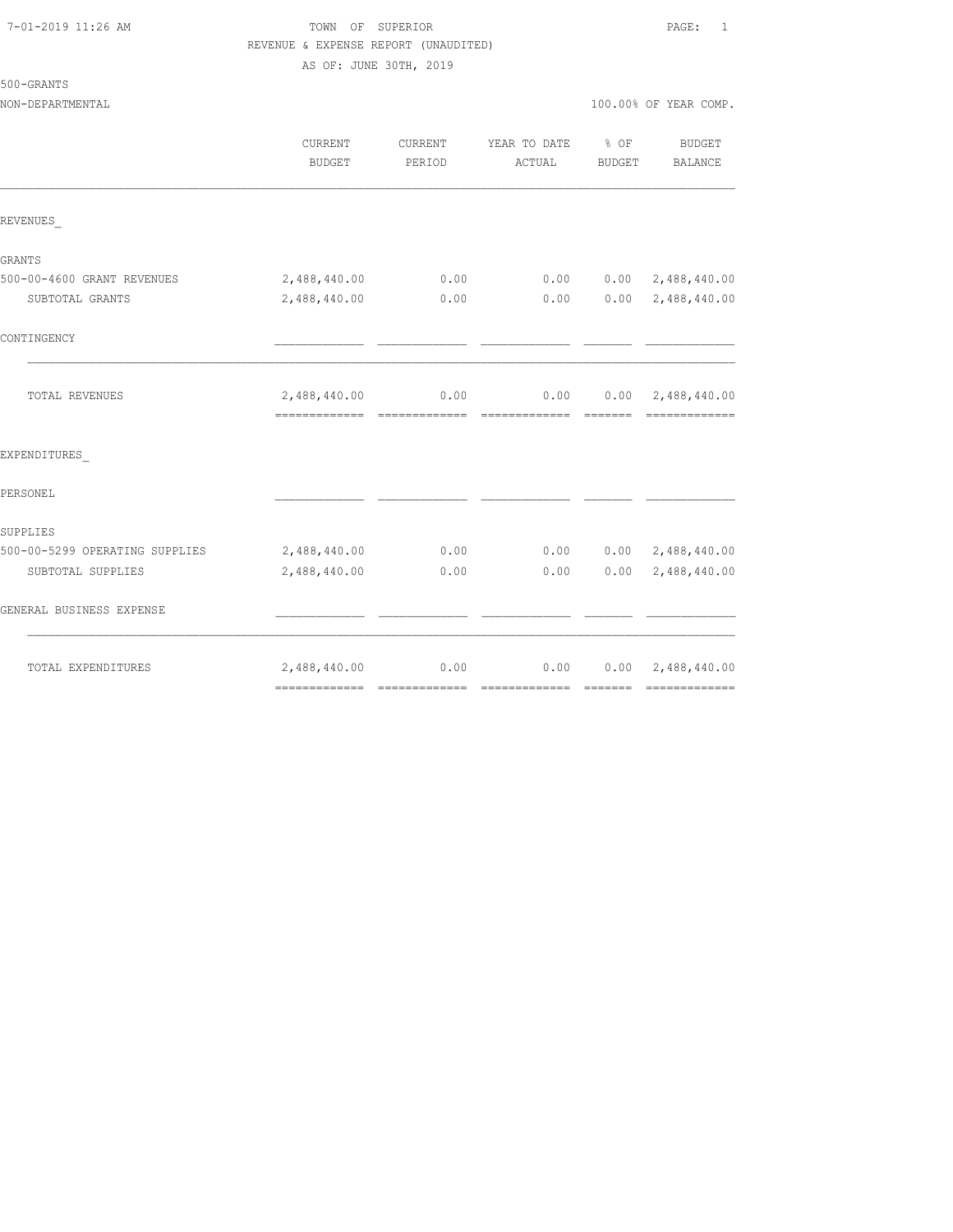| 7-01-2019 11:26 AM | TOWN<br>OF    | SUPERIOR                             |                                 |         | 2<br>PAGE:            |
|--------------------|---------------|--------------------------------------|---------------------------------|---------|-----------------------|
|                    |               | REVENUE & EXPENSE REPORT (UNAUDITED) |                                 |         |                       |
|                    |               | AS OF: JUNE 30TH, 2019               |                                 |         |                       |
| 500-GRANTS         |               |                                      |                                 |         |                       |
| POLICE GRANTS      |               |                                      |                                 |         | 100.00% OF YEAR COMP. |
|                    | CURRENT       | CURRENT                              | YEAR TO DATE % OF               |         | BUDGET                |
|                    | BUDGET        | PERIOD                               | ACTUAL                          | BUDGET  | BALANCE               |
| REVENUES           |               |                                      |                                 |         |                       |
| <b>GRANTS</b>      |               |                                      |                                 |         |                       |
|                    |               |                                      |                                 |         |                       |
| EXPENDITURES       |               |                                      |                                 |         |                       |
| SUPPLIES           |               |                                      |                                 |         |                       |
|                    | ============= |                                      | =============================== | ======= | =============         |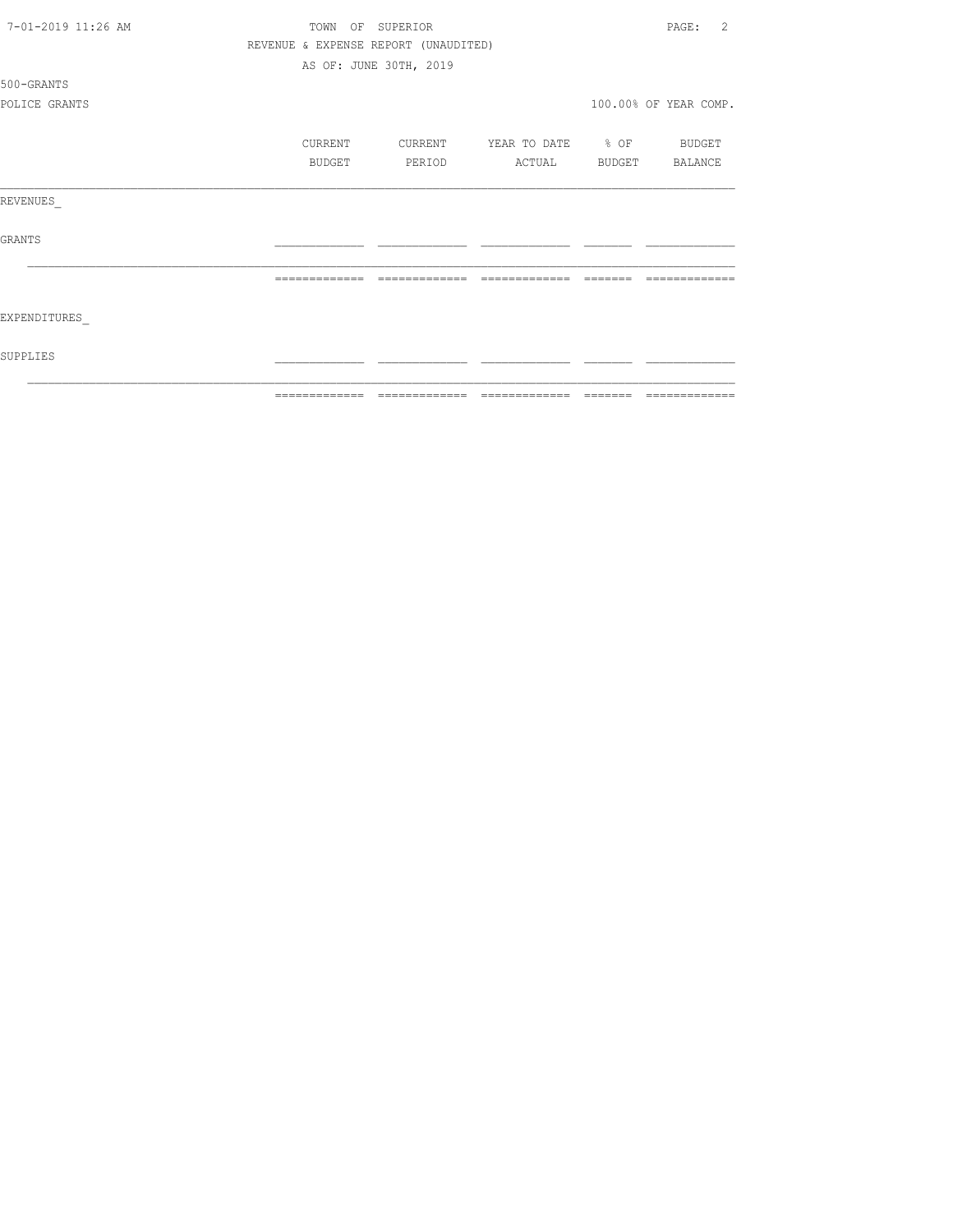|  |  |  | 7-01-2019 11:26 AM |  |
|--|--|--|--------------------|--|
|--|--|--|--------------------|--|

### TOWN OF SUPERIOR **12:26 AM TOWN OF SUPERIOR** REVENUE & EXPENSE REPORT (UNAUDITED)

AS OF: JUNE 30TH, 2019

500-GRANTS

## FIRE GRANTS

|  |  |  |  |  |  | 100.00% OF YEAR COMP. |  |
|--|--|--|--|--|--|-----------------------|--|
|--|--|--|--|--|--|-----------------------|--|

|                                     | CURRENT<br><b>BUDGET</b> | CURRENT<br>PERIOD | YEAR TO DATE % OF<br>ACTUAL | BUDGET | BUDGET<br>BALANCE |
|-------------------------------------|--------------------------|-------------------|-----------------------------|--------|-------------------|
| REVENUES                            |                          |                   |                             |        |                   |
| GRANTS                              |                          |                   |                             |        |                   |
| 500-08-4600 FIRE DEPT GRANT         | 0.00                     | 0.00              | 25,873.84 0.00 (25,873.84)  |        |                   |
| SUBTOTAL GRANTS                     | 0.00                     | 0.00              | 25,873.84 0.00 ( 25,873.84) |        |                   |
| <b>TOTAL REVENUES</b>               | 0.00                     | 0.00              | 25,873.84 0.00 (25,873.84)  |        |                   |
| EXPENDITURES                        |                          |                   |                             |        |                   |
| SUPPLIES                            |                          |                   |                             |        |                   |
|                                     |                          |                   |                             |        |                   |
| REVENUES OVER/ (UNDER) EXPENDITURES | 0.00                     | 0.00              | 25,873.84 (25,873.84)       |        |                   |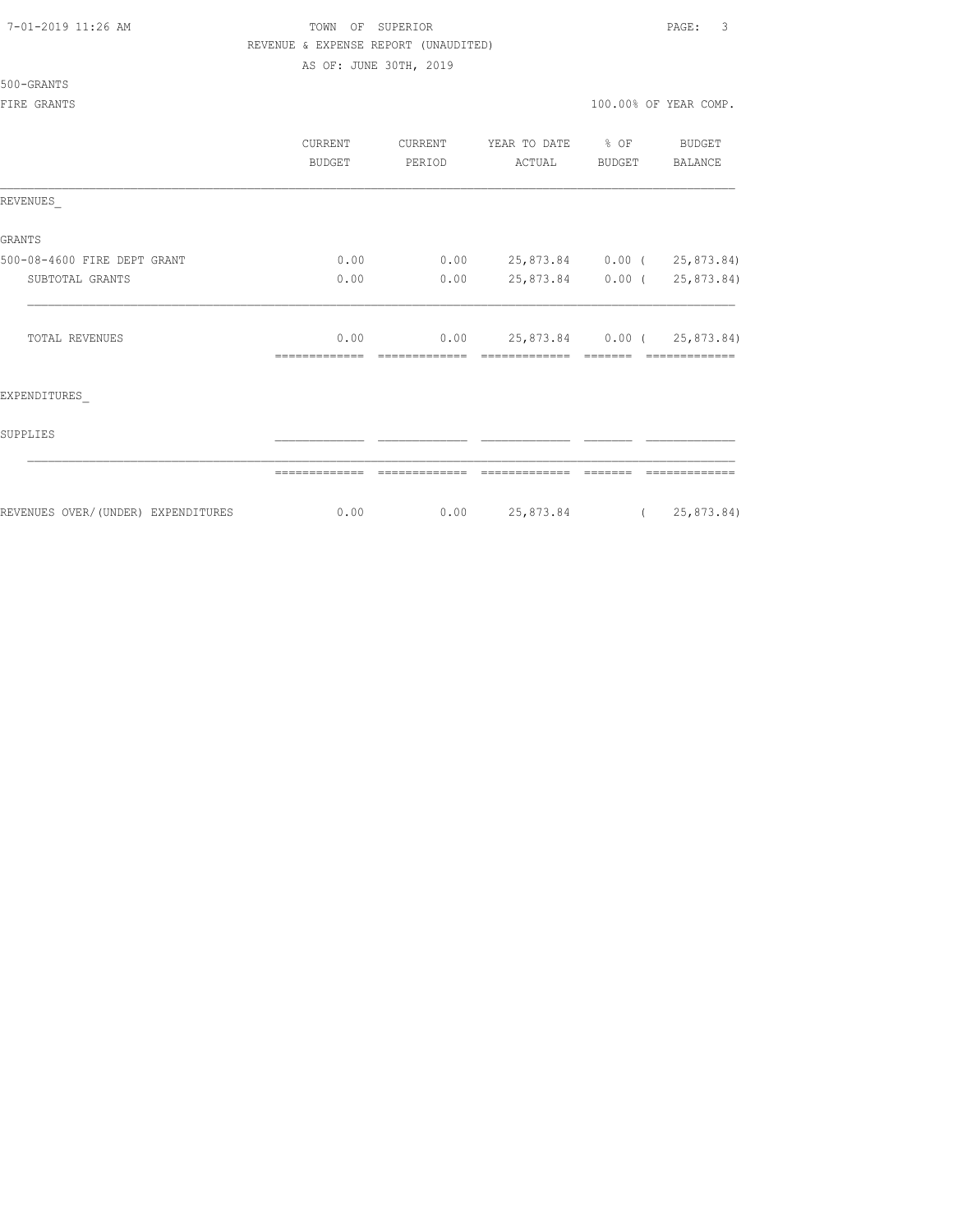## TOWN OF SUPERIOR **11:2010** PAGE: 4 REVENUE & EXPENSE REPORT (UNAUDITED)

AS OF: JUNE 30TH, 2019

|                                       | <b>CURRENT</b><br><b>BUDGET</b>            | CURRENT<br>PERIOD | YEAR TO DATE<br>ACTUAL                        | % OF<br>BUDGET | <b>BUDGET</b><br>BALANCE               |
|---------------------------------------|--------------------------------------------|-------------------|-----------------------------------------------|----------------|----------------------------------------|
| REVENUES                              |                                            |                   |                                               |                |                                        |
| GRANTS                                |                                            |                   |                                               |                |                                        |
| 500-12-4600 GRANT REVENUE             | 7,500.00                                   |                   | $0.00$ 60,464.00 806.19 ( 52,964.00)          |                |                                        |
| SUBTOTAL GRANTS                       | 7,500.00                                   | 0.00              |                                               |                | $60, 464.00$ $806.19$ ( $52, 964.00$ ) |
| TOTAL REVENUES                        | 7,500.00<br>------------------------------ |                   | $0.00$ 60,464.00 806.19 ( 52,964.00)          |                |                                        |
| EXPENDITURES                          |                                            |                   |                                               |                |                                        |
| SUPPLIES                              |                                            |                   |                                               |                |                                        |
| 500-12-5299 OPERATING SUPPLIES        | 7,500.00                                   | 92.39             |                                               | 92.39 1.23     | 7,407.61                               |
| SUBTOTAL SUPPLIES                     | 7,500.00                                   | 92.39             |                                               | 92.39 1.23     | 7,407.61                               |
| PROFESSIONAL SERVICES                 |                                            |                   |                                               |                |                                        |
| 500-12-5550 PARKS IMPROVEMENT PROJECT | 0.00                                       |                   | 646.00 70,546.50 0.00 ( 70,546.50)            |                |                                        |
| SUBTOTAL PROFESSIONAL SERVICES        | 0.00                                       | 646.00            | 70,546.50 0.00 (                              |                | 70,546.50)                             |
| TOTAL EXPENDITURES                    |                                            |                   | 7,500.00 738.39 70,638.89 941.85 ( 63,138.89) |                |                                        |
| REVENUES OVER/ (UNDER) EXPENDITURES   | 0.00(                                      |                   | 738.39) ( 10,174.89)                          |                | 10,174.89                              |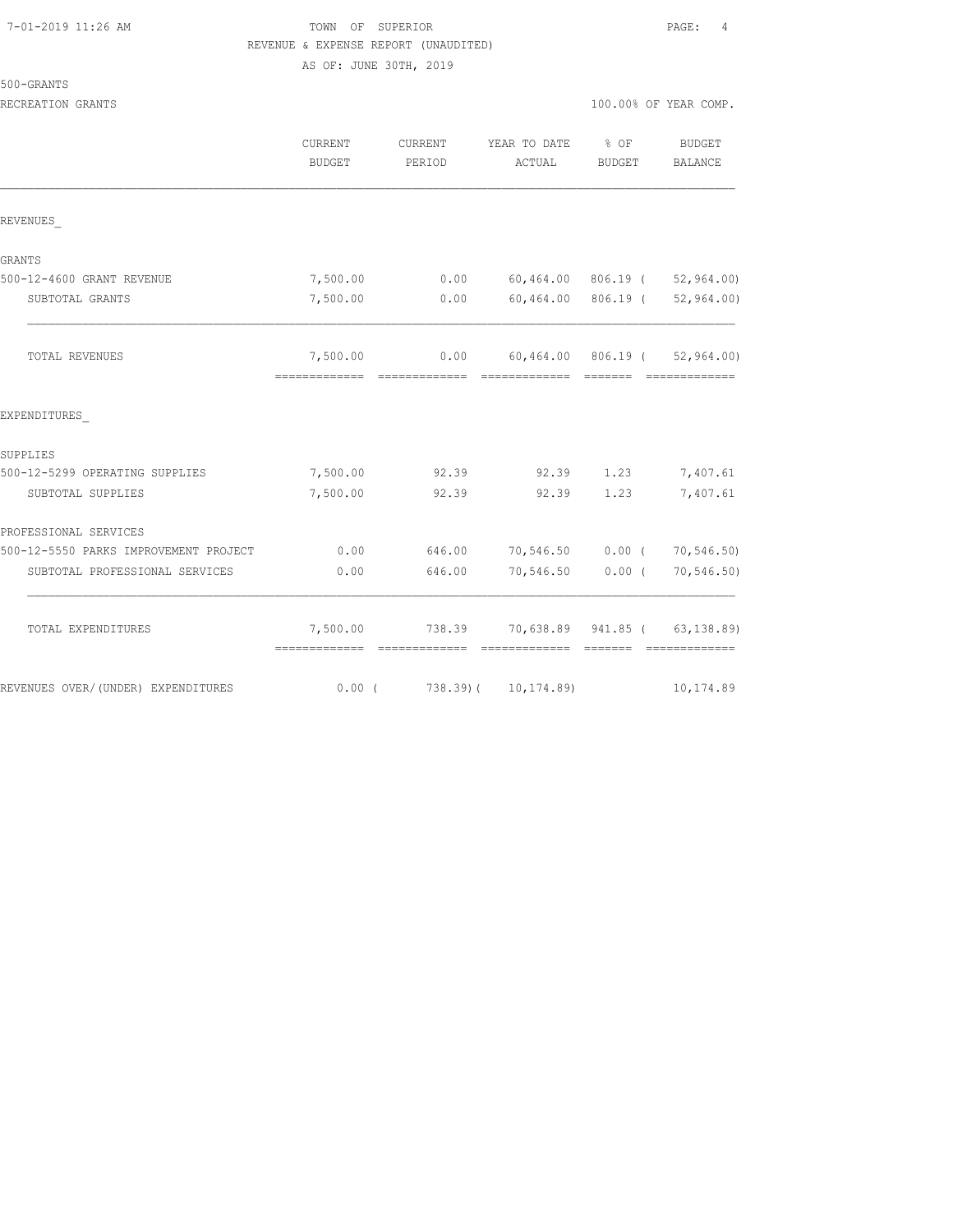| 7-01-2019 11:26 AM     | TOWN OF SUPERIOR                     |                        |                          |                | 5<br>PAGE:            |
|------------------------|--------------------------------------|------------------------|--------------------------|----------------|-----------------------|
|                        | REVENUE & EXPENSE REPORT (UNAUDITED) |                        |                          |                |                       |
|                        |                                      | AS OF: JUNE 30TH, 2019 |                          |                |                       |
| 500-GRANTS             |                                      |                        |                          |                |                       |
| CDBG 153-09 MAGMA CLUB |                                      |                        |                          |                | 100.00% OF YEAR COMP. |
|                        | CURRENT                              | CURRENT                | YEAR TO DATE % OF BUDGET |                |                       |
|                        | BUDGET                               | PERIOD                 | ACTUAL                   | BUDGET BALANCE |                       |
|                        |                                      |                        |                          |                |                       |
| REVENUES               |                                      |                        |                          |                |                       |
| <b>GRANTS</b>          |                                      |                        |                          |                |                       |
|                        |                                      |                        |                          |                |                       |
| EXPENDITURES           |                                      |                        |                          |                |                       |
| SUPPLIES               |                                      |                        |                          |                |                       |
|                        |                                      |                        |                          |                |                       |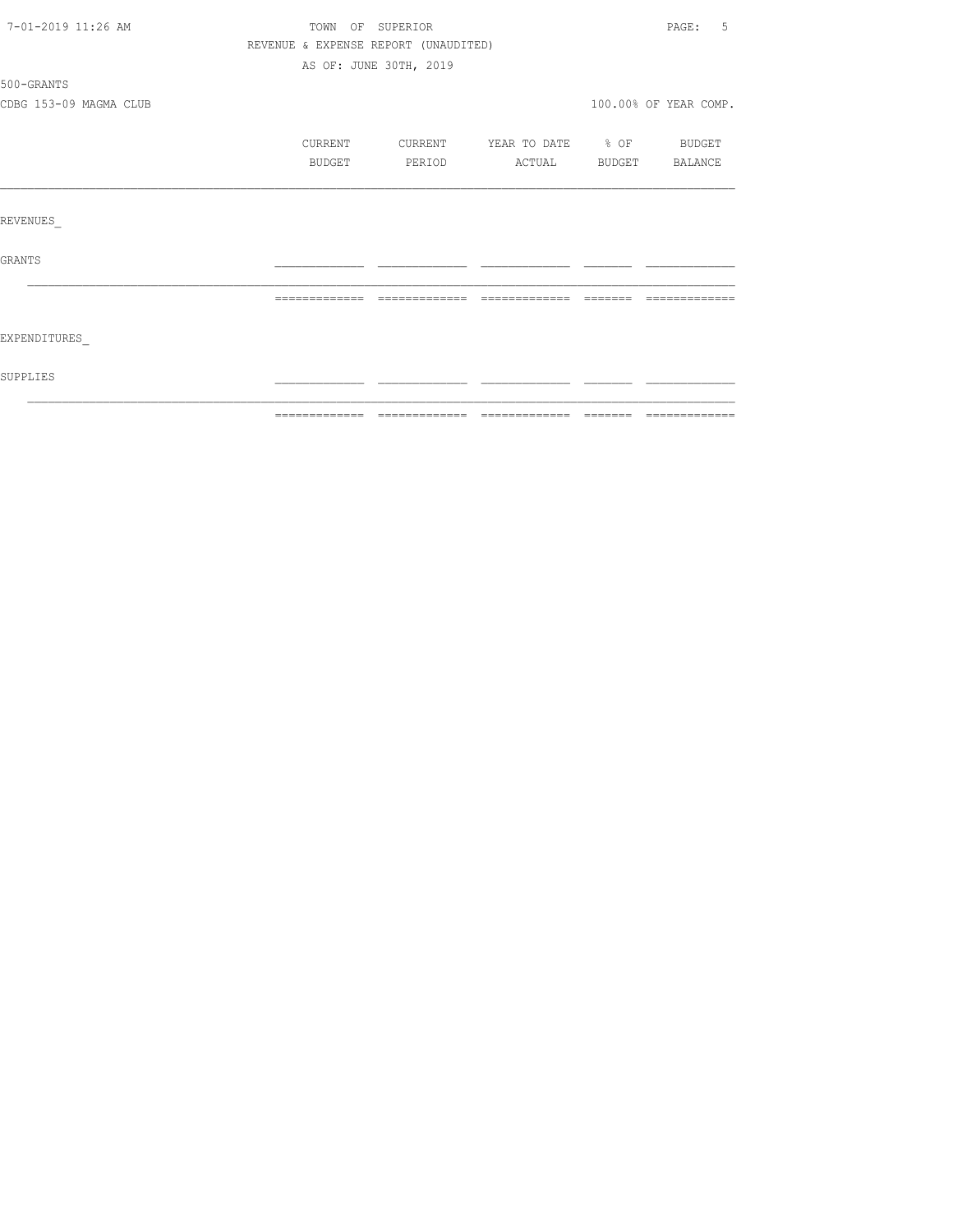| 7-01-2019 11:26 AM    | TOWN          | OF SUPERIOR                          |                   |         | PAGE:<br>6            |
|-----------------------|---------------|--------------------------------------|-------------------|---------|-----------------------|
|                       |               | REVENUE & EXPENSE REPORT (UNAUDITED) |                   |         |                       |
|                       |               | AS OF: JUNE 30TH, 2019               |                   |         |                       |
| 500-GRANTS            |               |                                      |                   |         |                       |
| DEPT OF COMM-STIMULUS |               |                                      |                   |         | 100.00% OF YEAR COMP. |
|                       | CURRENT       | CURRENT                              | YEAR TO DATE % OF |         | BUDGET                |
|                       | BUDGET        | PERIOD                               | ACTUAL            | BUDGET  | BALANCE               |
| REVENUES              |               |                                      |                   |         |                       |
| <b>GRANTS</b>         |               |                                      |                   |         |                       |
|                       |               |                                      |                   |         |                       |
| EXPENDITURES          |               |                                      |                   |         |                       |
| SUPPLIES              |               |                                      |                   |         |                       |
|                       | ============= | =============                        | =============     | ======= | =============         |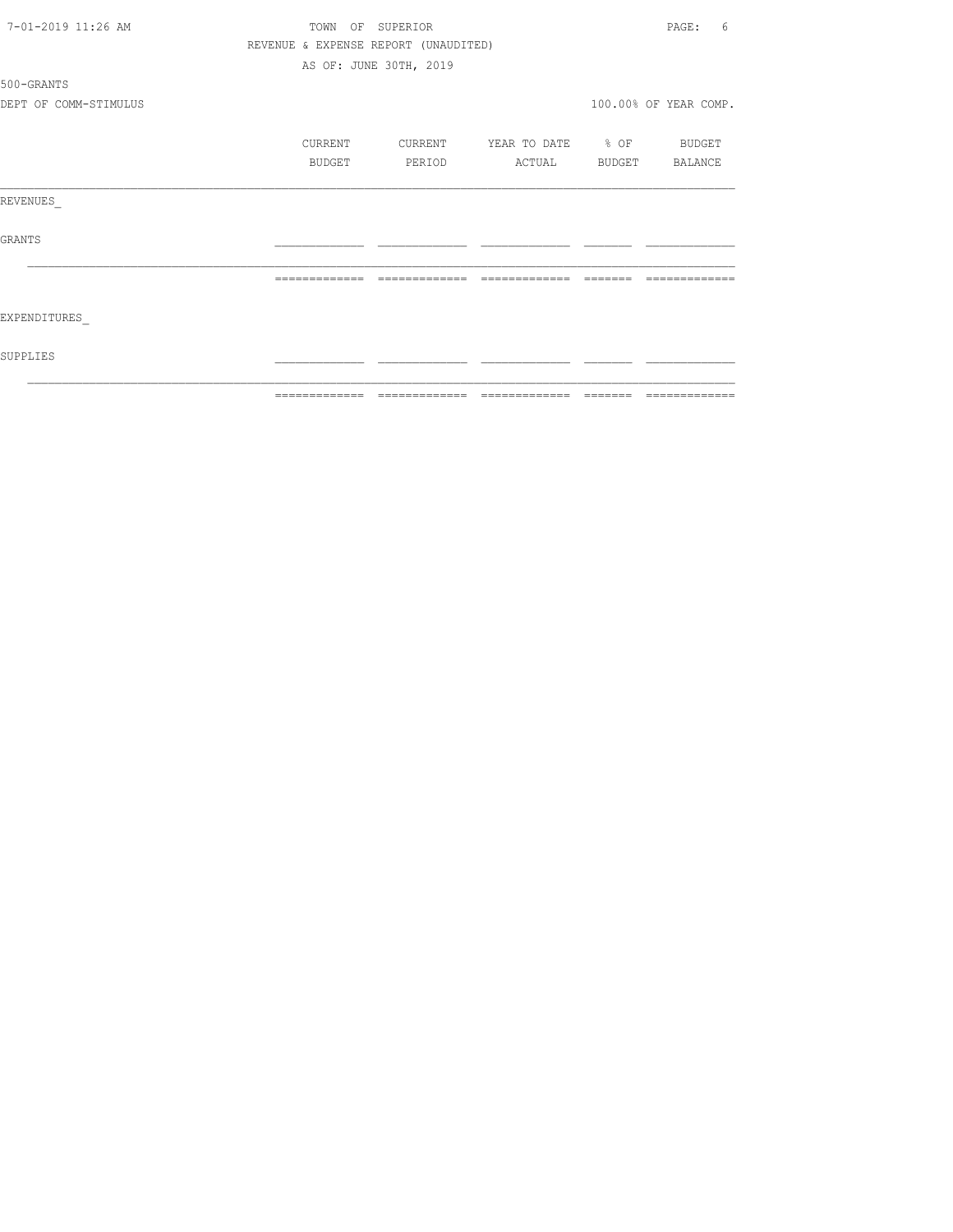| 7-01-2019 11:26 AM    |               | TOWN    | OF SUPERIOR                          |                   |         | 7<br>PAGE:            |
|-----------------------|---------------|---------|--------------------------------------|-------------------|---------|-----------------------|
|                       |               |         | REVENUE & EXPENSE REPORT (UNAUDITED) |                   |         |                       |
|                       |               |         | AS OF: JUNE 30TH, 2019               |                   |         |                       |
| 500-GRANTS            |               |         |                                      |                   |         |                       |
| PINAL COUNTY-STIMULUS |               |         |                                      |                   |         | 100.00% OF YEAR COMP. |
|                       |               | CURRENT | CURRENT                              | YEAR TO DATE % OF |         | BUDGET                |
|                       |               | BUDGET  | PERIOD                               | ACTUAL            | BUDGET  | BALANCE               |
| REVENUES              |               |         |                                      |                   |         |                       |
| <b>GRANTS</b>         |               |         |                                      |                   |         |                       |
|                       |               |         |                                      |                   |         |                       |
| EXPENDITURES          |               |         |                                      |                   |         |                       |
| SUPPLIES              |               |         |                                      |                   |         |                       |
|                       | ------------- |         | =============                        | -------------     | ======= | -------------         |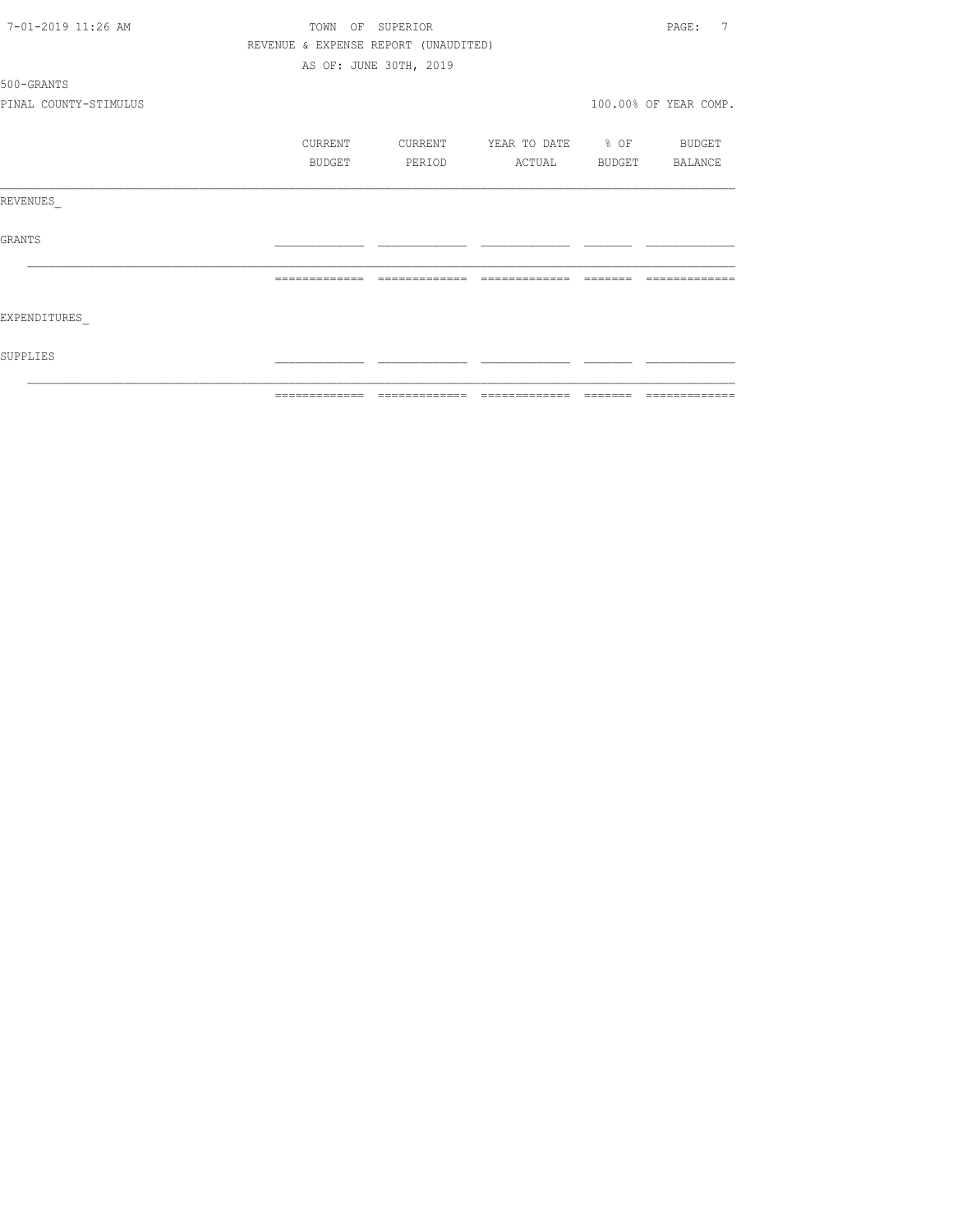| 7-01-2019 11:26 AM       |                | TOWN OF SUPERIOR                     |                                  |         | 8<br>PAGE:            |
|--------------------------|----------------|--------------------------------------|----------------------------------|---------|-----------------------|
|                          |                | REVENUE & EXPENSE REPORT (UNAUDITED) |                                  |         |                       |
|                          |                | AS OF: JUNE 30TH, 2019               |                                  |         |                       |
| 500-GRANTS               |                |                                      |                                  |         |                       |
| AZ DEPT OF HOMELAND SRTY |                |                                      |                                  |         | 100.00% OF YEAR COMP. |
|                          | <b>CURRENT</b> | CURRENT                              | YEAR TO DATE % OF BUDGET         |         |                       |
|                          | BUDGET         | PERIOD                               | ACTUAL                           |         | BUDGET BALANCE        |
| REVENUES                 |                |                                      |                                  |         |                       |
| GRANTS                   |                |                                      |                                  |         |                       |
|                          |                |                                      |                                  |         |                       |
| EXPENDITURES             |                |                                      |                                  |         |                       |
| SUPPLIES                 |                |                                      |                                  |         |                       |
|                          | =============  |                                      | ================================ | ======= | =============         |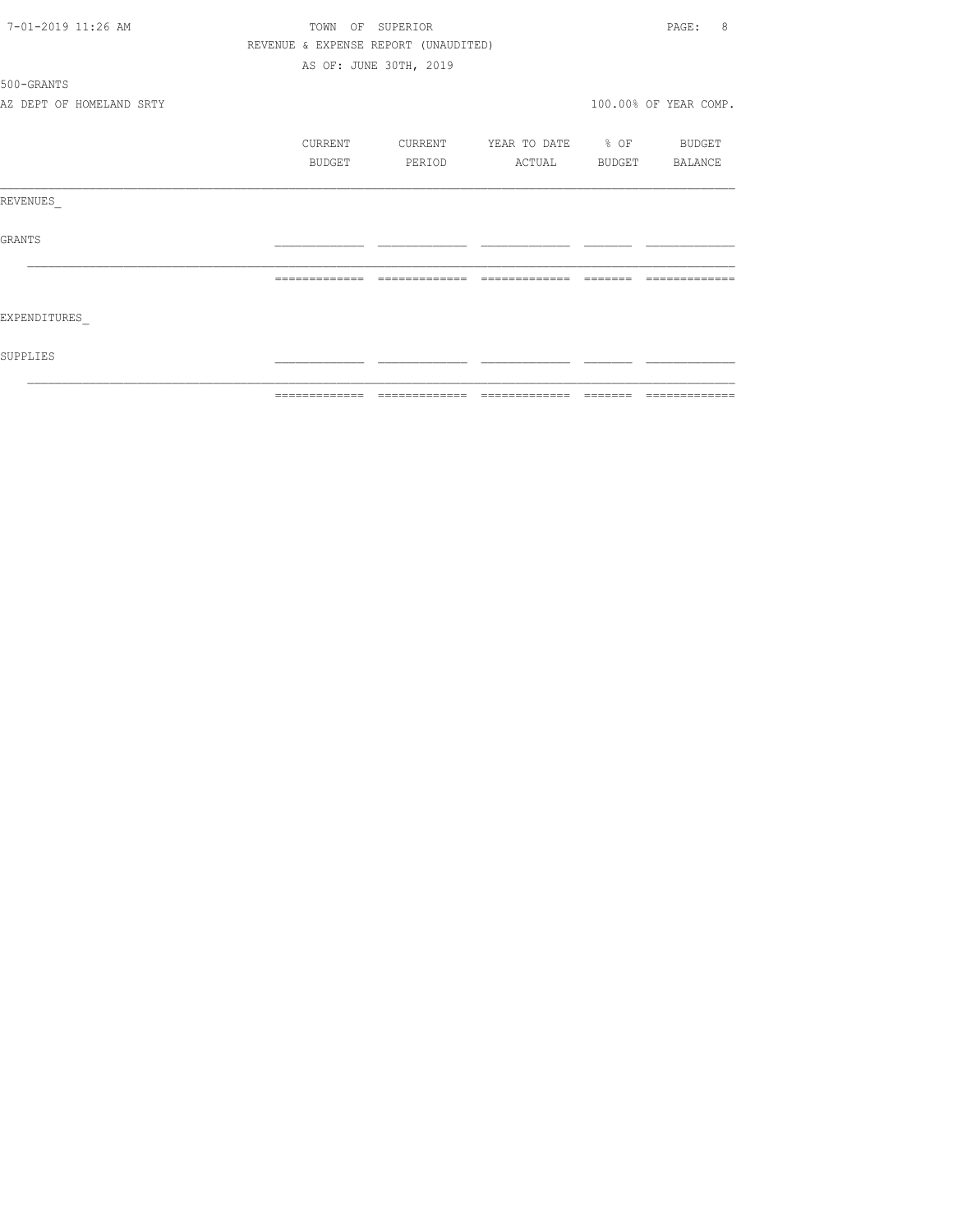| 7-01-2019 11:26 AM | TOWN<br>OF    | SUPERIOR                             |                   |        | $\overline{9}$<br>PAGE: |
|--------------------|---------------|--------------------------------------|-------------------|--------|-------------------------|
|                    |               | REVENUE & EXPENSE REPORT (UNAUDITED) |                   |        |                         |
|                    |               | AS OF: JUNE 30TH, 2019               |                   |        |                         |
| 500-GRANTS         |               |                                      |                   |        |                         |
| GOHS GRANT         |               |                                      |                   |        | 100.00% OF YEAR COMP.   |
|                    |               |                                      |                   |        |                         |
|                    | CURRENT       | CURRENT                              | YEAR TO DATE % OF |        | BUDGET                  |
|                    | BUDGET        | PERIOD                               | ACTUAL            | BUDGET | BALANCE                 |
| REVENUES           |               |                                      |                   |        |                         |
| <b>GRANTS</b>      |               |                                      |                   |        |                         |
|                    |               |                                      |                   |        |                         |
| EXPENDITURES       |               |                                      |                   |        |                         |
| SUPPLIES           |               |                                      |                   |        |                         |
|                    | ------------- |                                      |                   |        |                         |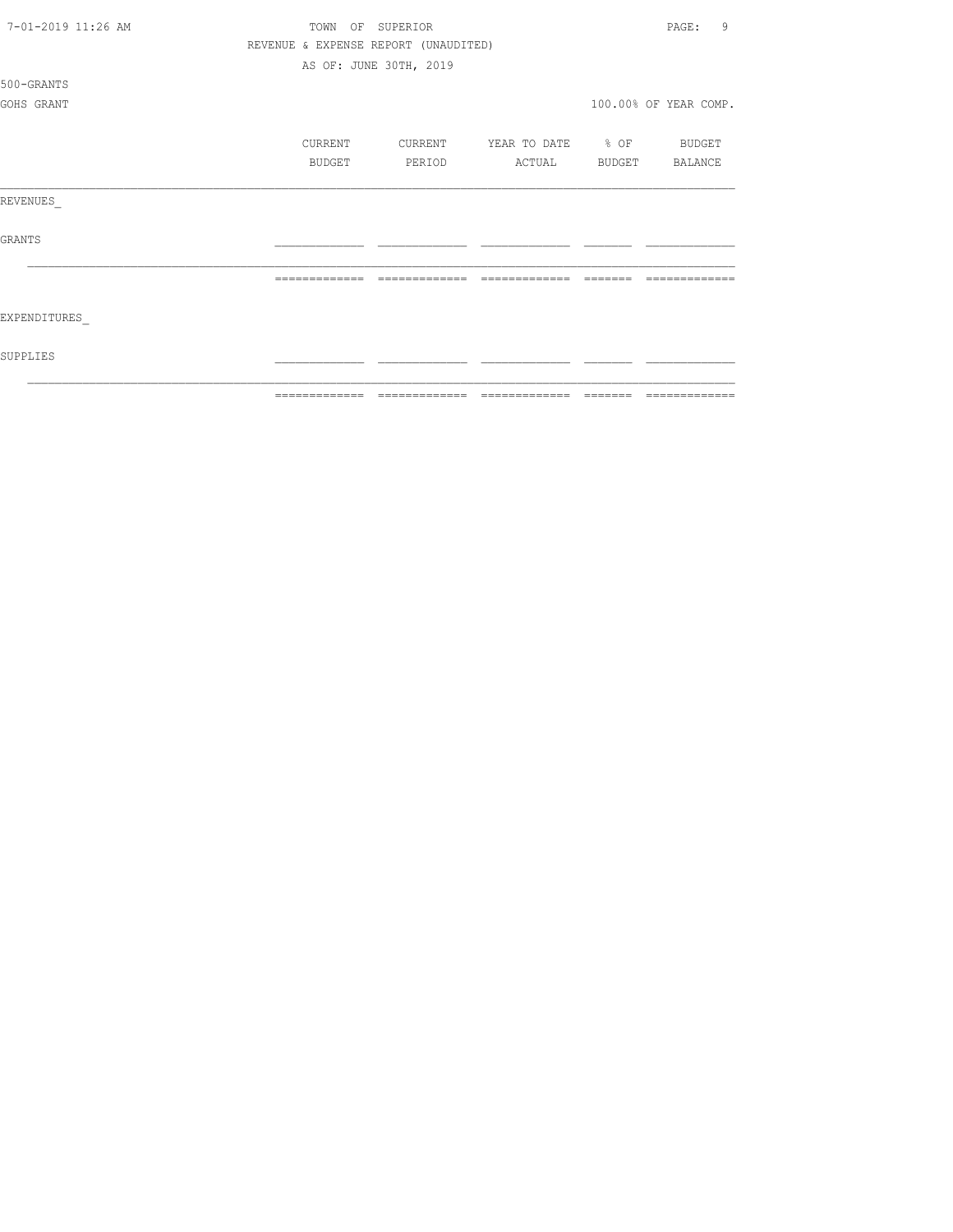| =============<br>-------- |
|---------------------------|
|                           |
|                           |
|                           |
|                           |
|                           |
|                           |
|                           |
|                           |
|                           |
|                           |
|                           |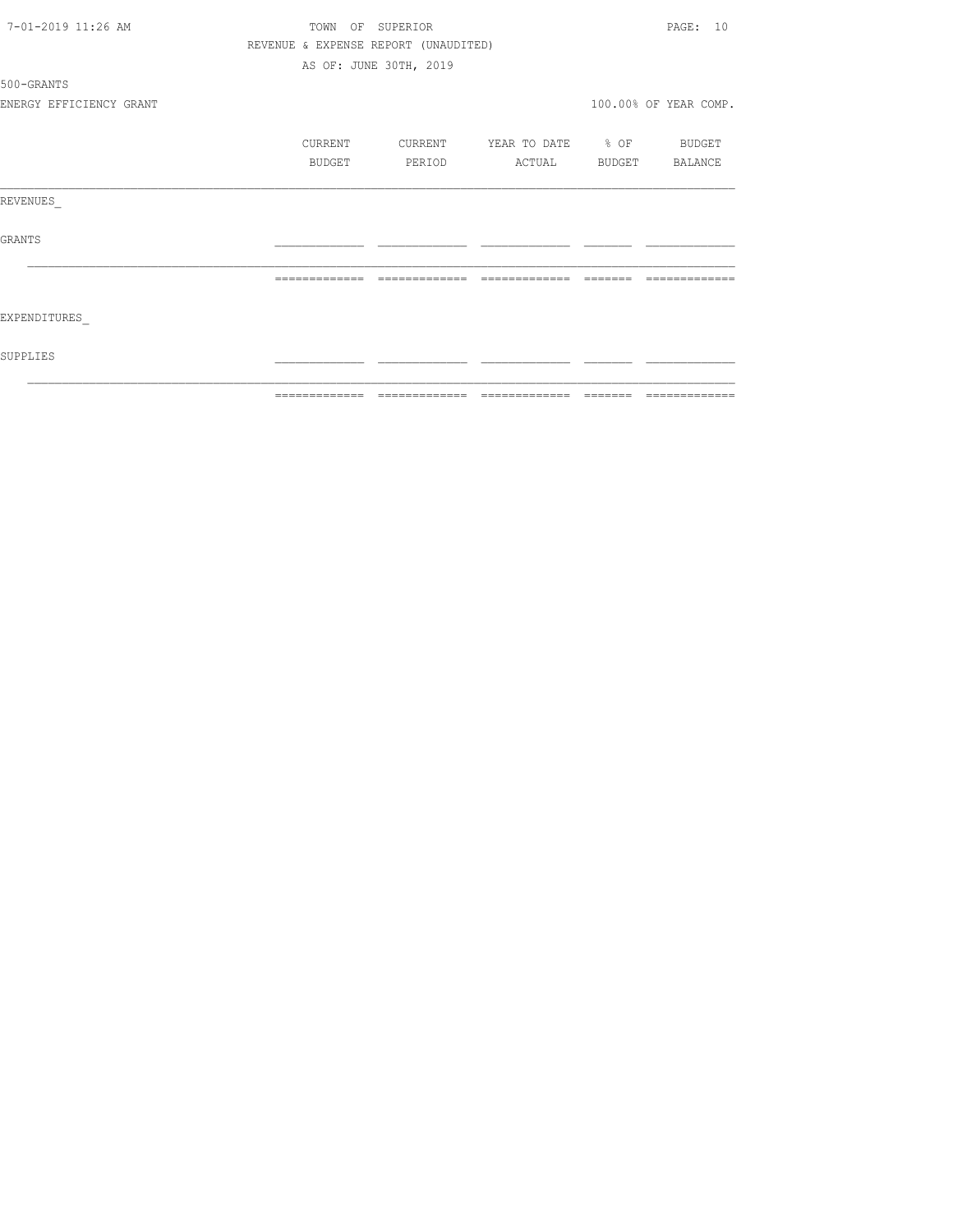| 7-01-2019 11:26 AM | TOWN          | OF SUPERIOR                          |                   | PAGE: 11              |
|--------------------|---------------|--------------------------------------|-------------------|-----------------------|
|                    |               | REVENUE & EXPENSE REPORT (UNAUDITED) |                   |                       |
|                    |               | AS OF: JUNE 30TH, 2019               |                   |                       |
| 500-GRANTS         |               |                                      |                   |                       |
| TTAC GRANT         |               |                                      |                   | 100.00% OF YEAR COMP. |
|                    |               |                                      |                   |                       |
|                    | CURRENT       | CURRENT                              | YEAR TO DATE % OF | BUDGET                |
|                    | BUDGET        | PERIOD                               | ACTUAL            | BUDGET BALANCE        |
| REVENUES           |               |                                      |                   |                       |
| <b>GRANTS</b>      |               |                                      |                   |                       |
|                    |               |                                      |                   |                       |
| EXPENDITURES       |               |                                      |                   |                       |
| SUPPLIES           |               |                                      |                   |                       |
|                    | ------------- |                                      | -------------     |                       |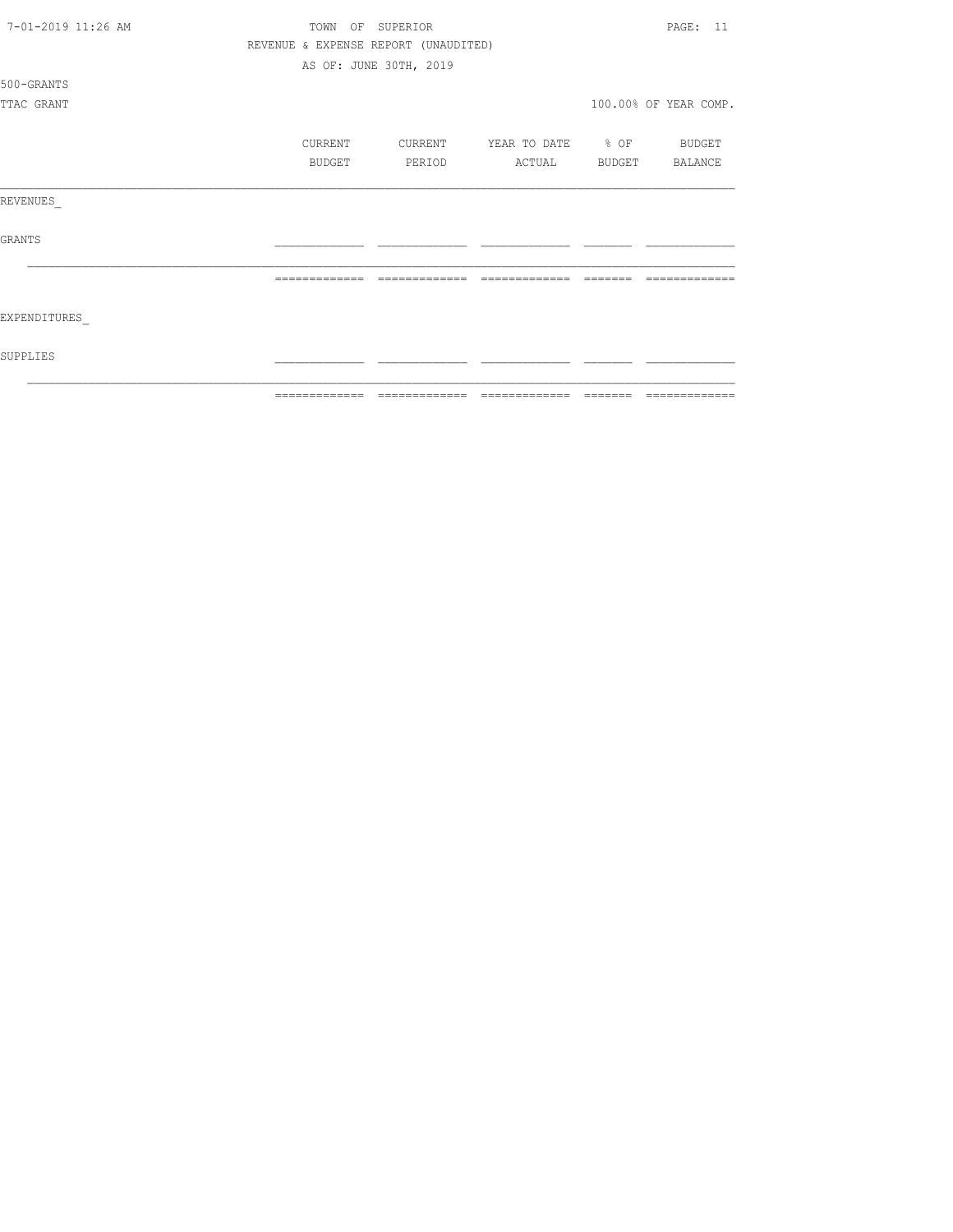| 7-01-2019 11:26 AM | TOWN OF SUPERIOR |                                      |                          |         | PAGE: 12                                                                                                                                                                                                                                                                                                                                                                                                                                                                                     |
|--------------------|------------------|--------------------------------------|--------------------------|---------|----------------------------------------------------------------------------------------------------------------------------------------------------------------------------------------------------------------------------------------------------------------------------------------------------------------------------------------------------------------------------------------------------------------------------------------------------------------------------------------------|
|                    |                  | REVENUE & EXPENSE REPORT (UNAUDITED) |                          |         |                                                                                                                                                                                                                                                                                                                                                                                                                                                                                              |
|                    |                  | AS OF: JUNE 30TH, 2019               |                          |         |                                                                                                                                                                                                                                                                                                                                                                                                                                                                                              |
| 500-GRANTS         |                  |                                      |                          |         |                                                                                                                                                                                                                                                                                                                                                                                                                                                                                              |
| CDBG 2011 WWTP     |                  |                                      |                          |         | 100.00% OF YEAR COMP.                                                                                                                                                                                                                                                                                                                                                                                                                                                                        |
|                    | CURRENT          | CURRENT                              | YEAR TO DATE % OF BUDGET |         |                                                                                                                                                                                                                                                                                                                                                                                                                                                                                              |
|                    | BUDGET           | PERIOD                               | ACTUAL BUDGET BALANCE    |         |                                                                                                                                                                                                                                                                                                                                                                                                                                                                                              |
| REVENUES           |                  |                                      |                          |         |                                                                                                                                                                                                                                                                                                                                                                                                                                                                                              |
| GRANTS             |                  |                                      |                          |         |                                                                                                                                                                                                                                                                                                                                                                                                                                                                                              |
|                    |                  |                                      | =============            |         |                                                                                                                                                                                                                                                                                                                                                                                                                                                                                              |
| EXPENDITURES       |                  |                                      |                          |         |                                                                                                                                                                                                                                                                                                                                                                                                                                                                                              |
| SUPPLIES           |                  |                                      |                          |         |                                                                                                                                                                                                                                                                                                                                                                                                                                                                                              |
|                    |                  |                                      |                          | ======= | $\begin{array}{c} \multicolumn{2}{c} {\textbf{1}} & \multicolumn{2}{c} {\textbf{2}} & \multicolumn{2}{c} {\textbf{3}} & \multicolumn{2}{c} {\textbf{4}} \\ \multicolumn{2}{c} {\textbf{5}} & \multicolumn{2}{c} {\textbf{6}} & \multicolumn{2}{c} {\textbf{7}} & \multicolumn{2}{c} {\textbf{8}} & \multicolumn{2}{c} {\textbf{9}} \\ \multicolumn{2}{c} {\textbf{1}} & \multicolumn{2}{c} {\textbf{1}} & \multicolumn{2}{c} {\textbf{1}} & \multicolumn{2}{c} {\textbf{1}} & \multicolumn{$ |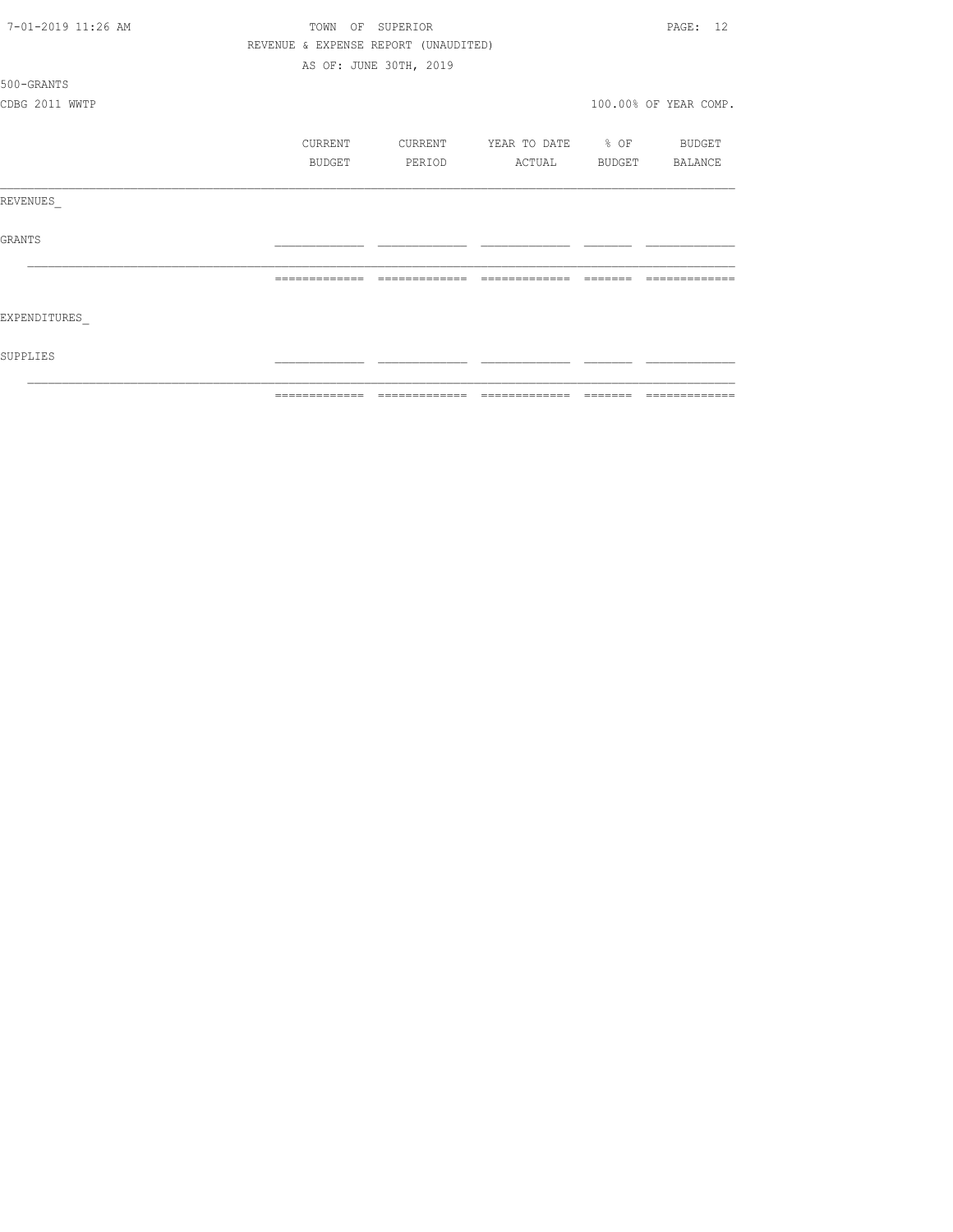| 7-01-2019 11:26 AM | TOWN<br>OF    | SUPERIOR                             |                   |        | PAGE: 13              |
|--------------------|---------------|--------------------------------------|-------------------|--------|-----------------------|
|                    |               | REVENUE & EXPENSE REPORT (UNAUDITED) |                   |        |                       |
|                    |               | AS OF: JUNE 30TH, 2019               |                   |        |                       |
| 500-GRANTS         |               |                                      |                   |        |                       |
| PSSP GRANT         |               |                                      |                   |        | 100.00% OF YEAR COMP. |
|                    |               |                                      |                   |        |                       |
|                    | CURRENT       | CURRENT                              | YEAR TO DATE % OF |        | BUDGET                |
|                    | <b>BUDGET</b> | PERIOD                               | ACTUAL            | BUDGET | BALANCE               |
| REVENUES           |               |                                      |                   |        |                       |
| <b>GRANTS</b>      |               |                                      |                   |        |                       |
|                    |               |                                      |                   |        |                       |
| EXPENDITURES       |               |                                      |                   |        |                       |
| SUPPLIES           |               |                                      |                   |        |                       |
|                    | ------------- |                                      |                   |        |                       |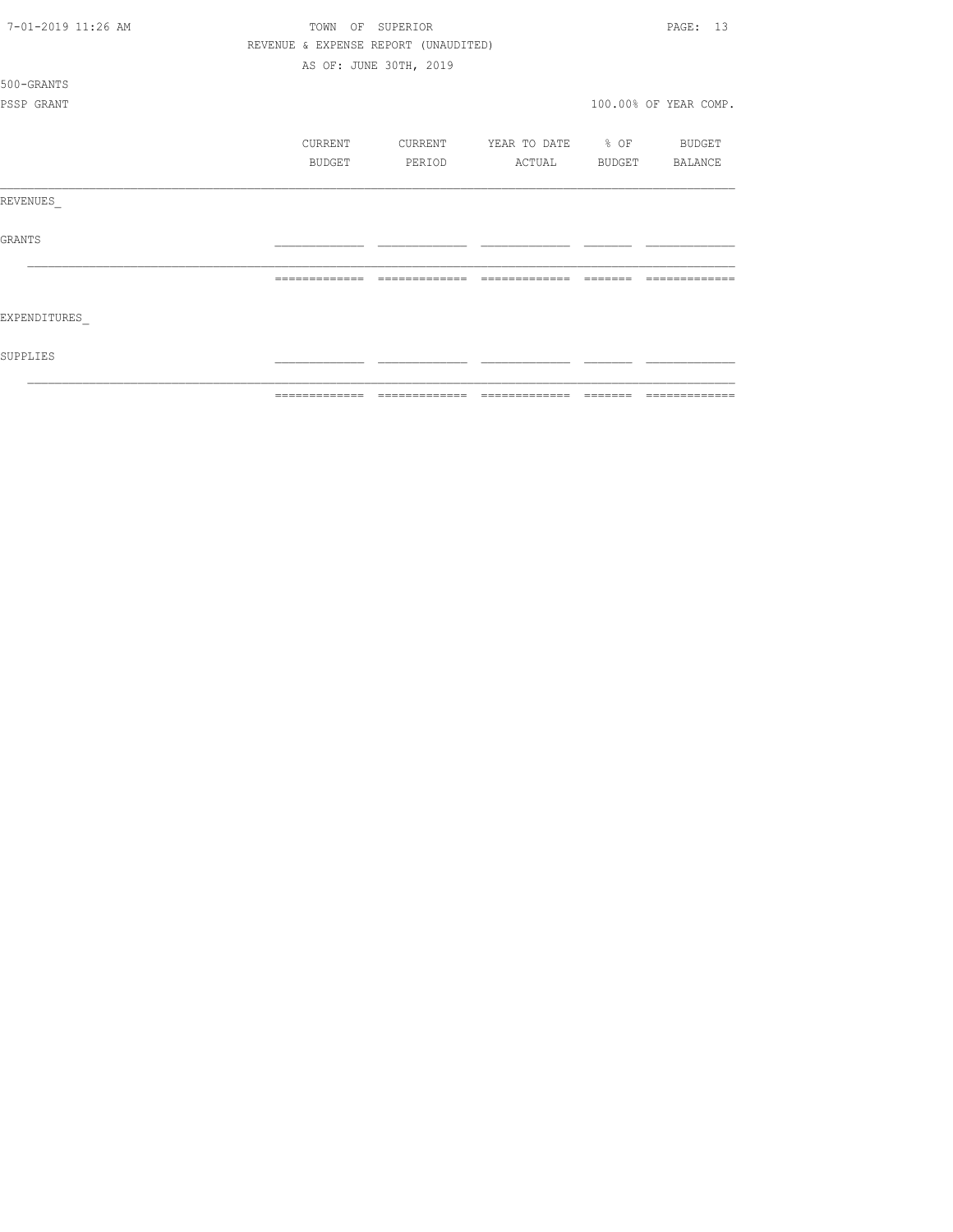| 7-01-2019 11:26 AM                                            | TOWN OF SUPERIOR<br>REVENUE & EXPENSE REPORT (UNAUDITED)<br>AS OF: JUNE 30TH, 2019 | PAGE: 14          |                                                                                                                                                                                                                                                                                                                                                                                                                                                                                              |                           |                       |
|---------------------------------------------------------------|------------------------------------------------------------------------------------|-------------------|----------------------------------------------------------------------------------------------------------------------------------------------------------------------------------------------------------------------------------------------------------------------------------------------------------------------------------------------------------------------------------------------------------------------------------------------------------------------------------------------|---------------------------|-----------------------|
| 500-GRANTS                                                    |                                                                                    |                   |                                                                                                                                                                                                                                                                                                                                                                                                                                                                                              |                           |                       |
| RESOLUTION COPPER GIVING                                      |                                                                                    |                   |                                                                                                                                                                                                                                                                                                                                                                                                                                                                                              |                           | 100.00% OF YEAR COMP. |
|                                                               | CURRENT<br><b>BUDGET</b>                                                           | CURRENT<br>PERIOD | YEAR TO DATE<br>ACTUAL                                                                                                                                                                                                                                                                                                                                                                                                                                                                       | $8$ OF<br>BUDGET          | BUDGET<br>BALANCE     |
| REVENUES                                                      |                                                                                    |                   |                                                                                                                                                                                                                                                                                                                                                                                                                                                                                              |                           |                       |
| GRANTS                                                        |                                                                                    |                   |                                                                                                                                                                                                                                                                                                                                                                                                                                                                                              |                           |                       |
|                                                               | =============                                                                      | $222222222222222$ | $\begin{array}{c} \multicolumn{3}{c} {\textbf{1}} & \multicolumn{3}{c} {\textbf{2}} & \multicolumn{3}{c} {\textbf{3}} & \multicolumn{3}{c} {\textbf{4}} \\ \multicolumn{3}{c} {\textbf{2}} & \multicolumn{3}{c} {\textbf{3}} & \multicolumn{3}{c} {\textbf{4}} & \multicolumn{3}{c} {\textbf{5}} & \multicolumn{3}{c} {\textbf{6}} \\ \multicolumn{3}{c} {\textbf{4}} & \multicolumn{3}{c} {\textbf{5}} & \multicolumn{3}{c} {\textbf{6}} & \multicolumn{3}{c} {\textbf{6}} & \multicolumn{$ |                           |                       |
| EXPENDITURES                                                  |                                                                                    |                   |                                                                                                                                                                                                                                                                                                                                                                                                                                                                                              |                           |                       |
| PERSONEL                                                      |                                                                                    |                   |                                                                                                                                                                                                                                                                                                                                                                                                                                                                                              |                           |                       |
| SUPPLIES                                                      |                                                                                    |                   |                                                                                                                                                                                                                                                                                                                                                                                                                                                                                              |                           |                       |
| 500-41-5299 OPERATING SUPPLIES-RCC EMRGN<br>SUBTOTAL SUPPLIES | 0.00<br>0.00                                                                       | 0.00<br>0.00      | 232.56                                                                                                                                                                                                                                                                                                                                                                                                                                                                                       | 232.56 0.00 (<br>$0.00$ ( | 232.56)<br>232.56)    |
| UTILITIES                                                     |                                                                                    |                   |                                                                                                                                                                                                                                                                                                                                                                                                                                                                                              |                           |                       |
| GENERAL BUSINESS EXPENSE                                      |                                                                                    |                   |                                                                                                                                                                                                                                                                                                                                                                                                                                                                                              |                           |                       |
| 500-41-5425 CONFERENCES & TRAINING                            | 0.00                                                                               | 0.00              | $1,037.00$ 0.00 ( 1,037.00)                                                                                                                                                                                                                                                                                                                                                                                                                                                                  |                           |                       |
| 500-41-5450 UNIFORM PURCHASE                                  | 0.00                                                                               | 0.00              | 2,008.84                                                                                                                                                                                                                                                                                                                                                                                                                                                                                     | $0.00$ (                  | 2,008.84              |
| SUBTOTAL GENERAL BUSINESS EXPENSE                             | 0.00                                                                               | 0.00              | 3,045.84                                                                                                                                                                                                                                                                                                                                                                                                                                                                                     | $0.00$ (                  | 3,045.84)             |
| PROFESSIONAL SERVICES                                         |                                                                                    |                   |                                                                                                                                                                                                                                                                                                                                                                                                                                                                                              |                           |                       |
| 500-41-5555 HEALTH AND SAFETY                                 | 0.00                                                                               | 0.00              | 825.00                                                                                                                                                                                                                                                                                                                                                                                                                                                                                       | $0.00$ (                  | 825.00)               |
| SUBTOTAL PROFESSIONAL SERVICES                                | 0.00                                                                               | 0.00              | 825.00                                                                                                                                                                                                                                                                                                                                                                                                                                                                                       | $0.00$ (                  | 825.00)               |
| REPAIR/MAINTENANCE                                            |                                                                                    |                   |                                                                                                                                                                                                                                                                                                                                                                                                                                                                                              |                           |                       |
| 500-41-5640 VEHICLE REPAIRS                                   | 0.00                                                                               | 0.00              | 712.94                                                                                                                                                                                                                                                                                                                                                                                                                                                                                       | $0.00$ (                  | 712.94)               |
| SUBTOTAL REPAIR/MAINTENANCE                                   |                                                                                    | 0.00              | $0.00$ 712.94 0.00 ( 712.94)                                                                                                                                                                                                                                                                                                                                                                                                                                                                 |                           |                       |
| CAPITAL OUTLAY                                                |                                                                                    |                   |                                                                                                                                                                                                                                                                                                                                                                                                                                                                                              |                           |                       |
| DEBT SERVICE                                                  |                                                                                    |                   |                                                                                                                                                                                                                                                                                                                                                                                                                                                                                              |                           |                       |
| TOTAL EXPENDITURES                                            | 0.00                                                                               |                   | $0.00$ 4,816.34 0.00 ( 4,816.34)                                                                                                                                                                                                                                                                                                                                                                                                                                                             |                           |                       |
| REVENUES OVER/(UNDER) EXPENDITURES                            | 0.00                                                                               |                   | $0.00$ ( $4,816.34$ )                                                                                                                                                                                                                                                                                                                                                                                                                                                                        |                           | 4,816.34              |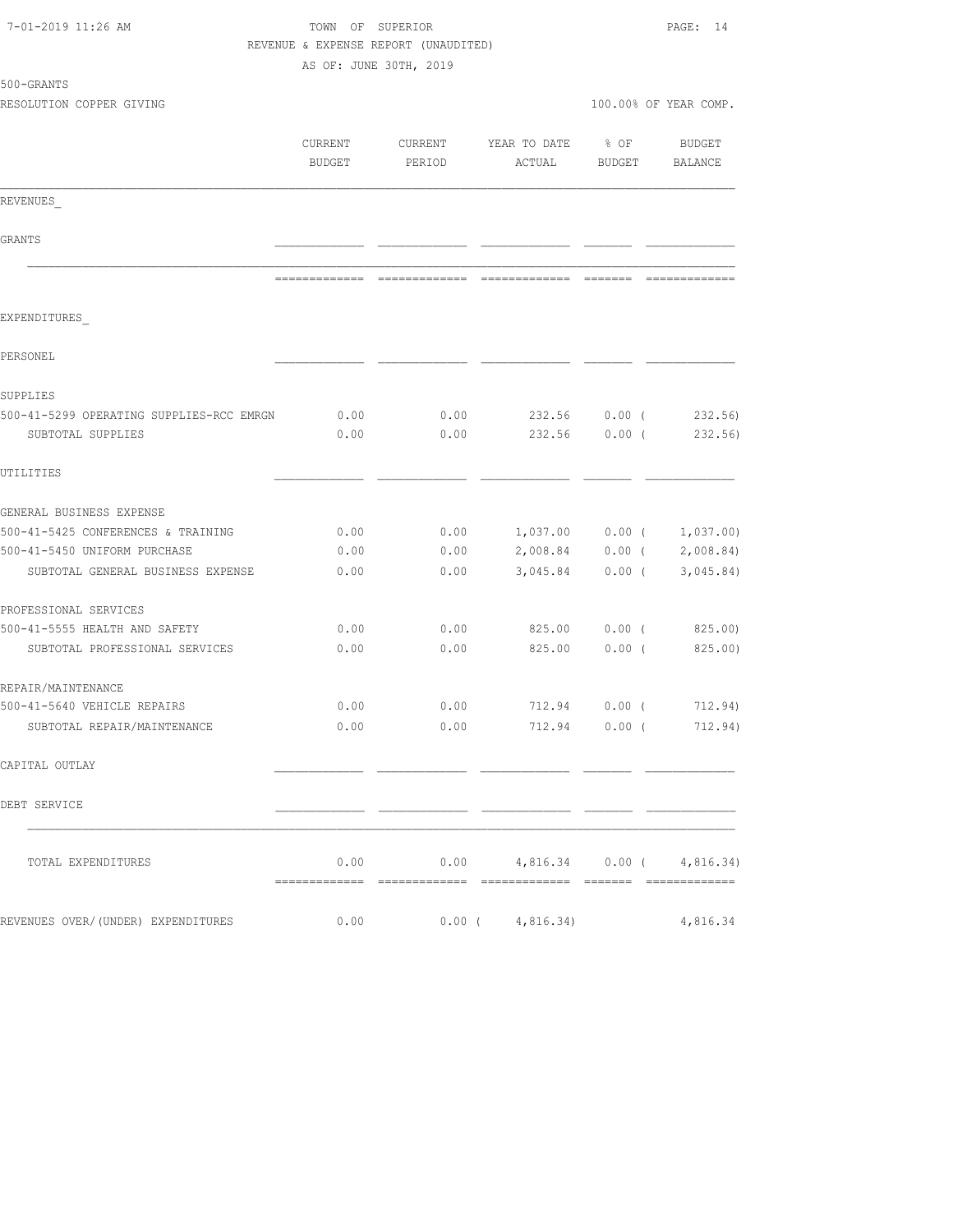| 7-01-2019 11:26 AM | TOWN OF SUPERIOR                     |                        |                   |          | PAGE: 15              |
|--------------------|--------------------------------------|------------------------|-------------------|----------|-----------------------|
|                    | REVENUE & EXPENSE REPORT (UNAUDITED) |                        |                   |          |                       |
|                    |                                      | AS OF: JUNE 30TH, 2019 |                   |          |                       |
| 500-GRANTS         |                                      |                        |                   |          |                       |
| MISC               |                                      |                        |                   |          | 100.00% OF YEAR COMP. |
|                    | CURRENT                              | CURRENT                | YEAR TO DATE % OF |          | BUDGET                |
|                    | BUDGET                               | PERIOD                 | ACTUAL            | BUDGET   | BALANCE               |
|                    |                                      |                        |                   |          |                       |
| REVENUES           |                                      |                        |                   |          |                       |
| GRANTS             |                                      |                        |                   |          |                       |
|                    | =============                        | =============          | =============     | -------- |                       |
|                    |                                      |                        |                   |          |                       |
| EXPENDITURES       |                                      |                        |                   |          |                       |
| SUPPLIES           |                                      |                        |                   |          |                       |
|                    |                                      |                        |                   |          |                       |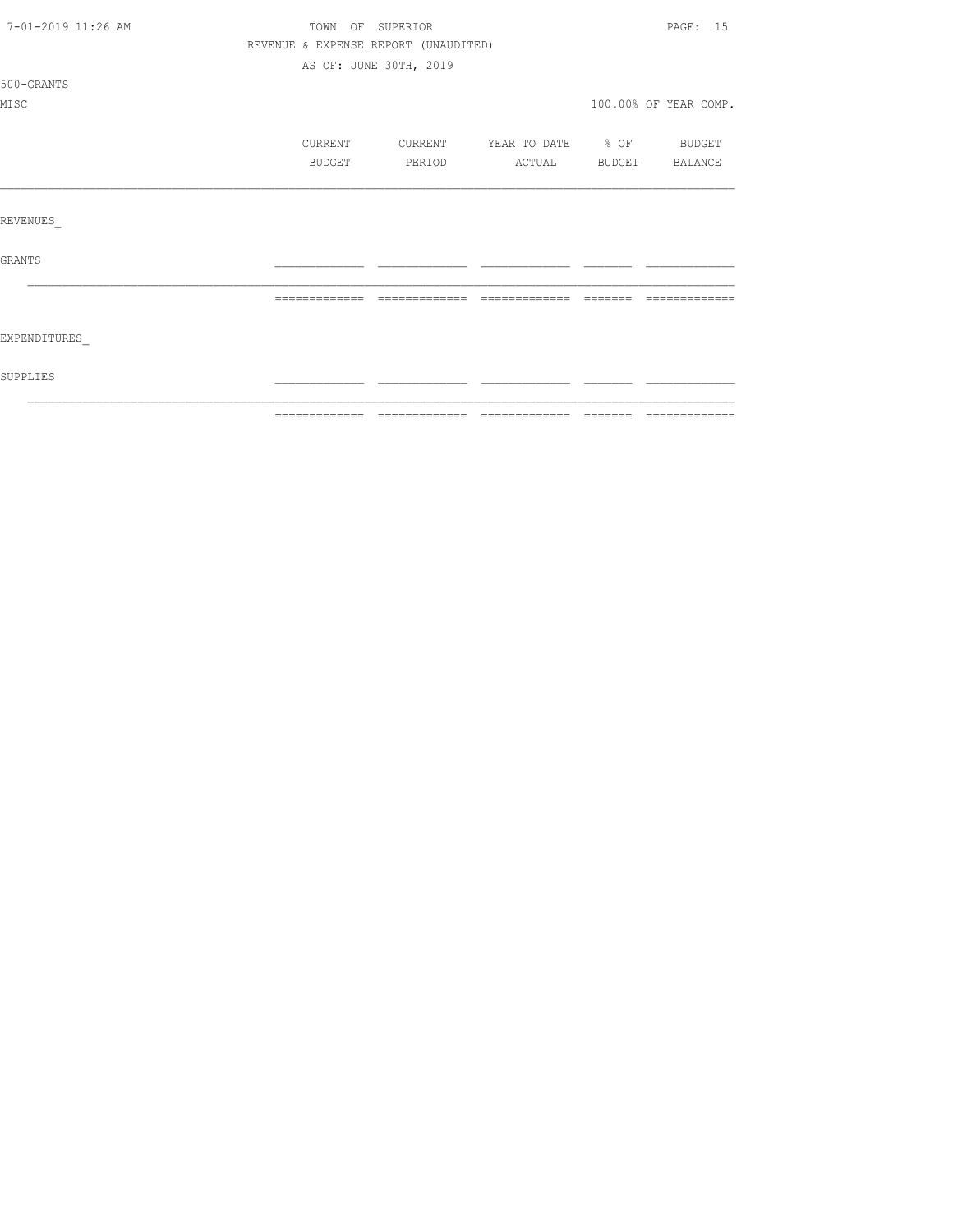#### 7-01-2019 11:26 AM TOWN OF SUPERIOR PAGE: 16 REVENUE & EXPENSE REPORT (UNAUDITED)

AS OF: JUNE 30TH, 2019

AIRPORT GRANTS AND SERVICE OF THE SERVICE OF THE SERVICE OF THE SERVICE OF THE SERVICE OF THE SERVICE OF THE SERVICE OF THE SERVICE OF THE SERVICE OF THE SERVICE OF THE SERVICE OF THE SERVICE OF THE SERVICE OF THE SERVICE

|                                    | CURRENT                | CURRENT<br>PERIOD | YEAR TO DATE % OF<br>ACTUAL        |        | <b>BUDGET</b> |
|------------------------------------|------------------------|-------------------|------------------------------------|--------|---------------|
|                                    | BUDGET                 |                   |                                    | BUDGET | BALANCE       |
| REVENUES                           |                        |                   |                                    |        |               |
| <b>GRANTS</b>                      |                        |                   |                                    |        |               |
| 500-45-4600 Airport Master Plan    | 0.00                   |                   | $0.00$ 16,670.85 0.00 ( 16,670.85) |        |               |
| SUBTOTAL GRANTS                    | 0.00                   | 0.00              | 16,670.85 0.00 ( 16,670.85)        |        |               |
| TOTAL REVENUES                     |                        | 0.00              | $0.00$ 16,670.85 0.00 ( 16,670.85) |        |               |
| EXPENDITURES                       |                        |                   |                                    |        |               |
| SUPPLIES                           |                        |                   |                                    |        |               |
| 500-45-5299 AIRPORT MASTER PLAN    | 0.00                   |                   | $0.00$ 21,866.79 0.00 ( 21,866.79) |        |               |
| SUBTOTAL SUPPLIES                  | 0.00                   | 0.00              | 21,866.79 0.00 (21,866.79)         |        |               |
| TOTAL EXPENDITURES                 | 0.00                   |                   | $0.00$ 21,866.79 0.00 ( 21,866.79) |        |               |
| REVENUES OVER/(UNDER) EXPENDITURES | --------------<br>0.00 |                   | 0.00(5, 195.94)                    |        | 5,195.94      |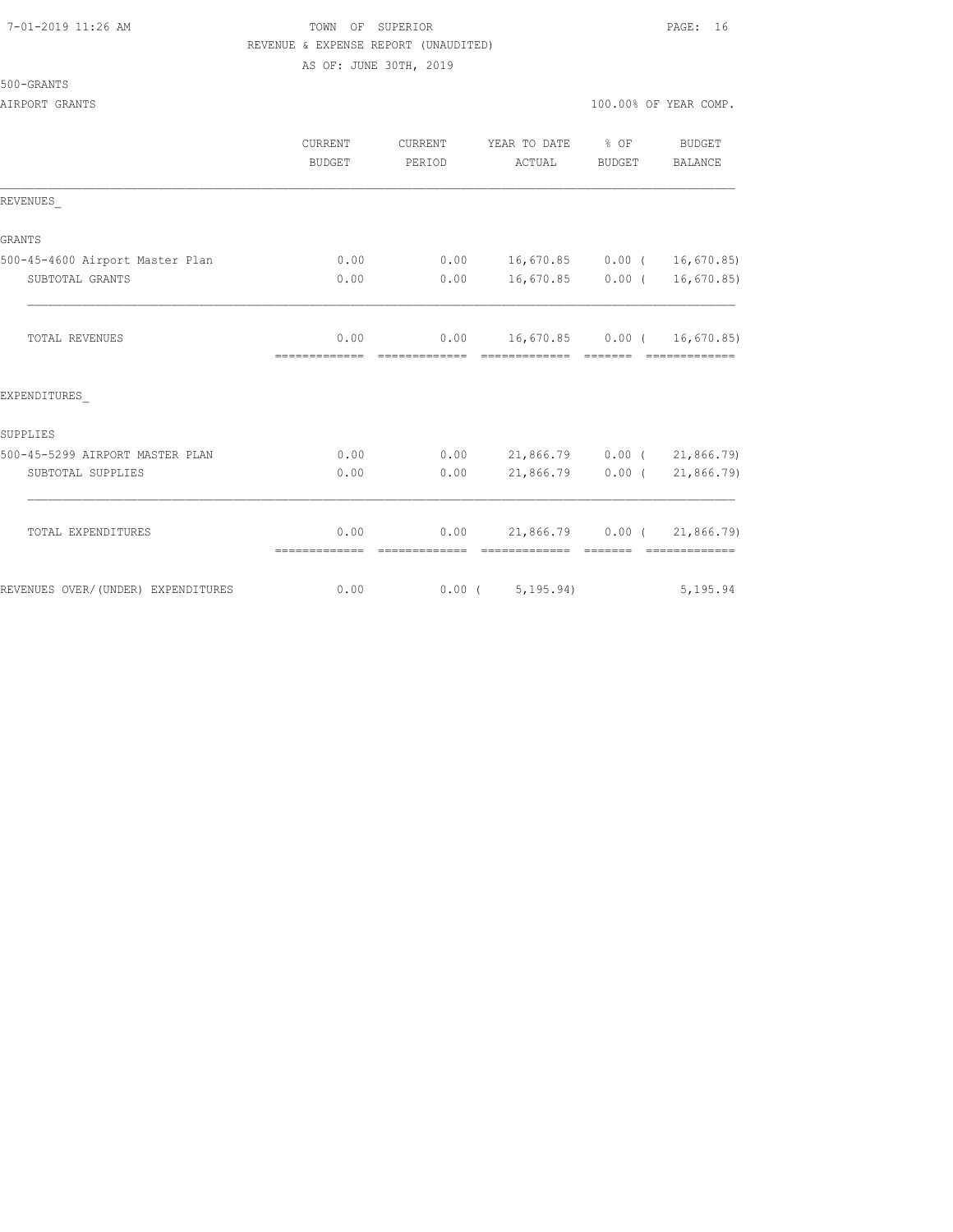| 7-01-2019 11:26 AM |  |
|--------------------|--|
|--------------------|--|

# TOWN OF SUPERIOR **11:2010** 11:26 PAGE: 17 REVENUE & EXPENSE REPORT (UNAUDITED)

AS OF: JUNE 30TH, 2019

| 500-GRANTS |  |
|------------|--|
|------------|--|

|                                     | CURRENT<br><b>BUDGET</b> | CURRENT<br>PERIOD     | YEAR TO DATE % OF<br>ACTUAL                  | BUDGET  | BUDGET<br><b>BALANCE</b> |
|-------------------------------------|--------------------------|-----------------------|----------------------------------------------|---------|--------------------------|
| REVENUES                            |                          |                       |                                              |         |                          |
| <b>GRANTS</b>                       |                          |                       |                                              |         |                          |
| 500-46-4600 FIRE TRUCK RESTORATION  | 0.00                     | 0.00                  | 2,541.00  0.00  ( 2,541.00)                  |         |                          |
| SUBTOTAL GRANTS                     | 0.00                     | 0.00                  | 2,541.00 0.00 ( 2,541.00)                    |         |                          |
| <b>TOTAL REVENUES</b>               | 0.00<br>-------------    | 0.00<br>============= | 2,541.00  0.00  ( 2,541.00)<br>============= | ======= | -------------            |
| EXPENDITURES                        |                          |                       |                                              |         |                          |
| SUPPLIES                            |                          |                       |                                              |         |                          |
|                                     |                          |                       |                                              |         |                          |
| REVENUES OVER/ (UNDER) EXPENDITURES | 0.00                     | 0.00                  | 2,541.00                                     |         | (2, 541.00)              |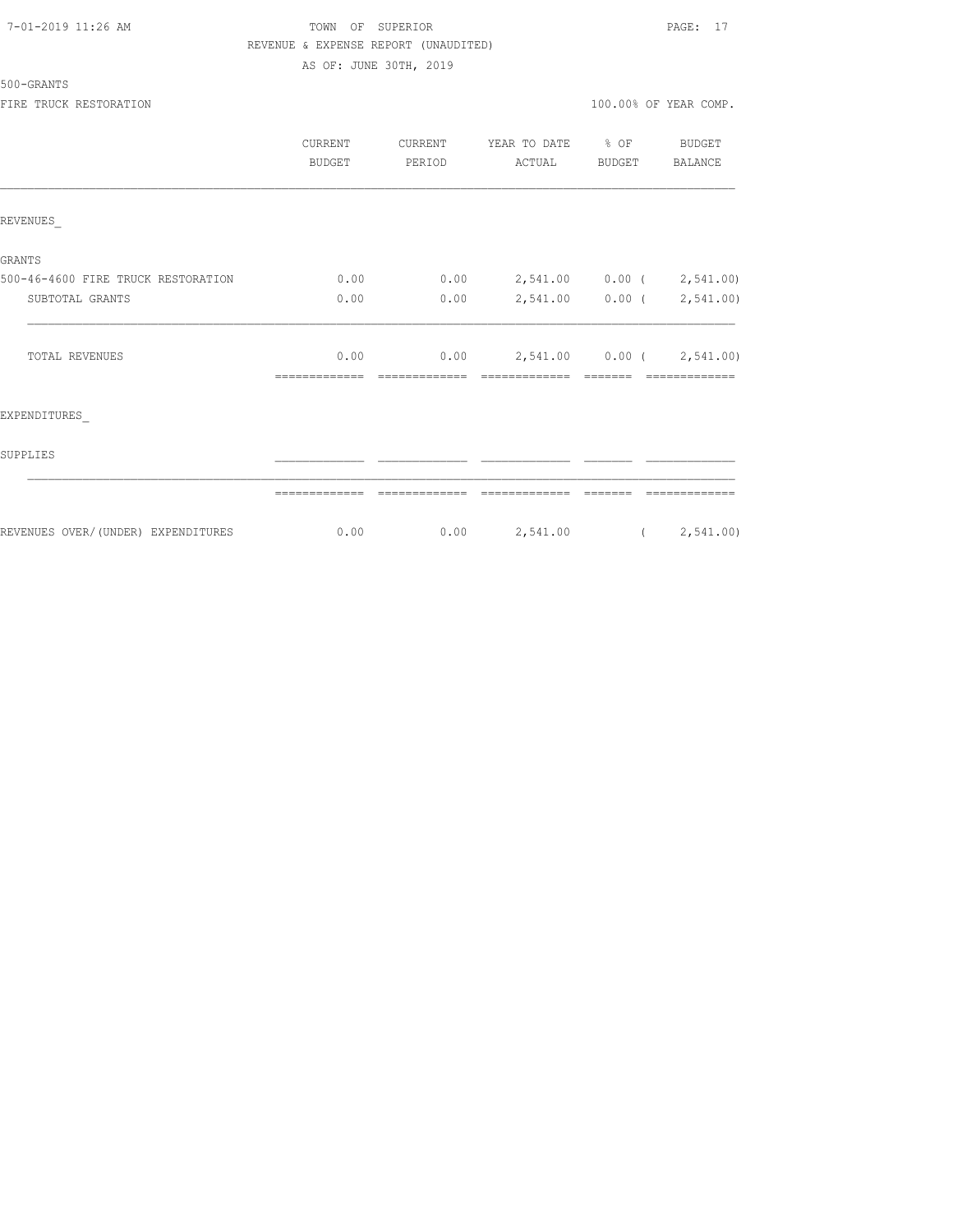| 7-01-2019 11:26 AM                  | TOWN OF SUPERIOR |                                                     | PAGE: 18              |          |                       |  |
|-------------------------------------|------------------|-----------------------------------------------------|-----------------------|----------|-----------------------|--|
|                                     |                  | REVENUE & EXPENSE REPORT (UNAUDITED)                |                       |          |                       |  |
|                                     |                  | AS OF: JUNE 30TH, 2019                              |                       |          |                       |  |
| 500-GRANTS                          |                  |                                                     |                       |          |                       |  |
| 4TH OF JULY                         |                  |                                                     |                       |          | 100.00% OF YEAR COMP. |  |
|                                     | CURRENT          | CURRENT YEAR TO DATE % OF BUDGET                    |                       |          |                       |  |
|                                     | BUDGET           | PERIOD                                              | ACTUAL BUDGET BALANCE |          |                       |  |
| REVENUES                            |                  |                                                     |                       |          |                       |  |
| GRANTS                              |                  |                                                     |                       |          |                       |  |
|                                     | =============    | =============                                       | =============         | -------- |                       |  |
| EXPENDITURES                        |                  |                                                     |                       |          |                       |  |
| SUPPLIES                            |                  |                                                     |                       |          |                       |  |
| 500-47-5299 FOURTH OF JULY EXPENSES |                  | $0.00$ $2,500.00$ $5,000.00$ $0.00$ $($ $5,000.00)$ |                       |          |                       |  |
| SUBTOTAL SUPPLIES                   |                  | 0.00 2,500.00                                       | 5,000.00              | $0.00$ ( | 5,000.00)             |  |
| TOTAL EXPENDITURES                  |                  | $0.00$ 2,500.00 5,000.00 0.00 (5,000.00)            |                       |          |                       |  |
|                                     |                  |                                                     |                       |          |                       |  |
| REVENUES OVER/(UNDER) EXPENDITURES  |                  | $0.00$ ( $2,500.00$ ) ( $5,000.00$ )                |                       |          | 5,000.00              |  |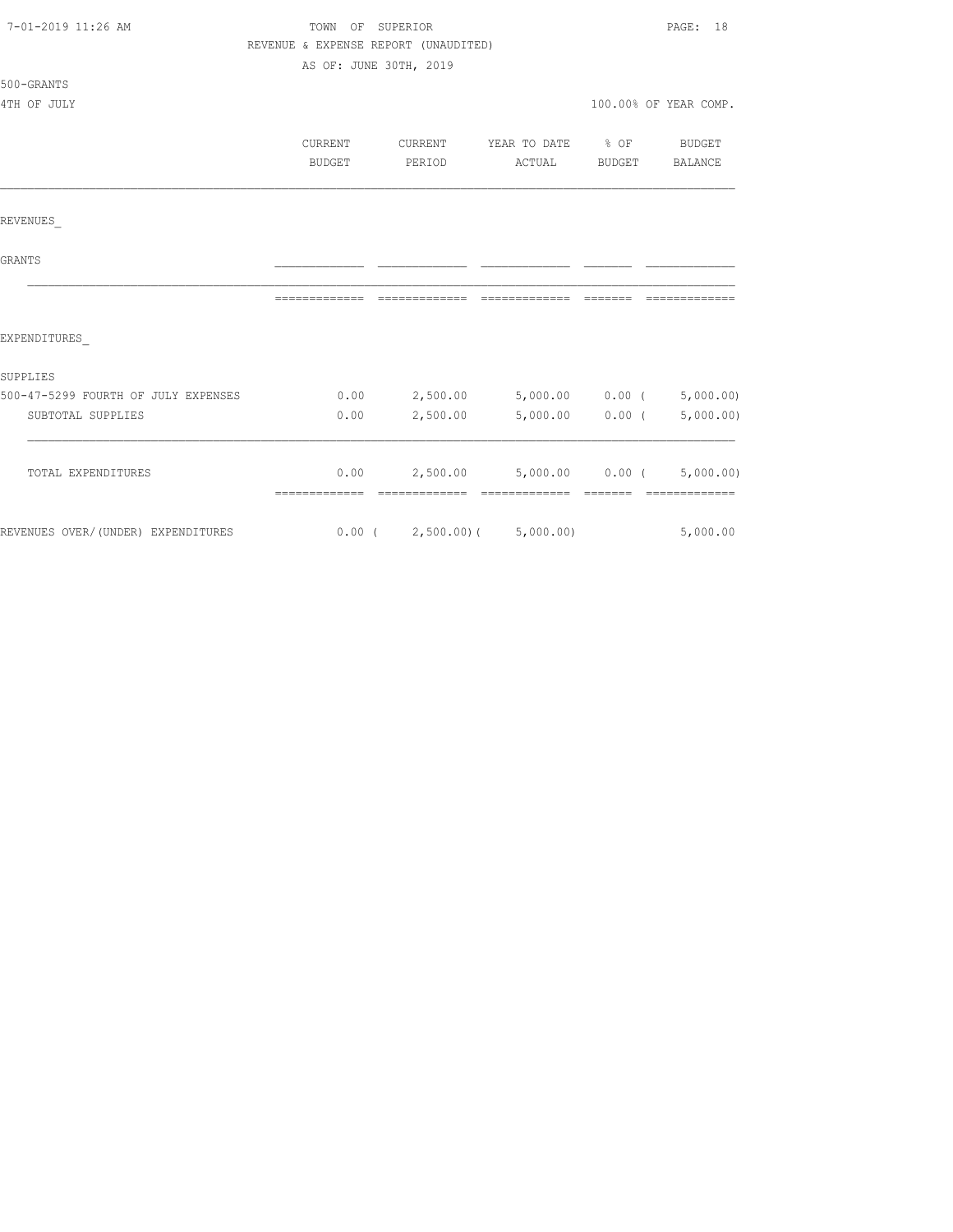| 7-01-2019 11:26 AM        | TOWN<br>OF                           | SUPERIOR                                                                                                                                                                                                                                                                                                                                                                                                                                                                                     |                   |        | PAGE: 19              |
|---------------------------|--------------------------------------|----------------------------------------------------------------------------------------------------------------------------------------------------------------------------------------------------------------------------------------------------------------------------------------------------------------------------------------------------------------------------------------------------------------------------------------------------------------------------------------------|-------------------|--------|-----------------------|
|                           | REVENUE & EXPENSE REPORT (UNAUDITED) |                                                                                                                                                                                                                                                                                                                                                                                                                                                                                              |                   |        |                       |
|                           |                                      | AS OF: JUNE 30TH, 2019                                                                                                                                                                                                                                                                                                                                                                                                                                                                       |                   |        |                       |
| 500-GRANTS                |                                      |                                                                                                                                                                                                                                                                                                                                                                                                                                                                                              |                   |        |                       |
| FIREHOUSE SUBS CONTRIBUTI |                                      |                                                                                                                                                                                                                                                                                                                                                                                                                                                                                              |                   |        | 100.00% OF YEAR COMP. |
|                           | CURRENT                              | CURRENT                                                                                                                                                                                                                                                                                                                                                                                                                                                                                      | YEAR TO DATE % OF |        | <b>BUDGET</b>         |
|                           | BUDGET                               | PERIOD                                                                                                                                                                                                                                                                                                                                                                                                                                                                                       | ACTUAL            | BUDGET | BALANCE               |
|                           |                                      |                                                                                                                                                                                                                                                                                                                                                                                                                                                                                              |                   |        |                       |
| REVENUES                  |                                      |                                                                                                                                                                                                                                                                                                                                                                                                                                                                                              |                   |        |                       |
| <b>GRANTS</b>             |                                      |                                                                                                                                                                                                                                                                                                                                                                                                                                                                                              |                   |        |                       |
|                           | =============                        | $\begin{array}{c} \multicolumn{2}{c} {\textbf{1}} & \multicolumn{2}{c} {\textbf{2}} & \multicolumn{2}{c} {\textbf{3}} & \multicolumn{2}{c} {\textbf{4}} \\ \multicolumn{2}{c} {\textbf{5}} & \multicolumn{2}{c} {\textbf{6}} & \multicolumn{2}{c} {\textbf{7}} & \multicolumn{2}{c} {\textbf{8}} & \multicolumn{2}{c} {\textbf{9}} \\ \multicolumn{2}{c} {\textbf{1}} & \multicolumn{2}{c} {\textbf{1}} & \multicolumn{2}{c} {\textbf{1}} & \multicolumn{2}{c} {\textbf{1}} & \multicolumn{$ | =============     |        |                       |
| EXPENDITURES              |                                      |                                                                                                                                                                                                                                                                                                                                                                                                                                                                                              |                   |        |                       |
| <b>SUPPLIES</b>           |                                      |                                                                                                                                                                                                                                                                                                                                                                                                                                                                                              |                   |        |                       |
|                           |                                      |                                                                                                                                                                                                                                                                                                                                                                                                                                                                                              |                   |        |                       |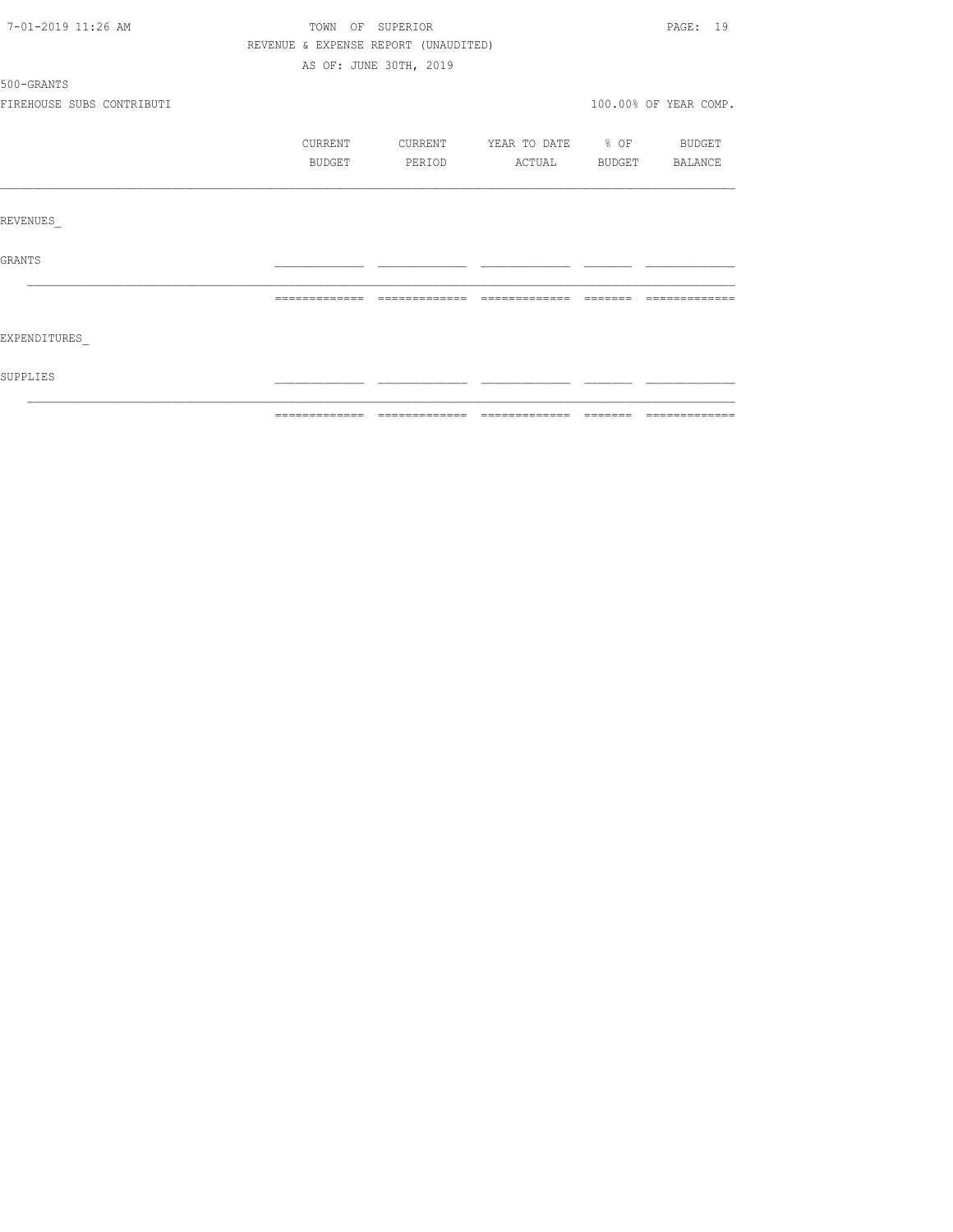| 7-01-2019 11:26 AM                 | TOWN OF SUPERIOR                     |                                     |                                  |                  | PAGE:<br>20            |  |
|------------------------------------|--------------------------------------|-------------------------------------|----------------------------------|------------------|------------------------|--|
|                                    | REVENUE & EXPENSE REPORT (UNAUDITED) |                                     |                                  |                  |                        |  |
|                                    |                                      | AS OF: JUNE 30TH, 2019              |                                  |                  |                        |  |
| 500-GRANTS                         |                                      |                                     |                                  |                  |                        |  |
| ECONOMIC DEVELOPMENT               |                                      |                                     |                                  |                  | 100.00% OF YEAR COMP.  |  |
|                                    |                                      |                                     |                                  |                  |                        |  |
|                                    | <b>CURRENT</b>                       | CURRENT                             | YEAR TO DATE                     | $\frac{1}{6}$ OF | <b>BUDGET</b>          |  |
|                                    | BUDGET                               | PERIOD                              | ACTUAL                           | BUDGET           | BALANCE                |  |
| REVENUES                           |                                      |                                     |                                  |                  |                        |  |
| <b>GRANTS</b>                      |                                      |                                     |                                  |                  |                        |  |
|                                    | =============                        | -------------- ------------- ------ |                                  |                  | --------------         |  |
| EXPENDITURES                       |                                      |                                     |                                  |                  |                        |  |
| SUPPLIES                           |                                      |                                     |                                  |                  |                        |  |
| 500-49-5299 ED EXPENDITURES        | 0.00                                 | 0.00                                | 15, 194. 20  0.00 ( 15, 194. 20) |                  |                        |  |
| SUBTOTAL SUPPLIES                  | 0.00                                 | 0.00                                | 15,194.20                        |                  | $0.00$ ( $15,194.20$ ) |  |
|                                    |                                      | 0.00                                |                                  |                  |                        |  |
| TOTAL EXPENDITURES                 | 0.00                                 |                                     | 15, 194. 20  0.00 ( 15, 194. 20) |                  | --------------         |  |
| REVENUES OVER/(UNDER) EXPENDITURES | 0.00                                 |                                     | $0.00$ ( $15,194.20$ )           |                  | 15, 194.20             |  |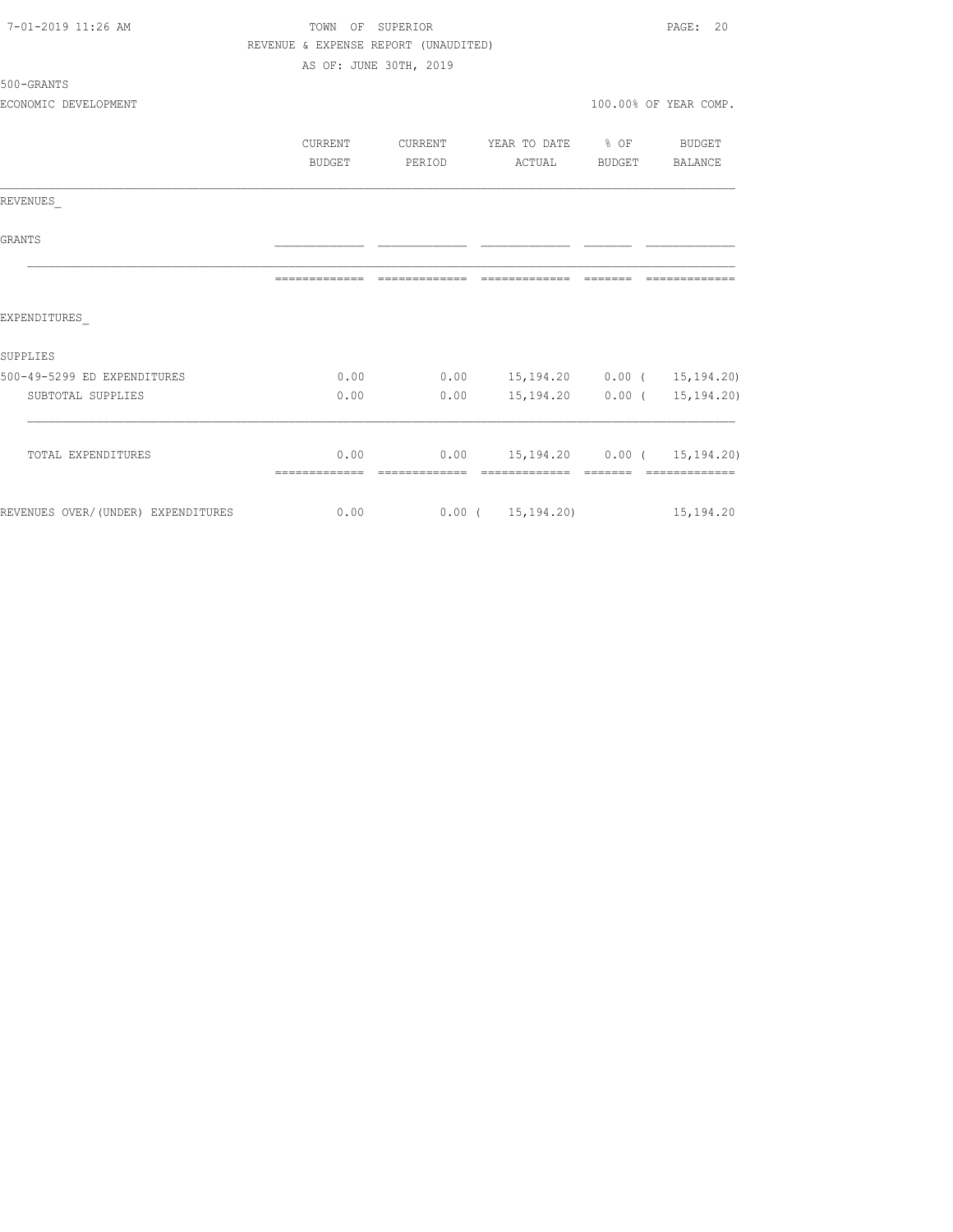| 7-01-2019 11:26 AM |                                      | TOWN OF SUPERIOR       |                          |         | PAGE: 21              |
|--------------------|--------------------------------------|------------------------|--------------------------|---------|-----------------------|
|                    | REVENUE & EXPENSE REPORT (UNAUDITED) |                        |                          |         |                       |
|                    |                                      | AS OF: JUNE 30TH, 2019 |                          |         |                       |
| 500-GRANTS         |                                      |                        |                          |         |                       |
| CONTINGENCY        |                                      |                        |                          |         | 100.00% OF YEAR COMP. |
|                    | CURRENT                              | CURRENT                | YEAR TO DATE % OF BUDGET |         |                       |
|                    | BUDGET                               | PERIOD                 | ACTUAL BUDGET BALANCE    |         |                       |
|                    |                                      |                        |                          |         |                       |
| REVENUES           |                                      |                        |                          |         |                       |
| <b>GRANTS</b>      |                                      |                        |                          |         |                       |
|                    | =============                        | --------------         | --------------           | ======= |                       |
| EXPENDITURES       |                                      |                        |                          |         |                       |
| SUPPLIES           |                                      |                        |                          |         |                       |
|                    |                                      |                        |                          |         |                       |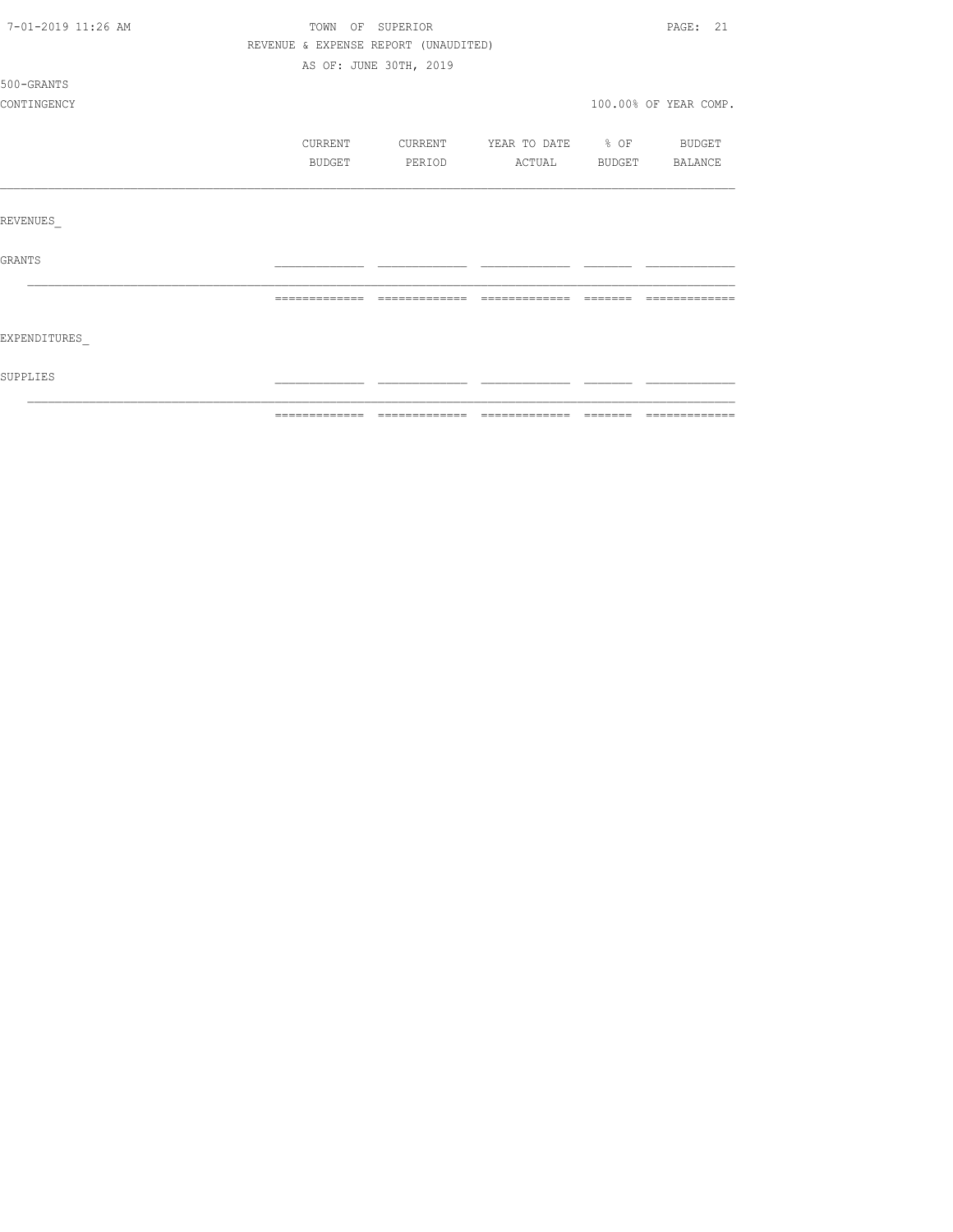#### 7-01-2019 11:26 AM TOWN OF SUPERIOR PAGE: 22 REVENUE & EXPENSE REPORT (UNAUDITED)

AS OF: JUNE 30TH, 2019

500-GRANTS

|                                    | CURRENT      | <b>CURRENT</b> | YEAR TO DATE | % OF          | BUDGET       |
|------------------------------------|--------------|----------------|--------------|---------------|--------------|
|                                    | BUDGET       | PERIOD         | ACTUAL       | <b>BUDGET</b> | BALANCE      |
| FUND TOTAL REVENUES                | 2,495,940.00 | 0.00           | 105,549.69   | 4.23          | 2,390,390.31 |
| FUND TOTAL EXPENDITURES            | 2,495,940.00 | 3,238.39       | 117,516.22   | 4.71          | 2,378,423.78 |
| REVENUES OVER/(UNDER) EXPENDITURES | 0.00(        | $3, 238, 39$ ( | 11, 966, 53) |               | 11,966.53    |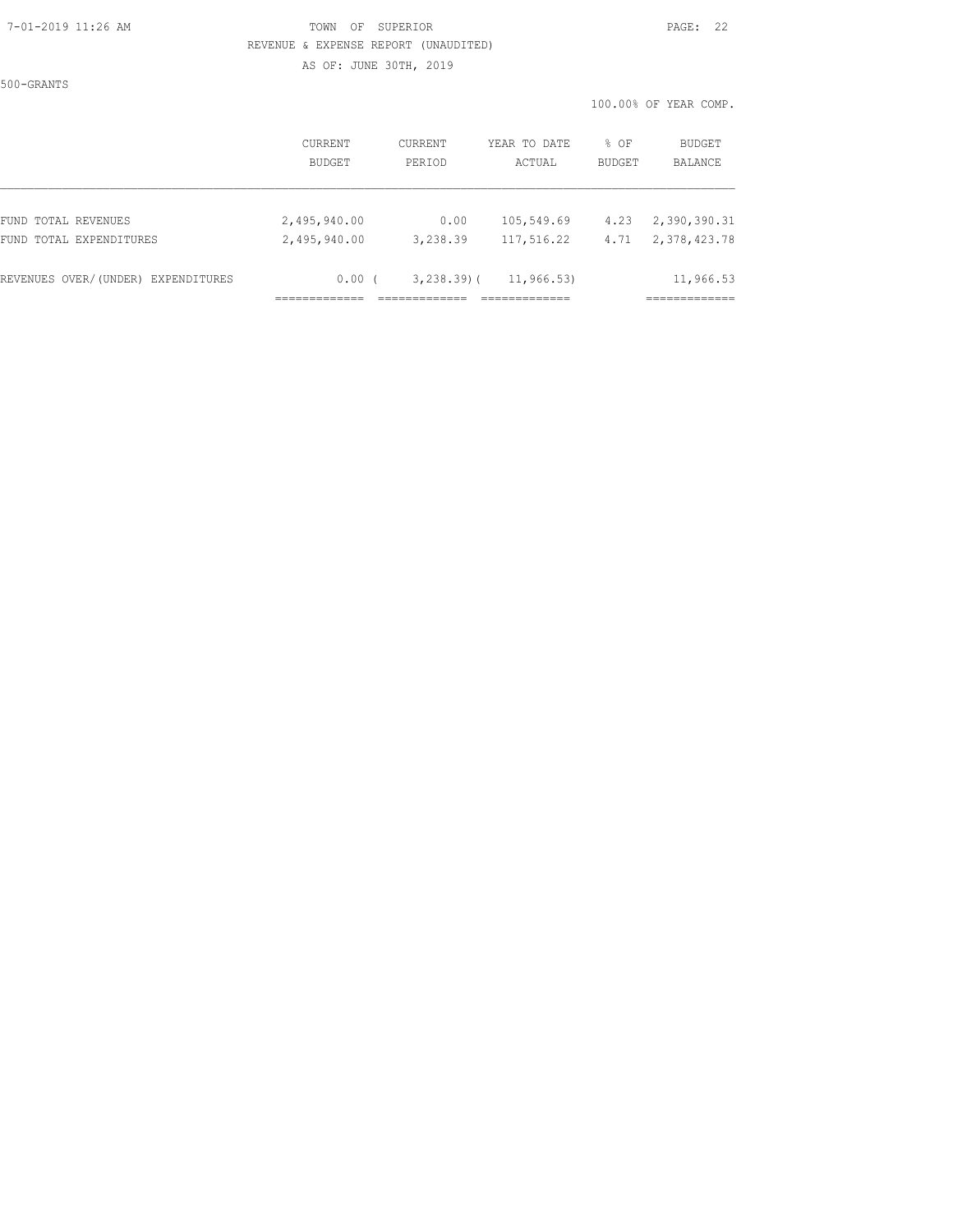| 7-01-2019 11:26 AM     |                                      |                        | PAGE:        |        |                       |  |
|------------------------|--------------------------------------|------------------------|--------------|--------|-----------------------|--|
|                        | REVENUE & EXPENSE REPORT (UNAUDITED) |                        |              |        |                       |  |
|                        |                                      | AS OF: JUNE 30TH, 2019 |              |        |                       |  |
| 510-Emergency Services |                                      |                        |              |        |                       |  |
| NON-DEPARTMENTAL       |                                      |                        |              |        | 100.00% OF YEAR COMP. |  |
|                        | CURRENT                              | CURRENT                | YEAR TO DATE | % OF   | <b>BUDGET</b>         |  |
|                        | BUDGET                               | PERIOD                 | ACTUAL       | BUDGET | <b>BALANCE</b>        |  |
| REVENUES               |                                      |                        |              |        |                       |  |
|                        |                                      |                        |              |        |                       |  |

 $\texttt{CONTINGENCY}$  $\mathcal{L}_\text{max}$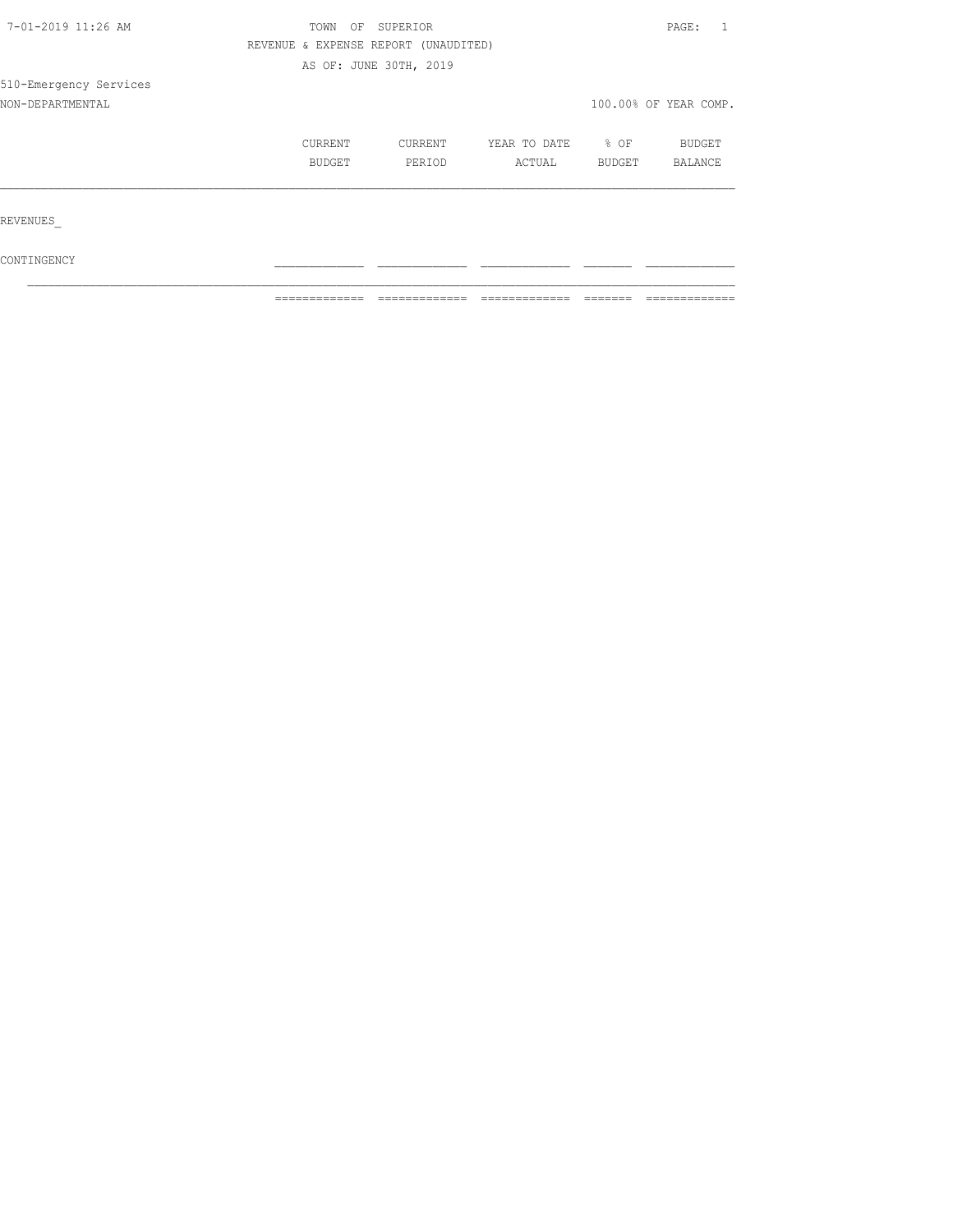### 7-01-2019 11:26 AM TOWN OF SUPERIOR PAGE: 2 REVENUE & EXPENSE REPORT (UNAUDITED) AS OF: JUNE 30TH, 2019

# 510-Emergency Services

|                                                                    | CURRENT<br>BUDGET     | CURRENT<br>PERIOD | YEAR TO DATE<br>ACTUAL                     | % OF<br><b>BUDGET</b> | BUDGET<br>BALANCE                    |
|--------------------------------------------------------------------|-----------------------|-------------------|--------------------------------------------|-----------------------|--------------------------------------|
| REVENUES                                                           |                       |                   |                                            |                       |                                      |
| BUSINESS SERVICES                                                  |                       |                   |                                            |                       |                                      |
| 510-42-4252 OTHER OPERATING SUPPLIES                               | 0.00                  | $0.00$ (          | 22.22)                                     | 0.00                  | 22.22                                |
| SUBTOTAL BUSINESS SERVICES                                         | 0.00                  | $0.00$ (          | 22.22                                      | 0.00                  | 22.22                                |
| GRANTS                                                             |                       |                   |                                            |                       |                                      |
| 510-42-4600 GRANT REVENUE                                          | 0.00                  | 0.00              | 137,462.19 0.00 ( 137,462.19)              |                       |                                      |
| SUBTOTAL GRANTS                                                    | 0.00                  | 0.00              |                                            |                       | 137,462.19   0.00   137,462.19)      |
| TOTAL REVENUES                                                     | 0.00                  | 0.00              |                                            |                       | 137,439.97 0.00 ( 137,439.97)        |
| EXPENDITURES                                                       |                       |                   |                                            |                       |                                      |
| PERSONEL                                                           |                       |                   |                                            |                       |                                      |
| SUPPLIES                                                           |                       |                   |                                            |                       |                                      |
| 510-42-5299 OTHER OPERATING SUPPLIES                               | 0.00                  | 0.00              | 11,985.57                                  | $0.00$ (              | 11, 985.57)                          |
| SUBTOTAL SUPPLIES                                                  | 0.00                  | 0.00              | 11,985.57                                  | $0.00$ (              | 11, 985.57)                          |
| UTILITIES                                                          |                       |                   |                                            |                       |                                      |
| 510-42-5370 RADIO EQUIPMENT                                        | 0.00                  | 65.00             | 423.91                                     | $0.00$ (              | 423.91)                              |
| SUBTOTAL UTILITIES                                                 | 0.00                  | 65.00             | 423.91                                     | $0.00$ (              | 423.91)                              |
| GENERAL BUSINESS EXPENSE                                           |                       |                   |                                            |                       |                                      |
| 510-42-5425 CONFERENCE & TRAINING                                  | 5,000.00              | 0.00              | 5,060.63                                   | $101.21$ (            | 60.63)                               |
| 510-42-5430 PRINTING                                               | 0.00                  | 125.91            |                                            |                       | $1,747.26$ 0.00 ( 1,747.26)          |
| 510-42-5450 UNIFORM PURCHASE                                       | 3,000.00              | 0.00              | 3,036.38                                   | $101.21$ (            | 36.38                                |
| SUBTOTAL GENERAL BUSINESS EXPENSE                                  | 8,000.00              | 125.91            | 9,844.27                                   | $123.05$ (            | 1,844.27)                            |
| PROFESSIONAL SERVICES                                              |                       |                   |                                            |                       |                                      |
| 510-42-5550 PROFESSIONAL SERVICES                                  | 0.00                  | 0.00              |                                            | 523.70 0.00 (         | 523.70)                              |
| 510-42-5555 HEALTH & SAFETY                                        | 2,500.00              | 0.00              | 12,585.00                                  | 503.40 (              | 10,085.00                            |
| SUBTOTAL PROFESSIONAL SERVICES                                     | 2,500.00              | 0.00              | 13,108.70                                  | 524.35 (              | 10,608.70)                           |
| REPAIR/MAINTENANCE                                                 |                       |                   |                                            |                       |                                      |
| 510-42-5640 VEHICLE REPAIRS                                        | 46,000.00             | 0.00              |                                            | 22,558.03 49.04       | 23, 441.97                           |
| 510-42-5642 TIRES & TUBES                                          | 0.00                  | 0.00              | 307.98                                     | $0.00$ (              | 307.98)                              |
| 510-42-5650 OTHER EQUIPMENT REPAIRS<br>SUBTOTAL REPAIR/MAINTENANCE | 3,000.00<br>49,000.00 | 0.00<br>0.00      | 4,250.62                                   | 27, 116.63 55.34      | $141.69$ ( $1,250.62$ )<br>21,883.37 |
| CAPITAL OUTLAY                                                     |                       |                   |                                            |                       |                                      |
| 510-42-5740 MEDICAL EQUIPMENT                                      | 0.00                  | 0.00              |                                            |                       | 5,329.86 0.00 ( 5,329.86)            |
| 510-42-5750 FIRE/PPE                                               | 0.00                  | 0.00              | 103,940.81  0.00 (                         |                       | 103,940.81)                          |
| 510-42-5780 SOFTWARE                                               | 5,000.00              | 2,924.32          |                                            | 5,636.15 112.72 (     | 636.15)                              |
| SUBTOTAL CAPITAL OUTLAY                                            | 5,000.00              |                   | 2,924.32 114,906.82 2,298.14 ( 109,906.82) |                       |                                      |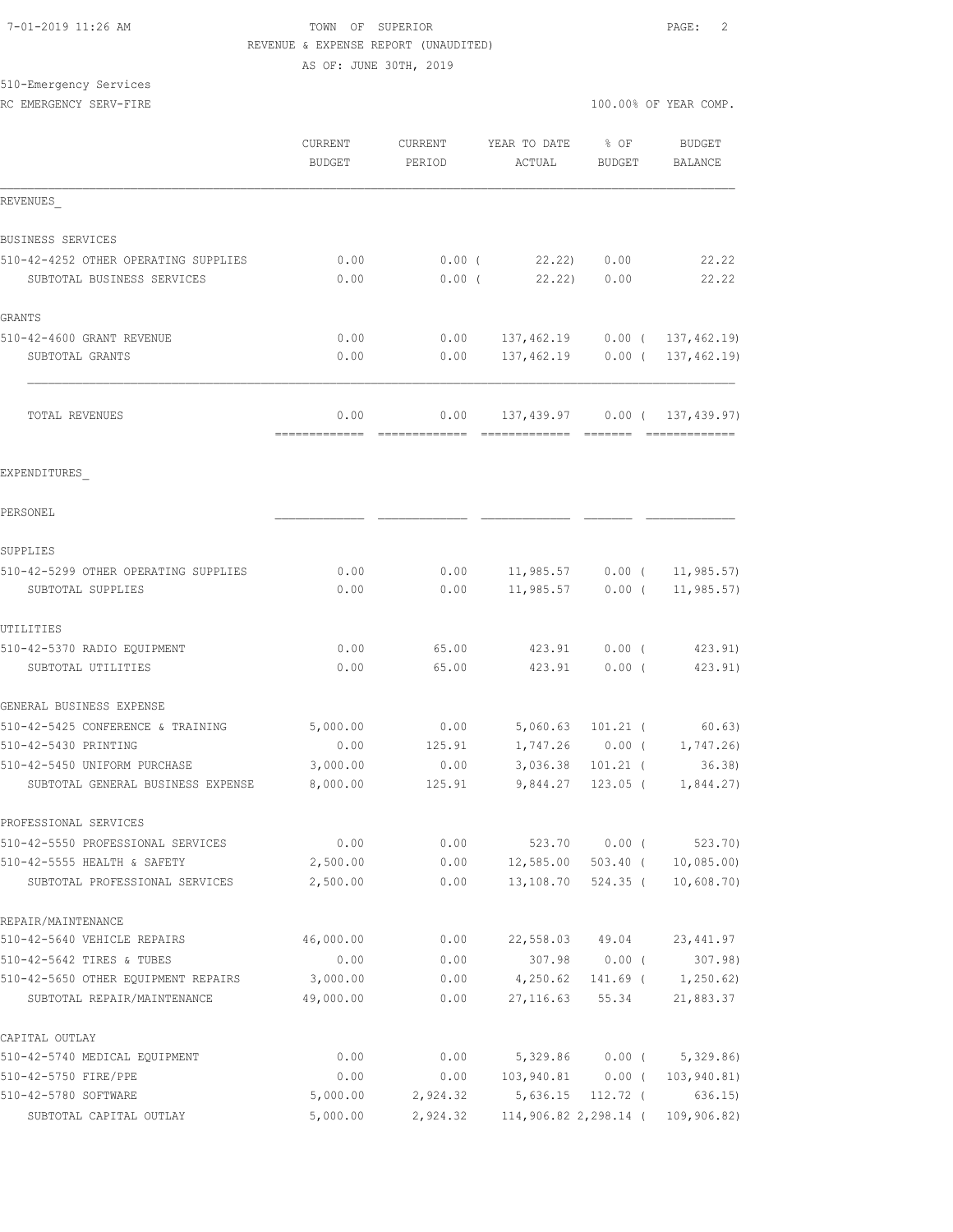|  | 7-01-2019 11:26 AM |  |
|--|--------------------|--|
|  |                    |  |

# TOWN OF SUPERIOR **12:26 AM TOWN OF SUPERIOR**  REVENUE & EXPENSE REPORT (UNAUDITED) AS OF: JUNE 30TH, 2019

510-Emergency Services

RC EMERGENCY SERV-FIRE **100.00%** OF YEAR COMP.

|                                    | CURRENT<br>BUDGET           | <b>CURRENT</b><br>PERIOD | YEAR TO DATE<br>ACTUAL | % OF<br><b>BUDGET</b> | <b>BUDGET</b><br><b>BALANCE</b> |
|------------------------------------|-----------------------------|--------------------------|------------------------|-----------------------|---------------------------------|
| DEBT SERVICE                       |                             |                          |                        |                       |                                 |
| 510-42-5999 CAPITAL OUTLAY         | 100,000.00                  | 0.00                     | 0.00                   | 0.00                  | 100,000.00                      |
| SUBTOTAL DEBT SERVICE              | 100,000.00                  | 0.00                     | 0.00                   | 0.00                  | 100,000.00                      |
| TOTAL EXPENDITURES                 | 164,500.00<br>------------- | 3, 115.23                | 177,385.90             | 107.83 (              | 12,885.90)                      |
| REVENUES OVER/(UNDER) EXPENDITURES | $164, 500, 00)$ (           | $3, 115, 23$ ) (         | 39,945.93)             |                       | 124,554.07)                     |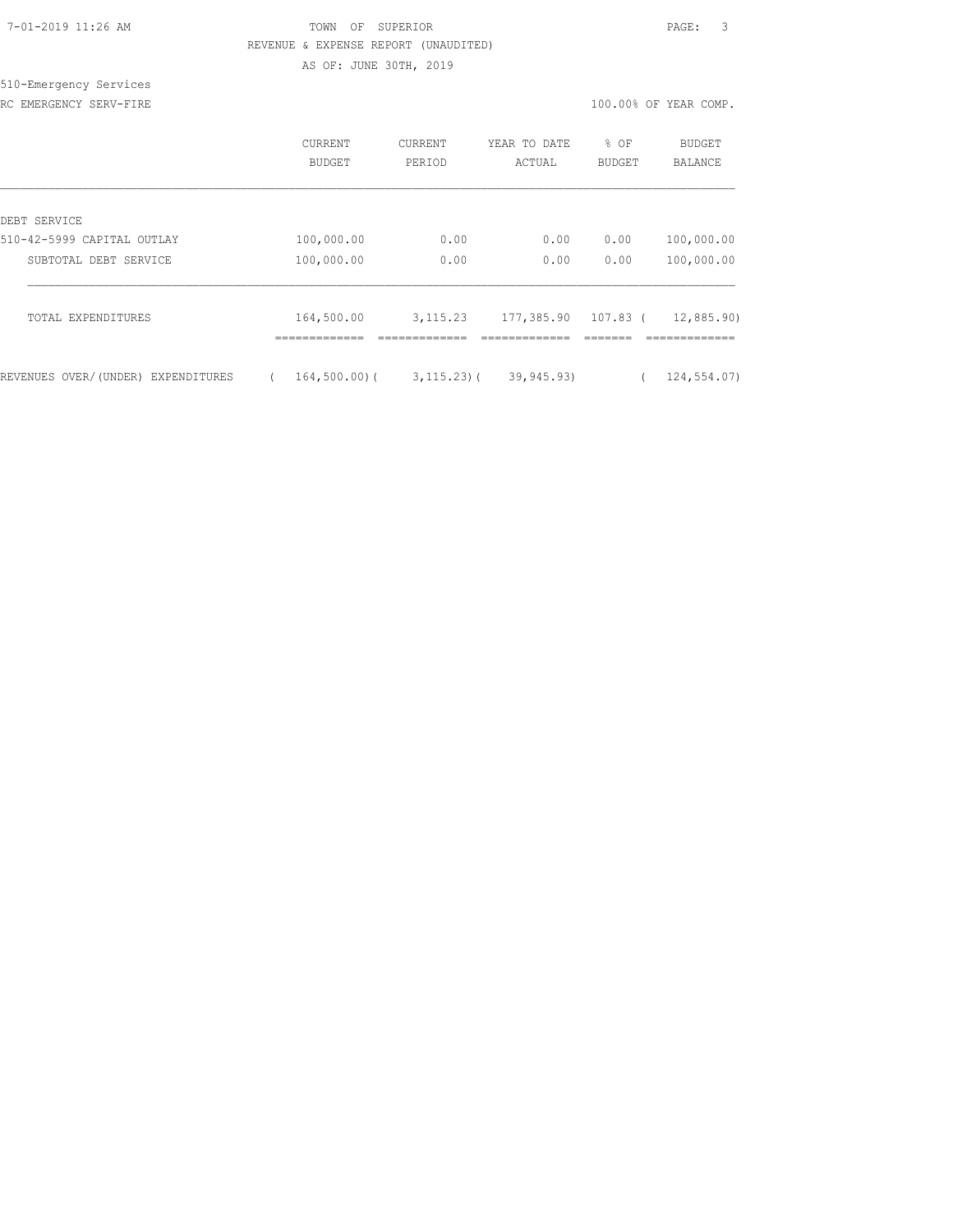# TOWN OF SUPERIOR **11:2010** PAGE: 4 REVENUE & EXPENSE REPORT (UNAUDITED)

AS OF: JUNE 30TH, 2019

| 510-Emergency Services |  |
|------------------------|--|
|                        |  |

|                                                                    | <b>CURRENT</b><br><b>BUDGET</b>             | <b>CURRENT</b><br>PERIOD | YEAR TO DATE<br>ACTUAL                           | % OF<br><b>BUDGET</b> | <b>BUDGET</b><br>BALANCE       |
|--------------------------------------------------------------------|---------------------------------------------|--------------------------|--------------------------------------------------|-----------------------|--------------------------------|
| REVENUES                                                           |                                             |                          |                                                  |                       |                                |
| GRANTS                                                             |                                             |                          |                                                  |                       |                                |
| 510-41-4600 Grant Revenue                                          | 200,000.00                                  | 0.00                     | 62,537.81                                        | 31.27                 | 137, 462.19                    |
| SUBTOTAL GRANTS                                                    | 200,000.00                                  | 0.00                     | 62,537.81                                        | 31.27                 | 137, 462.19                    |
| TOTAL REVENUES                                                     | 200,000.00<br>============================= | 0.00                     | 62,537.81<br>=======================             | 31.27                 | 137,462.19<br>=============    |
| EXPENDITURES                                                       |                                             |                          |                                                  |                       |                                |
| SUPPLIES                                                           |                                             |                          |                                                  |                       |                                |
| 510-41-5299 Other Operating Supplies                               | 4,000.00                                    | 0.00                     | 26,097.77                                        | 652.44 (              | 22,097.77)                     |
| SUBTOTAL SUPPLIES                                                  | 4,000.00                                    | 0.00                     | 26,097.77                                        | 652.44 (              | 22,097.77)                     |
| UTILITIES                                                          |                                             |                          |                                                  |                       |                                |
| 510-41-5370 Radio Equipment                                        | 3,000.00                                    | 0.00                     | 1,298.18                                         | 43.27                 | 1,701.82                       |
| SUBTOTAL UTILITIES                                                 | 3,000.00                                    | 0.00                     | 1,298.18                                         | 43.27                 | 1,701.82                       |
| GENERAL BUSINESS EXPENSE                                           |                                             |                          |                                                  |                       |                                |
| 510-41-5425 Conferences & Training                                 | 4,000.00                                    | 0.00                     | 10,881.67                                        | $272.04$ (            | 6,881.67)                      |
| 510-41-5430 PRINTING                                               | 2,000.00                                    | 259.36                   | 3,568.01                                         | $178.40$ (            | 1, 568.01)                     |
| 510-41-5450 Uniform Purchases<br>SUBTOTAL GENERAL BUSINESS EXPENSE | 8,500.00<br>14,500.00                       | 49.73<br>309.09          | 2,031.03<br>16,480.71                            | 23.89<br>$113.66$ (   | 6,468.97<br>1,980.71)          |
|                                                                    |                                             |                          |                                                  |                       |                                |
| PROFESSIONAL SERVICES                                              |                                             |                          |                                                  |                       |                                |
| 510-41-5555 Health & Safety<br>SUBTOTAL PROFESSIONAL SERVICES      | 1,000.00<br>1,000.00                        | 0.00<br>0.00             | 42.16<br>42.16                                   | 4.22<br>4.22          | 957.84<br>957.84               |
|                                                                    |                                             |                          |                                                  |                       |                                |
| REPAIR/MAINTENANCE                                                 |                                             |                          |                                                  |                       |                                |
| 510-41-5640 Vehicle Repairs<br>510-41-5642 Tires and Tubes         | 10,000.00<br>3,000.00                       | 0.00<br>0.00             | 7,367.71 73.68                                   | 2,064.93 68.83        | 2,632.29<br>935.07             |
| SUBTOTAL REPAIR/MAINTENANCE                                        | 13,000.00                                   | 0.00                     | 9,432.64                                         | 72.56                 | 3,567.36                       |
| CAPITAL OUTLAY                                                     |                                             |                          |                                                  |                       |                                |
| 510-41-5780 Software                                               | 0.00                                        |                          | 3,701.25 3,701.25 0.00 ( 3,701.25)               |                       |                                |
| SUBTOTAL CAPITAL OUTLAY                                            | 0.00                                        | 3,701.25                 |                                                  |                       | $3,701.25$ 0.00 ( $3,701.25$ ) |
| DEBT SERVICE                                                       |                                             |                          |                                                  |                       |                                |
| TOTAL EXPENDITURES                                                 |                                             |                          | 35,500.00 4,010.34 57,052.71 160.71 ( 21,552.71) |                       |                                |
| REVENUES OVER/(UNDER) EXPENDITURES                                 |                                             | 164,500.00 ( 4,010.34)   | 5,485.10                                         |                       | 159,014.90                     |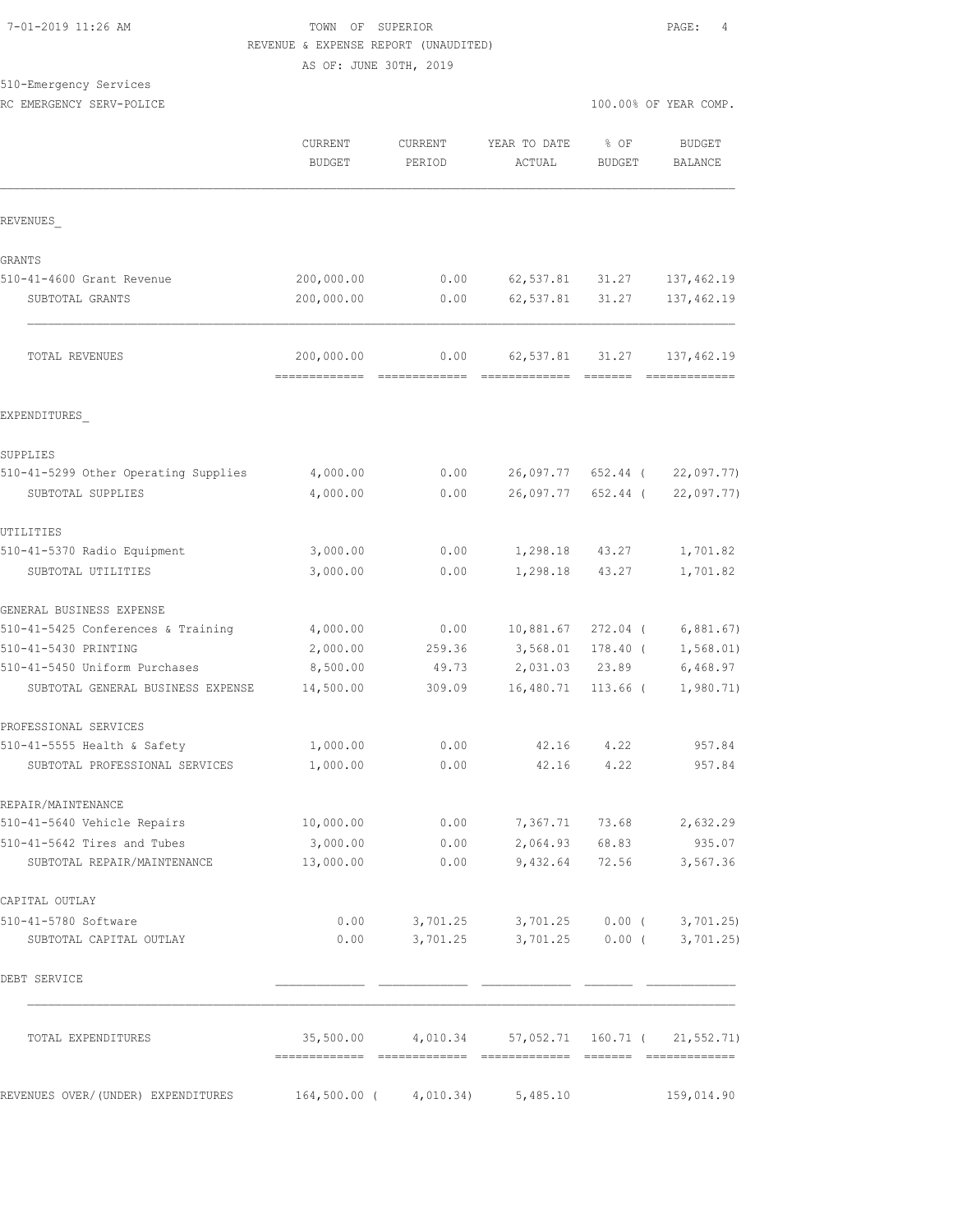## 7-01-2019 11:26 AM TOWN OF SUPERIOR PAGE: 5 REVENUE & EXPENSE REPORT (UNAUDITED)

AS OF: JUNE 30TH, 2019

510-Emergency Services

|                                    | <b>CURRENT</b><br>BUDGET | <b>CURRENT</b><br>PERIOD | YEAR TO DATE<br>ACTUAL | % OF<br><b>BUDGET</b> | BUDGET<br><b>BALANCE</b> |
|------------------------------------|--------------------------|--------------------------|------------------------|-----------------------|--------------------------|
|                                    |                          |                          |                        |                       |                          |
| FUND TOTAL REVENUES                | 200,000.00               | 0.00                     | 199,977.78             | 99.99                 | 22.22                    |
| FUND TOTAL EXPENDITURES            | 200,000.00               | 7,125.57                 | 234,438.61             | 117.22                | 34,438.61)               |
| REVENUES OVER/(UNDER) EXPENDITURES | 0.00(                    | $7,125.57$ ) (           | 34,460.83)             |                       | 34,460.83                |
|                                    |                          |                          |                        |                       |                          |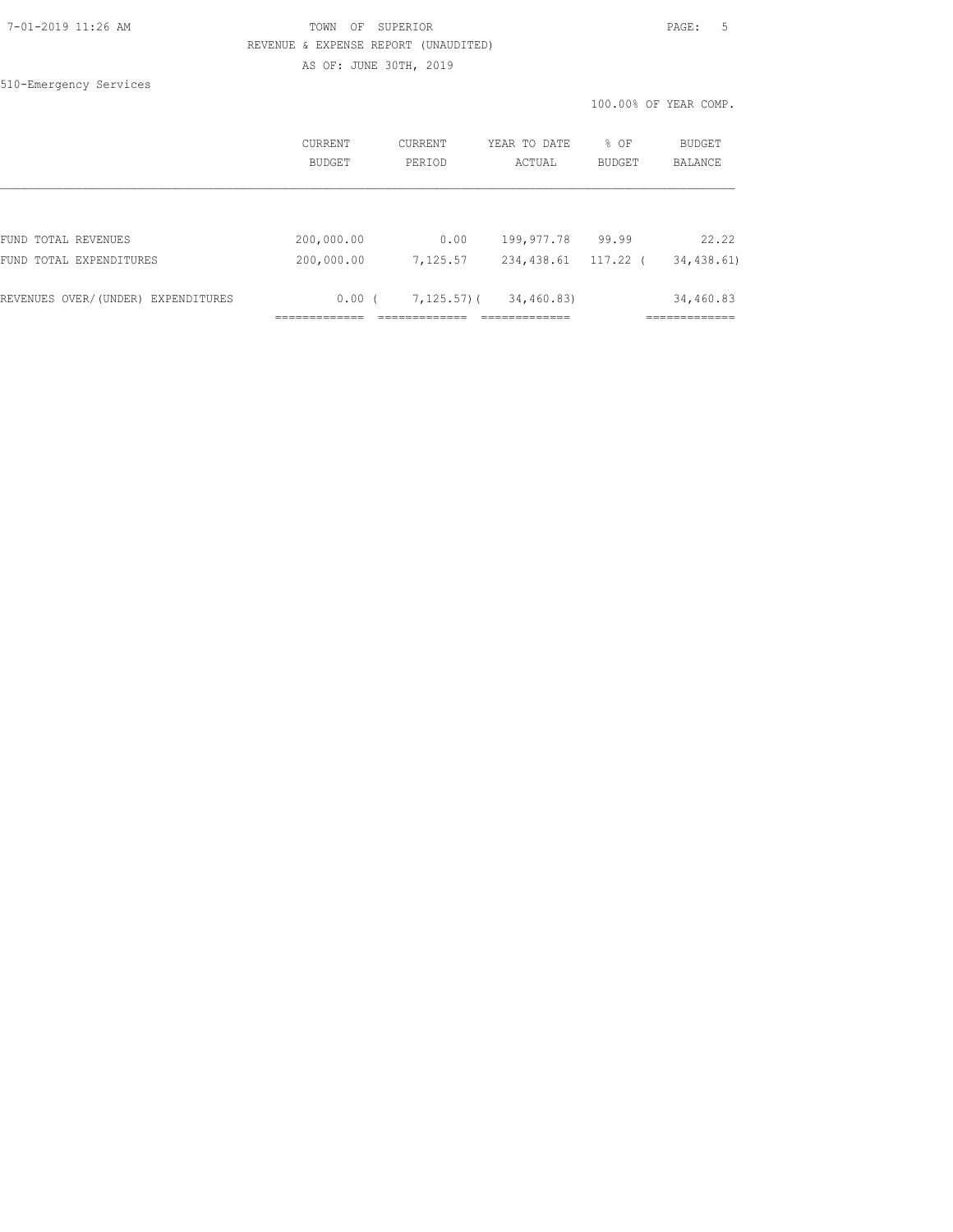| 7-01-2019 11:26 AM |  |  |
|--------------------|--|--|
|--------------------|--|--|

# TOWN OF SUPERIOR **11:2010** 11:26 PAGE: 1 REVENUE & EXPENSE REPORT (UNAUDITED)

AS OF: JUNE 30TH, 2019

# 511-RESOLUTION GRANTS

|                                    | <b>CURRENT</b><br><b>BUDGET</b> | <b>CURRENT</b><br>PERIOD | YEAR TO DATE<br>ACTUAL                                | $8$ OF<br>BUDGET | <b>BUDGET</b><br>BALANCE          |
|------------------------------------|---------------------------------|--------------------------|-------------------------------------------------------|------------------|-----------------------------------|
| REVENUES                           |                                 |                          |                                                       |                  |                                   |
| <b>GRANTS</b>                      |                                 |                          |                                                       |                  |                                   |
| 511-01-4600 GRANT REVENUE          | 0.00                            | 0.00                     | 300,000.00   0.00   ( 300,000.00)                     |                  |                                   |
| SUBTOTAL GRANTS                    | 0.00                            | 0.00                     |                                                       |                  | 300,000.00   0.00   ( 300,000.00) |
| TOTAL REVENUES                     | 0.00<br>-------------           | -------------            | $0.00$ 300,000.00 0.00 (300,000.00)<br>-------------- | --------         |                                   |
| EXPENDITURES                       |                                 |                          |                                                       |                  |                                   |
| SUPPLIES                           |                                 |                          |                                                       |                  |                                   |
| 511-01-5299 OPERATING SUPPLIES     | 0.00                            | 0.00                     | $9,267.00$ 0.00 ( $9,267.00$ )                        |                  |                                   |
| SUBTOTAL SUPPLIES                  | 0.00                            | 0.00                     |                                                       |                  | $9,267.00$ 0.00 (9,267.00)        |
| PROFESSIONAL SERVICES              |                                 |                          |                                                       |                  |                                   |
| CAPITAL OUTLAY                     |                                 |                          |                                                       |                  |                                   |
| TOTAL EXPENDITURES                 | 0.00<br>=============           | --------------           | $0.00$ 9,267.00 0.00 (9,267.00)<br>=============      | <b>BEECEE</b>    | -------------                     |
| REVENUES OVER/(UNDER) EXPENDITURES | 0.00                            | 0.00                     |                                                       |                  | 290,733.00 (290,733.00)           |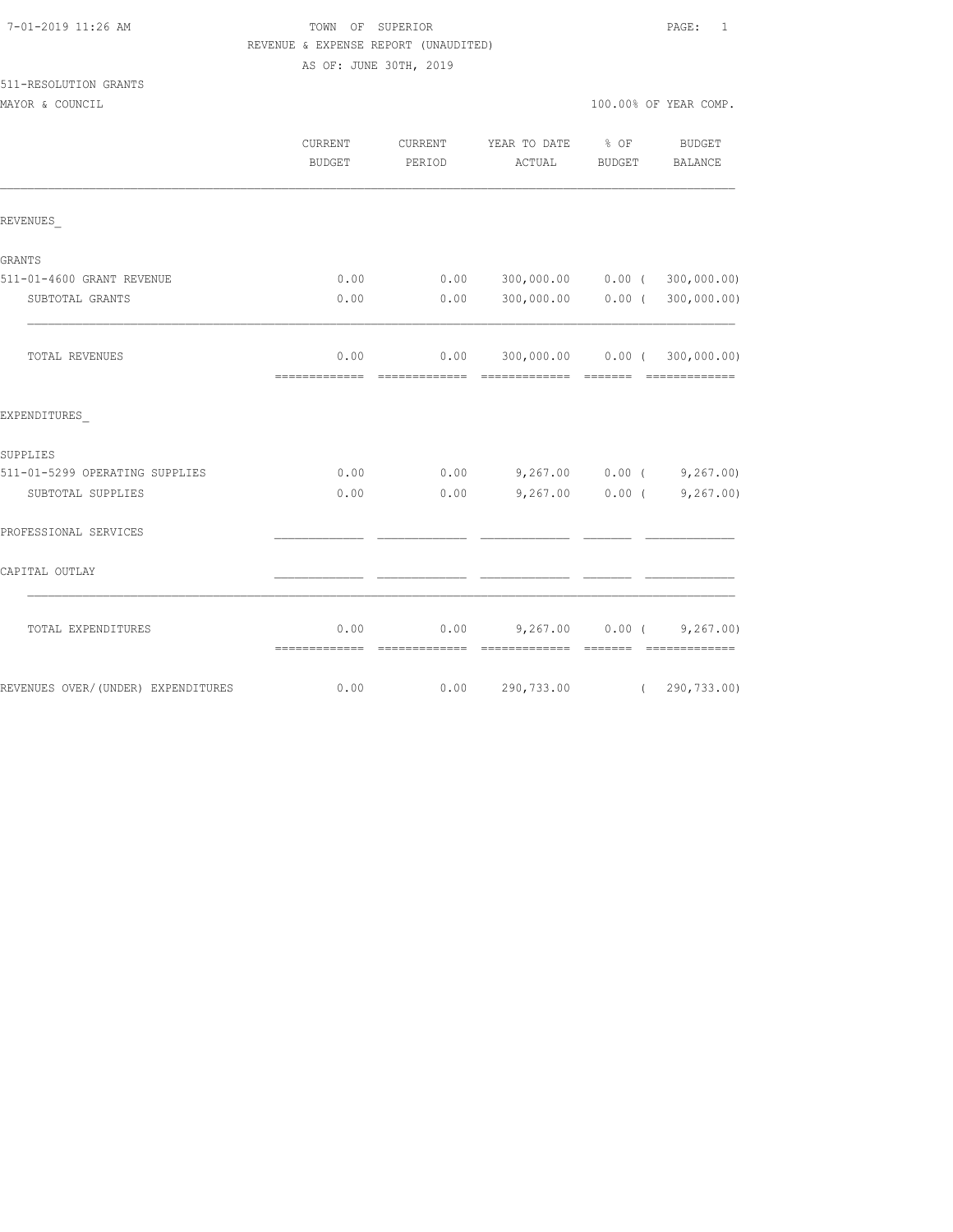# TOWN OF SUPERIOR **11:2019 11:26 AM TOWN OF SUPERIOR** REVENUE & EXPENSE REPORT (UNAUDITED)

AS OF: JUNE 30TH, 2019

#### 511-RESOLUTION GRANTS

|                                     | CURRENT<br><b>BUDGET</b> | CURRENT<br>PERIOD     | YEAR TO DATE<br>ACTUAL                                        | $8$ OF<br>BUDGET | <b>BUDGET</b><br><b>BALANCE</b>                                                                                                                                                                                                                                                                                                                                                                                                                                                        |
|-------------------------------------|--------------------------|-----------------------|---------------------------------------------------------------|------------------|----------------------------------------------------------------------------------------------------------------------------------------------------------------------------------------------------------------------------------------------------------------------------------------------------------------------------------------------------------------------------------------------------------------------------------------------------------------------------------------|
| REVENUES                            |                          |                       |                                                               |                  |                                                                                                                                                                                                                                                                                                                                                                                                                                                                                        |
| GRANTS                              |                          |                       |                                                               |                  |                                                                                                                                                                                                                                                                                                                                                                                                                                                                                        |
| 511-12-4600 GRANT REVENUE           | 0.00                     | 0.00                  |                                                               |                  | 200,000.00   0.00   (   200,000.00)                                                                                                                                                                                                                                                                                                                                                                                                                                                    |
| SUBTOTAL GRANTS                     | 0.00                     | 0.00                  | 200,000.00                                                    | 0.00(            | 200,000.00)                                                                                                                                                                                                                                                                                                                                                                                                                                                                            |
| TOTAL REVENUES                      | 0.00<br>=============    | 0.00<br>============= | 200,000.00   0.00   (   200,000.00)<br>============== ======= |                  | $\begin{array}{cccccccccc} \multicolumn{2}{c}{} & \multicolumn{2}{c}{} & \multicolumn{2}{c}{} & \multicolumn{2}{c}{} & \multicolumn{2}{c}{} & \multicolumn{2}{c}{} & \multicolumn{2}{c}{} & \multicolumn{2}{c}{} & \multicolumn{2}{c}{} & \multicolumn{2}{c}{} & \multicolumn{2}{c}{} & \multicolumn{2}{c}{} & \multicolumn{2}{c}{} & \multicolumn{2}{c}{} & \multicolumn{2}{c}{} & \multicolumn{2}{c}{} & \multicolumn{2}{c}{} & \multicolumn{2}{c}{} & \multicolumn{2}{c}{} & \mult$ |
| EXPENDITURES                        |                          |                       |                                                               |                  |                                                                                                                                                                                                                                                                                                                                                                                                                                                                                        |
| SUPPLIES                            |                          |                       |                                                               |                  |                                                                                                                                                                                                                                                                                                                                                                                                                                                                                        |
| PROFESSIONAL SERVICES               |                          |                       |                                                               |                  |                                                                                                                                                                                                                                                                                                                                                                                                                                                                                        |
| CAPITAL OUTLAY                      |                          |                       |                                                               |                  |                                                                                                                                                                                                                                                                                                                                                                                                                                                                                        |
|                                     | -------------            | --------------        | --------------                                                | --------         |                                                                                                                                                                                                                                                                                                                                                                                                                                                                                        |
| REVENUES OVER/ (UNDER) EXPENDITURES | 0.00                     | 0.00                  | 200,000.00                                                    |                  | (200, 000.00)                                                                                                                                                                                                                                                                                                                                                                                                                                                                          |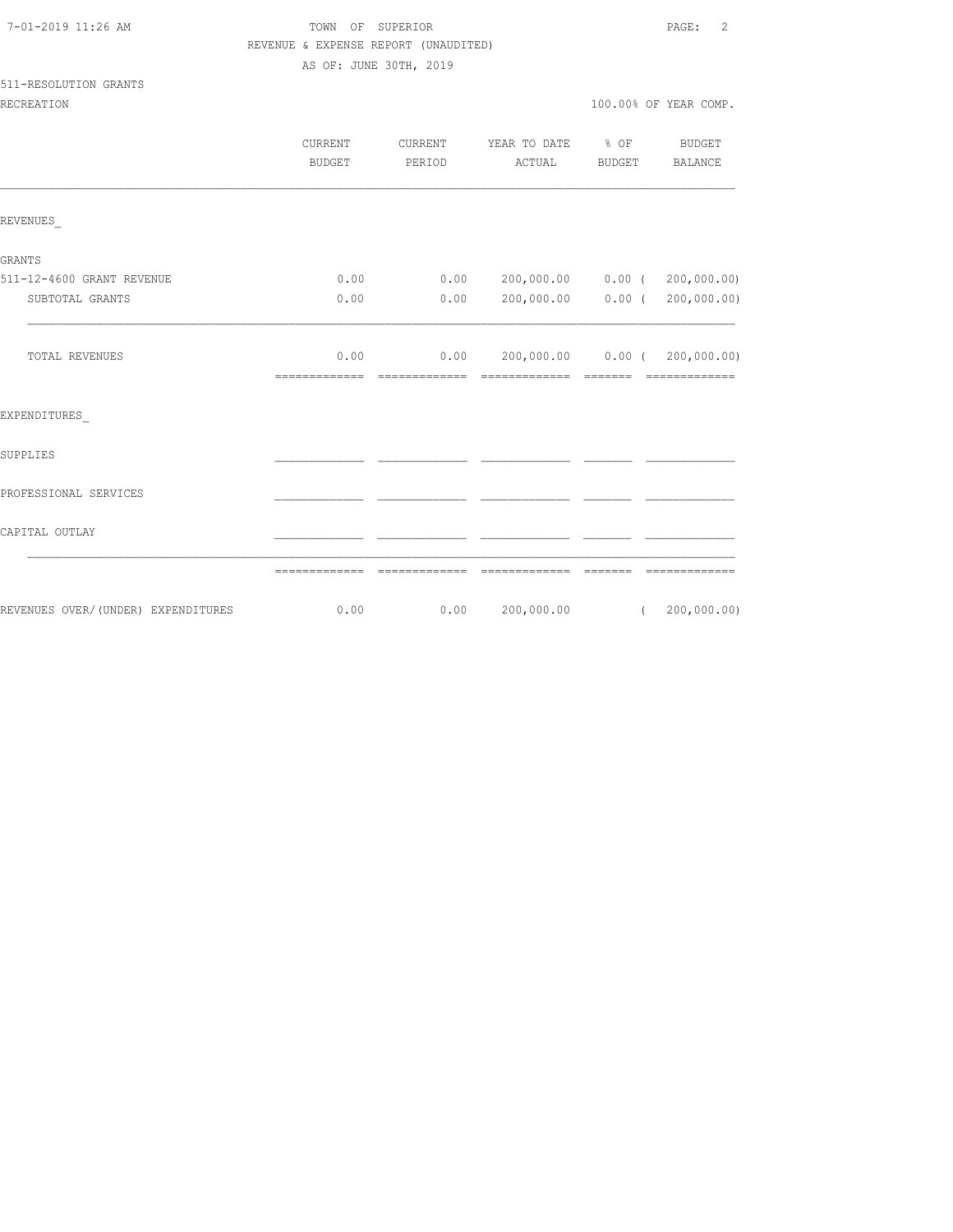# TOWN OF SUPERIOR **12:26 AM TOWN OF SUPERIOR** REVENUE & EXPENSE REPORT (UNAUDITED)

AS OF: JUNE 30TH, 2019

# 511-RESOLUTION GRANTS

| ECONOMIC DEVELOPMENT |  |  | 100.00% OF YEAR COMP. |  |
|----------------------|--|--|-----------------------|--|
|                      |  |  |                       |  |

|                                     | CURRENT<br><b>BUDGET</b> | CURRENT<br>PERIOD     | YEAR TO DATE<br>ACTUAL                                                                                                                                                                                                                                                                                                                                                                                                                                                                                                    | % OF<br><b>BUDGET</b>       | <b>BUDGET</b><br><b>BALANCE</b>                                                                                                                                                                                                                                                                                                                                                                                                                                                        |
|-------------------------------------|--------------------------|-----------------------|---------------------------------------------------------------------------------------------------------------------------------------------------------------------------------------------------------------------------------------------------------------------------------------------------------------------------------------------------------------------------------------------------------------------------------------------------------------------------------------------------------------------------|-----------------------------|----------------------------------------------------------------------------------------------------------------------------------------------------------------------------------------------------------------------------------------------------------------------------------------------------------------------------------------------------------------------------------------------------------------------------------------------------------------------------------------|
| REVENUES                            |                          |                       |                                                                                                                                                                                                                                                                                                                                                                                                                                                                                                                           |                             |                                                                                                                                                                                                                                                                                                                                                                                                                                                                                        |
| <b>GRANTS</b>                       |                          |                       |                                                                                                                                                                                                                                                                                                                                                                                                                                                                                                                           |                             |                                                                                                                                                                                                                                                                                                                                                                                                                                                                                        |
| 511-19-4600 GRANT REVENUE           | 0.00                     | 0.00                  | $100,000.00$ 0.00 ( 100,000.00)                                                                                                                                                                                                                                                                                                                                                                                                                                                                                           |                             |                                                                                                                                                                                                                                                                                                                                                                                                                                                                                        |
| SUBTOTAL GRANTS                     | 0.00                     | 0.00                  | 100,000.00                                                                                                                                                                                                                                                                                                                                                                                                                                                                                                                | 0.00(                       | 100,000.00)                                                                                                                                                                                                                                                                                                                                                                                                                                                                            |
| TOTAL REVENUES                      | 0.00                     | 0.00<br>============= | $100,000.00$ 0.00 ( 100,000.00)<br>$\begin{array}{cccccccccccccc} \multicolumn{2}{c}{} & \multicolumn{2}{c}{} & \multicolumn{2}{c}{} & \multicolumn{2}{c}{} & \multicolumn{2}{c}{} & \multicolumn{2}{c}{} & \multicolumn{2}{c}{} & \multicolumn{2}{c}{} & \multicolumn{2}{c}{} & \multicolumn{2}{c}{} & \multicolumn{2}{c}{} & \multicolumn{2}{c}{} & \multicolumn{2}{c}{} & \multicolumn{2}{c}{} & \multicolumn{2}{c}{} & \multicolumn{2}{c}{} & \multicolumn{2}{c}{} & \multicolumn{2}{c}{} & \multicolumn{2}{c}{} & \$ | $=$ $=$ $=$ $=$ $=$ $=$ $=$ | $\begin{array}{cccccccccc} \multicolumn{2}{c}{} & \multicolumn{2}{c}{} & \multicolumn{2}{c}{} & \multicolumn{2}{c}{} & \multicolumn{2}{c}{} & \multicolumn{2}{c}{} & \multicolumn{2}{c}{} & \multicolumn{2}{c}{} & \multicolumn{2}{c}{} & \multicolumn{2}{c}{} & \multicolumn{2}{c}{} & \multicolumn{2}{c}{} & \multicolumn{2}{c}{} & \multicolumn{2}{c}{} & \multicolumn{2}{c}{} & \multicolumn{2}{c}{} & \multicolumn{2}{c}{} & \multicolumn{2}{c}{} & \multicolumn{2}{c}{} & \mult$ |
| EXPENDITURES                        |                          |                       |                                                                                                                                                                                                                                                                                                                                                                                                                                                                                                                           |                             |                                                                                                                                                                                                                                                                                                                                                                                                                                                                                        |
| SUPPLIES                            |                          |                       |                                                                                                                                                                                                                                                                                                                                                                                                                                                                                                                           |                             |                                                                                                                                                                                                                                                                                                                                                                                                                                                                                        |
| PROFESSIONAL SERVICES               |                          |                       |                                                                                                                                                                                                                                                                                                                                                                                                                                                                                                                           |                             |                                                                                                                                                                                                                                                                                                                                                                                                                                                                                        |
| CAPITAL OUTLAY                      |                          |                       |                                                                                                                                                                                                                                                                                                                                                                                                                                                                                                                           |                             |                                                                                                                                                                                                                                                                                                                                                                                                                                                                                        |
|                                     | =============            |                       |                                                                                                                                                                                                                                                                                                                                                                                                                                                                                                                           |                             |                                                                                                                                                                                                                                                                                                                                                                                                                                                                                        |
| REVENUES OVER/ (UNDER) EXPENDITURES | 0.00                     | 0.00                  | 100,000.00                                                                                                                                                                                                                                                                                                                                                                                                                                                                                                                |                             | (100, 000.00)                                                                                                                                                                                                                                                                                                                                                                                                                                                                          |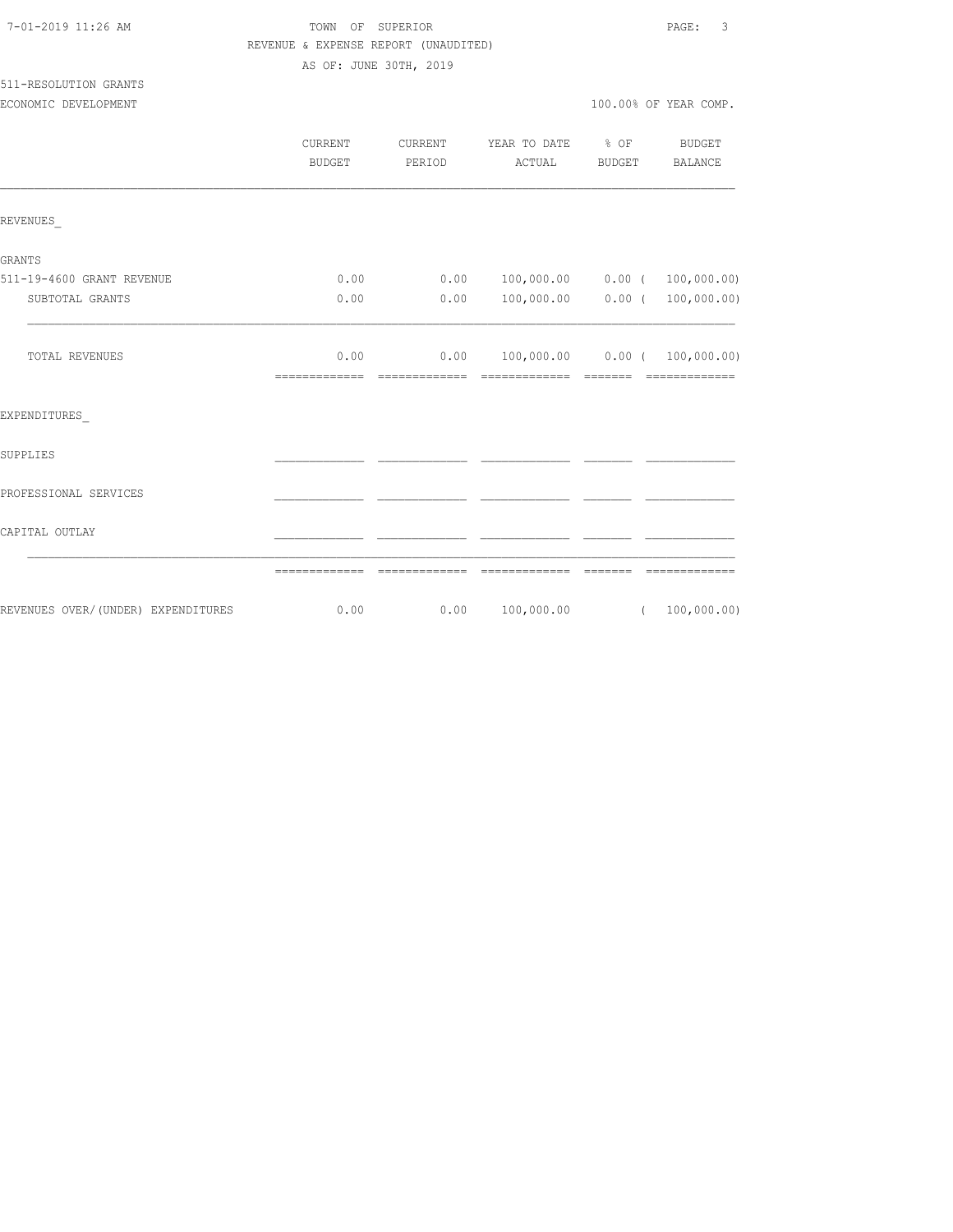### 7-01-2019 11:26 AM TOWN OF SUPERIOR PAGE: 4 REVENUE & EXPENSE REPORT (UNAUDITED) AS OF: JUNE 30TH, 2019

511-RESOLUTION GRANTS

|                                    | CURRENT<br>BUDGET | CURRENT<br>PERIOD | YEAR TO DATE<br>% OF<br><b>BUDGET</b><br>ACTUAL |                    | <b>BUDGET</b><br><b>BALANCE</b> |  |
|------------------------------------|-------------------|-------------------|-------------------------------------------------|--------------------|---------------------------------|--|
|                                    |                   |                   |                                                 |                    |                                 |  |
| FUND TOTAL REVENUES                | 0.00              | 0.00              | 600,000.00                                      | $0.00$ (           | 600,000.00)                     |  |
| FUND TOTAL EXPENDITURES            | 0.00              | 0.00              | 9,267.00                                        | 0.00<br>$\sqrt{ }$ | 9,267.00                        |  |
| REVENUES OVER/(UNDER) EXPENDITURES | 0.00              | 0.00              | 590,733.00                                      |                    | 590,733.00)                     |  |
|                                    |                   |                   |                                                 |                    |                                 |  |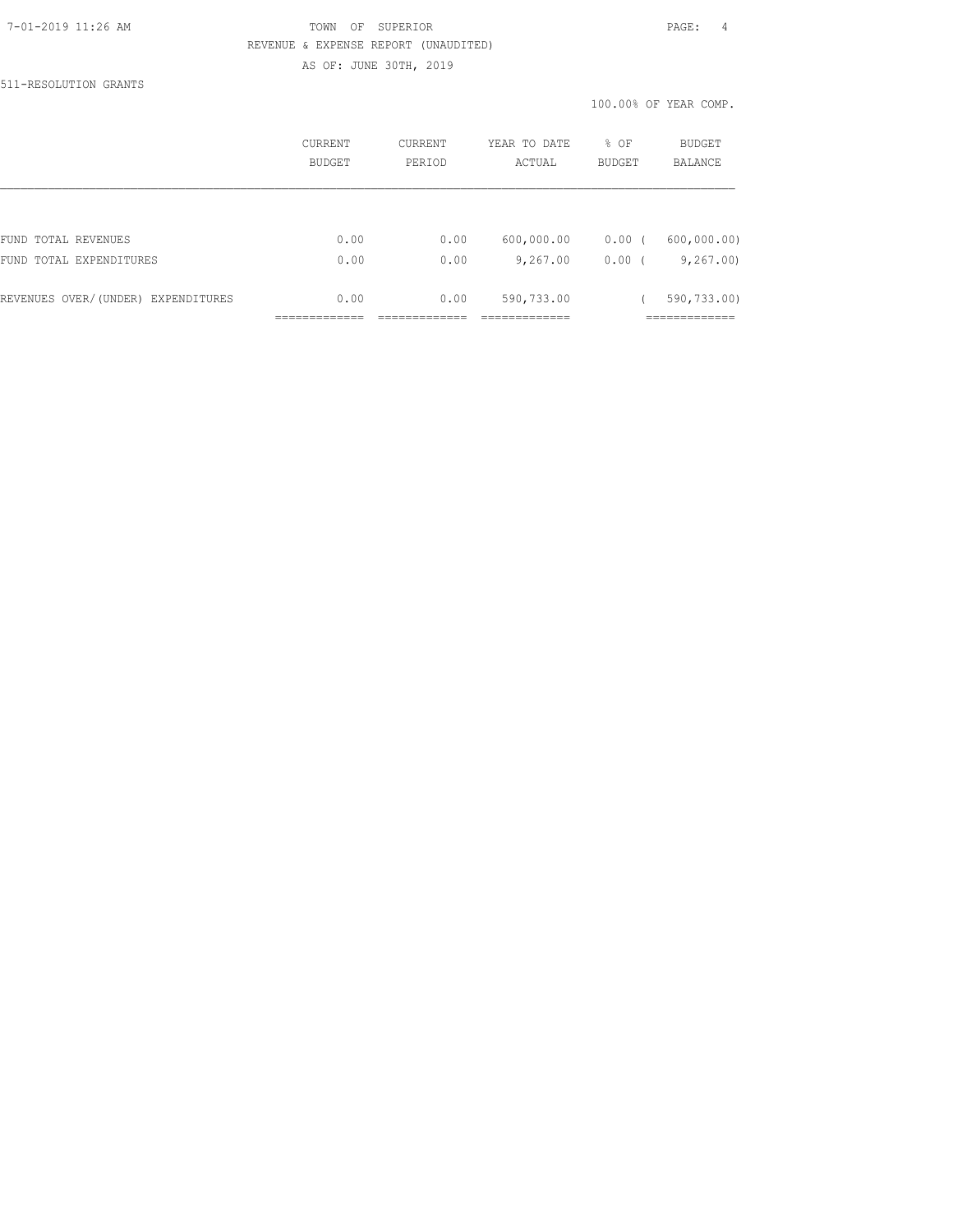| 7-01-2019 11:26 AM       |        | TOWN OF SUPERIOR                         |  |  |                       |  |
|--------------------------|--------|------------------------------------------|--|--|-----------------------|--|
|                          |        | REVENUE & EXPENSE REPORT (UNAUDITED)     |  |  |                       |  |
|                          |        | AS OF: JUNE 30TH, 2019                   |  |  |                       |  |
| 800-FIRE DEPT PENSION    |        |                                          |  |  |                       |  |
| NON-DEPARTMENTAL         |        |                                          |  |  | 100.00% OF YEAR COMP. |  |
|                          |        |                                          |  |  |                       |  |
|                          |        | CURRENT CURRENT YEAR TO DATE % OF BUDGET |  |  |                       |  |
|                          | BUDGET | PERIOD ACTUAL BUDGET BALANCE             |  |  |                       |  |
|                          |        |                                          |  |  |                       |  |
| REVENUES                 |        |                                          |  |  |                       |  |
| <b>BUSINESS SERVICES</b> |        |                                          |  |  |                       |  |
| MISCELLANEOUS            |        |                                          |  |  |                       |  |
| CONTINGENCY              |        |                                          |  |  |                       |  |
|                          |        |                                          |  |  |                       |  |
|                          |        |                                          |  |  |                       |  |
| EXPENDITURES             |        |                                          |  |  |                       |  |
| SUPPLIES                 |        |                                          |  |  |                       |  |
| DEBT SERVICE             |        |                                          |  |  |                       |  |
|                          |        |                                          |  |  |                       |  |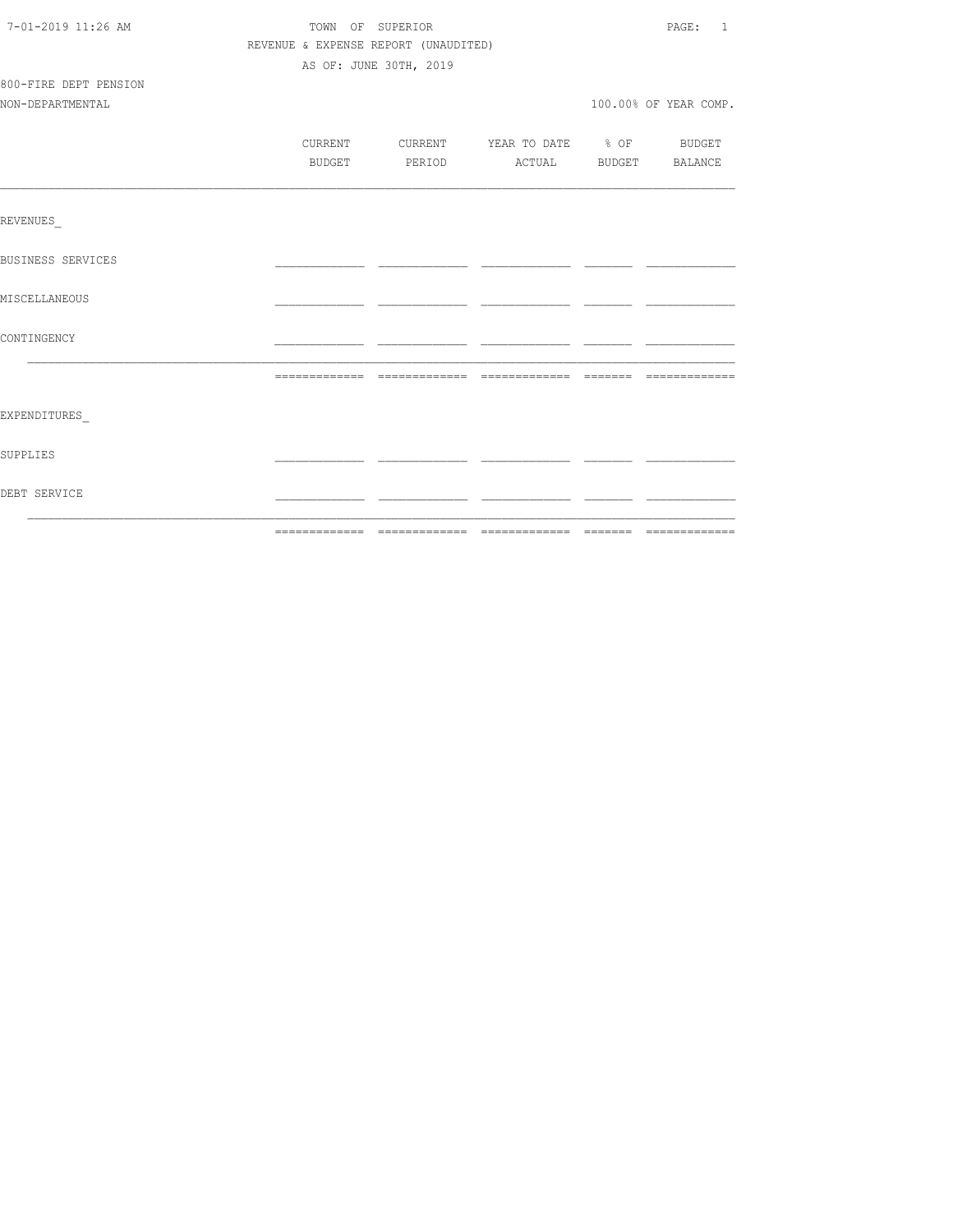| 7-01-2019 11:26 AM    | OF SUPERIOR<br>TOWN                  |                       | PAGE: |  |
|-----------------------|--------------------------------------|-----------------------|-------|--|
|                       | REVENUE & EXPENSE REPORT (UNAUDITED) |                       |       |  |
|                       | AS OF: JUNE 30TH, 2019               |                       |       |  |
| 800-FIRE DEPT PENSION |                                      |                       |       |  |
|                       |                                      | 100.00% OF YEAR COMP. |       |  |
|                       |                                      |                       |       |  |

| COLANDIN L     | --------              | ⊽ ™ ⊓<br>77<br><u>. д</u><br>-----<br>-----                   | OF   | DITE<br>$ -$<br>DU NGE 1 |
|----------------|-----------------------|---------------------------------------------------------------|------|--------------------------|
| RIIDO<br>----- | י ים כ.<br><br>------ | $\wedge$ $\wedge$ $\mathsf{m}\mathsf{m}\mathsf{m}$<br>AC LUAD | ∸ ∟∪ | $\Delta$ NICT<br>RЛ      |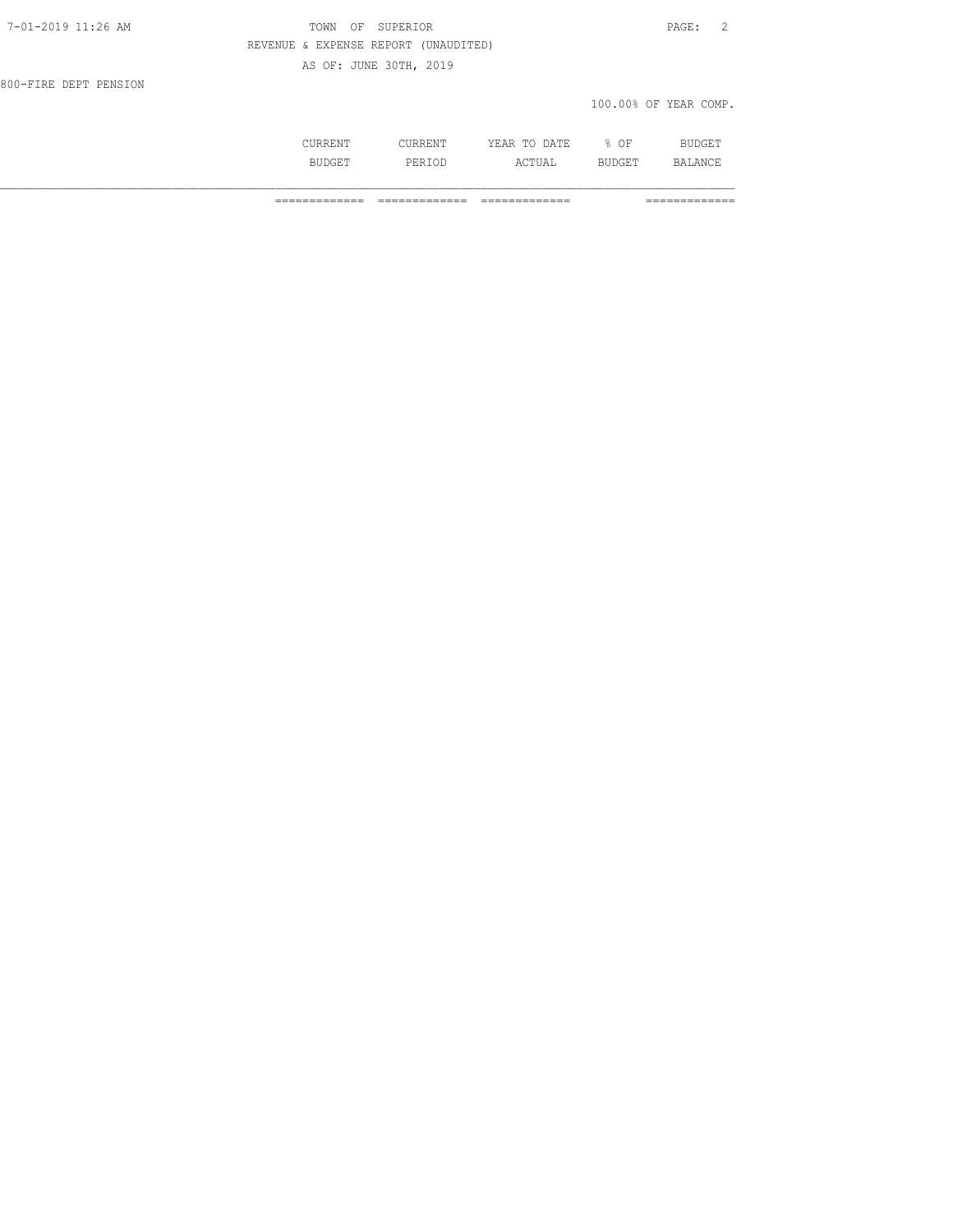| 7-01-2019 11:26 AM |                                      | TOWN OF SUPERIOR       |                          | PAGE: 1               |
|--------------------|--------------------------------------|------------------------|--------------------------|-----------------------|
|                    | REVENUE & EXPENSE REPORT (UNAUDITED) |                        |                          |                       |
|                    |                                      | AS OF: JUNE 30TH, 2019 |                          |                       |
| 810-LGIP           |                                      |                        |                          |                       |
| NON-DEPARTMENTAL   |                                      |                        |                          | 100.00% OF YEAR COMP. |
|                    | CURRENT                              | CURRENT                | YEAR TO DATE % OF BUDGET |                       |
|                    | BUDGET                               | PERIOD                 | ACTUAL                   | BUDGET BALANCE        |
|                    |                                      |                        |                          |                       |
| REVENUES           |                                      |                        |                          |                       |
| BUSINESS SERVICES  |                                      |                        |                          |                       |
|                    |                                      |                        |                          |                       |
| EXPENDITURES       |                                      |                        |                          |                       |
| SUPPLIES           |                                      |                        |                          |                       |
|                    |                                      |                        |                          |                       |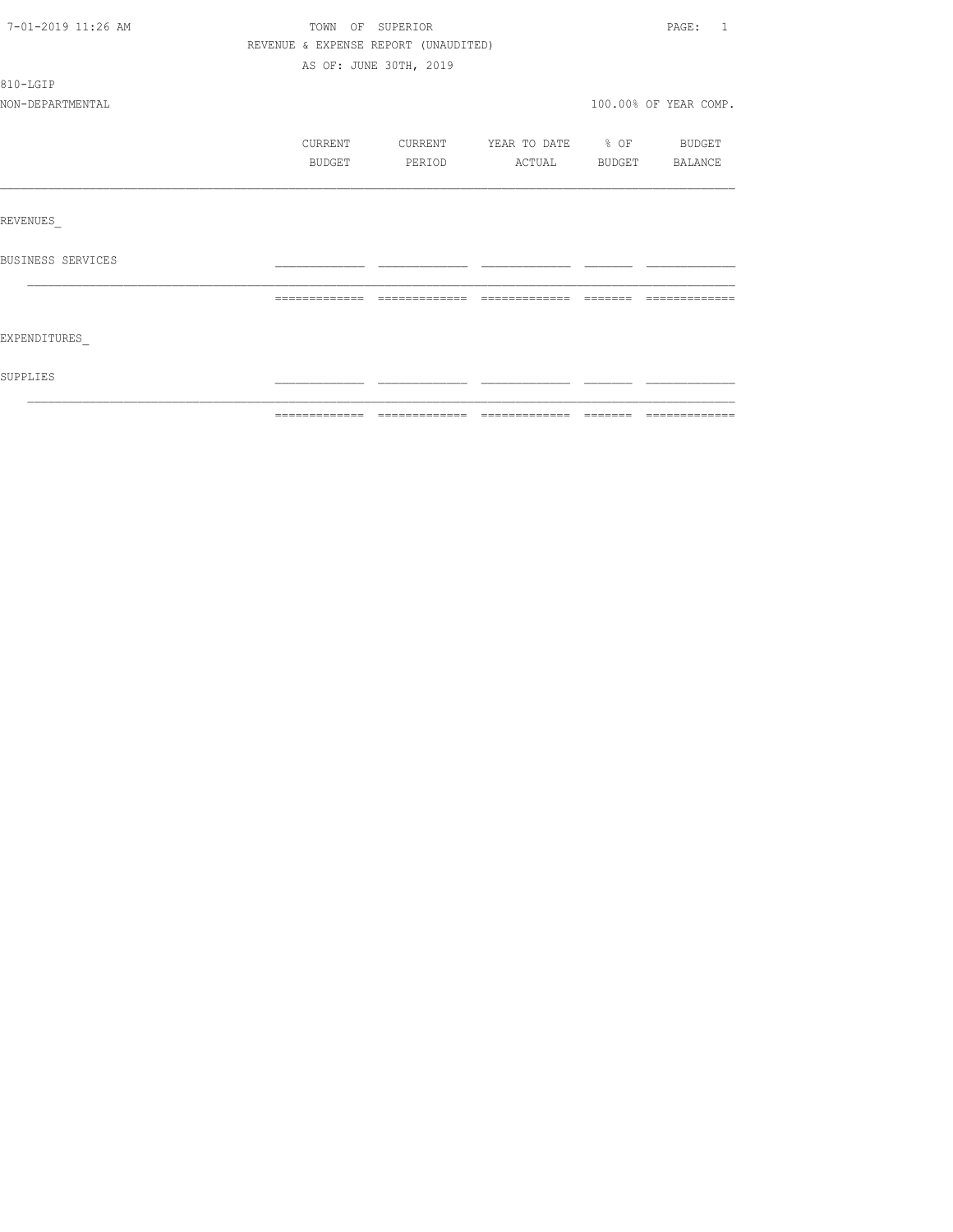| 7-01-2019 11:26 AM | TOWN OF SUPERIOR                     | PAGE: |  |
|--------------------|--------------------------------------|-------|--|
|                    | REVENUE & EXPENSE REPORT (UNAUDITED) |       |  |

AS OF: JUNE 30TH, 2019

810-LGIP

100.00% OF YEAR COMP.

|        | $\sim$ $\sim$ |  |
|--------|---------------|--|
|        |               |  |
| $\sim$ |               |  |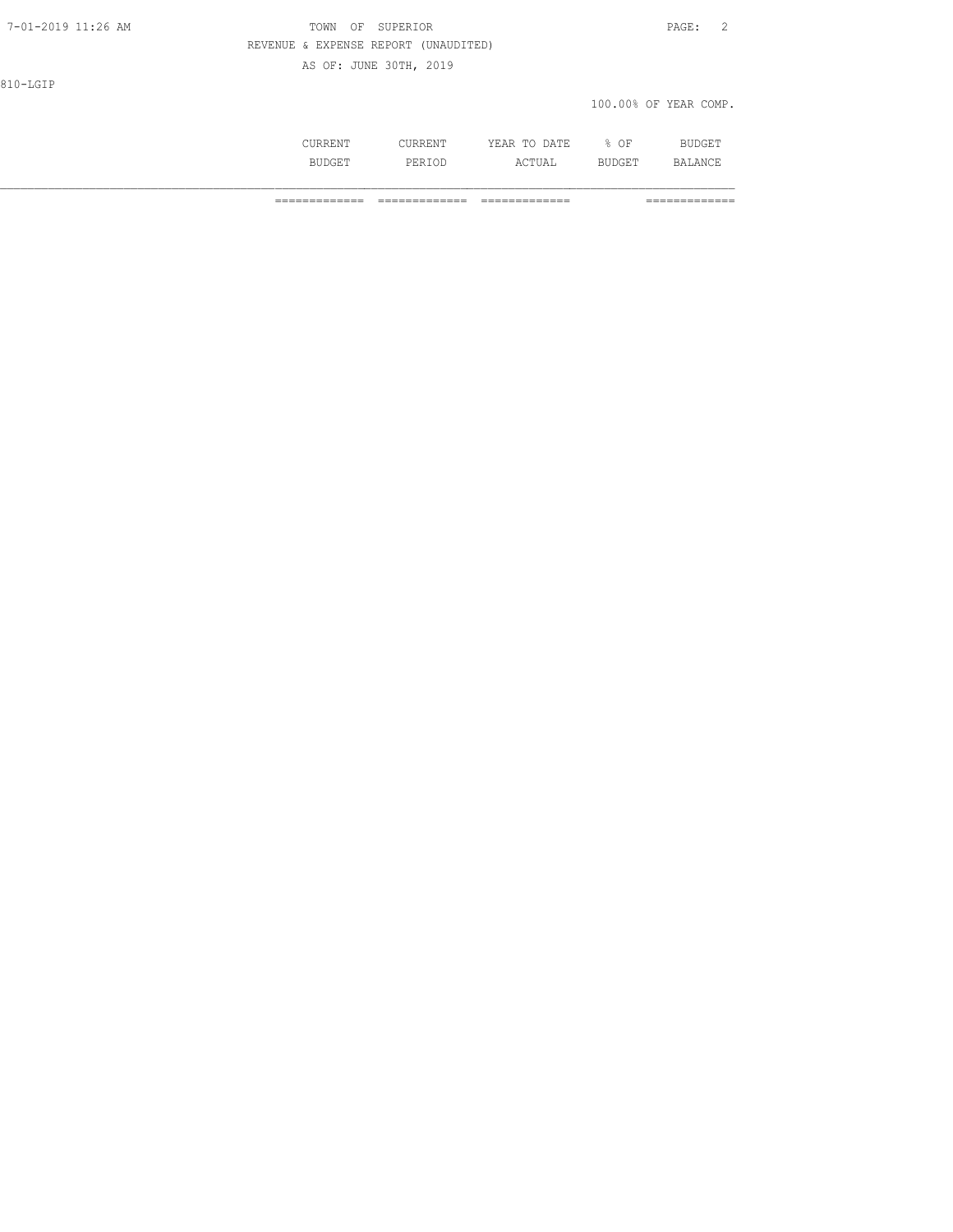| 7-01-2019 11:26 AM | TOWN OF SUPERIOR                     |                        |                          |       | PAGE: 1               |
|--------------------|--------------------------------------|------------------------|--------------------------|-------|-----------------------|
|                    | REVENUE & EXPENSE REPORT (UNAUDITED) |                        |                          |       |                       |
|                    |                                      | AS OF: JUNE 30TH, 2019 |                          |       |                       |
| 820-EXPLORERS      |                                      |                        |                          |       |                       |
| NON-DEPARTMENTAL   |                                      |                        |                          |       | 100.00% OF YEAR COMP. |
|                    | CURRENT                              | CURRENT                | YEAR TO DATE % OF BUDGET |       |                       |
|                    | BUDGET                               | PERIOD                 | ACTUAL                   |       | BUDGET BALANCE        |
|                    |                                      |                        |                          |       |                       |
| REVENUES           |                                      |                        |                          |       |                       |
| MISCELLANEOUS      |                                      |                        |                          |       |                       |
|                    |                                      |                        | $---$                    | $- -$ |                       |
|                    |                                      |                        |                          |       |                       |
| EXPENDITURES       |                                      |                        |                          |       |                       |
| SUPPLIES           |                                      |                        |                          |       |                       |
|                    |                                      |                        |                          |       |                       |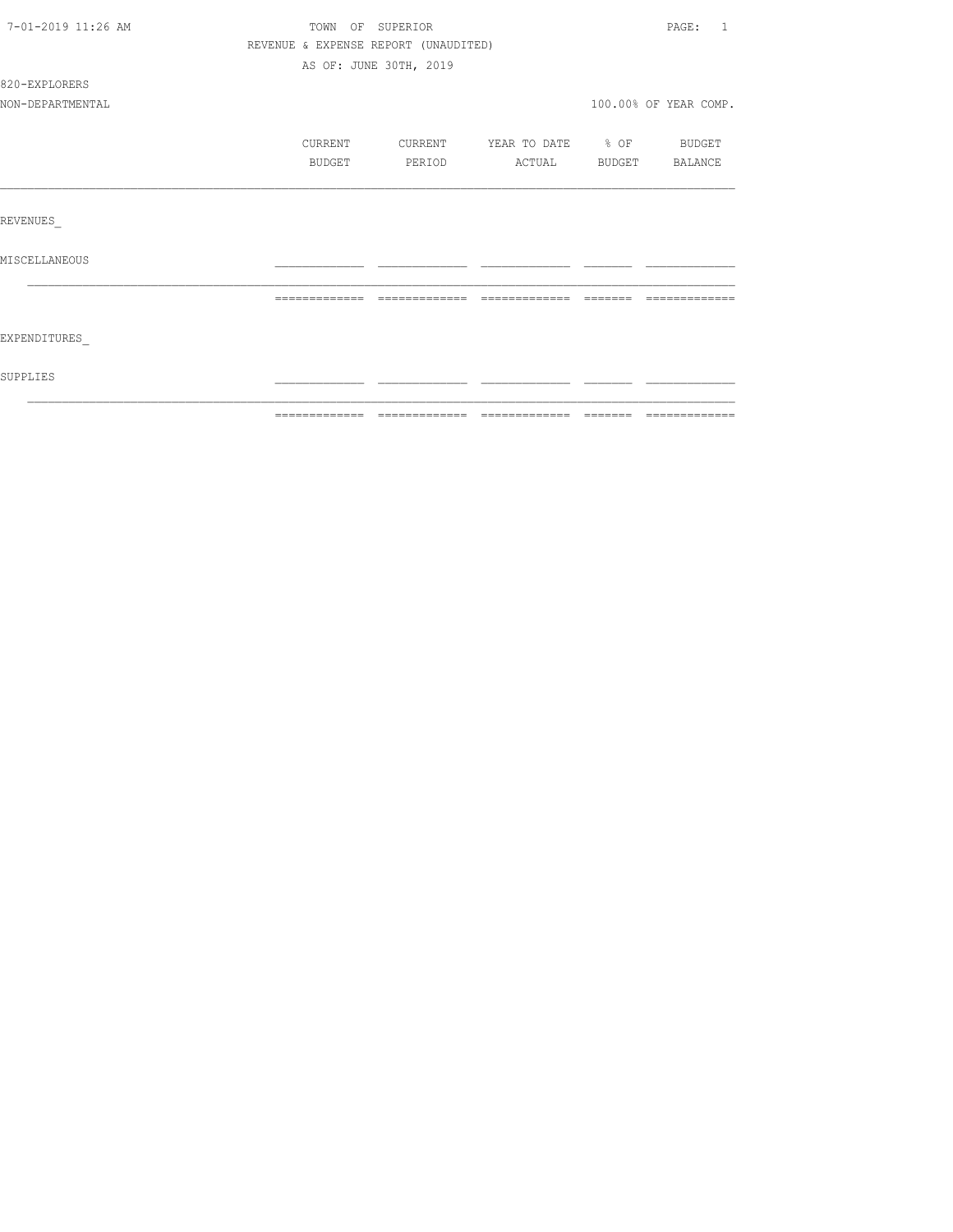### 7-01-2019 11:26 AM TOWN OF SUPERIOR PAGE: 2 REVENUE & EXPENSE REPORT (UNAUDITED) AS OF: JUNE 30TH, 2019

820-EXPLORERS

#### 100.00% OF YEAR COMP.

|               | mm  | ΟF<br>$\sim$ $\sim$ |        |
|---------------|-----|---------------------|--------|
| יונ<br>$\sim$ | --- |                     | u na 1 |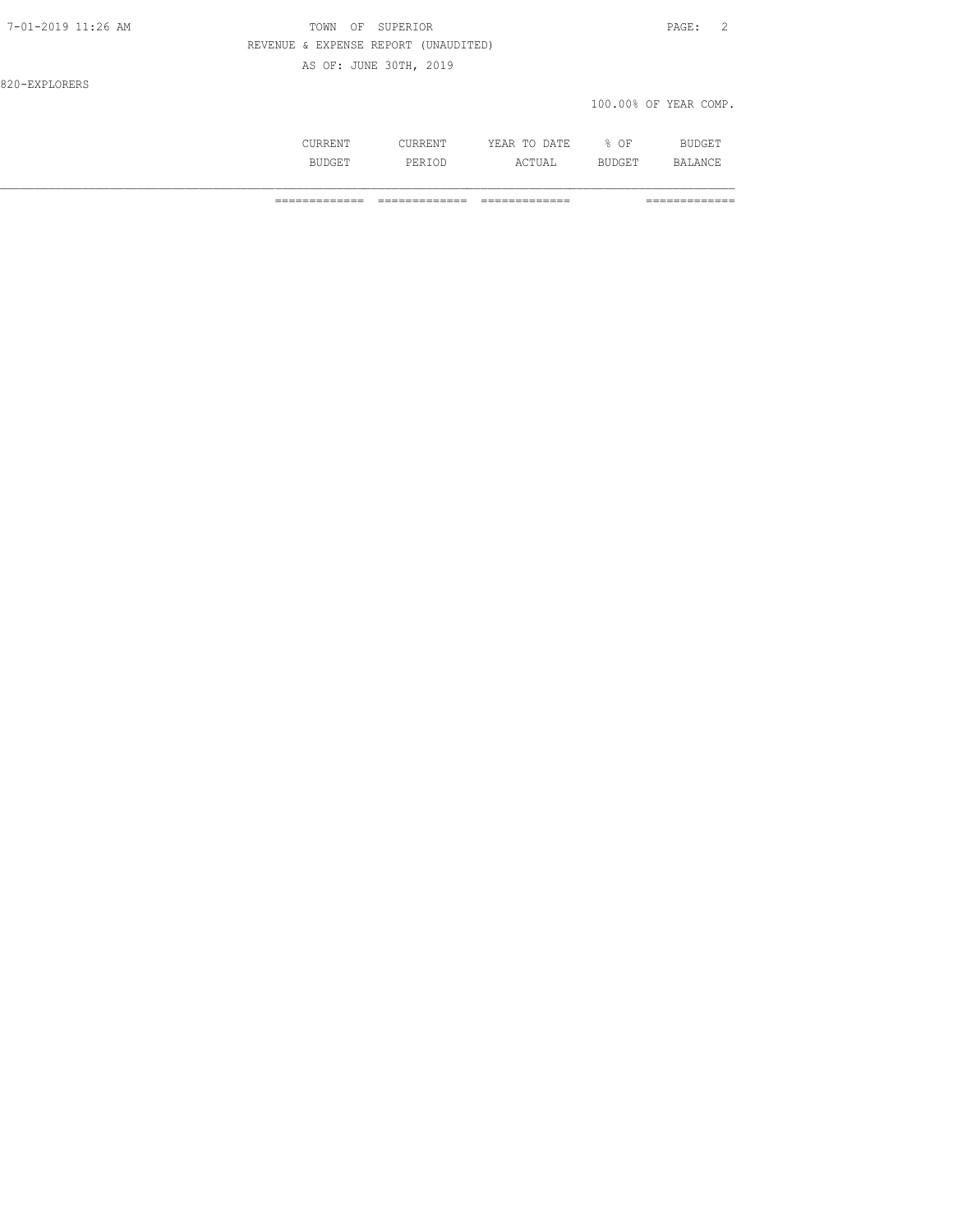#### 7-01-2019 11:26 AM TOWN OF SUPERIOR PAGE: 1 REVENUE & EXPENSE REPORT (UNAUDITED)

AS OF: JUNE 30TH, 2019

| 830-TOYS FOR TOTS |  |  |
|-------------------|--|--|
|                   |  |  |

|                                    | <b>CURRENT</b><br><b>BUDGET</b> | CURRENT<br>PERIOD | YEAR TO DATE % OF<br>ACTUAL                        | BUDGET                                                                                                                                                                                                                                                                                                                                                                                                                                                                               | <b>BUDGET</b><br>BALANCE    |
|------------------------------------|---------------------------------|-------------------|----------------------------------------------------|--------------------------------------------------------------------------------------------------------------------------------------------------------------------------------------------------------------------------------------------------------------------------------------------------------------------------------------------------------------------------------------------------------------------------------------------------------------------------------------|-----------------------------|
| REVENUES                           |                                 |                   |                                                    |                                                                                                                                                                                                                                                                                                                                                                                                                                                                                      |                             |
| GRANTS                             |                                 |                   |                                                    |                                                                                                                                                                                                                                                                                                                                                                                                                                                                                      |                             |
| 830-00-4600 OTHER REVENUE          | 0.00                            |                   | $0.00$ 4,389.13 0.00 ( 4,389.13)                   |                                                                                                                                                                                                                                                                                                                                                                                                                                                                                      |                             |
| SUBTOTAL GRANTS                    | 0.00                            | 0.00              | $4,389.13$ 0.00 ( $4,389.13$ )                     |                                                                                                                                                                                                                                                                                                                                                                                                                                                                                      |                             |
| TOTAL REVENUES                     | 0.00                            |                   | $0.00$ 4,389.13 0.00 ( 4,389.13)                   |                                                                                                                                                                                                                                                                                                                                                                                                                                                                                      |                             |
| EXPENDITURES                       |                                 |                   |                                                    |                                                                                                                                                                                                                                                                                                                                                                                                                                                                                      |                             |
| SUPPLIES                           |                                 |                   |                                                    |                                                                                                                                                                                                                                                                                                                                                                                                                                                                                      |                             |
| 830-00-5299 OPERATING SUPPLIES     | 0.00                            |                   | $0.00$ 2,900.00 0.00 ( 2,900.00)                   |                                                                                                                                                                                                                                                                                                                                                                                                                                                                                      |                             |
| SUBTOTAL SUPPLIES                  | 0.00                            | 0.00              |                                                    |                                                                                                                                                                                                                                                                                                                                                                                                                                                                                      | $2,900.00$ 0.00 ( 2,900.00) |
| TOTAL EXPENDITURES                 | 0.00                            |                   | $0.00$ 2,900.00 0.00 ( 2,900.00)                   |                                                                                                                                                                                                                                                                                                                                                                                                                                                                                      |                             |
| REVENUES OVER/(UNDER) EXPENDITURES | =============<br>0.00           | --------------    | --------------<br>$0.00 \t 1,489.13 \t (1,489.13)$ | $\begin{array}{cccccc} \multicolumn{2}{c}{} & \multicolumn{2}{c}{} & \multicolumn{2}{c}{} & \multicolumn{2}{c}{} & \multicolumn{2}{c}{} & \multicolumn{2}{c}{} & \multicolumn{2}{c}{} & \multicolumn{2}{c}{} & \multicolumn{2}{c}{} & \multicolumn{2}{c}{} & \multicolumn{2}{c}{} & \multicolumn{2}{c}{} & \multicolumn{2}{c}{} & \multicolumn{2}{c}{} & \multicolumn{2}{c}{} & \multicolumn{2}{c}{} & \multicolumn{2}{c}{} & \multicolumn{2}{c}{} & \multicolumn{2}{c}{} & \multic$ | --------------              |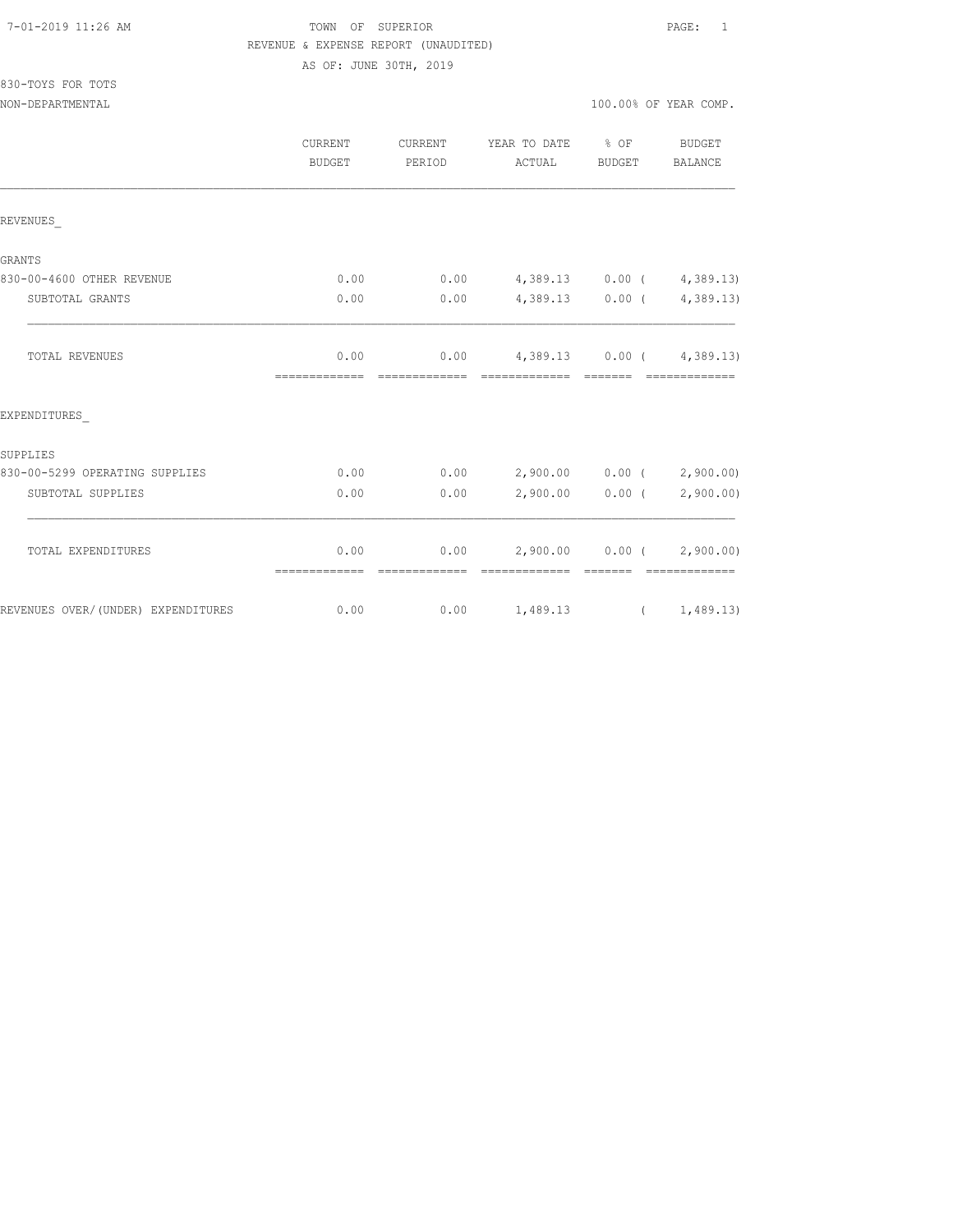## 7-01-2019 11:26 AM TOWN OF SUPERIOR PAGE: 2 REVENUE & EXPENSE REPORT (UNAUDITED)

AS OF: JUNE 30TH, 2019

830-TOYS FOR TOTS

|                                    | CURRENT<br>BUDGET | CURRENT<br>PERIOD | YEAR TO DATE<br>ACTUAL | % OF<br><b>BUDGET</b> | <b>BUDGET</b><br>BALANCE |
|------------------------------------|-------------------|-------------------|------------------------|-----------------------|--------------------------|
|                                    |                   |                   |                        |                       |                          |
| FUND TOTAL REVENUES                | 0.00              | 0.00              | 4,389.13               | $0.00$ (              | 4,389.13                 |
| FUND TOTAL EXPENDITURES            | 0.00              | 0.00              | 2,900.00               | 0.00(                 | 2,900.00                 |
| REVENUES OVER/(UNDER) EXPENDITURES | 0.00              | 0.00              | 1,489.13               |                       | 1,489.13                 |
|                                    |                   |                   |                        |                       |                          |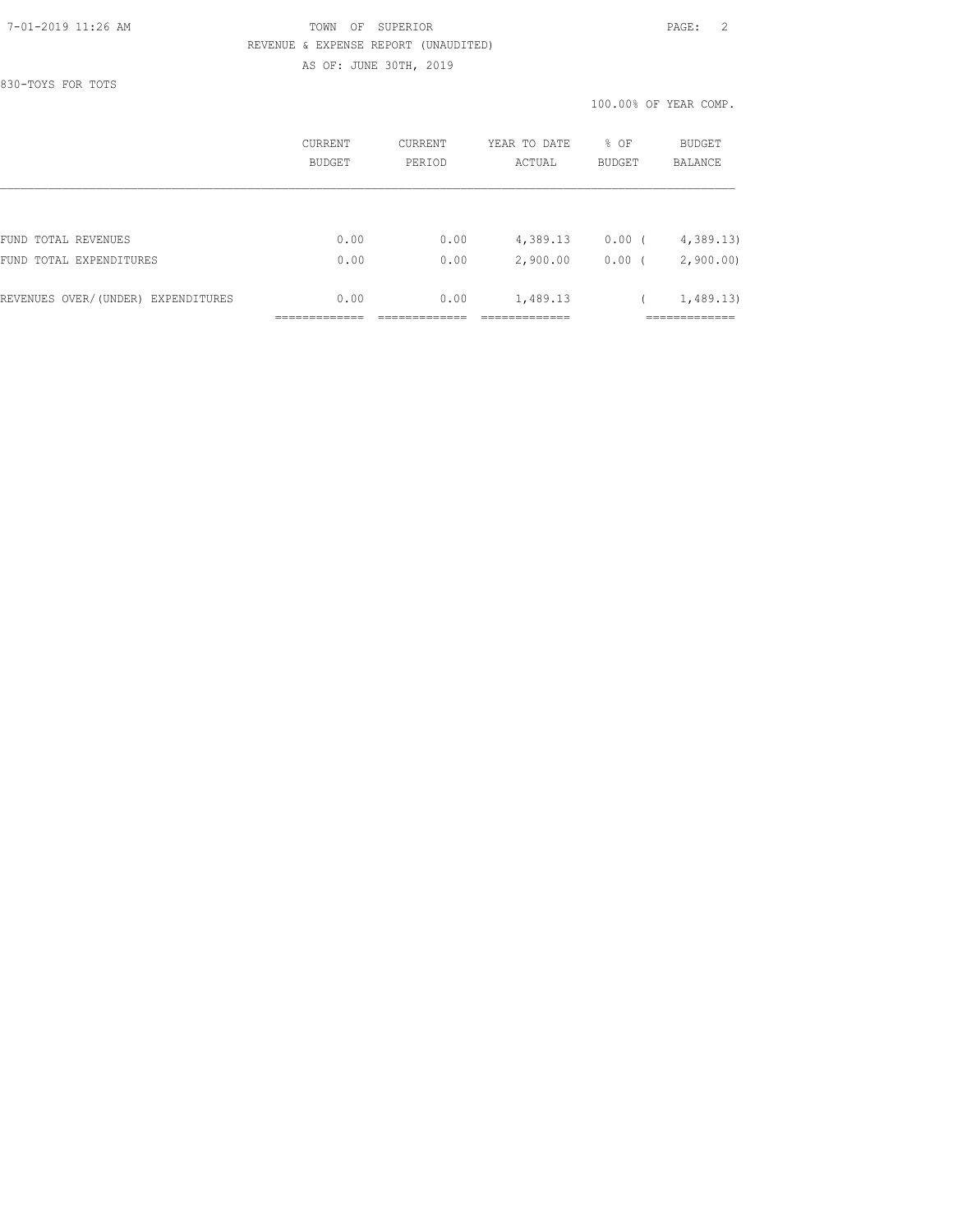|                          | ============= | =============                        | - =============       | -------- | =============         |
|--------------------------|---------------|--------------------------------------|-----------------------|----------|-----------------------|
| NON-OPERATING            |               |                                      |                       |          |                       |
| SUPPLIES                 |               |                                      |                       |          |                       |
| EXPENDITURES             |               |                                      |                       |          |                       |
|                          |               |                                      |                       |          |                       |
|                          | BUDGET        | PERIOD                               | ACTUAL BUDGET BALANCE |          |                       |
|                          | CURRENT       | CURRENT                              | YEAR TO DATE % OF     |          | <b>BUDGET</b>         |
| NON-DEPARTMENTAL         |               |                                      |                       |          | 100.00% OF YEAR COMP. |
| 840-GENERAL FIXED ASSETS |               |                                      |                       |          |                       |
|                          |               | AS OF: JUNE 30TH, 2019               |                       |          |                       |
|                          |               | REVENUE & EXPENSE REPORT (UNAUDITED) |                       |          |                       |
| 7-01-2019 11:26 AM       |               | TOWN OF SUPERIOR                     |                       |          | PAGE: 1               |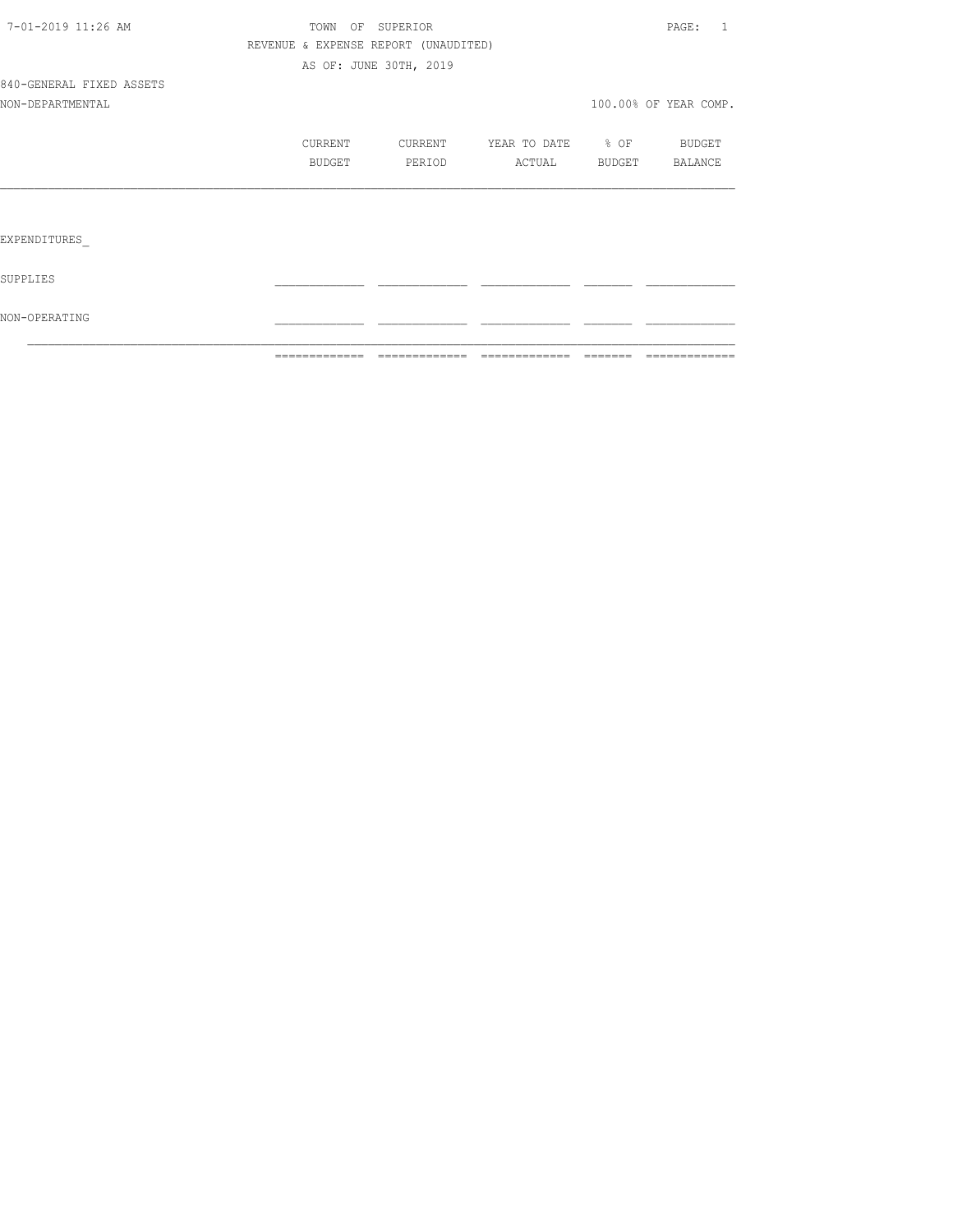## TOWN OF SUPERIOR **11:2010** PAGE: 2 REVENUE & EXPENSE REPORT (UNAUDITED) AS OF: JUNE 30TH, 2019

840-GENERAL FIXED ASSETS

100.00% OF YEAR COMP.

|        |                 | יחודות ו<br>. .<br>. .         | ΟF                       |               |
|--------|-----------------|--------------------------------|--------------------------|---------------|
| ------ | 1 J L<br>------ | $\sim$ $ -$<br>А<br>-----<br>. | $\sim$ T. $\rm m$<br>--- | $\sim$ $\sim$ |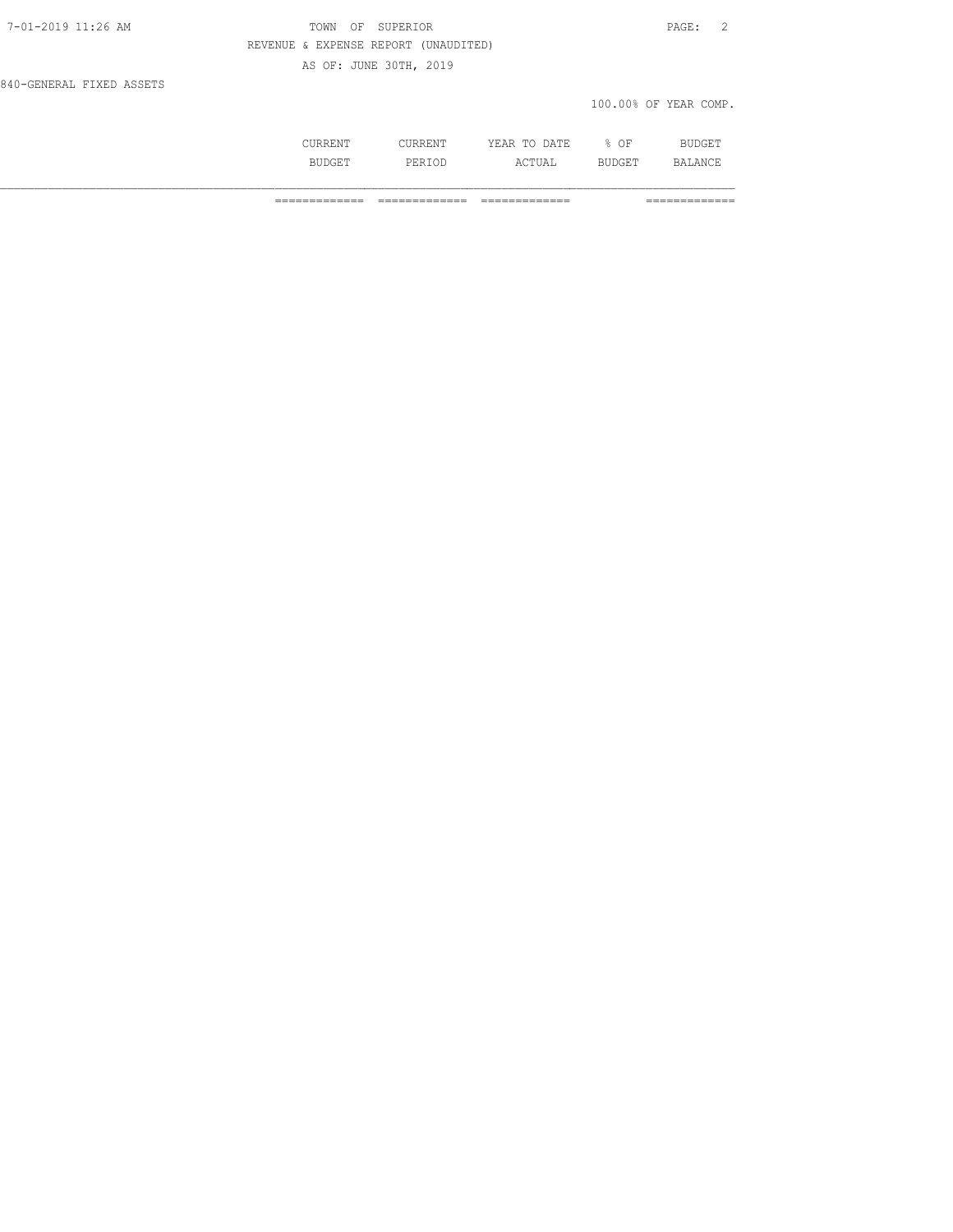| 7-01-2019 11:26 AM   | TOWN<br>OF    | SUPERIOR                             |              |        | PAGE:                 |
|----------------------|---------------|--------------------------------------|--------------|--------|-----------------------|
|                      |               | REVENUE & EXPENSE REPORT (UNAUDITED) |              |        |                       |
|                      |               | AS OF: JUNE 30TH, 2019               |              |        |                       |
| 850-GENERAL L/T DEBT |               |                                      |              |        |                       |
| NON-DEPARTMENTAL     |               |                                      |              |        | 100.00% OF YEAR COMP. |
|                      | CURRENT       | CURRENT                              | YEAR TO DATE | % OF   | BUDGET                |
|                      | <b>BUDGET</b> | PERIOD                               | ACTUAL       | BUDGET | BALANCE               |
|                      |               |                                      |              |        |                       |
|                      |               |                                      |              |        |                       |
| EXPENDITURES         |               |                                      |              |        |                       |

 ${\tt SUPPLIES}$